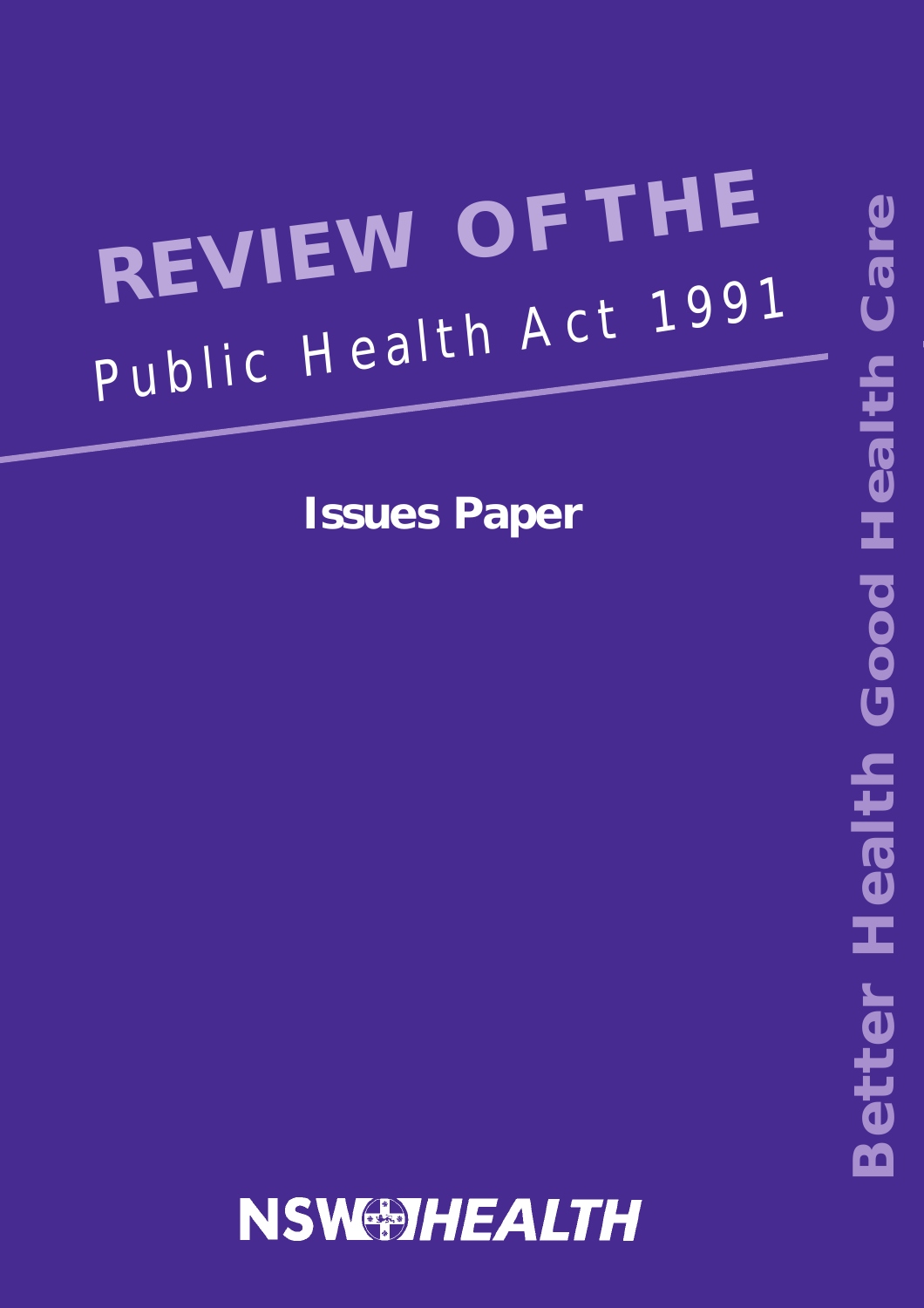#### NSW HEALTH DEPARTMENT

This work is copyright. It may be reproduced in whole or in part for study training purposes subject to the inclusion of an acknowledgement of the source and no commercial usage or sale.

Copyright NSW Health Department 1999

State Health Publication No: (LB) 990168 ISBN 0734730764

For more information and further copies, please contact:

Better Health Centre - Publications Warehouse Locked Mail Bag 5003 Gladesville 2111 Ph: (02) 9816 0452 Fax: (02) 9816 0492

A full copy of this report and others in this series can be downloaded from the NSW HealthWeb site: http://www.health.nsw.gov.au

September 1999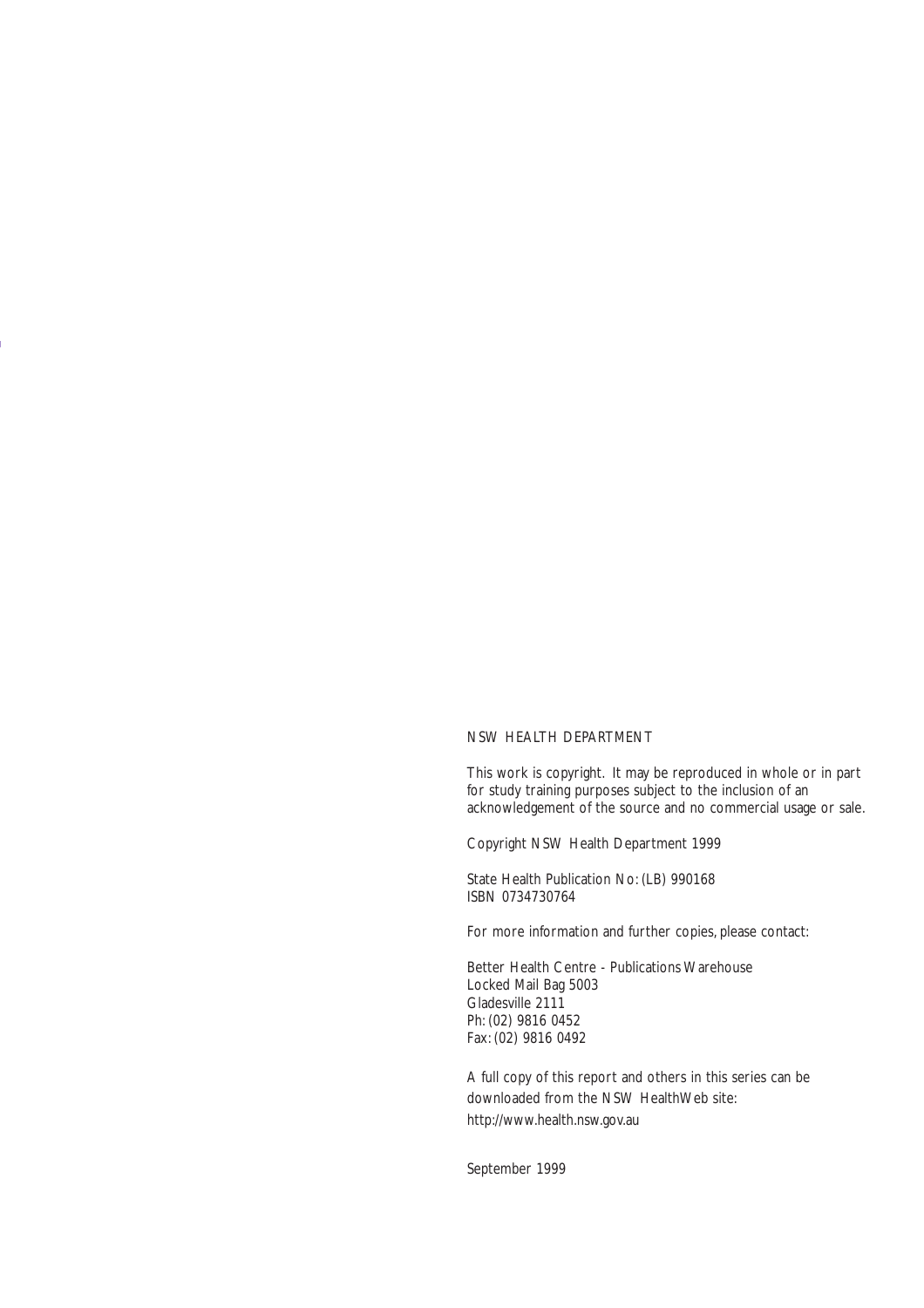# **CONTENTS**

| <b>PARTI</b>     | <b>INTRODUCTION</b>                                             | 5              |
|------------------|-----------------------------------------------------------------|----------------|
| <b>CHAPTER 1</b> | <b>BACKGROUND TO THE REVIEW</b>                                 | 5              |
| 1.1              | Introduction                                                    | 5              |
| 1.2              | The Current Review                                              | 5              |
| 1.3              | This Paper                                                      | 6              |
| 1.4              | Submissions                                                     | $\overline{7}$ |
| <b>CHAPTER 2</b> | PUBLIC HEALTH AND PUBLIC HEALTH LEGISLATION                     | 8              |
| 2.1              | Introduction to Public Health                                   | 8              |
| 2.2              | What is Public Health?                                          | 8              |
| 2.3              | The Purpose of Public Health Legislation                        | 9              |
| 2.4              | Overview of the NSW Public Health Act 1991 and Regulations      | 10             |
| 2.5              | Overview of Legislation Relevant to Public Health               | 11             |
| <b>CHAPTER 3</b> | <b>LEGISLATIVE REVIEW</b>                                       | 12             |
| 3.1              | Introduction                                                    | 12             |
| 3.2              | <b>Competition Principles Agreement</b>                         | 12             |
| 3.3              | Subordinate Legislation Act 1989                                | 13             |
| 3.4              | Principles for Best Practice Legislative Review                 | 14             |
| 3.5              | <b>Identification of Public Health Problems</b>                 | 15             |
| 3.6              | Overview of Regulatory Models                                   | 16             |
| <b>PART II</b>   | OBJECTIVES AND ADMINISTRATION OF PUBLIC HEALTH LEGISLATION      | 21             |
| <b>CHAPTER 4</b> | OBJECTIVE AND STRUCTURE OF PUBLIC HEALTH LEGISLATION            | 21             |
| 4.1              | Objectives of the Public Health Act 1991                        | 21             |
| 4.2              | Structure of the Public Health Act 1991                         | 24             |
| 4.3              | Consolidation of Public Health Legislation                      | 25             |
| <b>CHAPTER 5</b> | <b>CO-ORDINATION OF PUBLIC HEALTH ACTIVITY</b>                  | 27             |
| 5.1              | Introduction                                                    | 27             |
| 5.2              | <b>Improving Co-ordination Across Government</b>                | 28             |
| 5.3              | Co-ordination between Health and Local Government               | 30             |
| 5.4              | Establishing Links with the Planning System                     | 33             |
| <b>CHAPTER 6</b> | ADMINISTRATION OF THE PUBLIC HEALTH ACT                         | 36             |
| 6.1              | <b>Current Arrangements</b>                                     | 36             |
| 6.2              | Issues Relating to the Role of Medical Officers of Health (MOH) | 37             |
| 6.3              | Issues Relating to the Role of Public Health Units              | 38             |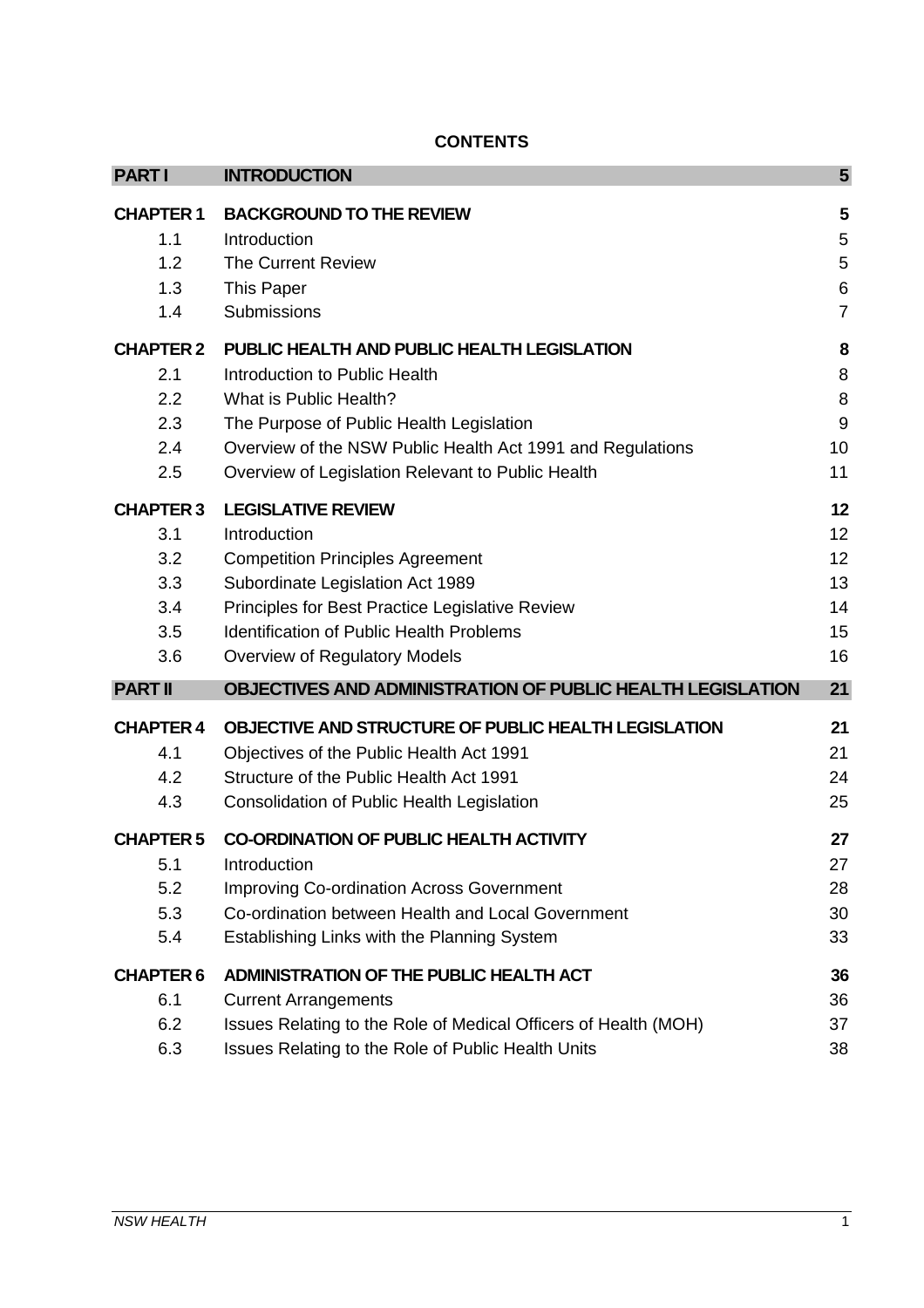| <b>PART III</b>   | <b>MONITORING &amp; IMPROVING PUBLIC HEALTH</b>                           | 39 |
|-------------------|---------------------------------------------------------------------------|----|
| <b>CHAPTER 7</b>  | <b>COLLECTION OF PUBLIC HEALTH INFORMATION</b>                            | 39 |
| 7.1               | Information and Public Health                                             | 39 |
| 7.2               | How is information gathered?                                              | 40 |
| 7.3               | <b>Privacy Protection</b>                                                 | 41 |
| 7.4               | Collection of Information under the Public Health Act 1991                | 43 |
| 7.5               | Why is Information Collected Under the Public Health Act 1991?            | 45 |
| 7.7               | <b>Public Health Reporting Mechanisms</b>                                 | 49 |
| <b>PART IV</b>    | <b>RESPONDING TO PUBLIC HEALTH AND ENVIRONMENTAL RISKS</b>                | 51 |
| <b>CHAPTER 8</b>  | <b>GENERAL POWERS</b>                                                     | 51 |
| 8.1               | <b>Emergency Powers</b>                                                   | 51 |
| 8.2               | Premises that Pose a Risk to Public Health                                | 52 |
| 8.3               | <b>Exposing Others to Contaminated Articles</b>                           | 54 |
| 8.4               | <b>Directions to Public Authorities</b>                                   | 55 |
| 8.5               | Responding to New Public Health Risks                                     | 56 |
| 8.6               | Inspections and Inquiries                                                 | 58 |
| <b>CHAPTER 9</b>  | <b>SCHEDULED MEDICAL CONDITIONS</b>                                       | 59 |
| 9.1               | Introduction                                                              | 59 |
| 9.2               | General Precautions Against the Spread of Scheduled Medical Conditions    | 59 |
| 9.3               | <b>Public Health Orders</b>                                               | 60 |
| 9.4               | Responding to Notifications of Scheduled Medical Conditions               | 63 |
| 9.5               | <b>Medical Examinations</b>                                               | 63 |
|                   | <b>CHAPTER 10 REGULATION AFFECTING THE CONDUCT OF SPECIFIC INDUSTRIES</b> | 65 |
| 10.1              | <b>Skin Penetration</b>                                                   | 65 |
| 10.2              | <b>Microbial Control</b>                                                  | 67 |
| 10.3              | Swimming Pools and Spas                                                   | 68 |
| 10.4              | <b>Drinking Water</b>                                                     | 70 |
| 10.5              | <b>Crematorium Equipment</b>                                              | 70 |
| 10.6              | Preparation for and Burial or Cremation of Bodies                         | 72 |
| 10.7              | <b>Tobacco Sales</b>                                                      | 78 |
| 10.8              | <b>Sleeping Rooms</b>                                                     | 80 |
| <b>CHAPTER 11</b> | <b>IMMUNISATION</b>                                                       | 81 |
| 11.1              | Introduction                                                              | 81 |
| 11.2              | <b>Issues for Consideration</b>                                           | 82 |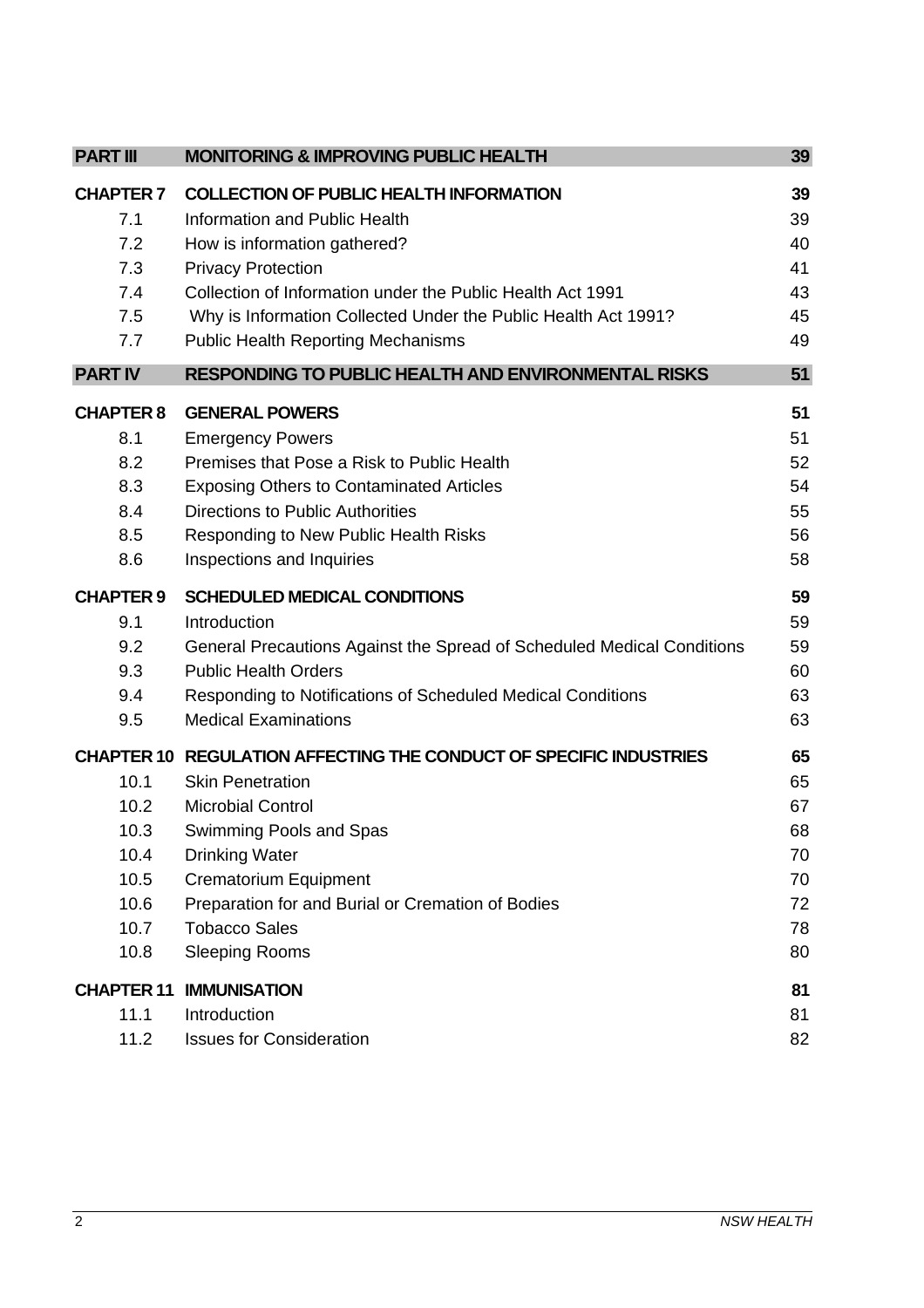| <b>PART V</b>  | <b>COMPLIANCE ISSUES</b>                                         | 85 |
|----------------|------------------------------------------------------------------|----|
|                | <b>CHAPTER 12 GENERAL ENFORCEMENT ISSUES</b>                     | 85 |
| 12.1           | Powers of Entry and Inspection                                   | 85 |
| 12.2           | Self Enforcing Infringement Notice Scheme                        | 86 |
| 12.3           | Penalties under the Public Health Act                            | 87 |
| <b>PART VI</b> | <b>APPENDICES</b>                                                | 89 |
|                | APPENDIX A TERMS OF REFERENCE                                    | 89 |
|                | APPENDIX B REQUIREMENTS FOR THE COMPETITION PRINCIPLES AGREEMENT | 90 |
|                | APPENDIX C NOTIFIABLE DISEASES                                   | 92 |
|                | APPENDIX D SUMMARY OF DISCUSSION POINTS                          | 94 |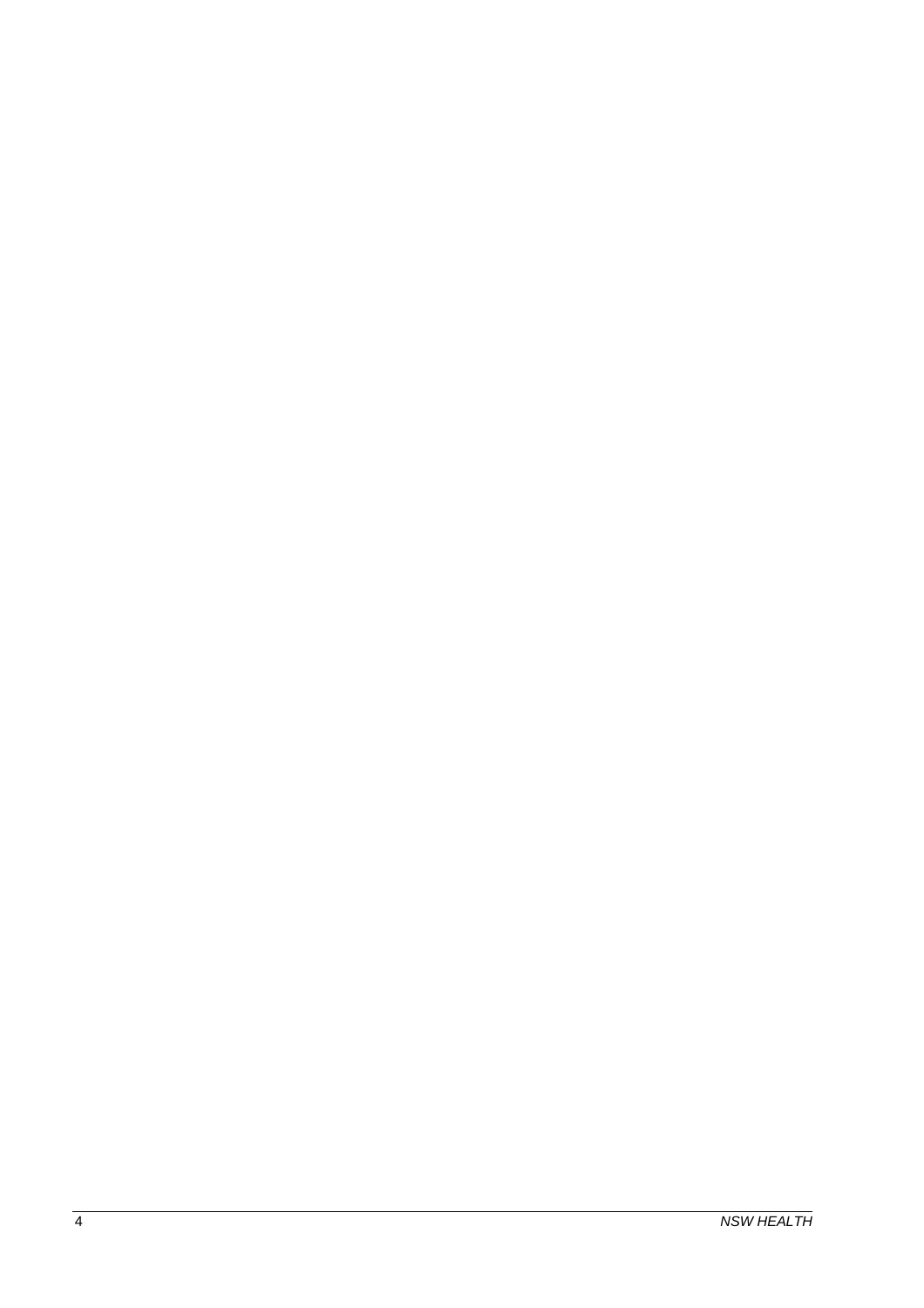# **PART 1 INTRODUCTION**

# **CHAPTER 1 BACKGROUND TO THE REVIEW**

# **1.1 Introduction**

Public health has long been an issue addressed by Government in part through legislation. Legislation has over time, adapted and changed to reflect the changing nature of society and risks to public health.

The current Public Health Act was introduced in 1991 following a review of the previous 1902 Act. The Act contains a series of legislative requirements governing a wide range of public health related issues. These range from general powers to respond to public health risks that may emerge from time to time, through to specific provisions dealing with identified risks associated with specific industries or arising from individual conduct.

# **1.2 The Current Review**

The NSW Department of Health is undertaking a review of the Public Health Act 1991 and Public Health Regulation 1991. Terms of Reference for the review are set out in **Appendix A**. A number of factors have contributed to the need for a review of the legislation including the following.

- In 1995, all Commonwealth, State and Territory Governments committed themselves to the Competition Principles Agreement. Governments have agreed to review all legislation for the purposes of considering its potential anti-competitive effect. The guiding principle for these reviews is that legislation should not restrict competition unless it can be demonstrated that the benefits to the community as a whole outweigh the costs of restricting competition, and that the objectives of the legislation can only be achieved by restricting competition
- The Subordinate Legislation Act 1987 requires all Regulations to be reviewed, and if appropriate, remade every five years. The Public Health Regulation 1991 is scheduled for staged repeal on 1 September 1999. The Subordinate Legislation Act sets out the requirements which new regulations must meet. (These are detailed in Chapter 3 of the paper).
- The current Public Health Act and Regulations have been in operation for nearly eight years, with further piece-meal amendments occurring over that time. A number of specific problems with the current Act have been identified which require review. Further, consistent with general regulatory review principles, the Department is of the view that it is appropriate to consider and review the current Act and Regulations to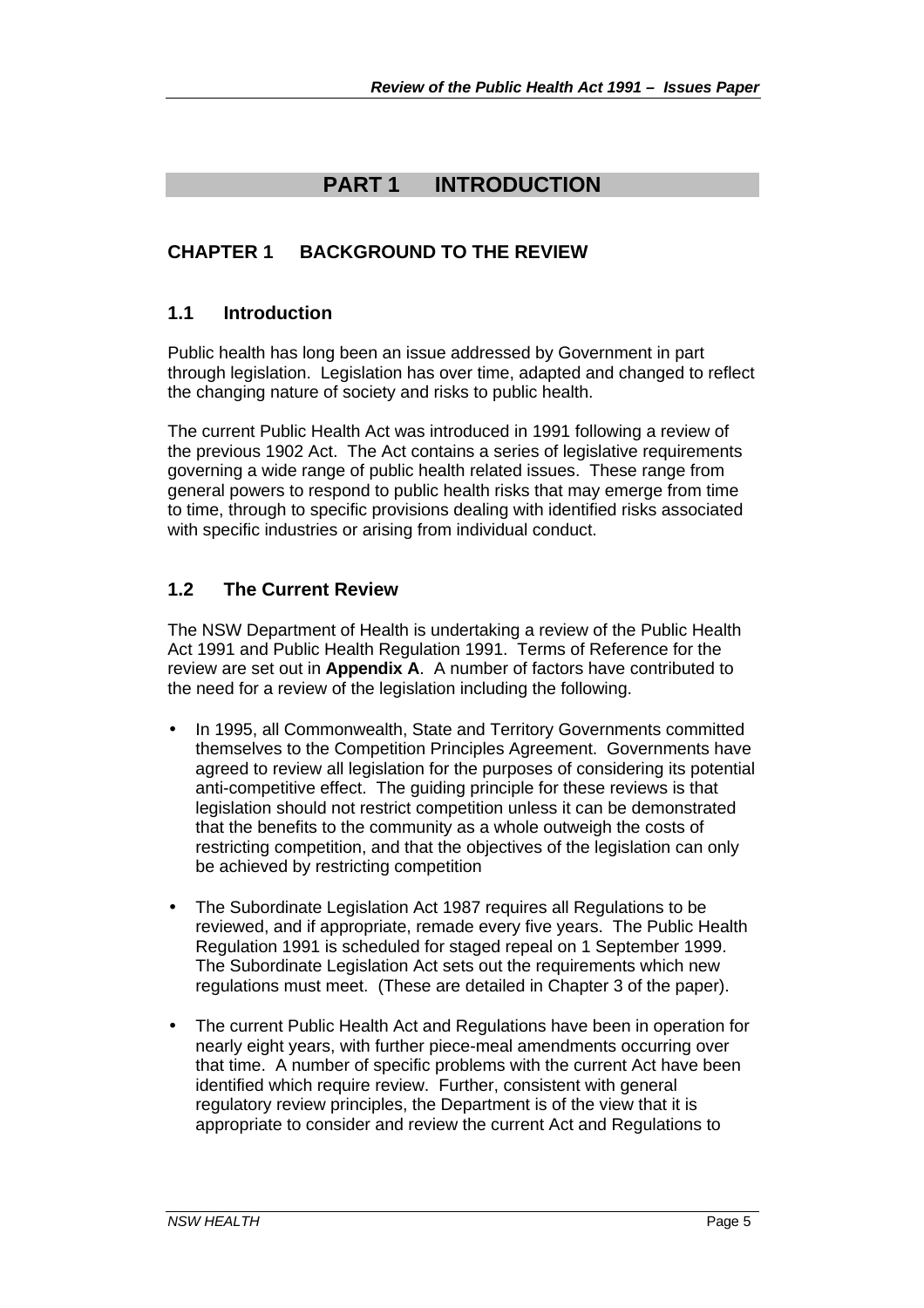ensure that legislative and regulatory strategies remain appropriate for achieving public health objectives and are in the public interest.

• The National Public Health Partnership has established a Legislative Review Working Group to provide a national forum in which to discuss issues relating to public health law. While this body is advisory in nature, many of the issues identified for discussion in that forum relate to the current Act and Regulation.

The Department recently conducted a comprehensive review of the Tobacco Advertising Prohibition Act 1991 and as a result amending legislation has been passed by Parliament to consolidate the provisions of that Act within the Public Health Act 1991 and this will commence on 31 August 1999. Accordingly, the Department will not be revisiting issues which arose during the course of that Review.

During 1997, the Department wrote to key stakeholders in relation to the requirement to review the Public Health Regulation under the Subordinate Legislation Act 1989. In reviewing these submissions, it became apparent that a comprehensive review of the Act and Regulations would need to be undertaken concurrently. Pending this review, the staged repeal of the Public Health Regulation 1991 under the Subordinate Legislation Act 1989 has been postponed until 1 September 1999.

During 1998, the Department engaged Sydney University Faculty of Law to undertake a preliminary mapping exercise to assist with the identification of issues relevant to public health law in NSW. A number of issues identified by the consultants in their paper *Reform of Public Health Law in NSW* have been raised for formal consideration in this paper.<sup>1</sup>

## **1.3 This Paper**

The Department has prepared this Issues Paper to facilitate community discussion of matters identified during the Review so far, in particular, those relating to the Government's obligations arising under the Competition Principles Agreement.

Copies of the legislation can be obtained from the NSW Government Bookshop (ph 02 9743 7200) or from the Australian Legal Information Institute Website at: *http://www.austlii.edu.au/au/legis/nsw/consol\_act/pha1991126.*

Submissions are invited from the public on issues identified for discussion in the following paper and any other matters within the terms of reference for the Review. Submissions will assist the Department to formulate

-1

Allars, Carney, Magnusson, McMahon and Opeskin December 1998 *Reform of Public Health Law in NSW* A report to the NSW Health Department, Faculty of Law Sydney University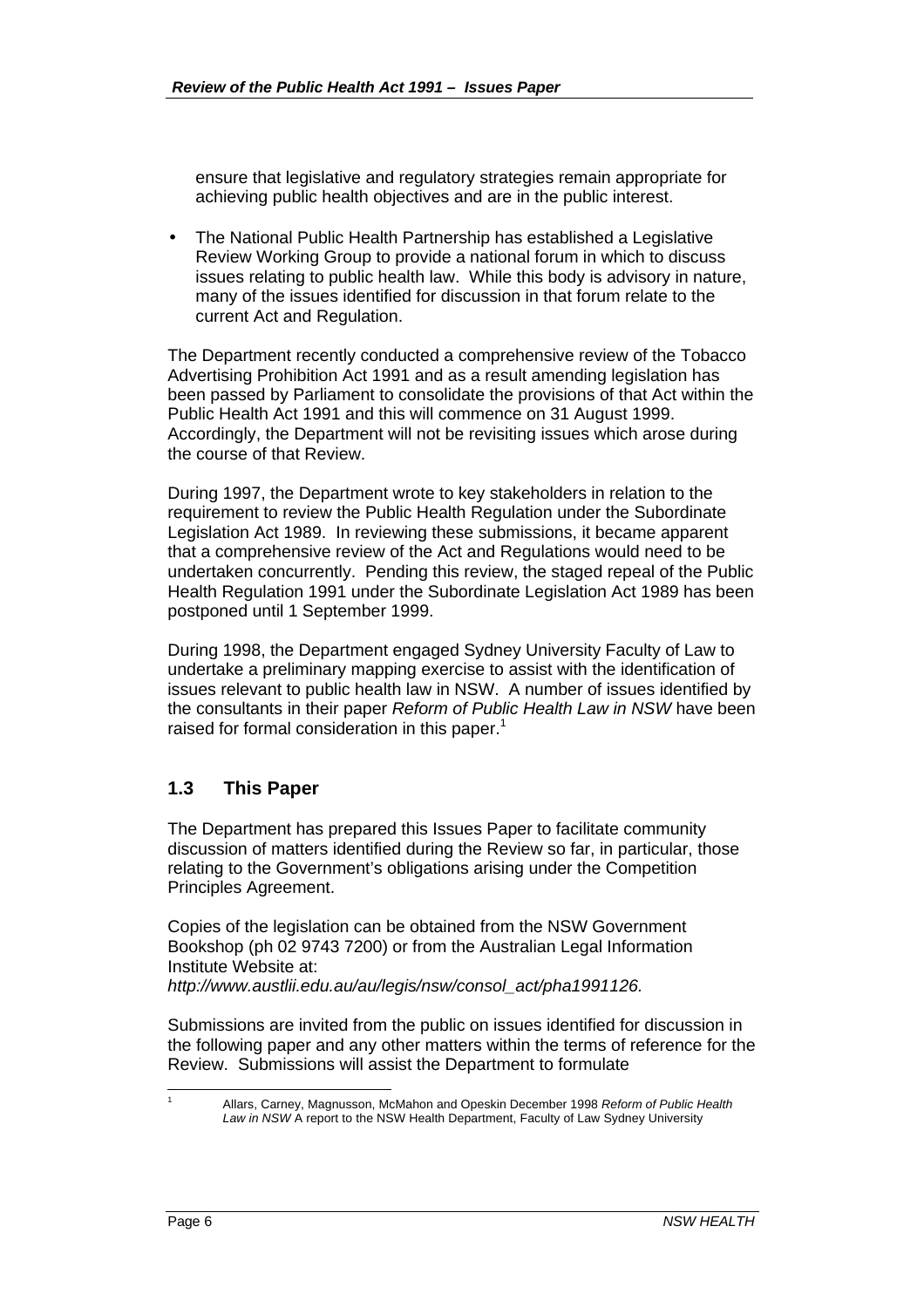recommendations (if any) to the NSW Government on amendments to the Public Health Act 1991. An assessment of the need for additional consultation will be made after submissions have been received.

It should be emphasised that one of the purposes of this review is to consider whether there is a continuing need to regulate certain matters affecting public health, and if so, the appropriate regulatory regime to achieve the objectives of the Act. Those making submissions should endeavour to provide material in support of their position, including the advantages and disadvantages of particular strategies.

To meet the requirements of the Competition Principles Agreement it may be necessary to prepare detailed assessments of regulatory options, including an assessment of the costs and benefits of different regulatory action. In relation to provisions of the Act relating to the Funeral Industry, the Department has engaged independent consultants, ACIL Consulting Pty Ltd, to undertake this work who will prepare a report for the Department. This material, and the submissions received, will be used in preparing the Final Report for consideration by Government.

## **1.4 Submissions**

*Submissions should be made to: Legal Branch – Legal and Legislative Services NSW Department of Health Locked Bag No. 961 NORTH SYDNEY NSW 2059 Fax 02 9391 9604 The closing date for submissions is 16 December 1999. Inquiries should be directed to Anthony Lean, Legal Officer (Legislation), Legal Branch on ph (02) 9391 9626 or Kate Purcell, Principal Policy Officer, Public Health Legislation Project on ph (02) 9391 9258. To assist with preparation of submissions a summary of discussion points is provided at Attachment D. To assist with analysis of submissions please indicate the specific section or discussion point of the paper that you are responding to. Individuals and organisations should be aware that submissions might be made publicly available under the Freedom of Information Act 1988. To facilitate the review process, the Department may decide to circulate some or all submissions for further comment to other interested parties. Any information that is considered confidential should be clearly marked.*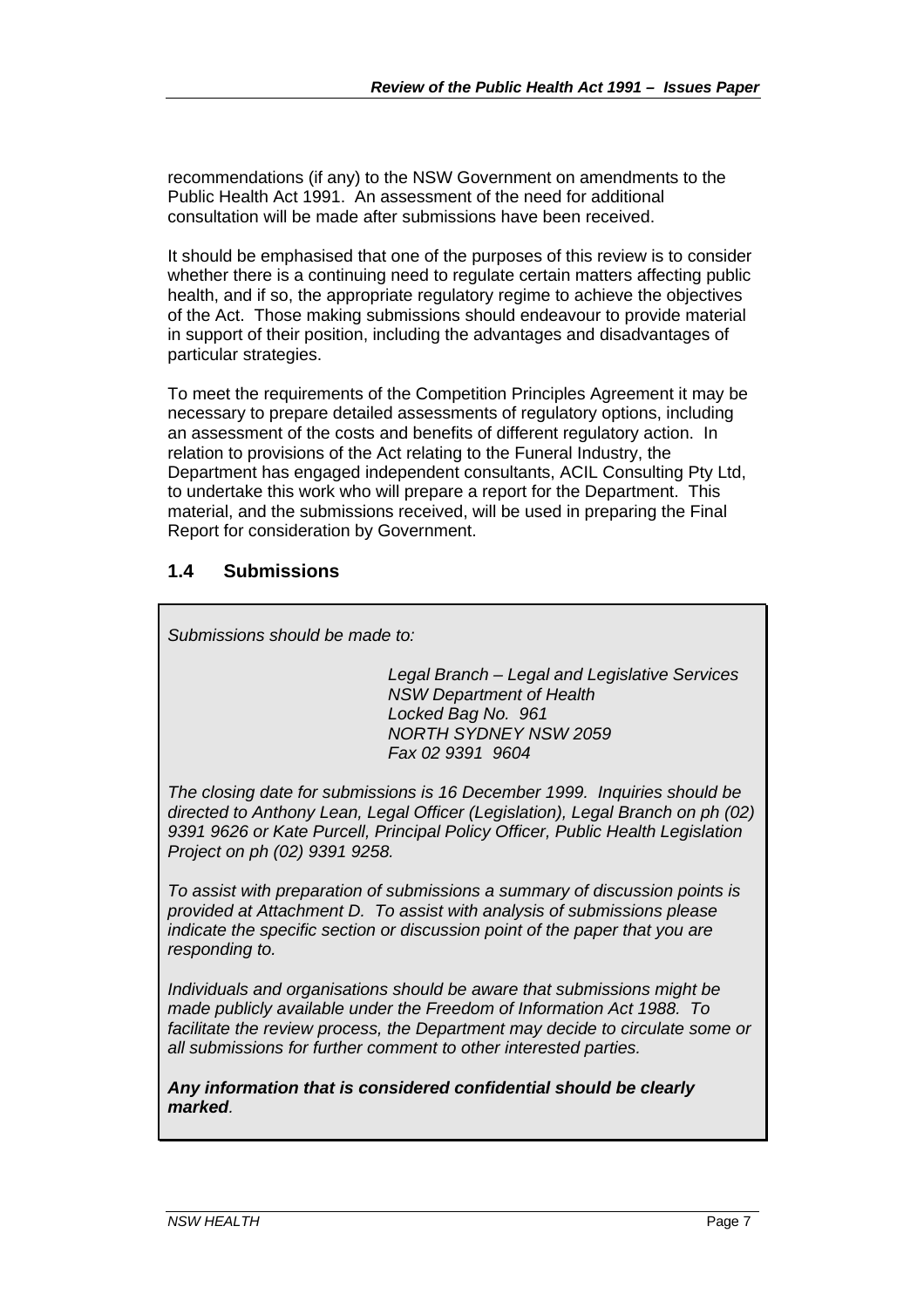# **CHAPTER 2 PUBLIC HEALTH AND PUBLIC HEALTH LEGISLATION**

# **2.1 Introduction to Public Health**

The first NSW Public Health Act was introduced in 1896 largely in response to concern about the spread of infectious disease at a time when circumstances were very different from those today. Then, antibiotics were undiscovered, sanitation and working conditions were poor and most accommodation conducive to the spread of disease. $2$  Early public health interventions focussed on issues such as sewerage, waste management, improved water supplies, improved nutrition and better housing. As vaccines were developed and antibiotics were discovered further advances were made in controlling disease and improving the health of populations. During the past century, it is public health programs that have played a vital role in achieving the dramatic improvements in health and life expectancy that have occurred.

During more recent times, public health programs have continued to address the traditional concerns of sewerage, clean water and safe food supplies as well as responding to the major health problems of our time, chronic diseases such as cancer and heart disease and emerging health problems such as HIV/AIDS.

Public health has substantially improved the health of the people of NSW through programs that have delivered reductions in tobacco use and related disease, declining rates of heart disease and stroke, reduction in road accident fatalities, early detection of breast and cervical cancers, increasing awareness of skin cancer prevention and improved control of infectious diseases.<sup>3</sup>

The distinguishing feature of public health is its focus on the health and well being of an entire population or community rather than an individual. Public health programs influence the well-being of the public and preserve quality of life in ways that people rarely notice unless a breakdown in the system occurs.<sup>4</sup>

# **2.2 What is Public Health?**

Public health has been defined as "*the organised response by society to protect and promote health and to prevent illness, injury and disability*." <sup>5</sup>

 $\frac{1}{2}$ *Legislative Assembly Hansard* NSW Parliament 22 November 1990 p 60

<sup>3</sup> National Public Health Partnership 1998 *Public Health in Australia- the Public Health Landscape*

http://hna.ffh.vic.gov.au/nphp/broch/contents.htm <sup>4</sup> US Department of Health and Human Services and the US Public Health Service (Undated) *For a Healthy Nation: Returns on Investment in Public Health*

<sup>&</sup>lt;sup>5</sup><br><sup>5</sup> Definition of public health provided by the National Public Health Partnership MOU signed by all jurisdictions. http://hna.ffh.vic.gov.au/nphp/mou.htm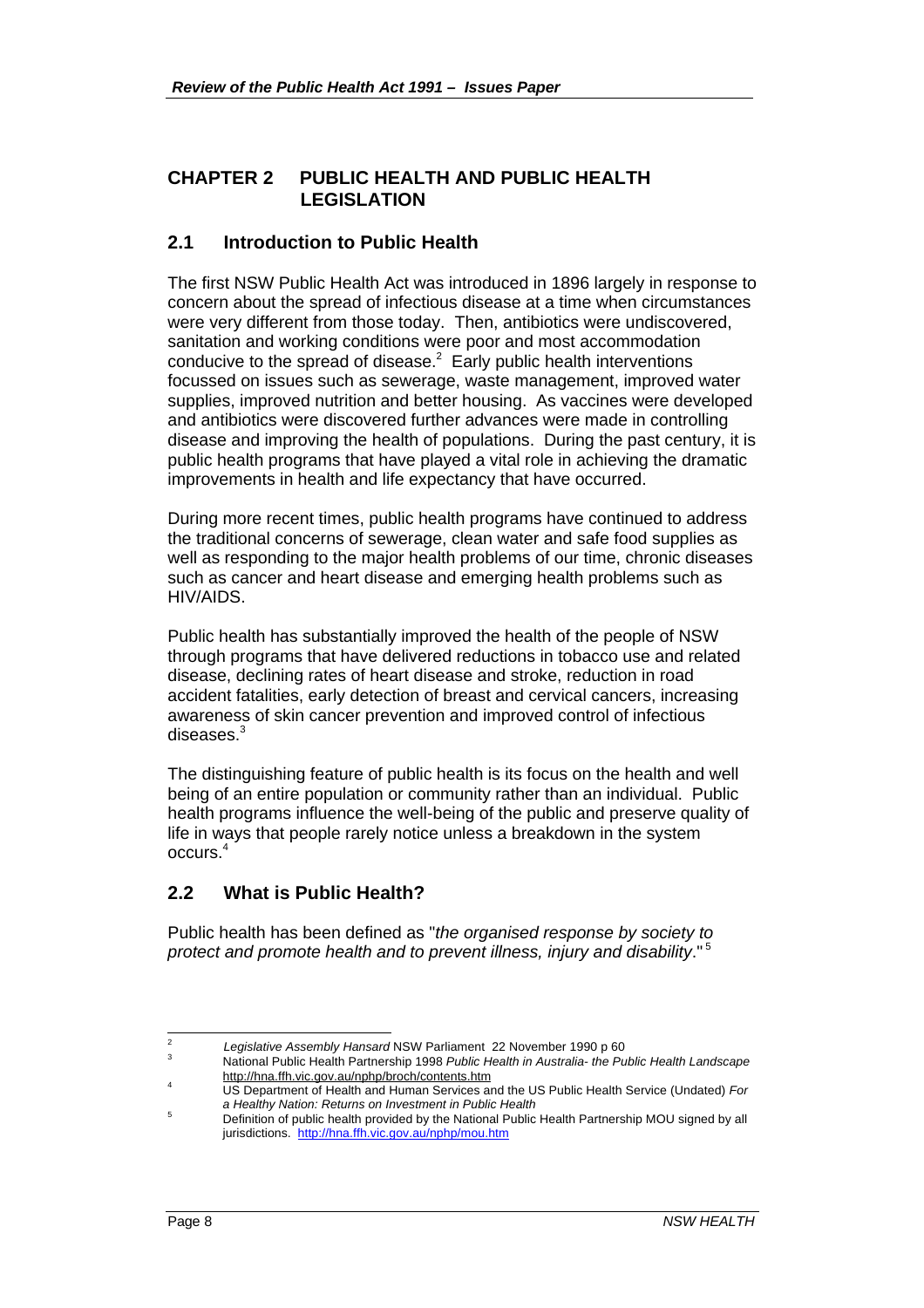Public health strategies focus on improving, protecting and promoting public health by:

- preventing the spread of infectious diseases;
- protecting the environment, workplaces, housing, food and water;
- responding to disasters;
- reaching out to link high risk and hard to reach people to necessary services;
- monitoring the health status of the population;
- conducting research to develop new insights and innovative solutions;
- mobilising community action;
- promoting healthy behaviours<sup>6</sup>;
- creating healthy environments such as healthy workplaces and healthy schools;
- establishing effective partnerships between government, non government organisations, industry and community groups to improve public health;
- developing health policies and programs to address both current and emerging public health risk.

# **2.3 The Purpose of Public Health Legislation**

While law has always played an important part in public health practice, it is important to acknowledge that many gains in public health can be achieved without legislation. Legislation is just one component of the range of responses that governments use to implement policies to protect and promote public health.

For example both the National Tobacco Control Policy<sup>7</sup> developed in 1991 and the NSW Tobacco and Health Strategy<sup>8</sup> developed in 1995 identified a range of legislative initiatives (prohibitions on tobacco advertising, restrictions on under-age supply and labelling requirements) that work in tandem with programs such as health promotion campaigns, cessation support and pricing strategies to form a consolidated tobacco control strategy. There it was proposed that these initiatives all operate together, mutually supporting each other and directed to the one goal of reducing tobacco consumption.<sup>9</sup>

In certain situations it is necessary to legislate to ensure that appropriate measures are in place to safeguard and protect the health of the public. Legislation is necessary to underpin activities that infringe on the rights of others or require people to act in certain ways. Public health legislation focuses on managing high risk activities in the community, which have the potential to threaten public health and safety. The public expects that there

l <sup>6</sup> US Department of Health and Human Services and the US Public Health Service*,* op cit.

<sup>7</sup> National Campaign Against Drug 1991 Abuse *National Tobacco Policy*

<sup>8</sup> NSW Department of Health 1995 *NSW Tobacco and Health Strategy 1995-1999*

<sup>9</sup> Reynolds C 'Ideas and Arguments about Public Health Law*'* in *Public Health Law in Australia – New Perspectives,* Australian Institute of Health, Law and Ethics 1998 at p 21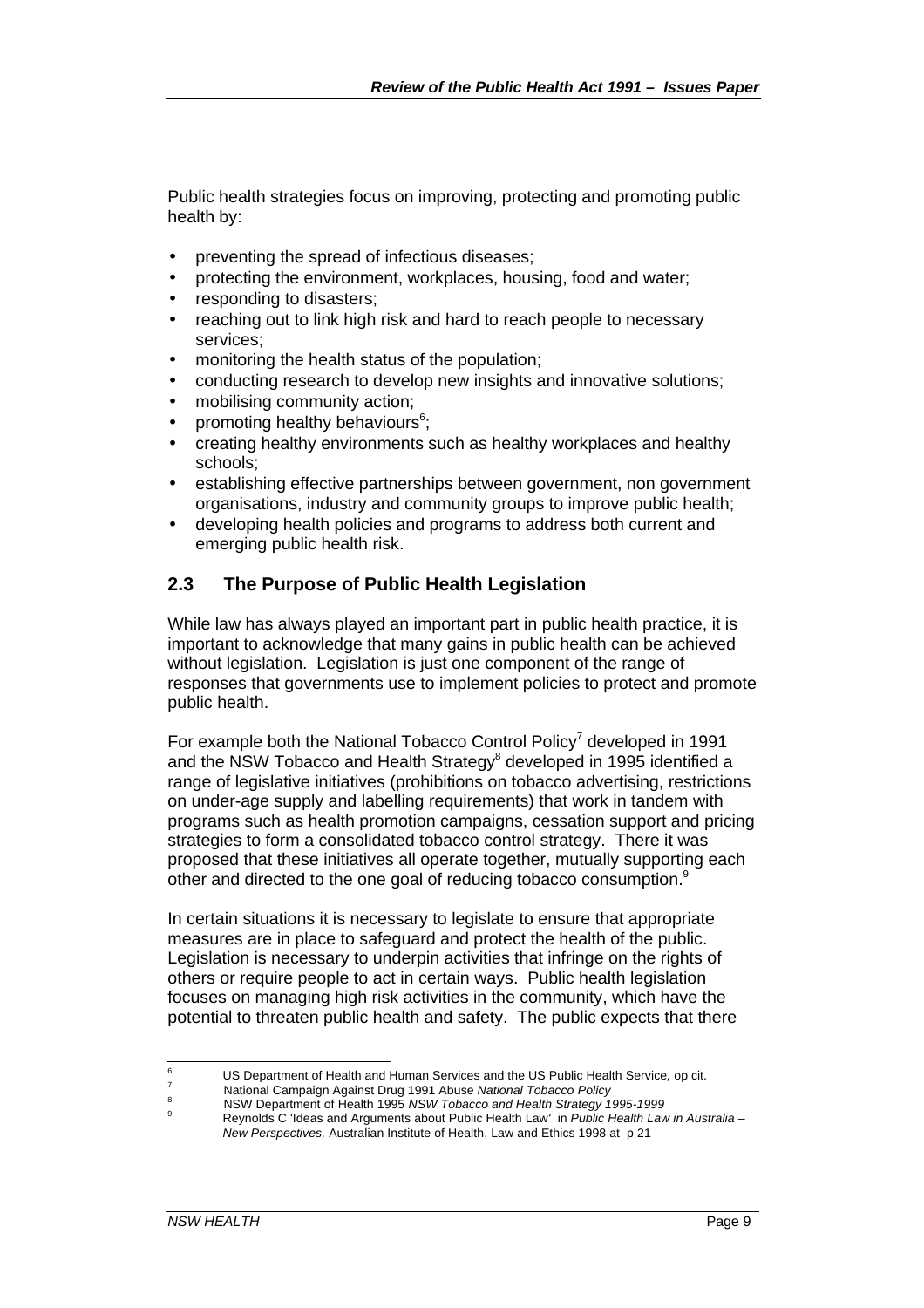will be reasonable controls on these activities to protect their safety and well being, and to promote a high standard of public health in NSW.

# **2.4 Overview of the NSW Public Health Act 1991 and Regulations**

The Public Health Act 1991 contains a series of legislative requirements governing a wide range of public health related issues:

- Managing public health risks through providing a power to make certain orders and give directions to authorities during a state of emergency and at other times in regard to the disinfection or destruction of items and the closure of water supplies and premises.
- Minimising the spread of infectious diseases through controlling the behaviour of affected persons, requiring their notification by medical practitioners and in providing a power to make public health orders requiring a person to be medically examined.
- Limiting the spread of vaccine preventable diseases by imposing on School Principals and Directors of Child Care Facilities certain duties and responsibilities to ensure that the immunisation status of each child in attendance is known. Additional responsibilities are also imposed to report the outbreak of vaccine preventable diseases.
- Controlling the growth of micro-organisms such as the Legionella microorganism in air handling and hot and warm water systems.
- Preventing the incidence of and mortality from preventable cervical cancer through the establishment of the Pap Test Register.
- Ensuring that adequate standards are maintained within the funeral industry through the regulation of infection control requirements, cremation equipment, body preparation rooms, record keeping and associated requirements.
- Limiting the uptake of smoking through regulating the sale and advertising of tobacco products with specific prohibition on selling tobacco products to persons under eighteen years of age.
- Appointing medical officers of health to maintain standards of public health.
- Developing accurate surveillance systems for certain diseases by requiring any person who provides professional care or treatment at a hospital to a patient to advise of any patient that has a notifiable disease.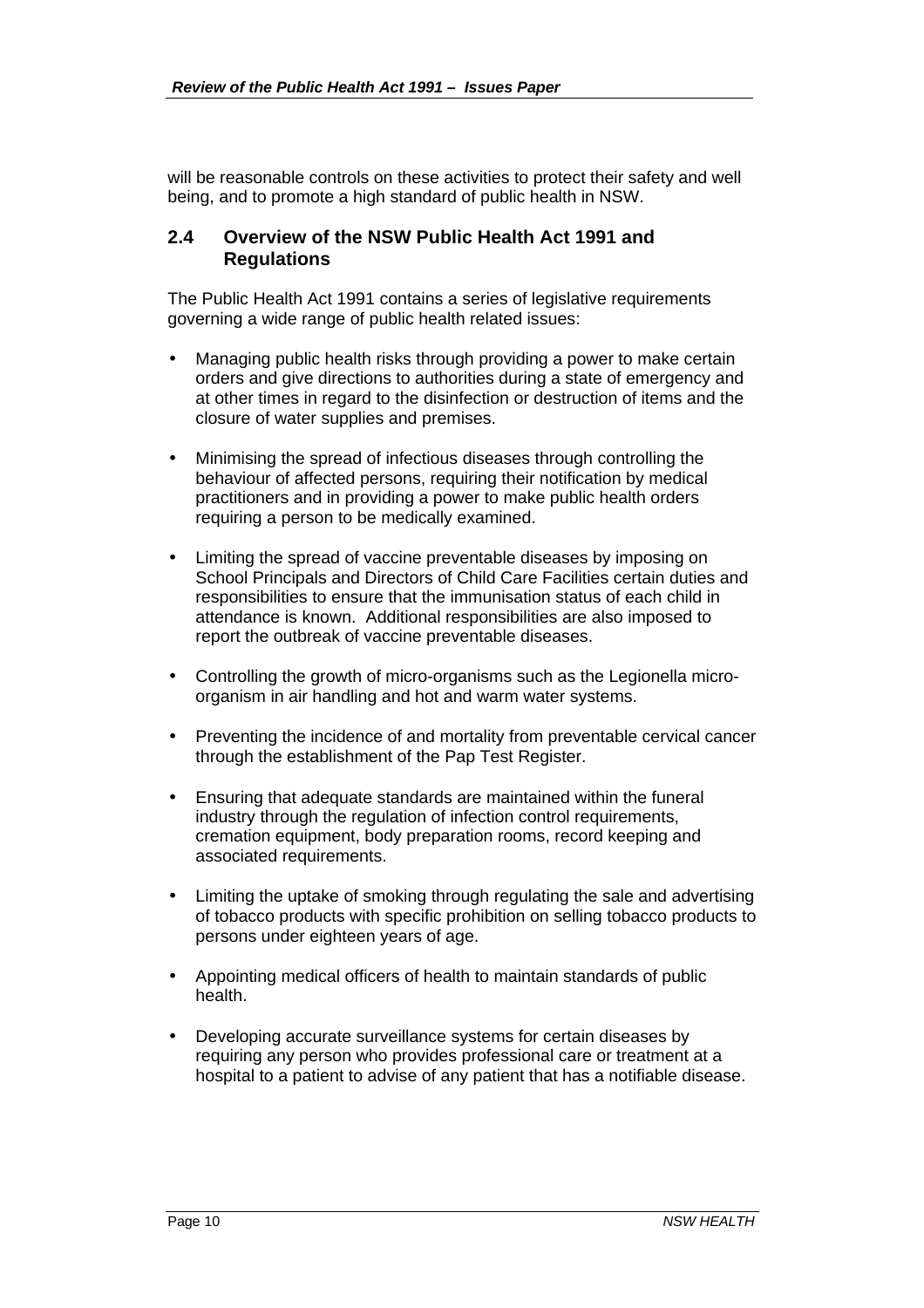- Enabling the initiation of an inquiry into any matter relating to public health.
- Providing broad based regulation making powers to enable an adequate and timely response to public health issues as they arise.

# **2.5 Overview of Legislation Relevant to Public Health**

In addition to the NSW Public Health Act there is legislation dealing with particular public health issues such as the Poisons and Therapeutic Goods Act 1966 and the Food Act 1989 which are also administered by the Department of Health. It is not intended to consider these Acts as part of this review.

Public health issues and concerns are in many cases managed by legislation outside the responsibility of the NSW Minister for Health. In fact, responsibility is spread through a range of Commonwealth, State and local authorities. While this legislation is too extensive to list in this paper, there are a number of general pieces of legislation worth mentioning because of their relevance to public health management:

- The *Local Government Act 1993* establishes that local councils and authorities have responsibilities for the enforcement of other legislation, including the Public Health Act 1991.
- The *Occupational Health and Safety Act 1983*, which is administered by the NSW WorkCover Authority, plays an important part in controlling health risks that arise in the workplace.
- Environment protection legislation such as the *Clean Waters Act 1970*, and the *Clean Air Act 1961*, control pollution emissions which may have an impact on public health. These include powers to direct that pollution be removed, dispersed, destroyed or mitigated.
- The *Environmental Planning and Assessment Act 1979* require issues affecting public health to be considered as part of the Environmental Impact Statement process for new developments. In addition, general planning and building control issues are dealt with under this legislation and the *Local Government Act 1993*.

Specific legislation that contributes to public health management includes the Commonwealth *Therapeutics Goods Act 1989*, the Commonwealth *National Food Authority Act*, and the NSW *Radiation Control Act 1990*.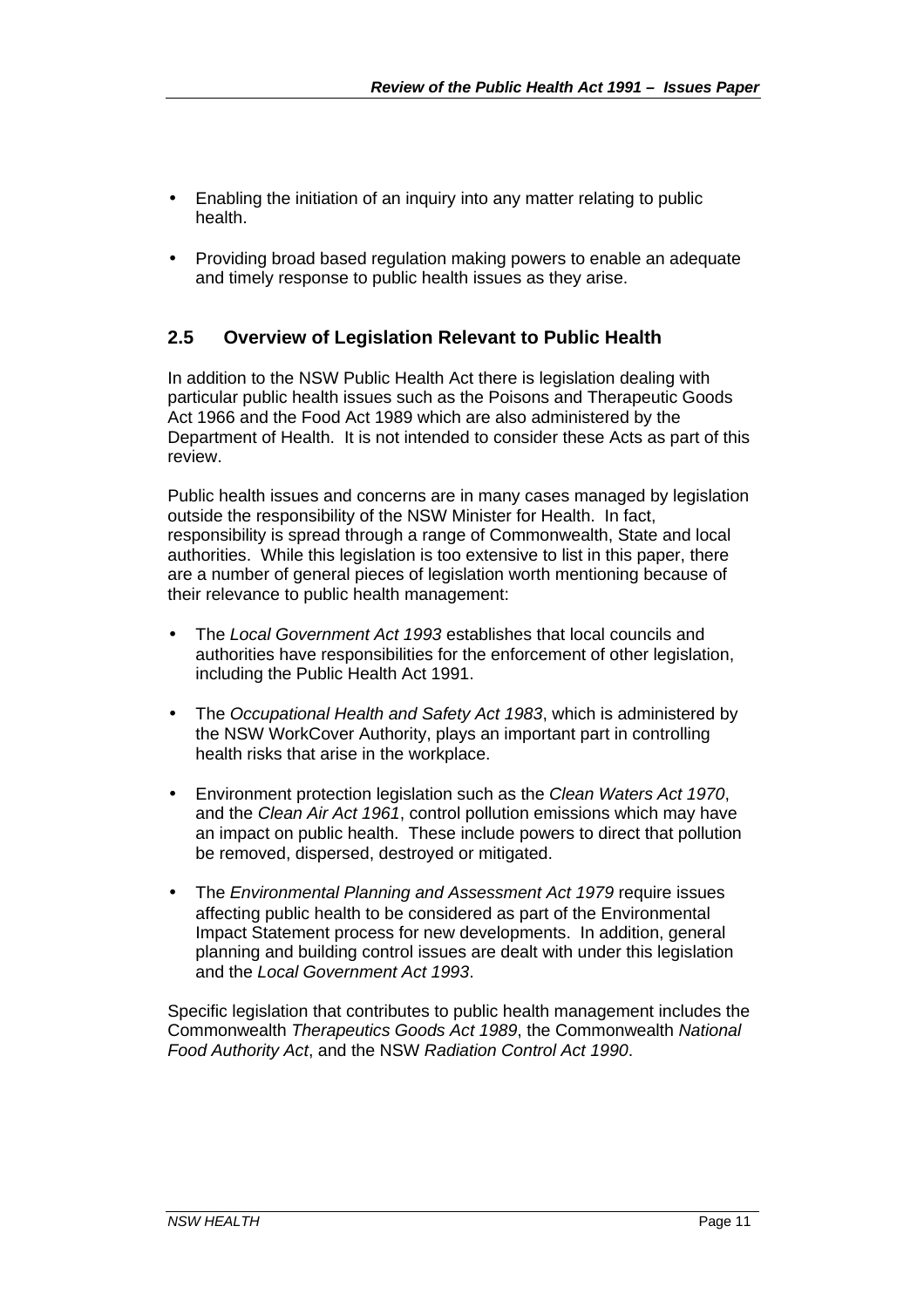# **CHAPTER 3 LEGISLATIVE REVIEW**

# **3.1 Introduction**

Legislation and regulations affect virtually every segment of the community including industry, owners of premises, service providers, consumers, and government. Few would dispute that most legislative initiatives are designed to achieve certain public interest objectives and many are effective in promoting the public good.

While most regulatory initiatives are generally designed to achieve a public benefit, it needs to be recognised that legislation and regulation can also impose costs on certain segments of the community. The imposition of such a 'burden' on the community, or a segment of the community, may be justified where it effectively redresses a problem that previously existed. However, in some cases, legislation and regulations may create a new problem for the community, or a sector of the community, which outweighs the benefit of the regulatory system. In other cases, regulatory initiatives may not be effective in addressing the problem they were designed to correct and simply impose an unnecessary burden on the community.

Government attention has in recent years focussed on "regulatory reform". This is not simply about 'deregulation' or minimising the burden on a segment of the community (such as business) to the detriment of the wider public. Clearly there is a community demand for government regulation, particularly to address and minimise risks to public health and safety and indeed the NSW Government recognises that serious, and often irreversible, adverse consequences may flow from conduct of individuals or businesses in an unregulated environment.

Underpinning all regulatory reform initiatives, such as the Competition Principles Agreement and the Subordinate Legislation Act 1989, is a desire to develop effective and targeted regulatory approaches that minimise the adverse consequences of regulation where possible.

# **3.2 Competition Principles Agreement**

The review of anti-competitive legislation under the Agreement is aimed at removing unnecessary, cumbersome and costly impediments to conducting business in Australia. The guiding principle of the Agreement is that legislation should not restrict competition unless it can be demonstrated that the benefits to the community as a whole outweigh the costs of restricting competition, and that the objectives of the legislation can only be achieved by restricting competition.

The Agreement requires a number of matters to be considered. These are set out in detail in **Appendix B**.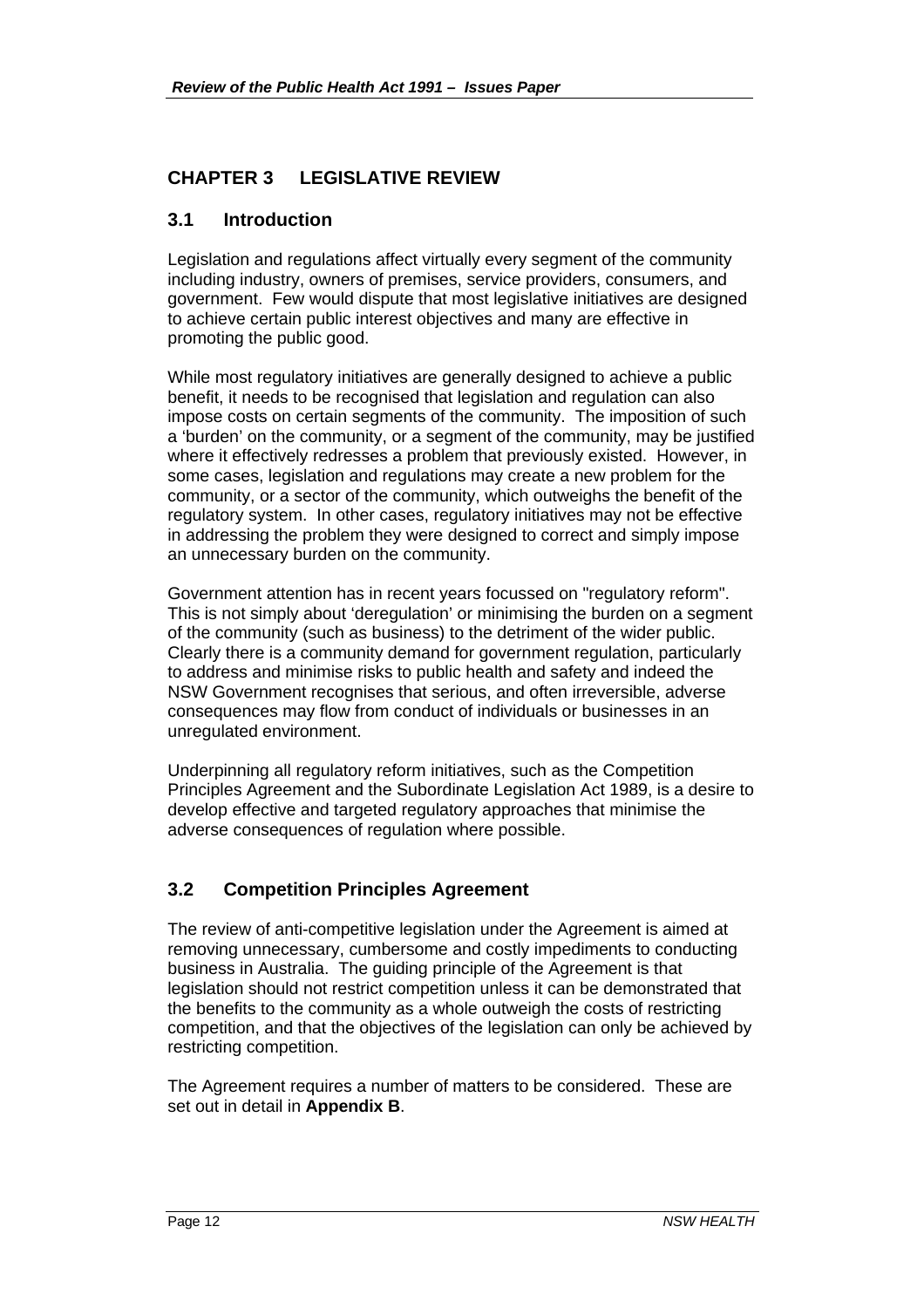As noted above, regulatory initiatives designed to promote the public good may have adverse consequences because they restrict competition. For example, a licensing system may restrict the number of people that can engage in a specific activity to ensure that only those that hold certain qualifications provide services. In many cases this will be an effective means of protecting consumers from harm. However, by restricting the number of people providing services, this could also lead to higher prices for individuals, or worse, a decline in standards (which the licensing system was designed to improve).

The goals of the Agreement are to assess whether provisions that restrict competition produce an overall benefit for the public as a whole, and to ensure that the least restrictive option is selected. Underpinning the Agreement is a view that unrestricted competition is an effective means of allocating community resources, and in general, regulatory intervention should only proceed where there are clearly identified problems in the unregulated environment (otherwise known as 'market failure'). However, the Agreement also recognises that not all legislation that restricts competition will be contrary to the public interest. In many cases it may be necessary to restrict competitive conduct to protect the public from harm. It is the NSW Government's policy to ensure that review processes take into account the full range of public benefits, including limiting risks to public health and safety.

It is important to stress that while the parts of the Public Health Act 1991 impact on competition, others do not and are not amenable to the application of competition principles, for example, the notification of disease. The principle areas of the current Act and Regulations that have been identified as requiring review under the Agreement are as follows:

- Requirements on operators of air and water handling systems to control the spread of disease;
- Requirements on operators of public swimming pools to limit the spread of disease;
- Requirements imposed on those that provide services which involve skin penetration;
- Regulatory requirements imposed on the funeral industry;
- Restrictions on the sale of tobacco products (other than advertising and marketing restrictions which have already been the subject of a separate review under the Competition Principles Agreement).

## **3.3 Subordinate Legislation Act 1989**

The Subordinate Legislation Act requires all subordinate legislation, such as regulations and guidelines, to be reviewed, and if appropriate, remade every five years. The Subordinate Legislation Act sets out the requirements which new regulations must meet. These are essentially that the objectives of the regulation are reasonable and appropriate, accord with the objectives of the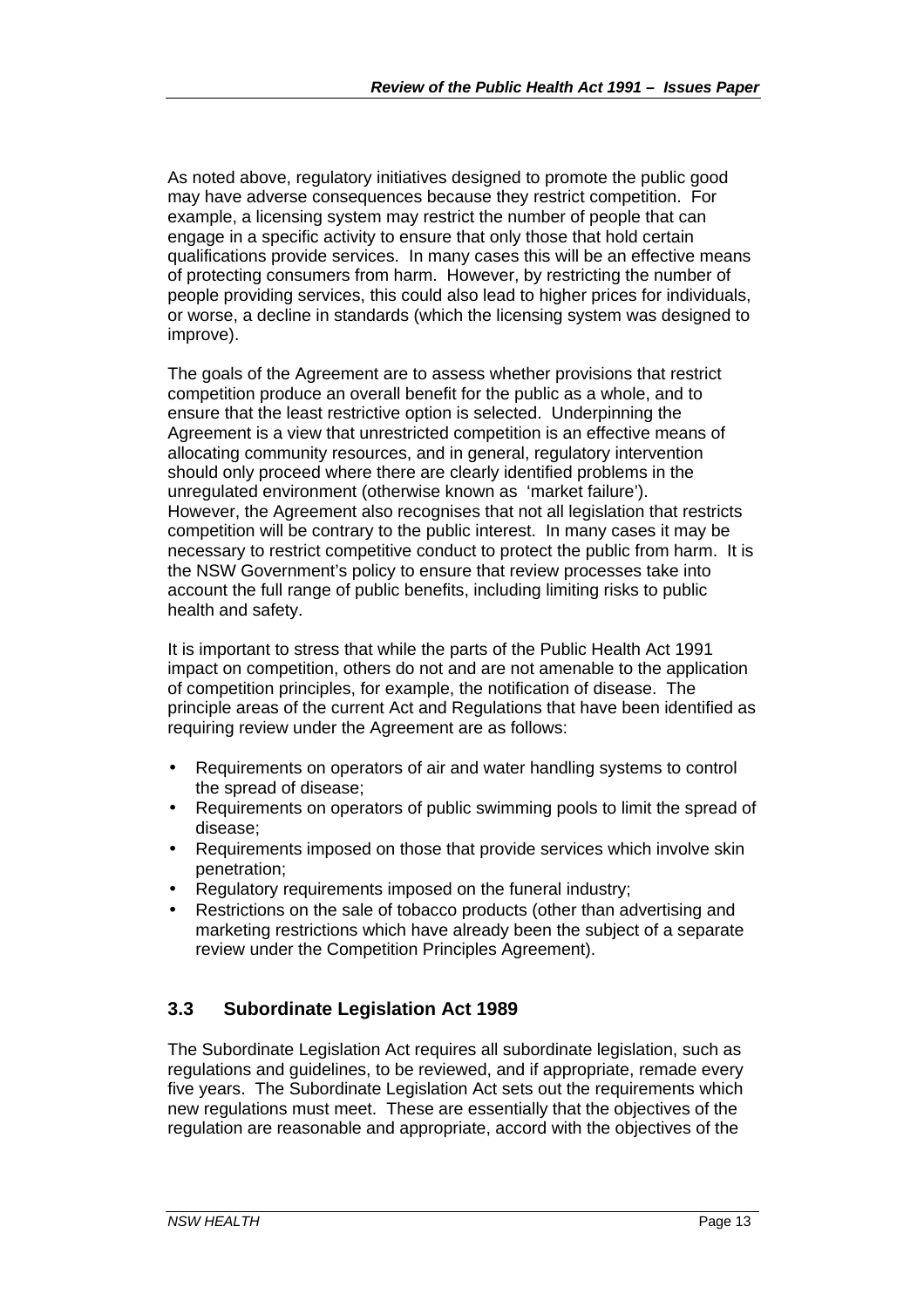Act under which it is made, are not inconsistent with other Acts or stated government policies, that the anticipated economic and social benefits outweigh the costs and alternative options to the regulation have been examined.

As a part of this process, the Subordinate Legislation Act generally requires that regulations being made be the subject of a Regulatory Impact Statement (RIS), examining the economic costs and benefits to the community of the regulation.

# **3.4 Principles for Best Practice Legislative Review**

As noted in Chapter 2 much activity in the area of public health is nonregulatory. For example, information campaigns are designed to encourage people to improve their health by stopping smoking or engaging in more exercise. However, in some cases, regulatory intervention is necessary. It is essential when moving from non-regulatory to regulatory strategies that decisions are made with appropriate regard to principles of best practice regulatory reform, including the Competition Principles Agreement and the Subordinate Legislation Act 1989.

Even where legislative intervention is directed at addressing problems that are not a consequence of failures from the provision of goods or services by business, it is still necessary to properly assess the reasons for that intervention, and the likely impacts. For example, when considering legislation that regulates the conduct of individuals (such as provisions relating to the immunisation status of children enrolled in schools) or intervention which otherwise limits the protection afforded to individuals by other legislation (such as confidentiality requirements), it is necessary to properly assess and balance the rights of the individual against the interests of the community as a whole.

In any given situation determining the most appropriate legislative strategy requires consideration of a wide range of factors to effectively respond to the identified problem. These may be summarised as follows:

- The objectives of legislative intervention should be clearly specified, and outcome based as far as possible;
- Regulatory intervention through legislation and regulation needs to be appropriately assessed to ensure that it is directed towards correcting real and significant problems in an unregulated environment;
- The effectiveness of existing measures, including non-regulatory and legislative strategies (including general legislation such as fair trading requirements), need to be considered;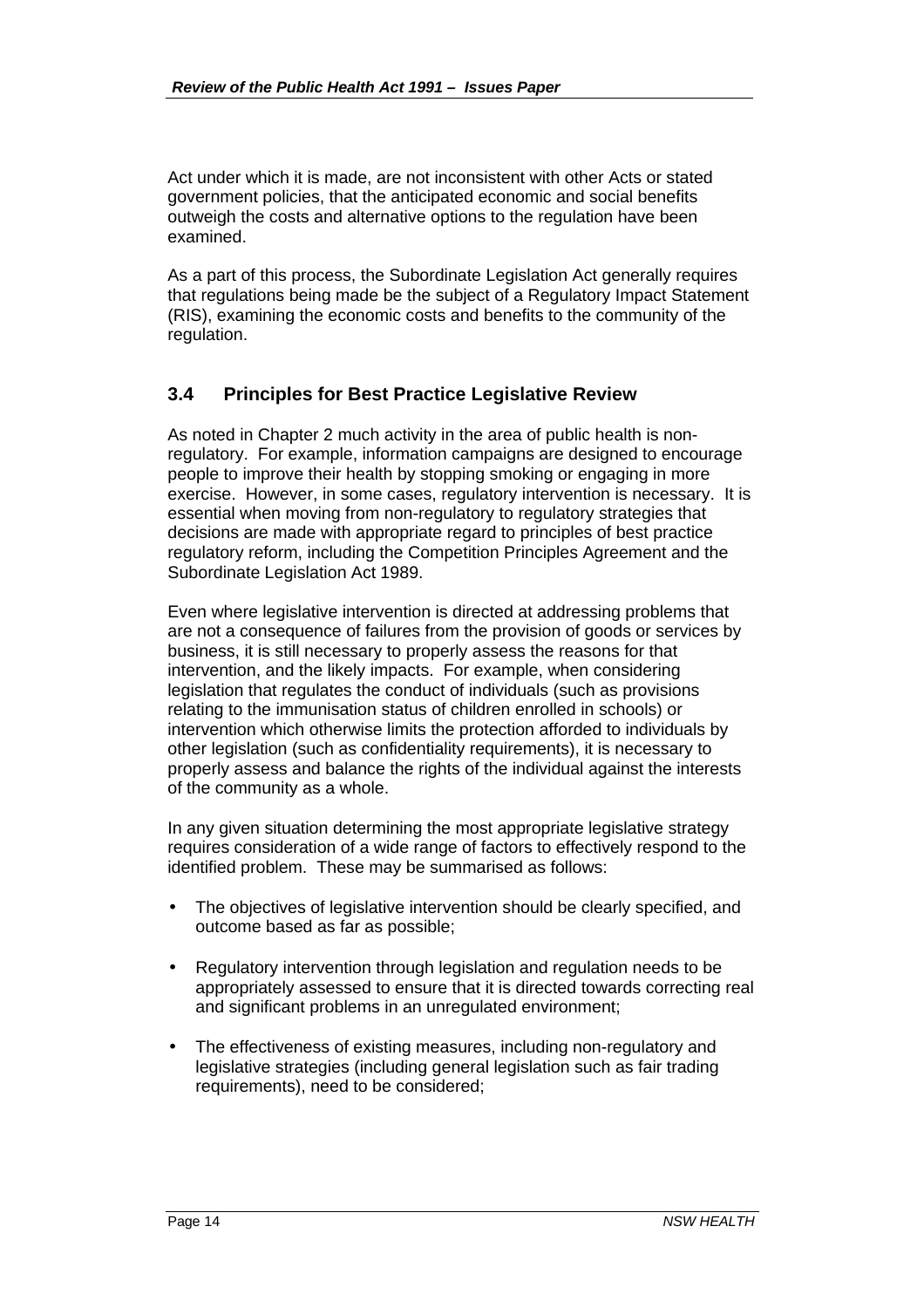- Legislative strategies need to be assessed to ensure that they are appropriate and effective in achieving the objectives of the intervention. This should include an assessment of costs and benefits of the regulatory approach and, in the case of intervention that will impact on a competitive market, an assessment of the impact on competition. Similarly, the impacts on the rights of individuals need to be considered;
- A full assessment should be made of all regulatory options for intervention, including legislative and non-legislative options;

Other factors that should be considered in developing regulatory strategies include: the diversity of the practice, behaviours and commercial activities to be regulated in any situation; the need for transparency and consistency in decision making by those administering the strategies; the need for flexibility so that systems can respond to unforseen developments and evolving practice and community values; and the response (or penalty) should be commensurate with the materiality of the risk to humans or the environment that non-compliance generates.

In this Issues Paper, the matters listed above are considered in the context of the area under review, with the exception of the "Objectives of the Public Health Act" which is discussed generally in Chapter 4. The remainder of this chapter provides general comments on the identification of public health problems (Section 3.5) and consideration of regulatory options (section 3.6).

## **3.5 Identification of Public Health Problems**

Legislative intervention to achieve public health goals will often occur because a problem has been identified. Failure to address this problem could result in undesirable outcomes for society as a whole. As was noted in 3.2, public health legislation will often be directed at protecting the public from harm that may arise in an unregulated market for goods and services. Some examples of public health problems that might arise are as follows.

- *Information problems* Consumers may not have sufficient information, experience or ability to make an informed decision when seeking goods or services. The inability to make an informed decision could lead to physical or financial injury or harm because an unsafe or inappropriate product or service is used. In other cases, the consumer could incur unreasonably high costs in seeking a service provider appropriate for their needs.
- **Impact on third parties or the public generally** The provision of goods or services may result in a third party incurring a cost. For example, an unsafe product may be marketed and a consumer is injured. While the consumer could incur costs in seeking treatment for that injury, the Government may also incur costs because a need arises to provide the injured person with welfare and support. Alternatively, where a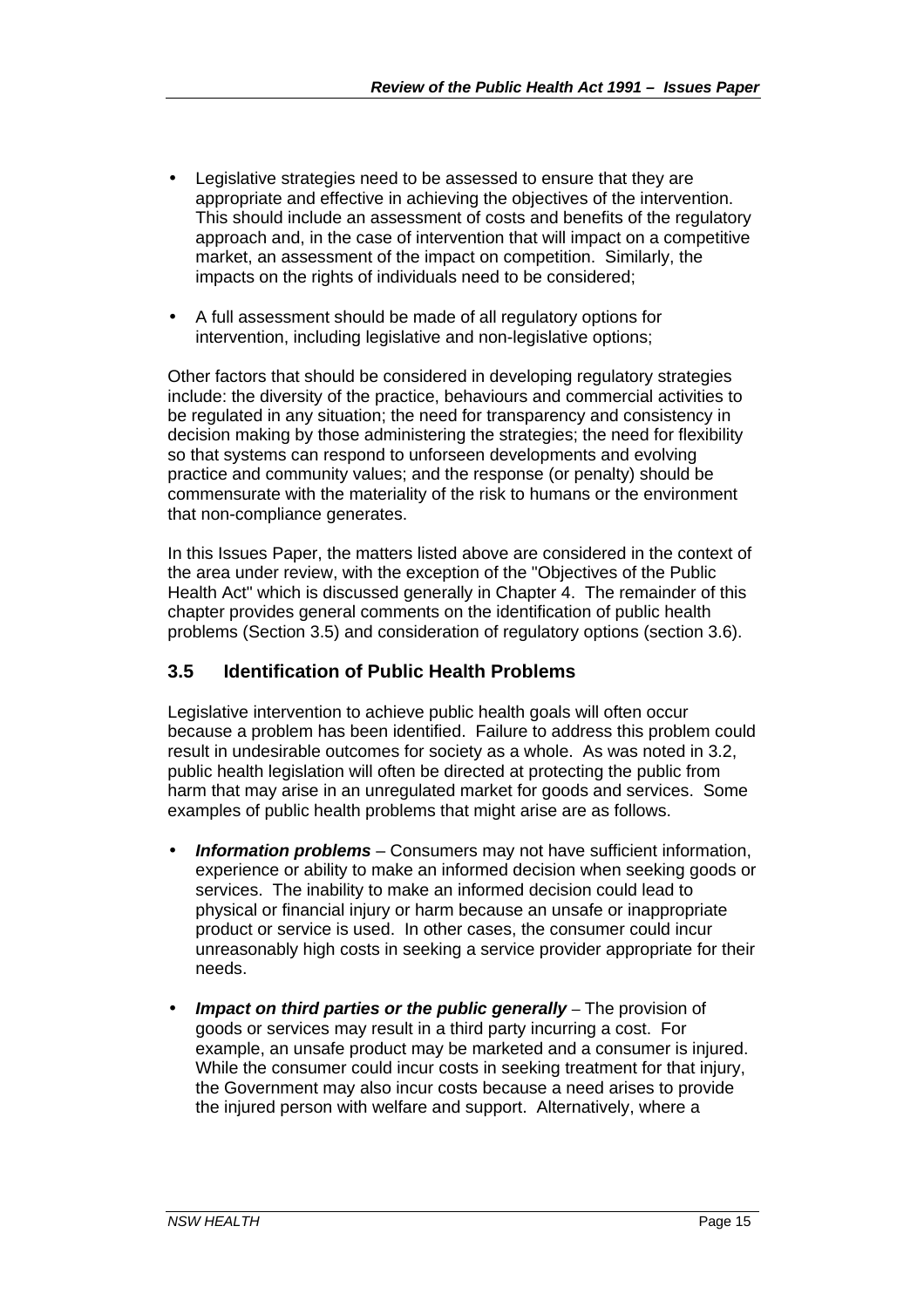consumer buys a product that is infected by disease, they may pass it on to others such as family members.

- *Public Access to Goods/Services*  Goods or services that the public requires may not be provided if they are left to the operation of a market.
- *Natural Monopolies* Presence of a natural monopoly may mean that there are insufficient countervailing powers between producers and consumers in the market, leading to overpriced products and/or services and inefficient outcomes.

There are of course a range of other public health problems that might arise in circumstances that do not involve the provision of goods and services. These are too extensive to comprehensively list here, although a general overview of potential problems is identified.

- Individual conduct may expose others to the risk of injury or harm for example, those infected by a specific disease may place others at risk if infection.
- Individuals may not have the skills and knowledge to assist them to make good health care choices (for example, there may be little understanding of the benefits of testing for certain conditions) and may require additional information;
- Government may not be able to obtain sufficient information to assist it in discharging functions or providing services that the public reasonably expects it to provide in an effective manner.

In assessing the need for legislative intervention, it is essential that the problems or rationale for legislative intervention be clearly identified.

# **3.6 Overview of Regulatory Models**

A full assessment of appropriate options needs to be made to ensure that regulatory responses are targeted, effective and measured. This section provides an overview of different regulatory models that may be appropriate for responding to different public health risks or achieving certain public health outcomes. For any given problem, however, a range of measures, both regulatory and non-regulatory may be appropriate.

## **3.6.1 Non-legislative Strategies**

To achieve an appropriate public health outcome, non-legislative approaches or existing regulatory approaches may be effective in achieving the desired outcomes. Where a problem is identified, consideration needs to be given to the issue of whether any or all of the strategies outlined below will be effective in securing public health objectives after considering issues such as the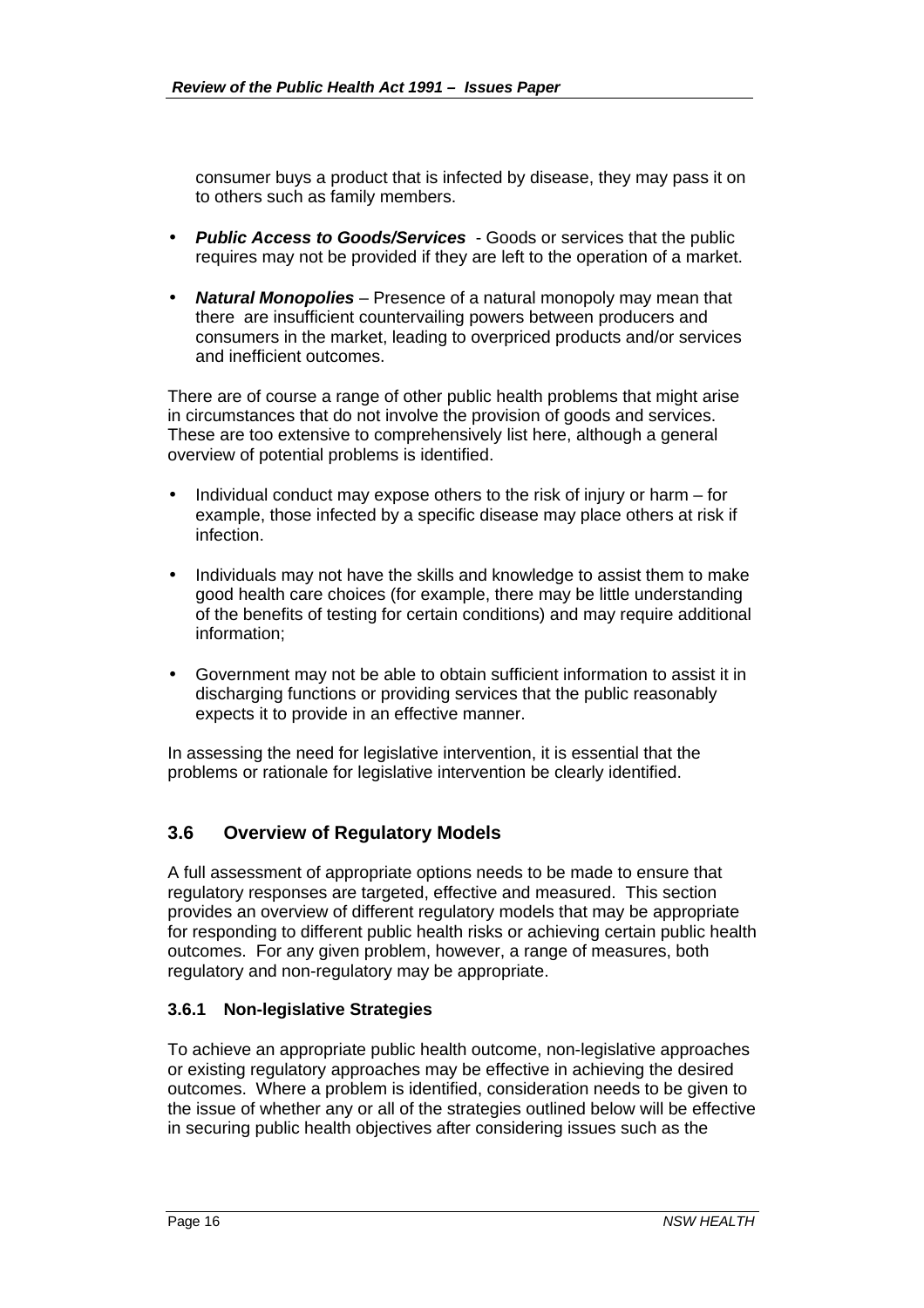significance of the problem and the nature of the industry. The following are examples of non-legislative options that may be fostered by Government, instead of or in conjunction with regulatory action.

- **Information Campaigns** public health goals can be achieved using information campaigns or strategies. For example, programs to encourage parents to have their children immunised.
- *Provision of information by Organisations* Government can encourage activities by organisations, such as industry associations or community organisations, which focus on providing consumers or individuals with material to assist them to make informed choices. For example, the Heart Foundation provides information to assist consumers to make healthy choices when purchasing food.
- *Financial Incentives* Rather than directing individuals, businesses or organisations to take certain measures or comply with standards, an alternative option is to provide financial incentives to encourage such groups to undertake certain steps. For example, in recent years, the Commonwealth Government has provided a special payment to medical practitioners to encourage them to immunise children.
- *Reliance on controls in other legislation* As was noted in section 2, other legislation can be effective in achieving public health goals. For example, under the current Public Health Regulation, medical and dental practitioners are exempt from regulations concerning skin penetration procedures because they have their own infection control standards set down under the relevant health professional registration Act.
- *Voluntary Codes of Practice, Guidelines and Certification*  Rather than requiring that certain standards be met by organisations or business, Government can provide assistance to encourage such organisations to develop and meet standards without legislation. Third parties, such as Standards Australia or the National Health and Medical Research Council publish standards or guidelines. For example, the Advertising Standards Board has established a voluntary code of practice in relation to the advertising of alcoholic beverages. Businesses or organisations will in many cases advertise that they comply with voluntary standards or Codes and may seek certification from a non-Government body.
- *Litigation* The common law provides remedies for individuals, for example the law of negligence imposes a duty of care on individuals, businesses and organisations to exercise reasonable care to prevent injury to others. In many cases, litigation and its potential financial consequences may be a more effective means to prevent people from exposing others to the risk of injury of harm. Government intervention to improve access to such remedies, such as the establishment of advocacy services, facilitation of class actions or broadening standing requirements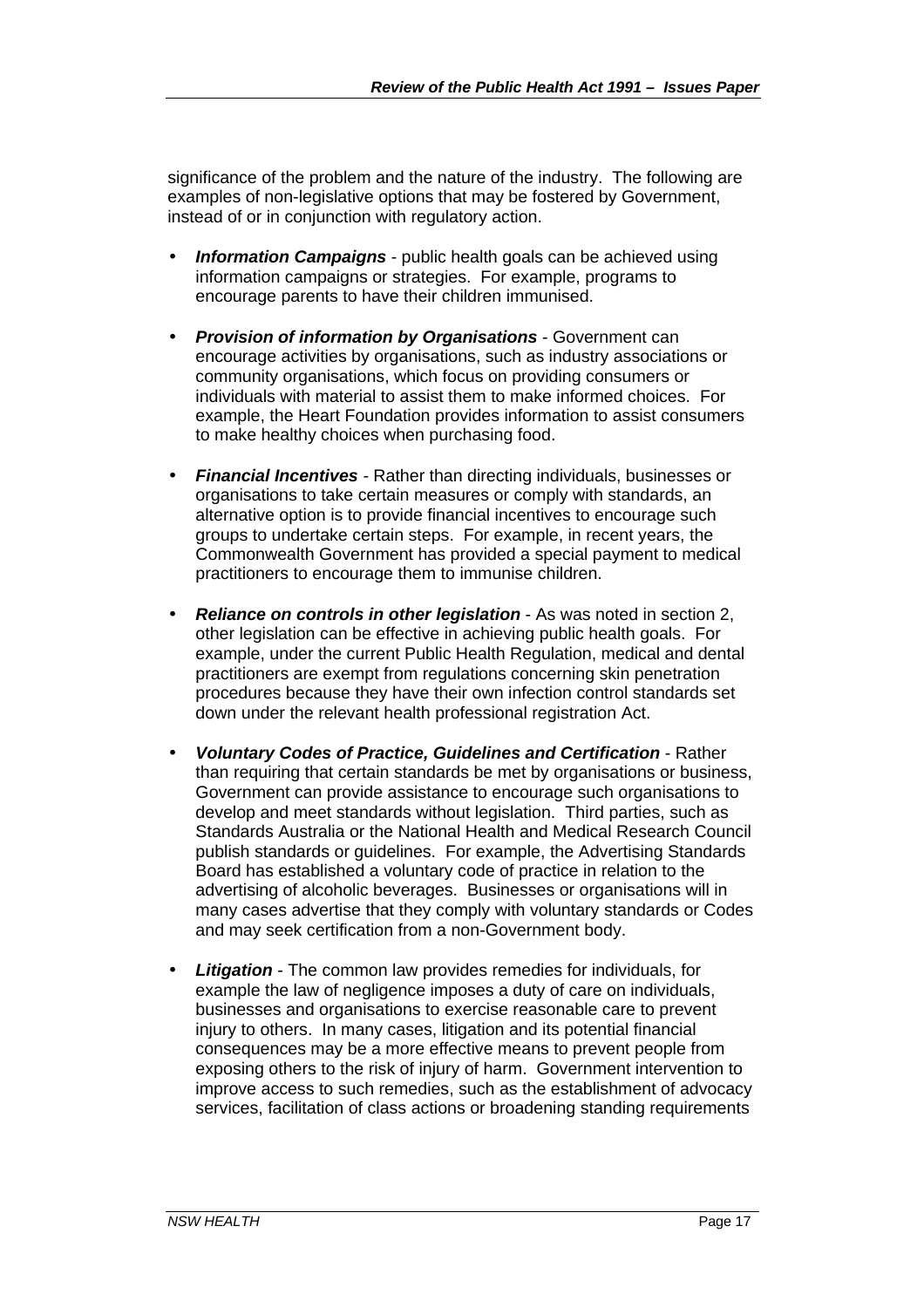so that organisations can sue on behalf of individuals may be an effective means of securing public health objectives.

#### **3.6.2 Legislative Intervention**

There are numerous options for legislative intervention.

- *Mandatory Information Disclosure to the Public*Requiring providers to provide certain information can be an effective means of assisting the public to avoid products that may cause injury or harm. For example, the current Public Health Act 1991 and Regulations prescribe certain warnings that must be displayed on tobacco products concerning their risks. A variant on this approach would be the introduction of duties on individuals, organisations or businesses to disclose that a certain state of affairs has arisen which could be detrimental to public health.
- *Information Disclosure to Government* Disclosure of information to the public by manufacturers or service providers may be of little assistance because consumers lack the skills, knowledge and experience to interpret that information. One regulatory option is to require businesses or organisations to provide certain information to the Government who can then decide whether or not to issue a warning or other information to the public. For example, the Public Health Act 1991 was recently amended by the Water Legislation (Drinking Water and Corporate Structure) Act 1998 to provide that the Chief Health Officer may issue advice for the benefit of the public on safety or drinking water and possible risks to health. The potential impact of a public warning should encourage suppliers to take reasonable measures to ensure a safe drinking water supply.
- *General Prohibitions on Conduct*There are numerous provisions in the current Public Health Act whereby legislative objectives are achieved through the prohibition on certain specified conduct. For example:
	- Section 59 of the Act prohibits the sale of tobacco products to people under the age of eighteen years of age;
	- Section 6 prohibits exposing a person to an object which is infectious;
	- Section 61B prohibits the display of tobacco advertising for tobacco products in public places.
- *Legislative Standards*The most common form of legislative intervention in response to public health problems is the setting of legislative standards that must be complied with. Failure to comply with the standards can result in imposition of a penalty. Under the current Public Health Act and Regulations, this approach is used in a number of areas, for example: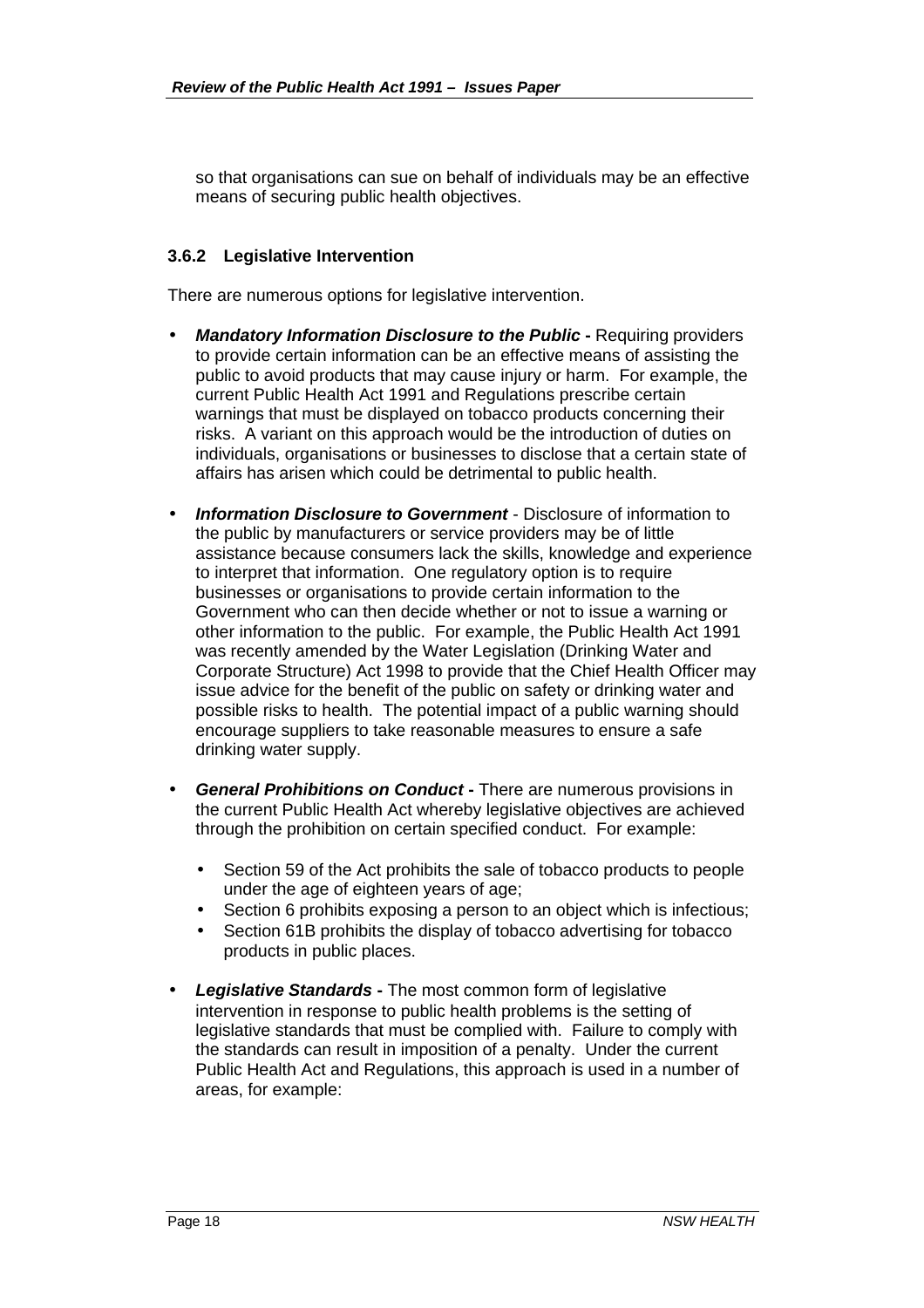- to control the spread of infectious disease the Regulations set standards that must be observed by those conducting procedures that involve skin penetration such as acupuncture, tattooing and ear piercing, and for swimming pools;
- the Act and Regulations set installation, operating and maintenance requirements for air and water handling systems to control risks such as legionnella;
- the Regulations set standards to be observed in the handling and disposal of dead bodies.
- *Performance Based Regulation* Rather than specifying the manner in which companies are meant to achieve a certain goal or outcome, for example by mandating a process that must be used in preparing a good or when providing a service, legislation sets targets or 'performance standards' that must be met. The regulatory system is focussed on the end to be achieved, rather than the means.
- *Voluntary Certification* Rather than specifying that all suppliers or service providers must meet certain standards, legislation would establish a system for certifying those that elect to meet the standards. While others can continue to provide the service, those that elect to be certified gain the right to use a specific title or accreditation symbol.
- **Third Party Certification** Rather than relying on Government to certify that a product meets certain standards, legislation can provide that third parties may conduct the necessary inspections and issue a certificate specifying that the product or service complies. Again, this can be structured so that those that elect to be certified gain the right to use a specific title or accreditation symbol.
- *Negative Licensing*  Under this system, operators are required to meet certain legislative standards. Although no pre-approval is required before operation, where they fail to meet the standards they can be prohibited from engaging in the activity, either permanently or until they meet certain conditions.
- **Registration** The requirement to meet certain standards can be supplemented by a requirement that all those wishing to provide the service or product **must** be registered. Although registrants are generally not required to establish that they can meet certain requirements before being registered, where they fail to meet the standards their registration can be cancelled and they are prevented from providing the service.
- *Activity or Business Licensing* This is generally considered the most restrictive form of regulation, although there are no licensing systems under the Public Health Act 1991. Those wishing to provide a service must demonstrate to the relevant Government agency that they are capable of meeting the legislative standards. This is generally done by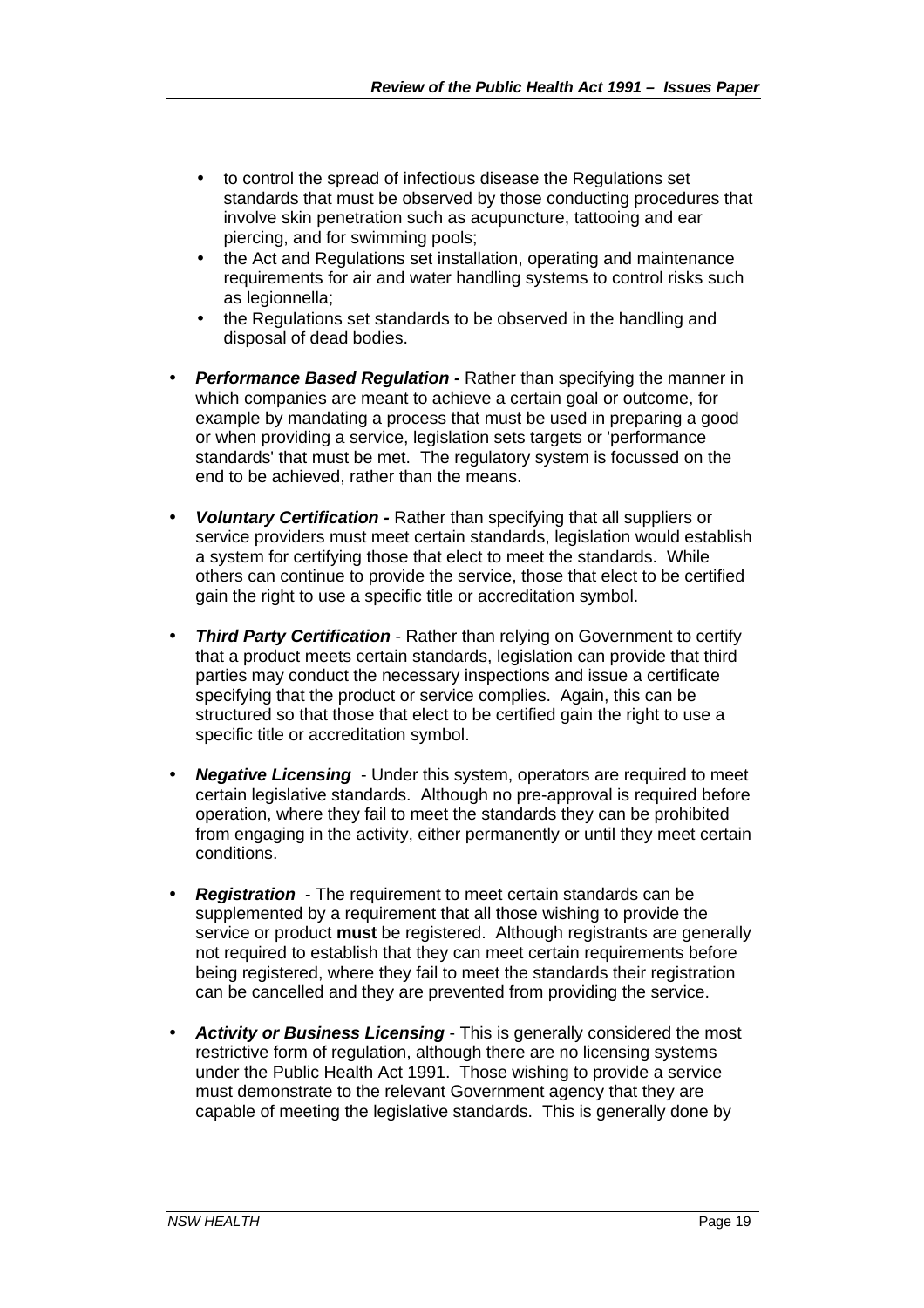specifying that only certain people may apply, by requiring detailed inspections, or by requiring that certain equipment be used. A variant of this approach would involve recognition of membership of a third party, such as a professional association or standards organisation, which has been assessed by Government as sufficient to protect the public from harm.

- *Approval Processes* Products or plans are required to be submitted to a Government agency for formal approval before they may be used or marketed. For example, some therapeutic goods must be submitted to the Commonwealth Therapeutic Goods Administration before they may be distributed to the public.
- *Self-Certification and Auditing* Under this arrangement, service providers would certify that their goods meet certain standards and provide certain information to Government agencies. The Government agency would then audit this information in appropriate cases to ensure that standards are being complied with.
- *Market Based Regulation* Market orientated regulatory strategies place responsibility for the maintenance of standards with those making commercial decisions. In doing so the most cost-effective strategies are promoted, creating flexibility and the opportunity for innovation. For example, pollution credit systems introduced in the environment protection area are designed to reward those that pollute less, while making it less profitable for those that continue to pollute. While innovative approaches such as this are particularly common in environmental legislation, their application in the area of public health is less common.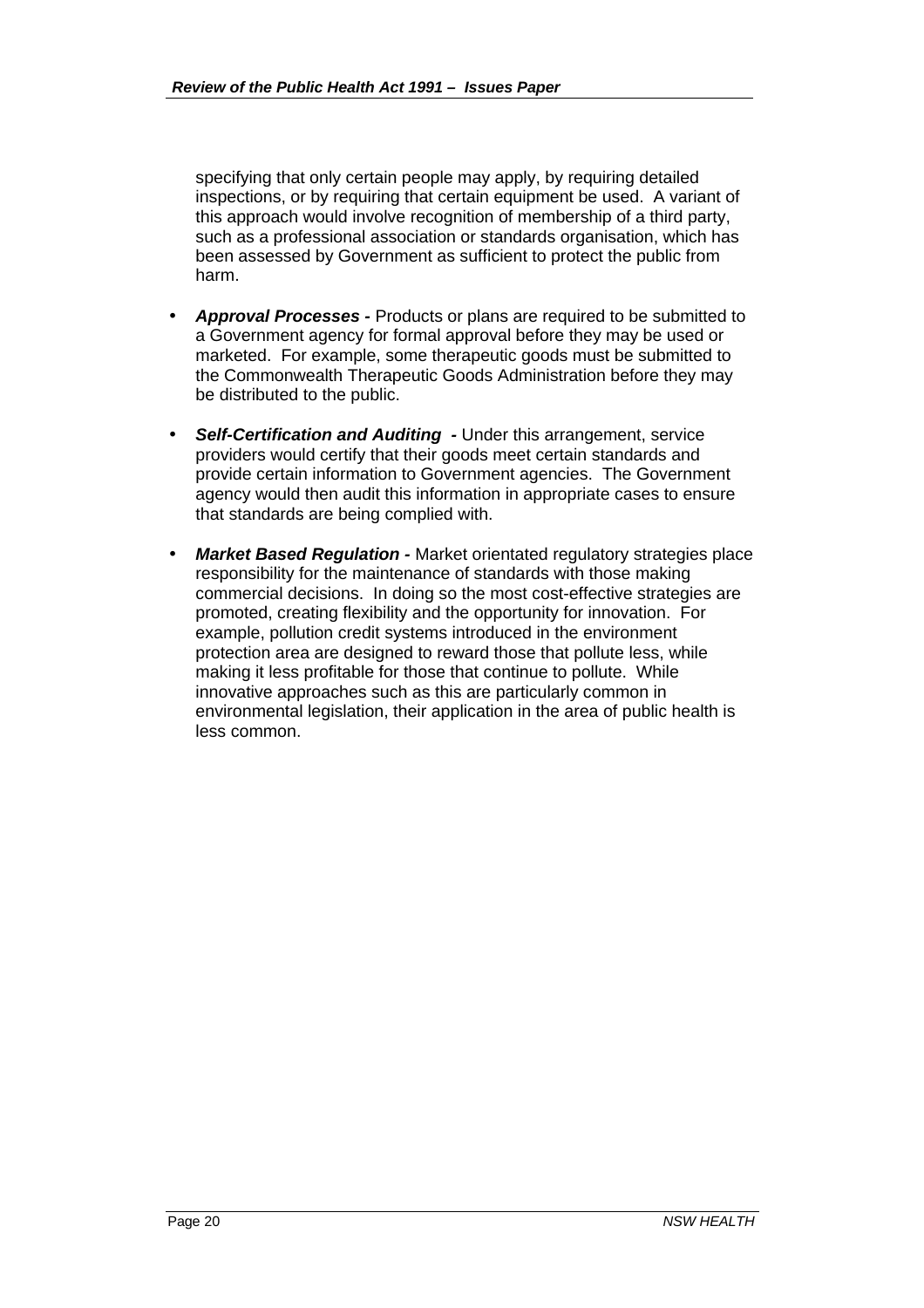# **PART II OBJECTIVES AND ADMINISTRATION OF PUBLIC HEALTH LEGISLATION**

# **CHAPTER 4 OBJECTIVE AND STRUCTURE OF PUBLIC HEALTH LEGISLATION**

# **4.1 Objectives of the Public Health Act 1991**

The terms of reference of this review require an examination of the objectives of the Public Health Act 1991 and whether the terms of the Act are appropriate to secure those objectives. In addition, a recent review of public health legislation in Australia recommended that the Public Health Act in each jurisdiction should set out a philosophical framework for public health.**<sup>10</sup>**

The Act does not currently contain a statement of its objectives although the long title states that the Public Health Act is:

"*An Act relating to the maintenance of proper standards of health for the public; and for other purposes.*"

As outlined in Section 2.3 of this paper, the Act contains measures to prevent and manage public health risks in relation to a wide range of issues including the management of infectious diseases, microbial control, drinking water, skin penetration and swimming pools and spas. The Act also regulates the funeral industry and the sale and advertising of tobacco products, mandates the collection of information in relation to infectious diseases and other specified conditions and provides broad regulation making powers to enable an adequate and timely response to public health risks.

When considering the purpose of public health legislation it is important to acknowledge the health protection, disease prevention and health promotion elements of the Act. *Health protection* has been defined as the enforced regulation of human behaviour to protect the health of the individual and fellow human beings. *Disease prevention* has been defined as interventions that build on the skills of public health and clinical medicine to reduce the incidence and prevalence of disease occurrence or injury in individuals and populations*. Health promotion* may be defined as the process of enabling people to increase control over, and to improve their health.**<sup>11</sup>**

Despite the narrow focus of the Act's long title, the broader scope and purpose of public health legislation was recognised at the time the Bill was

 $10$ <sup>10</sup> Bidmeade and Reynolds 1997 *Public Health Law in Australia: Its Current State and Future Directions*

<sup>11</sup> National Public Health Partnership op cit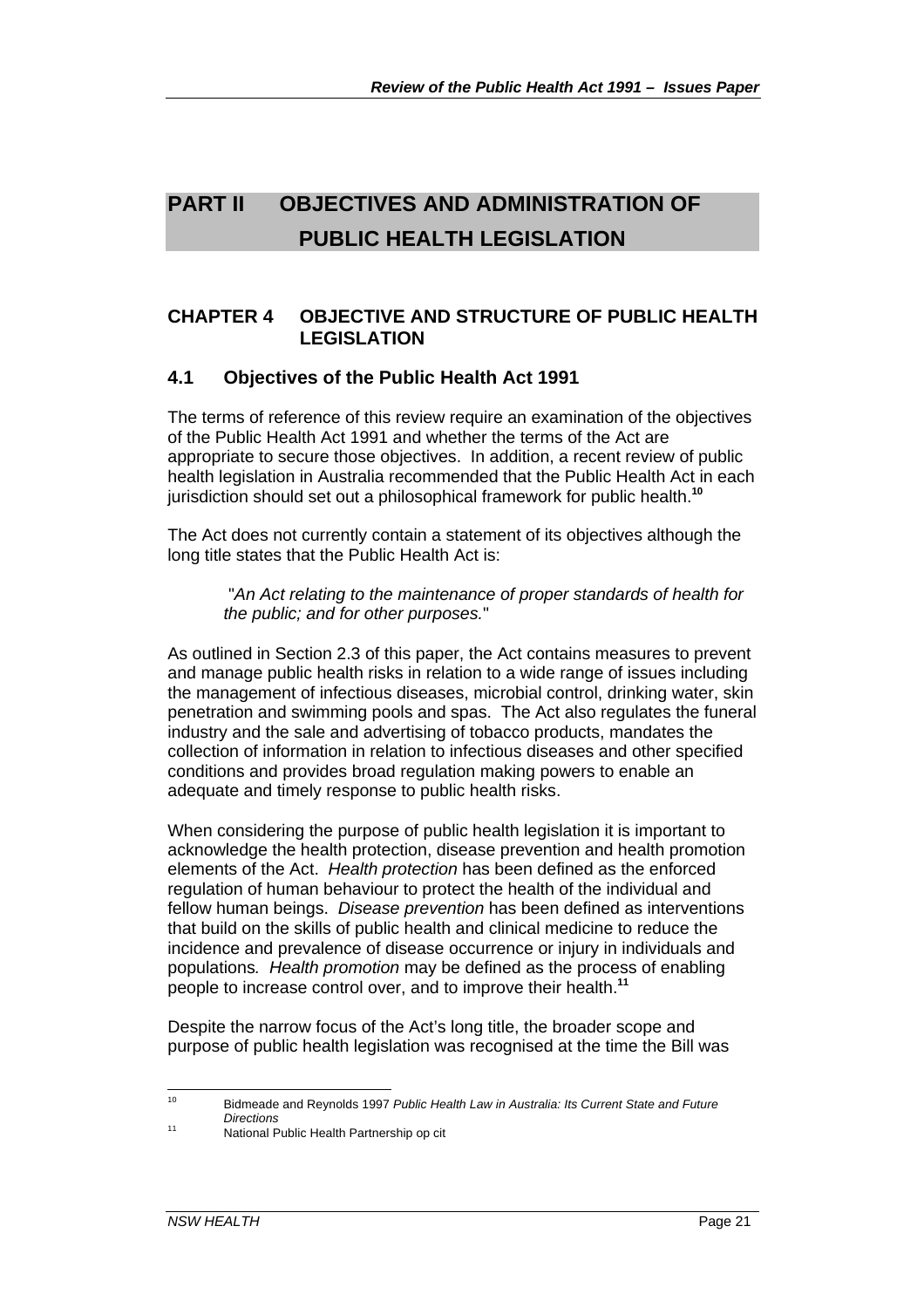introduced, with the Minister for Health of that time stating (in relation to scheduled medical conditions):

"*Public health action may include education, prevention, medical treatment or notification*"*. 12*

This broader focus is perhaps more expressly recognised by more recent amendments. For example the Pap Test Register established under the Act has allowed the establishment of a screening program for the prevention and early detection of cervical cancer which is crucial in reducing death rates from cervical cancer. The Minister stated at the time of introducing the amending legislation to establish the register:

"*Every year in NSW, approximately 350 women are newly diagnosed with cervical cancer. Every year, 100 women die from this disease. By earlier intervention through widespread screening, the incidence and mortality amongst these women can be reduced. The [pap test register] is fundamental to the successful implementation of an organised screening program, providing a seamless system for the prevention and early detection of cervical cancer…Put most simply, the Bill will save lives.*" *13*

In addition the data collections mandated under the Act play an important role in monitoring the health of the population, identifying risk factors and groups at risk and examining the causes of disease and the effectiveness of prevention activities, diagnosis and treatment interventions. Public health depends upon data collections, surveillance systems and the science of epidemiology to underpin the development of effective programs and strategies.

It may be timely to consider introducing a set of objectives for the Act which more accurately reflect the purpose of regulating in relation to public health and are consistent with modern public health concepts and practice. It has been suggested that the functions of the Act should encompass the following: reducing the incidence of disease, ill health and untimely death; health promotion; and future oriented health planning to achieve better health outcomes.**<sup>14</sup>**

Other States and Territories have also considered this question in recent reviews of public health legislation. For example, the Australian Capital Territory Public Health Act introduced in 1997 has the following detailed objectives:

> *(a) the protection of the public from public health risks including those associated with facilities, equipment, products and activities not adequately controlled by another law of the Territory or a law of the Commonwealth;*

 $12$ <sup>12</sup> *Legislative Assembly Hansard* NSW Parliament 22 November 1990 at page 10398

<sup>13</sup> *Legislative Council Hansard* NSW Parliament, 17 April 1996 at p 87

Allars, Carney, Magnusson, McMahon and Opeskin opcit p 37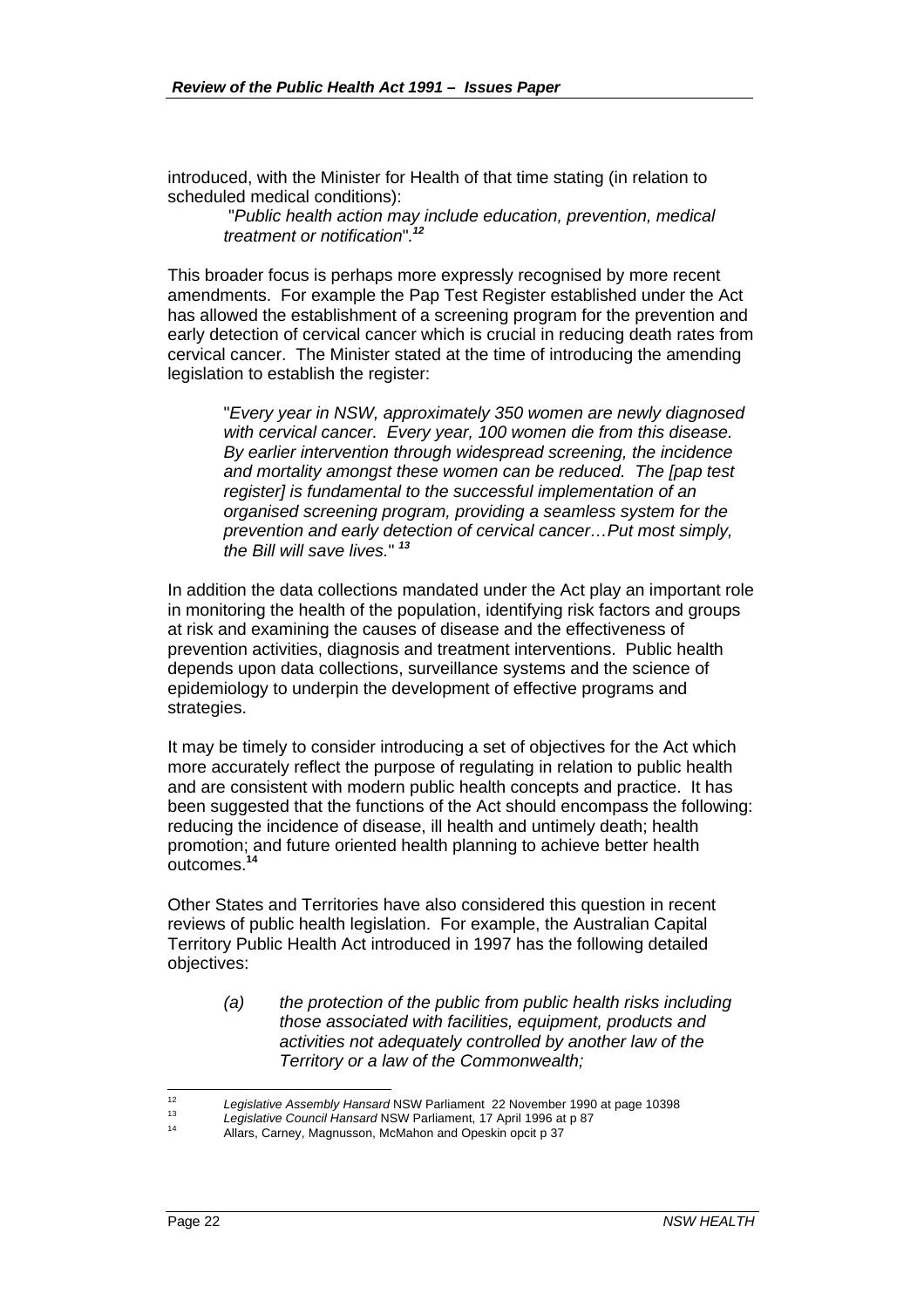- *(b) through the monitoring of health indicators, to provide the public with information about the health of the population and to design and implement appropriate policies and programs for the maintenance and improvement of the population's health;*
- *(c) the provision of a rapid response to public health risks;*
- *(d) the performance of functions under this Act in a professional and responsible manner;*
- *(e) the avoidance of any undue infringement of individual liberty and privacy in the performance of functions under this Act.*

Recently, the Queensland Health Department discussion paper on the review of the Health Act 1937 (Public Health)**<sup>15</sup>** proposed that both the objective and the mechanisms to achieve the objective should be summarised at the beginning of the Act. The proposed objective of the Public Health Act in Queensland is to:

"*Protect and promote the health of the Queensland public. This is to be achieved mainly through:*

- *controlling public health risks in the community and the environment;*
- *providing a legislative basis for the collection and use of certain health information and the use of health information for the purpose of research and studies.......*
- *preventing and minimising the spread of disease and illness*
- *responding to public health emergencies and inquiring into serious public health matters.*"

The Victorian Health Act 1958 commences with a series of objects, although the section containing these objects has never been proclaimed. They are:

- *To ensure equity in health.*
- *To help people live as full a life as possible no matter what their preexisting level of health.*
- *To reduce the incidence of disease, disability, distress and symptoms of ill health.*
- *To reduce the incidence of untimely death.*

By way of contrast to the detailed objectives above, the Tasmanian Public Health Act introduced in 1997 has as its objective:"*An Act to protect and promote the health of communities in the state and reduce the incidence of preventable illness*" and the recent New Zealand Public Health Legislation Review**<sup>16</sup>** proposed that the purpose of the Act should be "*To improve , promote and protect public health".*

 $15$ 

<sup>15</sup> Queensland Health Department February 1998 *Review of the Health Act 1937 (Public Health)* <sup>16</sup> New Zealand Ministry of Health 1998 *Public Health Legislation Review : A New Public Health Legislative Framework Discussion Paper*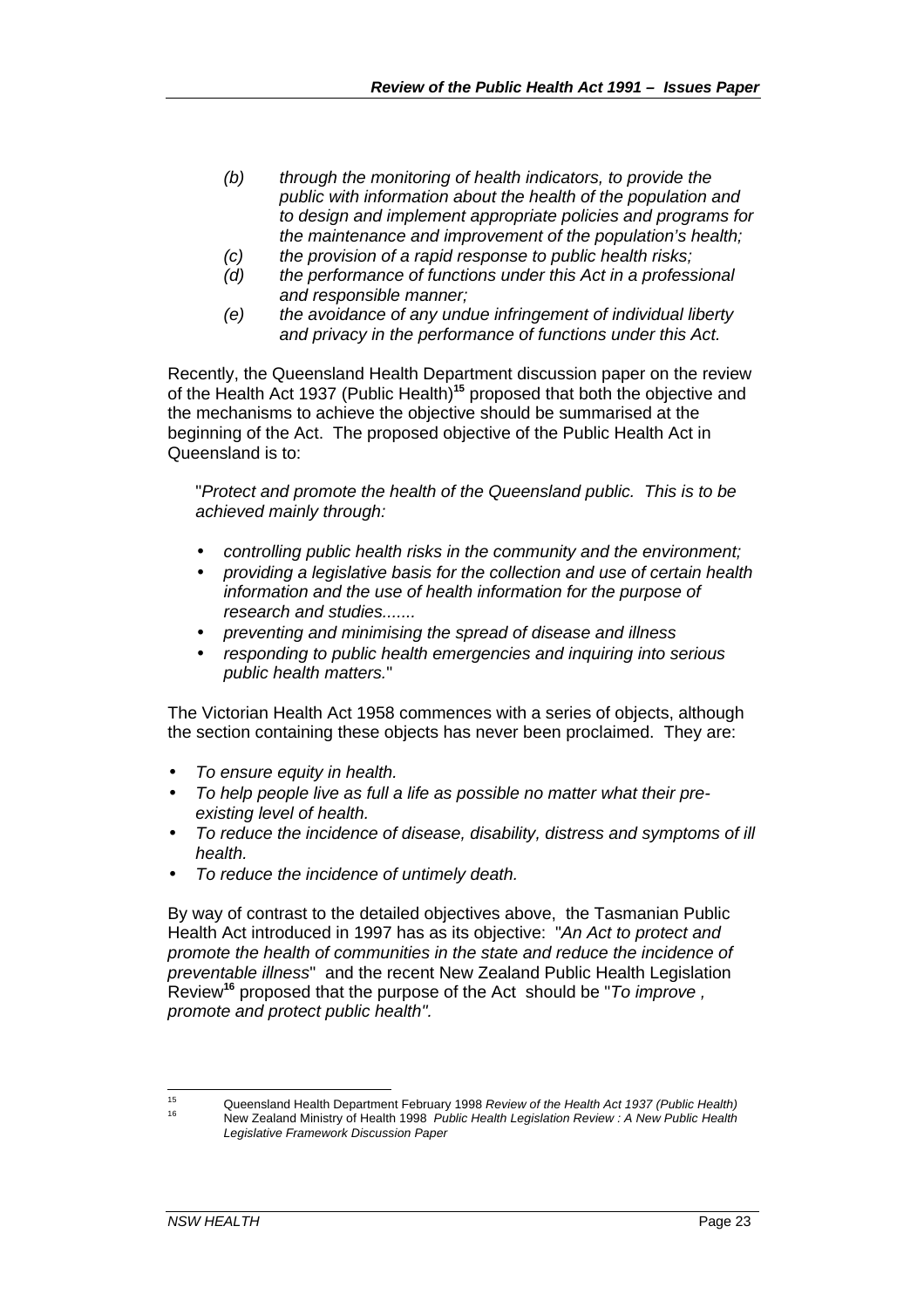Other possible options could draw on the NSW Health Services Act of 1997 which recognises the role of Area Health Services in relation to public health and states that one of the purposes of an Area Health Service is "*to promote, protect and maintain the health of the community*" or the NSW Health Administration Act 1982 which sets out the functions of the Minister for Health and states that the Minister may formulate general policies "*for the purpose of promoting, protecting, developing, maintaining and improving the health and well being of the people of New South Wales to the maximum extent possible having regard to the needs of and financial and other resources available to the State.*"

#### **Discussion Point 1 – Objectives of the Public Health Act**

Submissions are invited on the desirability of including a statement of objectives in the Public Health Act, particularly a statement focussing on the outcomes sought to be achieved.

Submissions in favour of this proposal which identify the content of any objectives would be particularly welcome.

# **4.2 Structure of the Public Health Act 1991**

It has been noted elsewhere in this paper that the previous Public Health Act was subject to piecemeal amendment over a number of years, resulting in legislation that appeared to lack a consistent philosophy or approach. The current legislation has been subject to amendment on a number of occasions in recent years which has tended to reinforce this problem.

One of the consequences of this 'piecemeal' development is that the Act and Regulations as a whole have lacked a coherent structure and approach. This is particularly evident in respect of the division of matters between the Act and Regulations. While some public health risk matters are dealt with exclusively by Regulation (for example skin penetration), other matters (where the risk would be appear to be broadly similar) are dealt with by both the Act and Regulations, for example, microbial control.

Modern public health legislation has tended to seek a more coherent legislative/regulatory structure to address public health problems. For example, the ACT has recently introduced new "over-arching" public health legislation that contains core public health provisions (such as general provisions to respond to unhealthy conditions and enforcement powers). The legislation also contains enabling provisions that allow specific public health risks to be dealt with through Codes of Practice or by way of Regulation.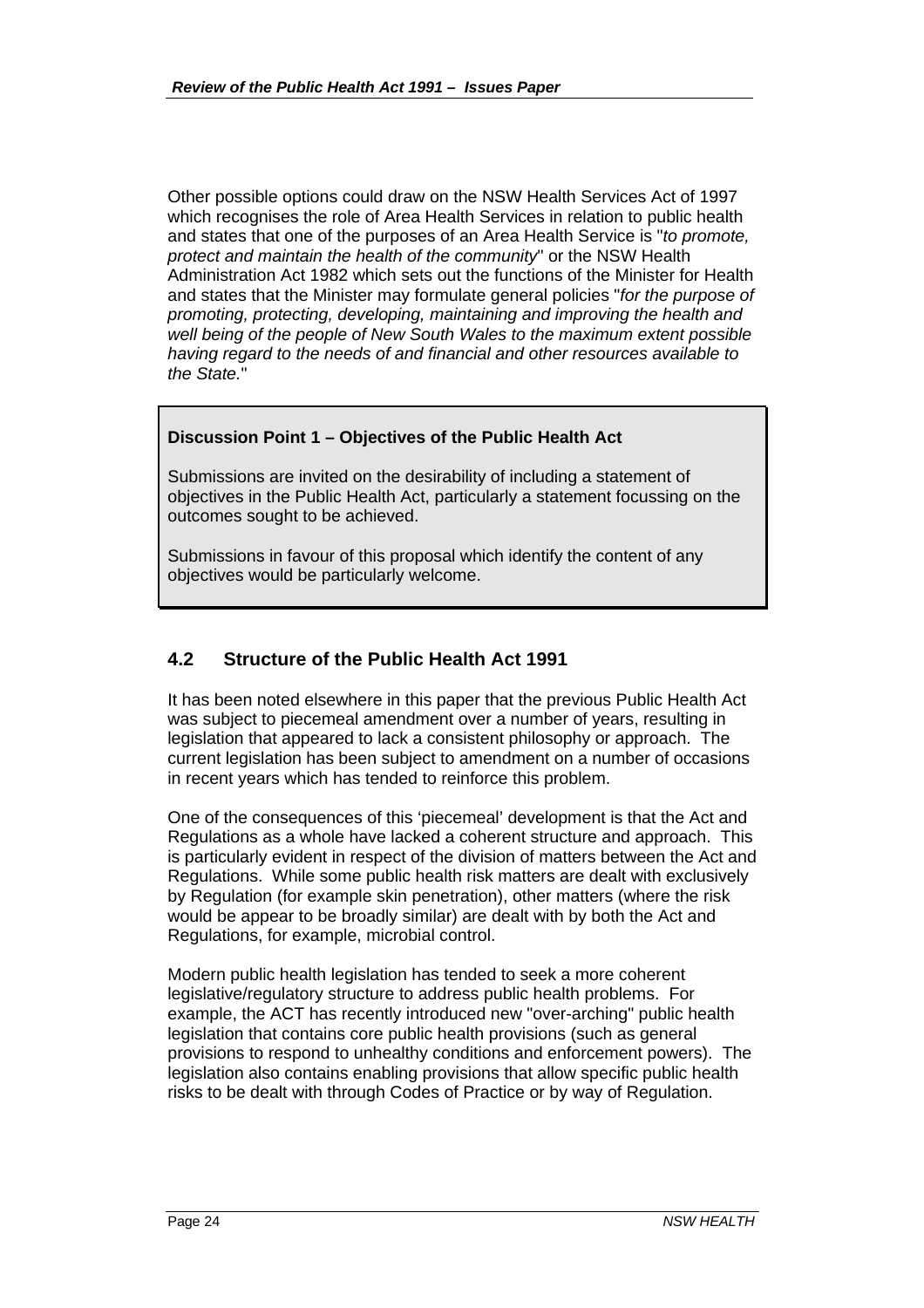Tasmania has taken a similar approach, although some specific public health problems continue to be dealt with by the principal Act (notably tobacco).

New Zealand is currently considering a similar approach whereby a core public health statute containing legislative provisions to address the following would be enacted:

- Public health regulatory infrastructure;
- A framework for public health risk management;
- Clarification of the interface with other public health legislation;
- Monitoring and reporting on the state of the population's health.

A shift to a core enabling public health statute, with targeted responses to public health problems contained in subordinate legislation, provides greater flexibility to respond to public health issues. However, the need for accountability to Parliament also needs to be considered. The existing regulatory review process established under the Sub-ordinate Legislation Act 1989 (as outlined in 3.3) may provide a degree of accountability.

## **Discussion Point 2 – Structure of Public Health Act**

Is the current structure of the Public Health Act 1991 and Regulations appropriate. In particular, is the current division of matters between the Act and Regulations appropriate?

Should consideration be given to new public health legislation which contains "core" public health provisions and enabling provisions to respond to specific public health issues by Regulation?

# **4.3 Consolidation of Public Health Legislation**

As was noted previously, there are a number of other Acts which deal with public health matters. An issue arises as to whether some of this legislation should be consolidated with the Public Health Act 1991.

In many cases, there may be little point in consolidating public health legislation such as that dealing with food or drugs and poisons as these have separate administrative and enforcement frameworks. However, where issues are already covered by the Public Health Act 1991 and other legislation also deals with these matters, it may be appropriate to consider consolidating that legislation to provide a more consistent basis for administration and enforcement purposes. A significant advantage of consolidation is that those businesses or individuals that are regulated will also have a single point of reference when seeking to identify regulatory controls.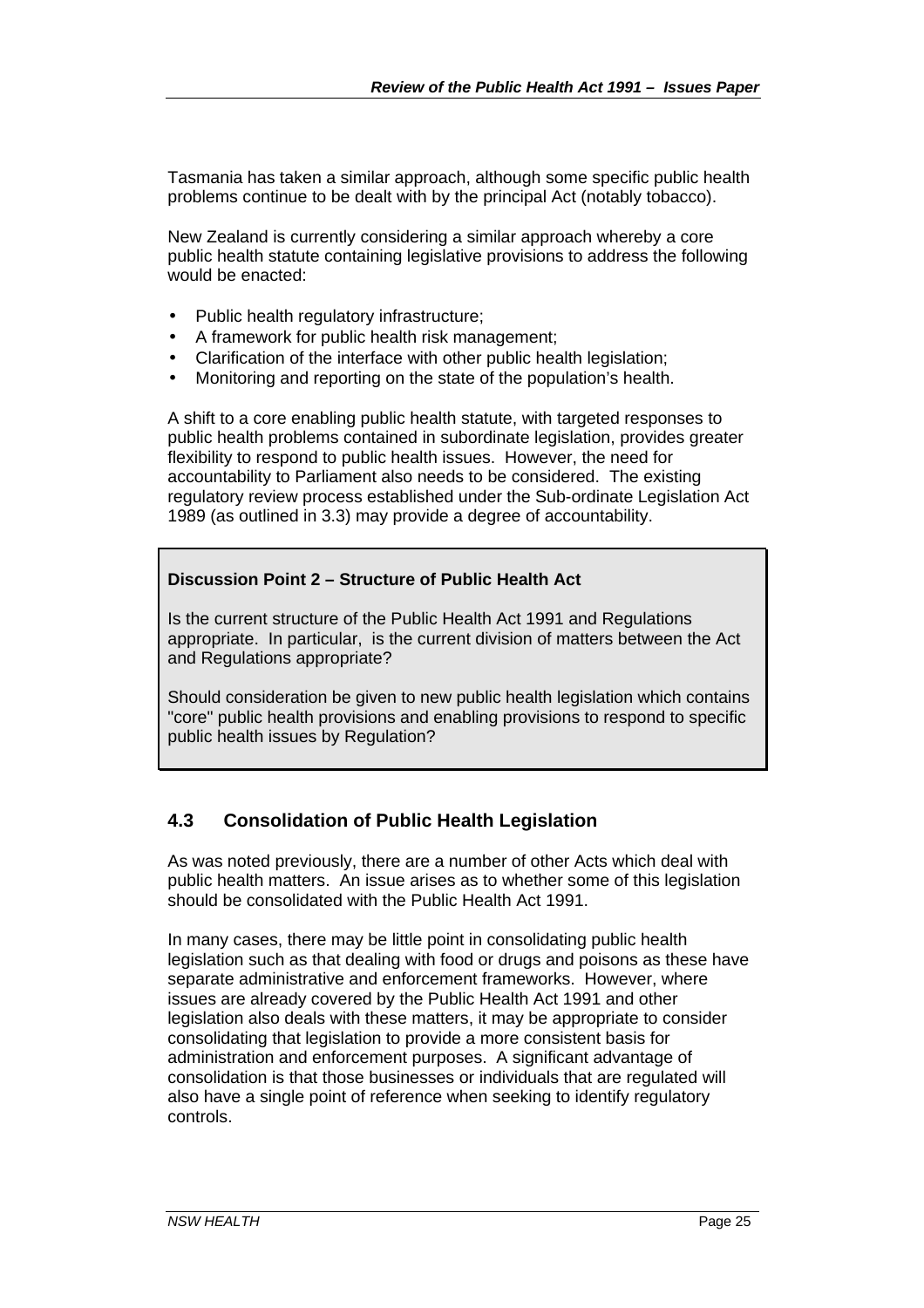Tobacco issues until recently were covered by four different pieces of legislation – the *Business Franchises (Tobacco) Act* (now repealed), the *Public Health Act 1991*, *the Tobacco Advertising Prohibition Act 1991* and the *Smoking Regulation Act 1997*. Enforcement officers have different powers under each Act resulting in considerable confusion. Parliament has now passed legislation to repeal the Tobacco Advertising Act 1991 and consolidate the provisions in the Public Health Act 1991.

Similarly, both the Public Health Act 1991 and the Fluoridation of Public Water Supplies Act 1957 deal with aspects of the regulation of the supply of water.

#### **Discussion Point 3 – Consolidation of Other Legislation**

Should other legislation be consolidated with the Public Health Act 1991?

What other legislation should be considered for this purpose?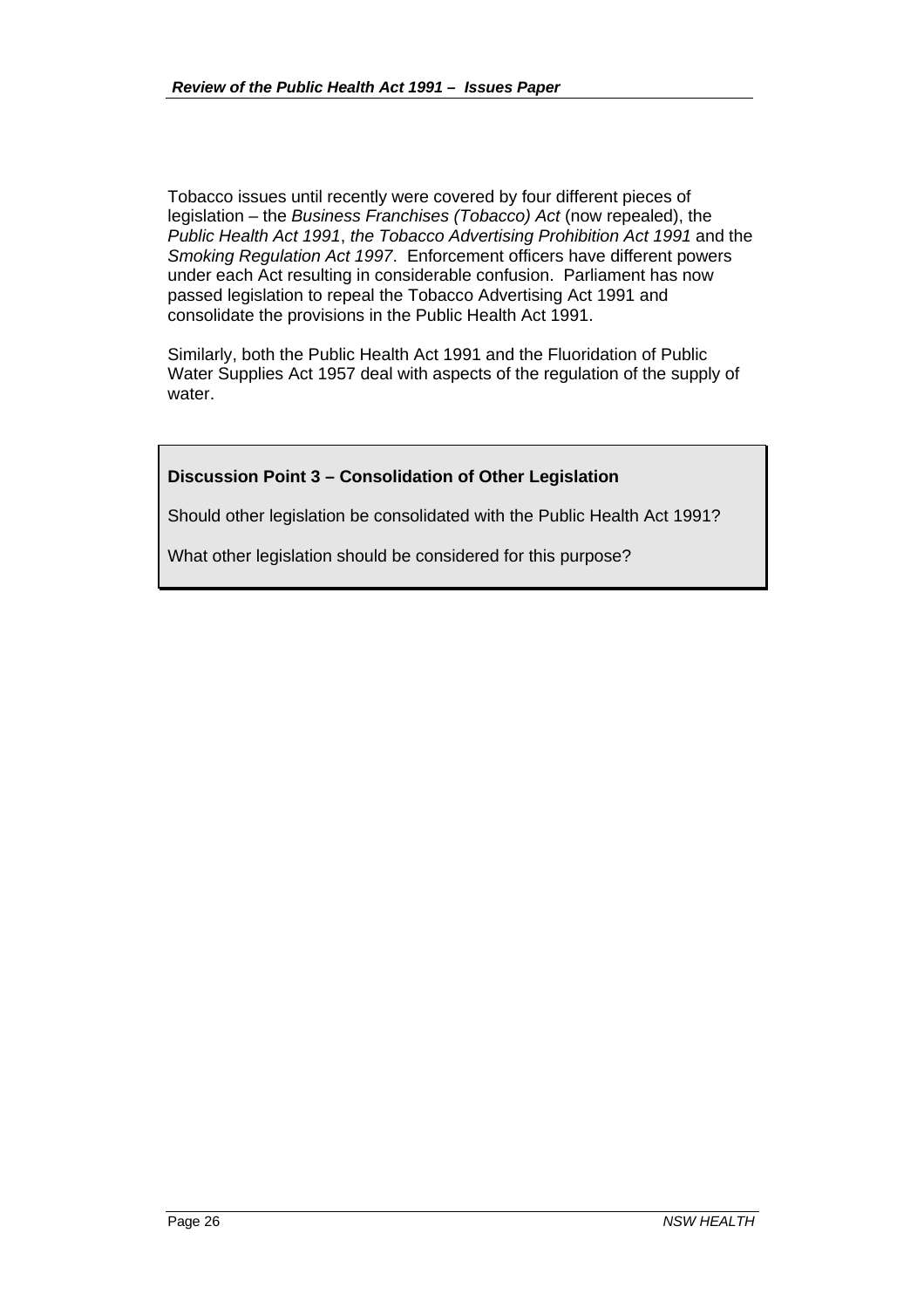# **CHAPTER 5 CO-ORDINATION OF PUBLIC HEALTH ACTIVITY**

## **5.1 Introduction**

Improving public health in Australia is a co-operative effort involving all levels of government, a range of government agencies, non-government agencies, industry and community groups.

However, the fragmentation of responsibility across a range of agencies can make coordinated management of issues difficult. Also, with a wide range of responsible organisations and authorities, it is difficult to ensure that certain issues receive the attention they deserve. The pervasive nature of public health means that there will always be legitimate overlap and interplay between public health legislation and that of other sectors.**<sup>17</sup>**

One of the major issues addressed by the review of the Public Health Act 1902 was the overlap in responsibility for public health matters between the NSW Department of Health, other specialist state government agencies (such as the Environment Protection Authority) and local government. The then Minister stated:

"*The Public Health Act 1991 has long ceased to be the exclusive repository of public health provisions. For example, building control, nuisance control, air, water and noise pollution, planning and environmentally hazardous chemicals are now dealt with in specialist legislation. The growth and increased complexity of government has resulted in a multiplicity of legislative and regulatory controls with respect to public health. This process has caused much overlapping between public health and other legislation.*" *18*

The Public Health Act 1991 and cognate legislation sought to address this problem:

"*In broad terms it is proposed that the problem of overlapping be addressed by transferring those provisions which deal with environmental matters to the Local Government Act or other specialist legislation which provides for environmental health. The role of the NSW Department of Health will be to oversee standards, monitor the performance of authorities and intervene selectively where any authority fails to carry out its functions and responsibilities. As the responsibilities to be transferred have public health implications, it is proposed that the Minister for Health will retain an overriding power to intervene in cases where he considers, on reasonable grounds, that the health of the public may be at risk.*"

 $17$ <sup>17</sup> New Zealand Ministry of Health op cit

<sup>18</sup> *Legislative Assembly Hansard* NSW Parliament 22 November 1990 at page 10398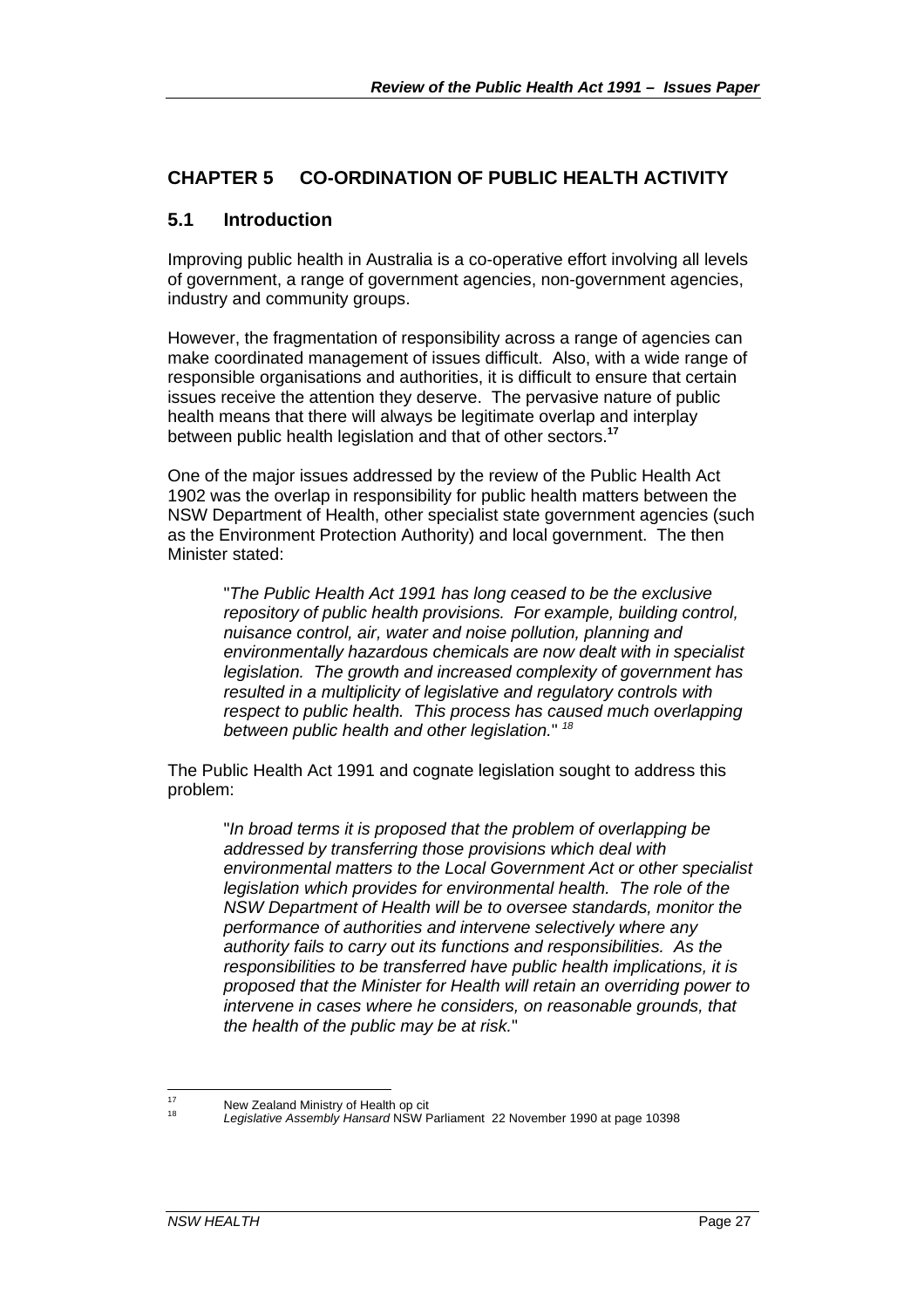The 'reserve authority' to which the then Minister referred is embodied in section 10 of the Public Health Act 1991.

#### *10 Direction to Exercise Statutory Function*

- *(1) If the Minister considers on reasonable grounds:*
	- *(a) that a public authority has failed to exercise a function conferred or imposed on it (other than a power to make regulations or by-laws), and*
	- *(b) that the failure is likely to endanger the health of the public,*

*the Minister may, by written notice to the public authority, require it to exercise the function within a time stated in the notice.*

# **5.2 Improving Co-ordination Across Government**

Although section 10 appears to be extremely broad in application, its usefulness as a co-ordinating mechanism to secure better public health outcomes is limited by practical considerations. In practice, administrative arrangements between the Department and other key stakeholders are likely to play an important role in securing desirable public health outcomes without the need for additional legislation. An example of this is the NSW Government's voluntary risk management program for controlling lead in the environment.

However the Sydney University Faculty of Law recommended in its Report to the Department that consideration should be given to legislative mechanisms to increase inter-sectoral co-ordination and improve management of diverse interests. Strategies to ensure that public health issues are appropriately considered by other organisations and to encourage better co-ordination of public health effort can include the establishment of strategic alliances, adequate resourcing, open communication, statutory requirements, mandatory reporting mechanisms and the presentation of strong arguments in support of public health interests.<sup>19</sup>

A number of states have adopted **statutory advisory councils** for public health at a statewide level including South Australia, Victoria and Tasmania.

The South Australian Public and Environmental Health Act 1987 provides for the establishment of the Public and Environmental Health Council which has both an advisory and an operational function. A major focus of the Council is to provide better co-ordination and accountability between the South Australian Health Commission and Local Government in relation to public

 $\overline{19}$ 

New Zealand Ministry of Health op cit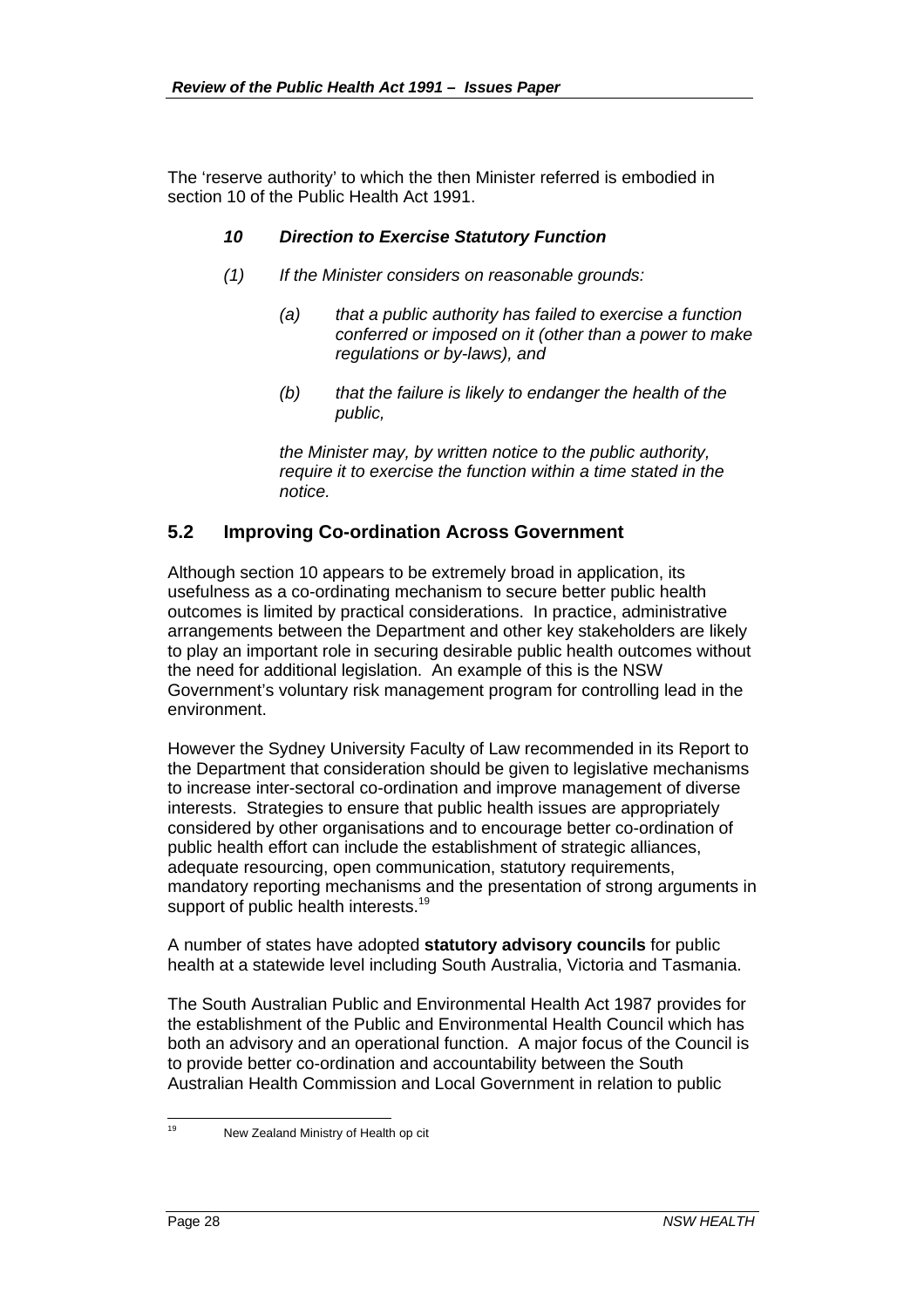health issues. Membership comprises a range of local government, community and public health experts.

The Council has a public charter to promote public health, hold inquiries, and keep the law and policy under review as well as responsibilities in environmental health and notifiable diseases. In particular the Council can examine cases where a local council has failed to discharge its statutory functions to "promote proper standards of public and environmental health in the State". If the Council believes that the issue will not be resolved it can "take such action as appears appropriate which may include withdrawing public health powers from a local council and transferring them to the South Australian Health Commission. The Council is also an appeal body in respect of orders and other requirements imposed under the Act which relate to the protection of public health. A further appeal may be made to the District Court".<sup>20</sup>

The Tasmanian Public Health Act 1997 establishes the Public Health Advisory Committee consisting of 5 people with appropriate expertise in the area of public health appointed by the Minister. The function of the advisory committee is to provide advice to the Minister and the Director of Public Health on any matter relating to public health.

Such bodies could play a planning role to achieve better co-ordination across government. Alternatively, they could play a role in managing individual public health issues or events should they arise.

#### **Discussion Point 4 – Improving Co-ordination Across Government**

Is the current division of responsibility (as established by the Public Health Act 1991 and cognate legislation) between the NSW Department of Health, public health units, government agencies and local councils operating to secure appropriate public health outcomes?

Are current administrative arrangements effective?

Is there a need for additional mechanisms to improve co-ordination of public health effort in NSW?

Submissions are invited on the costs and benefits of statutory advisory councils as a mechanism to improve, protect and promote public health in NSW.

 $20^{\circ}$ 

Bidmeade and Reynolds op cit p 26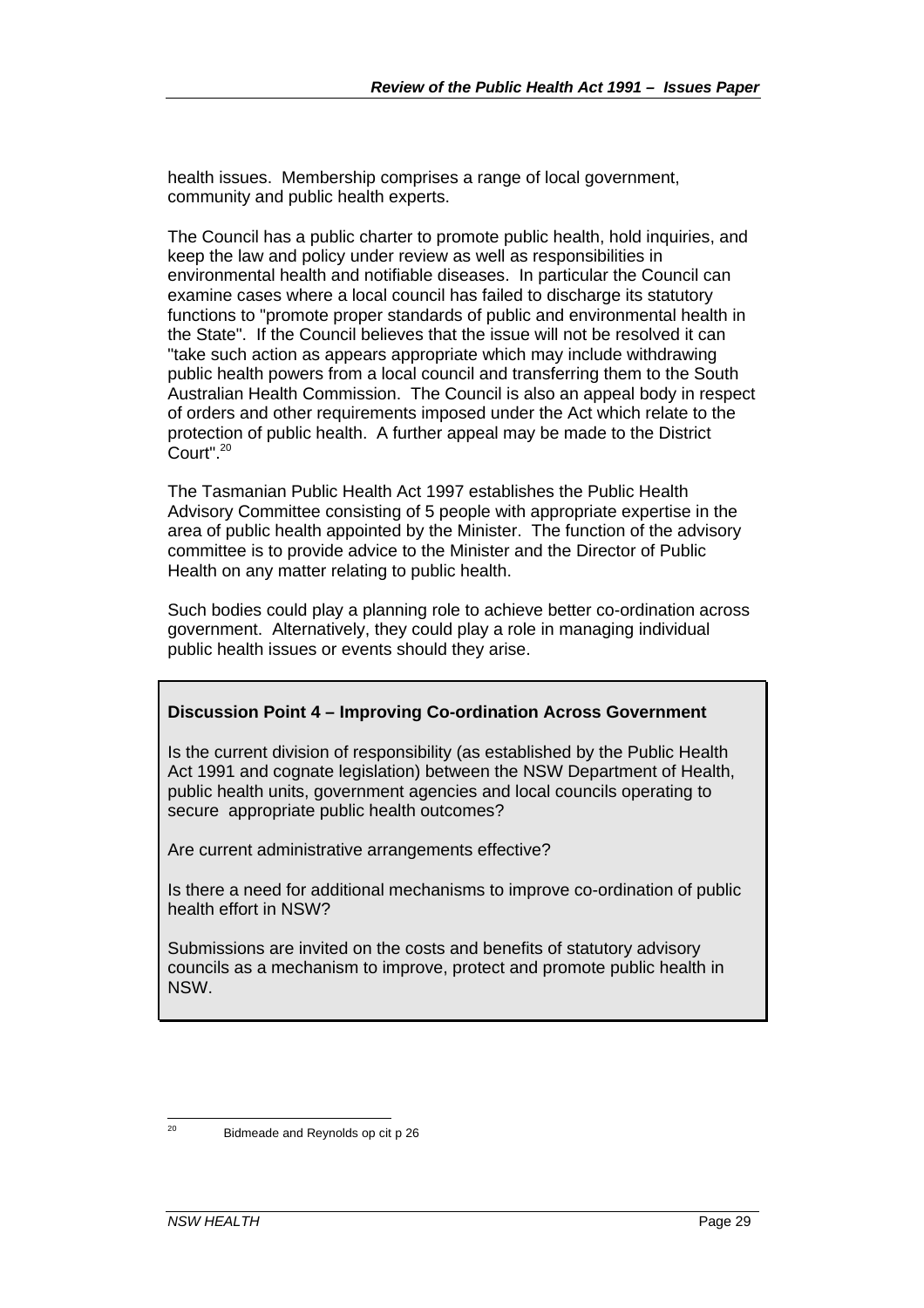# **5.3 Co-ordination between Health and Local Government**

Chapter 5 of the Local Government Act recognises the broad responsibilities conferred on local councils by numerous pieces of legislation, including the Public Health Act, and states *that* "*a council has the functions conferred or imposed upon it under any other Act or law*". It should also be noted that Chapter 6 of the Local Government Act confers on councils their service or non-regulatory functions including the important role of Councils in the provision, management and operation of public health services and facilities.

Specific provisions of the Public Health Act 1991 and Regulations identify key council responsibilities. For example, the skin penetration provisions of the Public Health Regulation establish local councils as the responsible authority for receiving notifications of businesses conducting skin penetration provisions. The Public Health Act provides environmental health officers (EHOs) employed within local government with authority to exercise enforcement powers conferred by the Public Health Act in certain circumstances – for example, microbial control. EHOs employed by the Department of Health or an Area Health Service can also exercise these powers. In addition, local councils have enforcement powers under the Local Government Act 1993 (which in many cases are broader than those conferred under the Public Health Act 1991) which may be used for the purposes of carrying out functions conferred on local councils by other legislation (such as the Public Health Act 1991).

As noted above, a key reform intended by the 1991 Act was to more clearly divide responsibility between State and local government. While this was the intent of the legislation, a recent review of public health legislation in Australia<sup>21</sup> suggested that the current delineation of roles and responsibilities for public health in two separate acts within NSW is confusing and there would be benefits in clarifying roles and responsibilities of local government with respect to public health legislation within NSW. In some parts of the Public Health Act 1991, the role of local government is not clearly articulated and this has lead to inconsistencies in enforcement of the provisions of the Public Health Act between the 177 councils across NSW.

Further, many of the provisions under the Public Health Act have complementary provisions under the Local Government Act. For example, under the Public Health Act, infection control requirements are laid down for skin penetration activities that impact upon occupational groups such as hairdressers, beauty therapists, tattooists, acupuncturists and the funeral industry. Under the Local Government Act there are also public health requirements concerning the premises used as hairdressers shops, beauty salons and mortuaries which have to be read in conjunction with the Public Health Act requirements.

Bideade and Reynolds op cit

 $\overline{21}$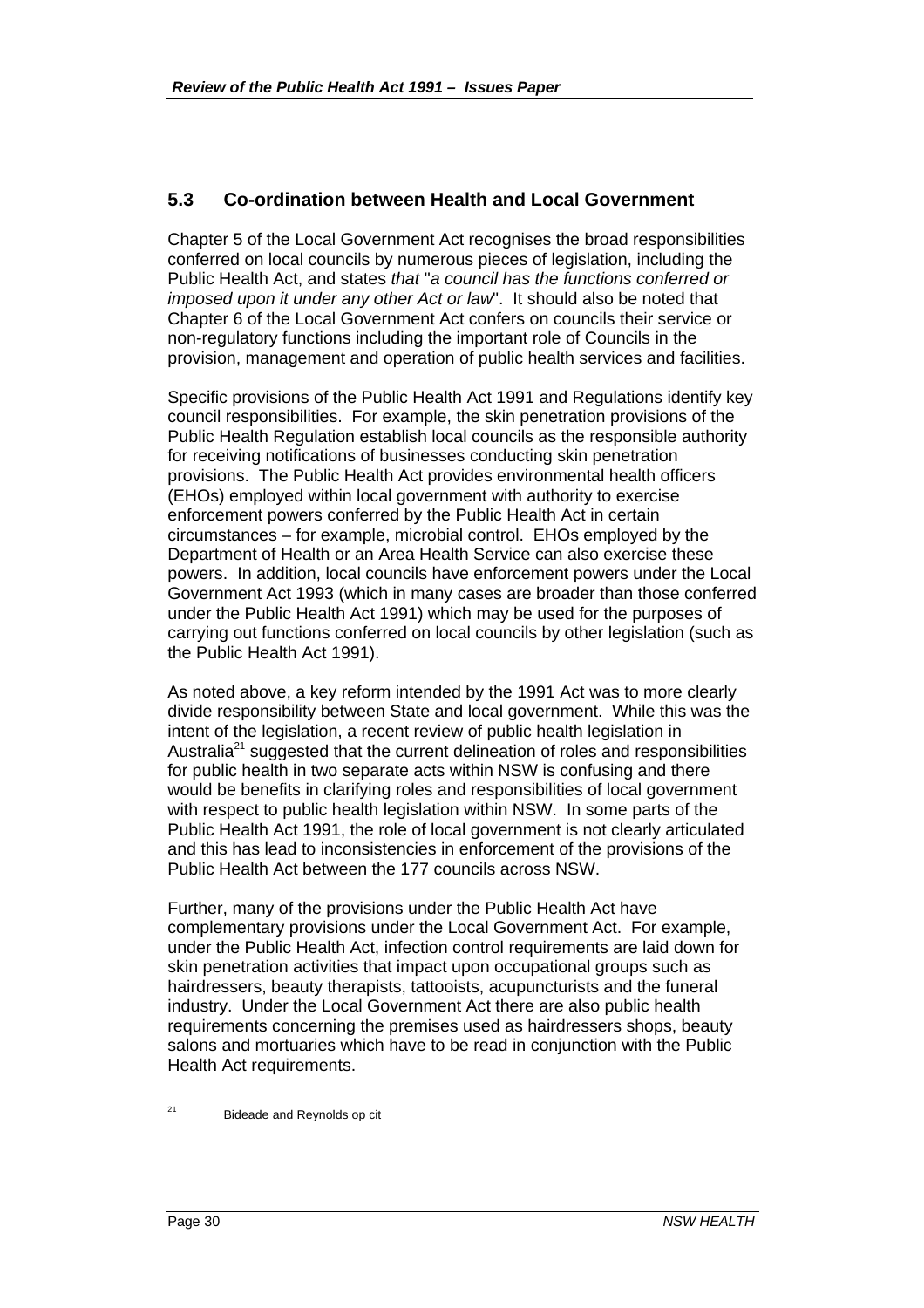It has been suggested that the opportunity should be taken to better clarify the respective roles of local government and NSW Health under the current Public Health Act. In seeking to do this, regard has to be had to the current role of local government and the resource implications for local councils of exercising such functions. A significant issue identified by the Local Government and Shires Association of NSW is the ability of councils to recoup their costs.<sup>22</sup>

#### *Recognition of the Role of Local Government in Public Health Legislation*

A number of Australian states have explicitly recognised the role of local government in relation to public health legislation. For example section 12 of the South Australian Public and Environmental Health Act states that it is the duty of a local council to:

- *promote proper standards of public and environmental health in its area;*
- *take adequate measures to ensure that the provisions of Part III (general sanitary requirements) are observed in its area; and*
- *to take reasonable steps to prevent the occurrence and spread of notifiable diseases and to prevent any infestation or spread of vermin, rodents or pests within its area.*

Section 29A of the Victorian Health Act 1958 charges local councils with a responsibility for disease prevention, prolonging life and promoting public health through organised programs, including the prevention and control of environmental health dangers, diseases and health problems of particularly vulnerable population groups through developing and implementing a range of specified strategies.

The Tasmanian Public Health Act 1997 states that a council within its municipal area must:

- *develop and implement strategies to promote and improve public health;*
- *ensure that the provisions of this Act are complied with;*
- *carry out any other function for the purpose of this Act the Minister or the Director determines; and*
- *carry out any function under this Act in accordance with any relevant guidelines.*

 $22$ 

Letter to the NSW Department of Health dated 14 February 1997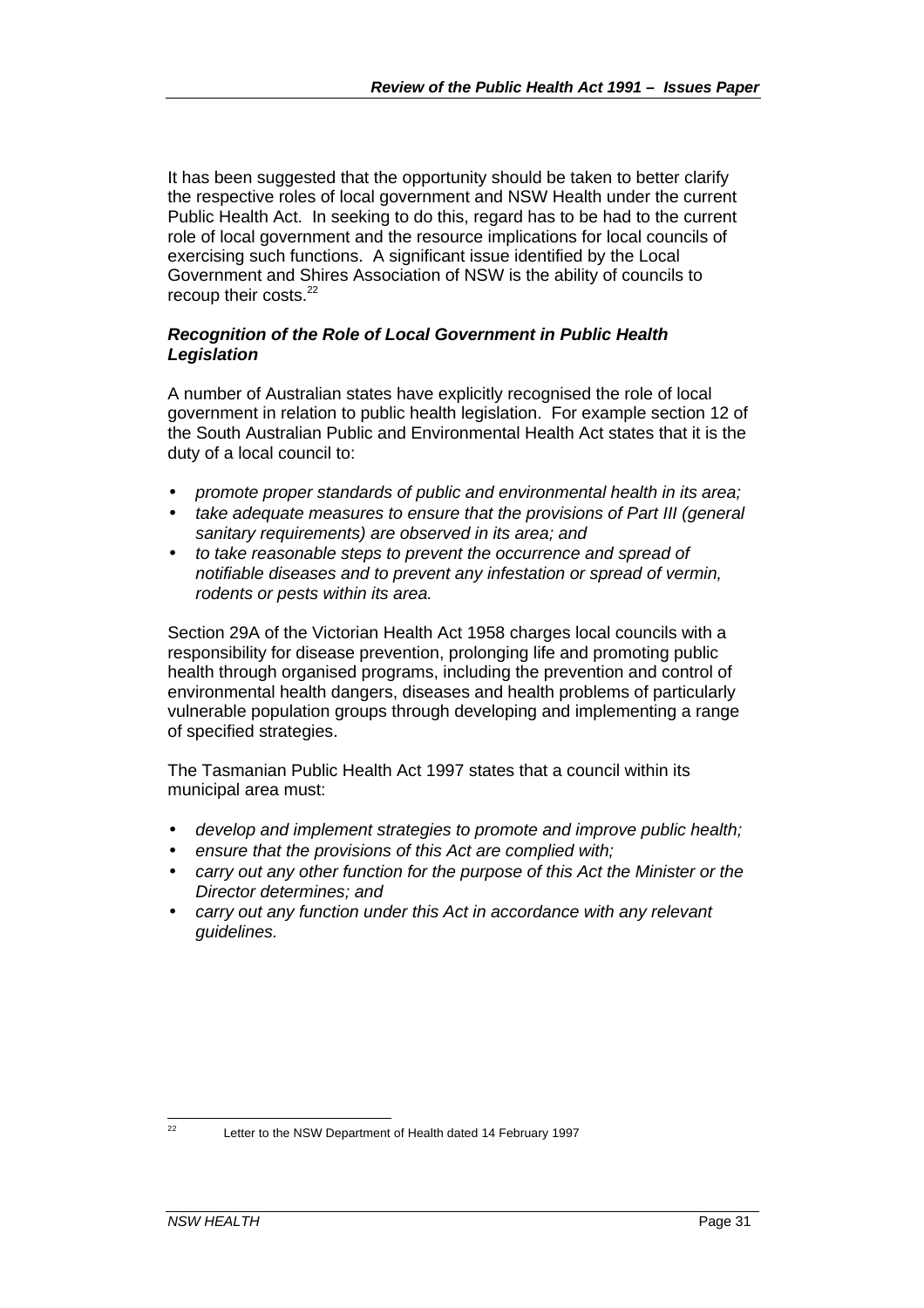#### *Establishment of Local Co-ordination Bodies*

Another option to improve co-ordination could be to establish local coordination councils for designated geographical areas. Under this option, public health units and local councils within the area could meet to discuss public health priorities, and resources. This, in effect, is a local area version of the Public Health Council proposal discussed above.

Opportunities to share resources across council boundaries could be explored. Indeed some local councils already exploit such opportunities in non-public health areas through Regional Organisations of Councils (ROCs).

#### *Municipal Planning*

Under the Victorian Health Act 1958 (section 29B), councils are required, in consultation with the Chief General Manager of the Department of Health, to formulate at three yearly intervals a municipal public health plan which must:

- (a) identify and assess actual and potential public health dangers in the municipality; and
- (b) outline the programs and strategies which the council intends to pursue to prevent or minimise those dangers, to enable the people in the municipality to achieve maximum well being and provide for the periodic evaluation of those programs and strategies, as well as annually reviewing the public health plan.

In Victoria, councils are required to evaluate the programs and strategies set out in the plans and to review them annually.

Given the existence of public health units in NSW with a regional focus, it may be more appropriate to establish such arrangements at the public health unit level, but require the units to negotiate with local councils through the planning process. If responsibility for developing such a plan were to rest with public health units, it may be useful to introduce reporting requirements on local councils and public health units so that a proper assessment of enforcement activity of public health legislation (such as the Public Health Act 1991 or the Food Act 1989) can be made during the planning process. Planning requirements could also be linked to local co-ordination bodies if these were supported.

#### **Discussion Point 5 – Co-ordination with Local Government**

Submissions are invited on:

• the need to clarify the role of local government with respect to public health legislation;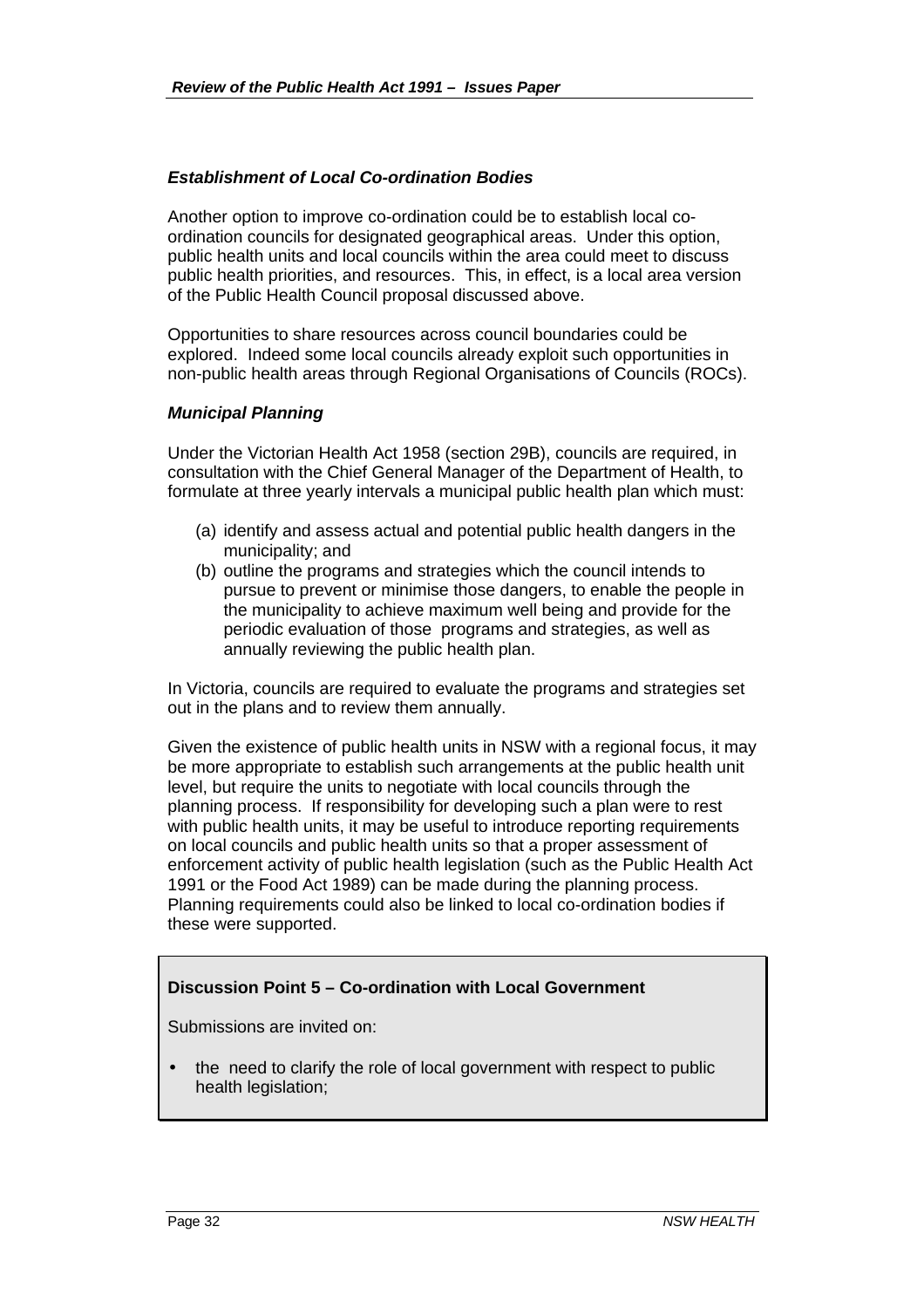- whether the current arrangements in relation to the local government's role in for the enforcement of the Public Health Act are adequate and appropriate
- mechanisms to improve co-ordination between health and local government in relation to public health including (but not limited to) those discussed above.

# **5.4 Establishing Links with the Planning System**

Many planning decisions have the potential to impact on the health of the general community. Often, the link will be direct and obvious, for example the inappropriate siting of a preschool next to an industrial facility, or the siting of hazardous facilities adjacent to residential areas. However sometimes the mechanisms may be subtle or indirect and may not be apparent when assessing individual projects. Examples include decisions resulting in the greater use of private cars with ensuing impacts on air quality, the catchment effects of urban development on the water quality of oyster growing areas or the provision of adequate recreation facilities to encourage exercise. Both public health experts and the broader community have expressed concerns that these potential impacts are not being adequately addressed by existing planning systems. These groups have called for the development of better coordinated and comprehensive strategies to ensure public health issues are considered as part of the planning and development process.

The recently released report "*Environmental Assessment and Human Health: Perspectives, Approaches & Future Directions*" *<sup>23</sup>* identified social and health impact assessment as areas that are insufficiently considered or are inadequately treated in project environmental impact assessment. These concerns have prompted Tasmania, New Zealand and Canada to develop legislation to ensure Health Impact Assessments (HIA) are implemented as part of the Environmental Assessment .

The report previously mentioned, prepared by Davies and Sadler in 1997 for the Canadian Government, highlighted the significant socio-economic costs that are imposed by environmental damage and related health effects. While the health component costs of EA are difficult to quantify, they need to be compared with the eventual costs of remedial action and the curative and treatment services necessary to deal with effects on health. In particular it is difficult to quantify the adverse health effects prevented by EA (ie. effects that did not occur) and any positive health outcomes. $24$ 

<sup>23</sup> Davis K & Sadler B 1997 *Environmental assessment and human health: perspectives, approaches & future directions: a background report for the international study of the effectiveness of environment assessment* Canadian Health Department

 $23$ 

<sup>&</sup>lt;sup>24</sup> Davis K & Sadler B 1997 Op. Cit.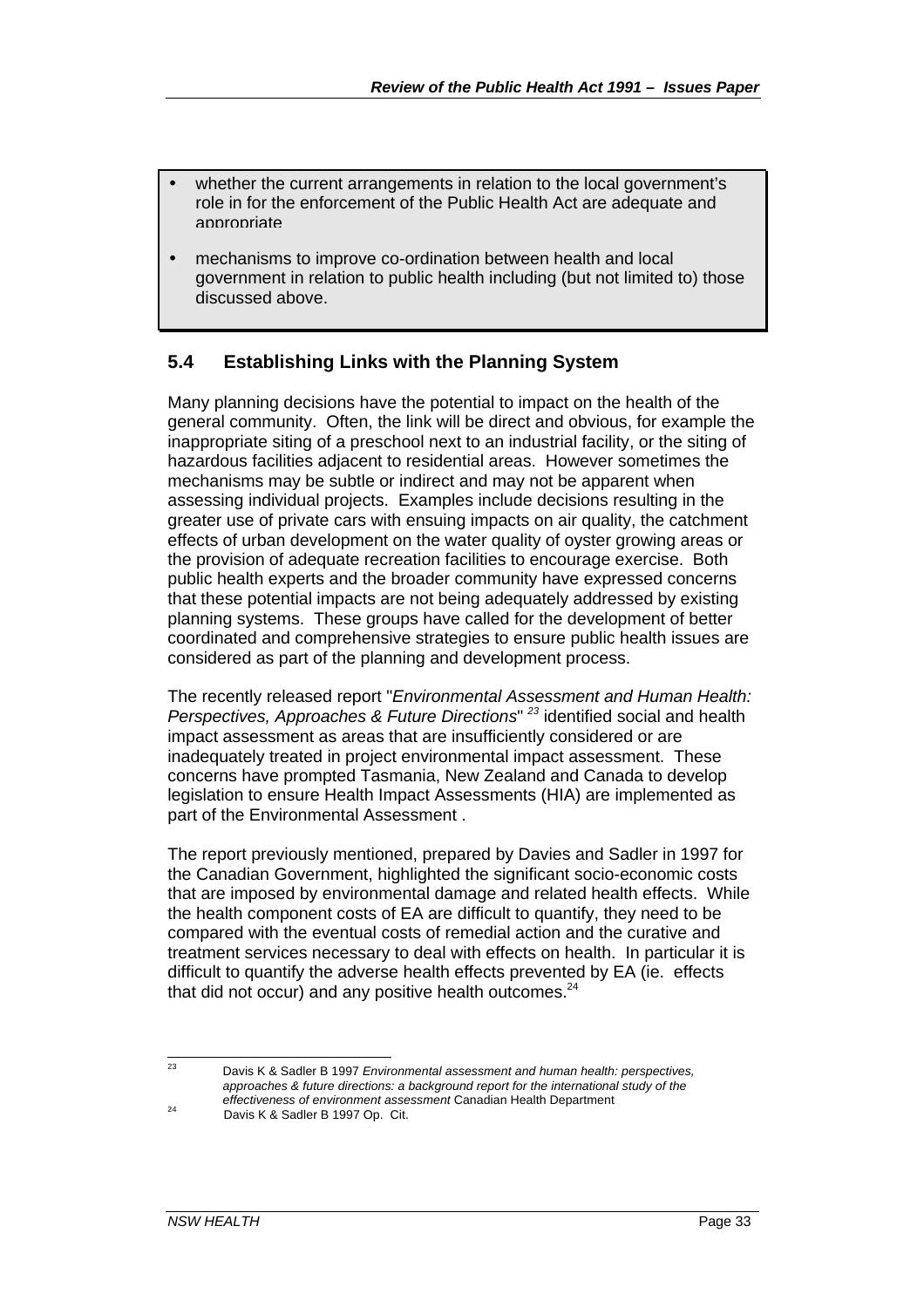However, it is now widely accepted that the precautionary principle and a strategy of "anticipate and prevent" is far more cost effective than one of "react and cure". Preventing adverse effects on health is consistent with both the community's high expectation that public health is not jeopardised and the principles and practice of public health law.

HIA can be used in two ways to achieve these goals. In Tasmania, HIAs were introduced in 1994 for certain developments under section 74 of the *Environmental Management and Pollution Control Act 1994.* Since that time the Tasmanian Department of Health and Human Services have provided assistance to developers to specifically address those public health matters normally arising out of the environmental impact assessment process. HIAs can be required for any development that requires an Environmental Impact Assessment. In practice this means making sure that the existing checklist of environmental items address human health.

Health Impact Assessment can also be incorporated in a less formal way into regional and local planning processes. Since many health impacts result from the additive effect of multiple developments, Regional and Local Environmental Plans provide significant opportunities for improving and protecting public health.

Formal HIA seeks to ensure early, coordinated public and environmental health advice is available to relevant parties as part of the normal development assessment processes. The concept is based on the view that by addressing and coordinating public health matters early in the development cycle, expensive, time-consuming interventions at a later date are minimised.

It needs to recognised, however, that a process is already established in NSW for environmental impact assessment under the Environmental Planning and Assessment Act. There are a number of opportunities for input under the current Act including:

- providing input into the development of guidelines for the planning system such as the guidelines for the preparation of environmental studies, guidelines for the preparation of EIS, and guidelines for conducting hazard analysis under State Environmental Planning Policy (SEPP) No. 33;
- providing input to environment studies which are prepared during the plan making stage:
- providing input into the EIS of designated development and some development applications (particularly those relating to hazardous or offensive development under SEPP 33);
- providing input to rezoning where appropriate (such as changes from industrial to residential).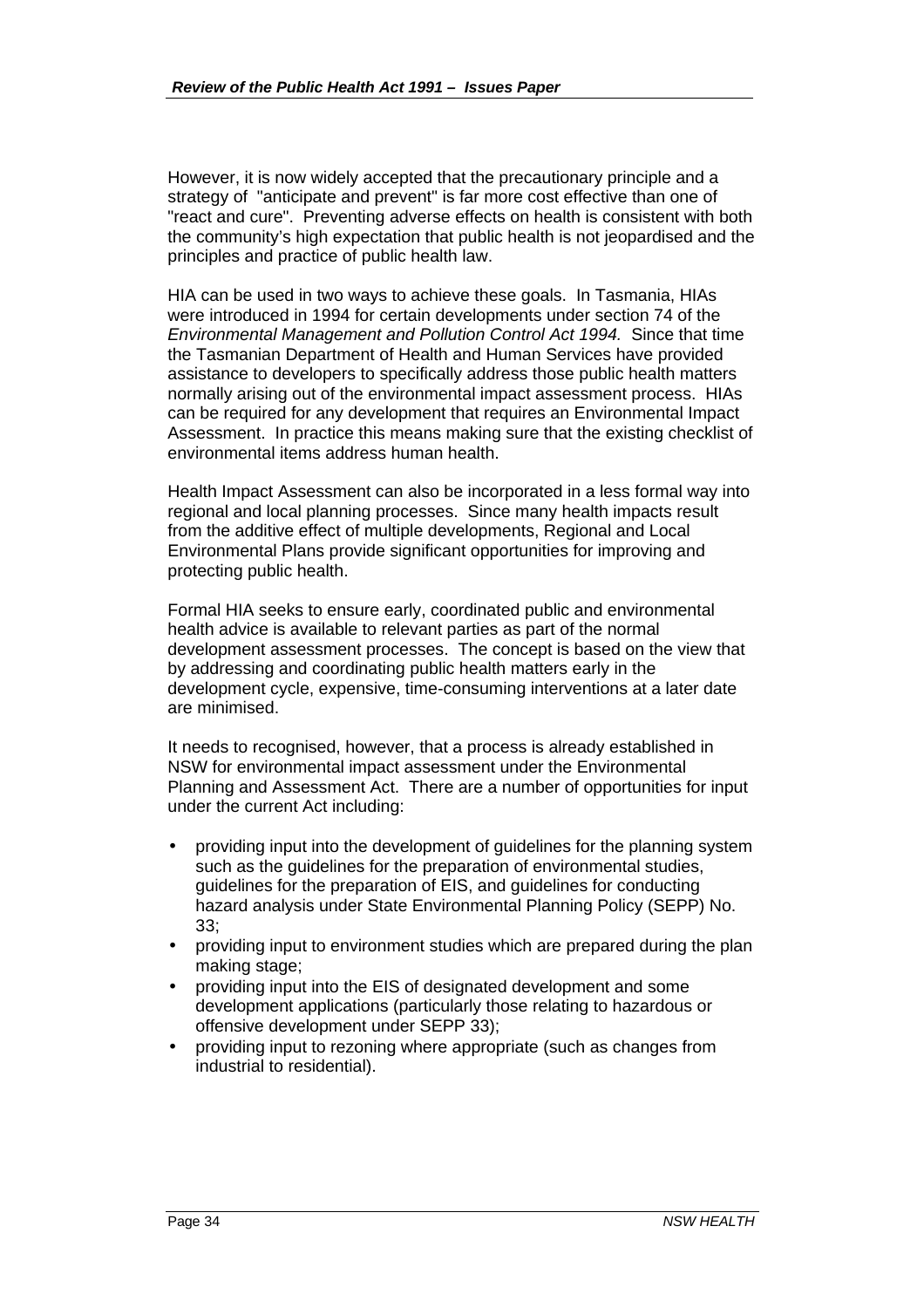Including health concerns within this process minimises the need for separate health impact assessment processes and allows the health effects of development projects and policies to be considered in an integrated manner at the same time as environmental and economic issues.

#### **Discussion Point 6 – Links with the Planning System**

Submissions are invited on whether having regard to the existing mechanisms for assessing the impact of developments upon human health there is a legislative role for the Public Health Act 1991 in the assessment of the human health effects of development proposals.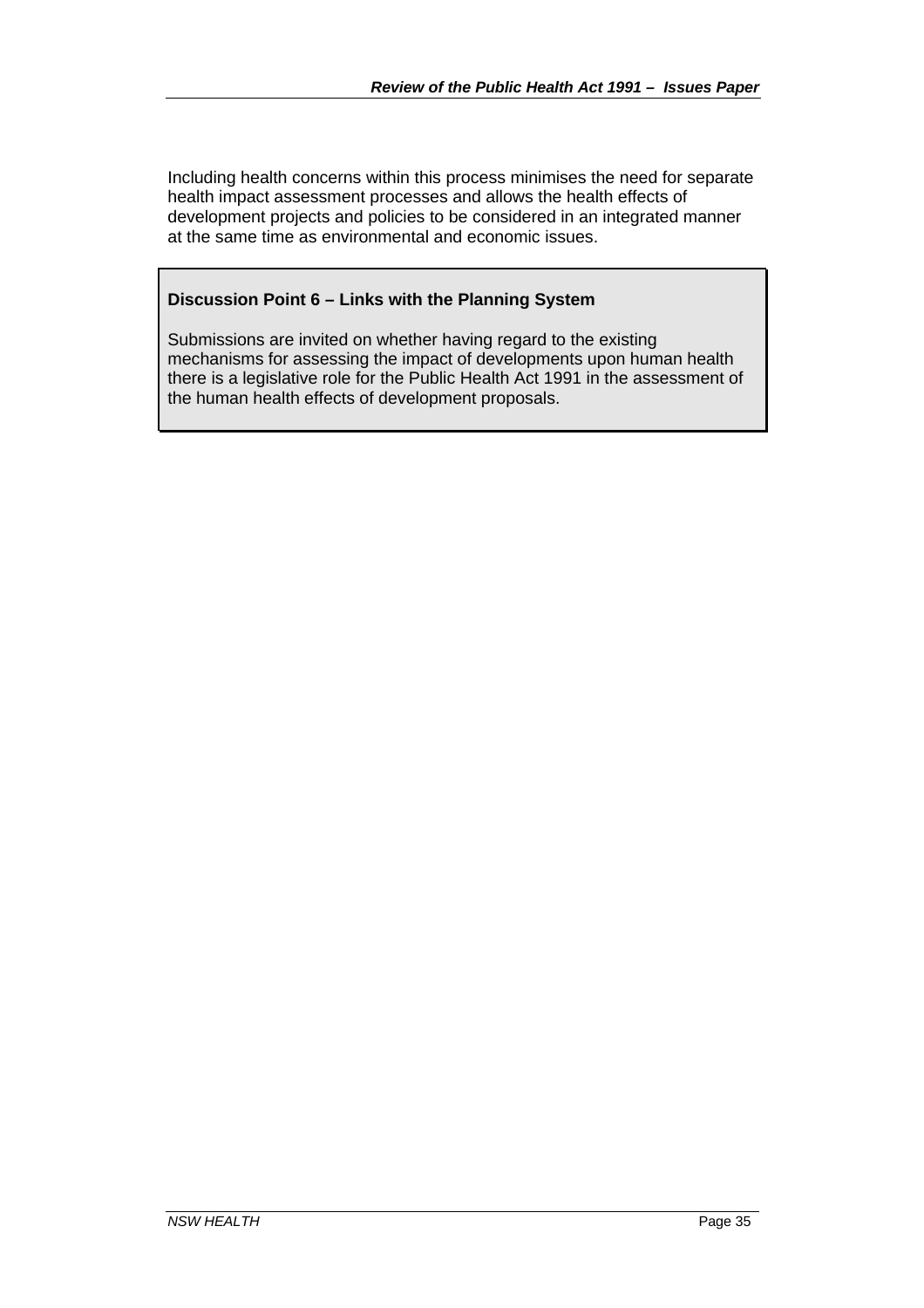# **CHAPTER 6 ADMINISTRATION OF THE PUBLIC HEALTH ACT**

## **6.1 Current Arrangements**

Within NSW, responsibility for administration and enforcement of the Public Health Act lies with the NSW Health Department, Public Health Units located in Area Health Services throughout NSW, and local councils.

The Public Health Division within the NSW Health Department has responsibility for developing statewide policies and strategies to prevent and manage risks to public health. The public health approach utilises a mix of health promotion, disease prevention and health protection strategies. Underpinning these strategies is epidemiological analysis and surveillance providing comprehensive up to date information on the health of the people of NSW, their access to and use of health services and the outcomes of programs and clinical practice. The Public Health Division in co-operation with the Legal Branch of the Department has oversight of regulatory functions relevant to public health. Legal Branch also has responsibility for the conduct of prosecutions under the Act.

The Public Health Units provide a regional source of public health expertise. There are 17 Public Health Units throughout NSW. While the functions of Public Health Units are broadly consistent throughout the state, Public Health Units are also required to also take account of the local needs and priorities within their area.

The functions of Public Health Units within their local area can be described as the:

- monitoring and surveillance of public health issues;
- identification of public health risks:
- investigating matters of concern regarding public health;
- provision of public health information and education strategies;
- coordination of public health strategies and research at an Area Health Service level;
- evaluating local health priorities;
- development of Area Health Service public health strategies.

It should also be noted that there is an additional Public Health Unit located within Corrections Health Service. This unit undertakes similar functions to those described above focussing on the correctional setting, for example, monitoring and surveillance of public health issues and the development of strategies to reduce public health risk within prisons are important functions of this unit.

Each Public Health Unit has at least one environmental health officer (EHO) who is a source of environmental health expertise and is authorised to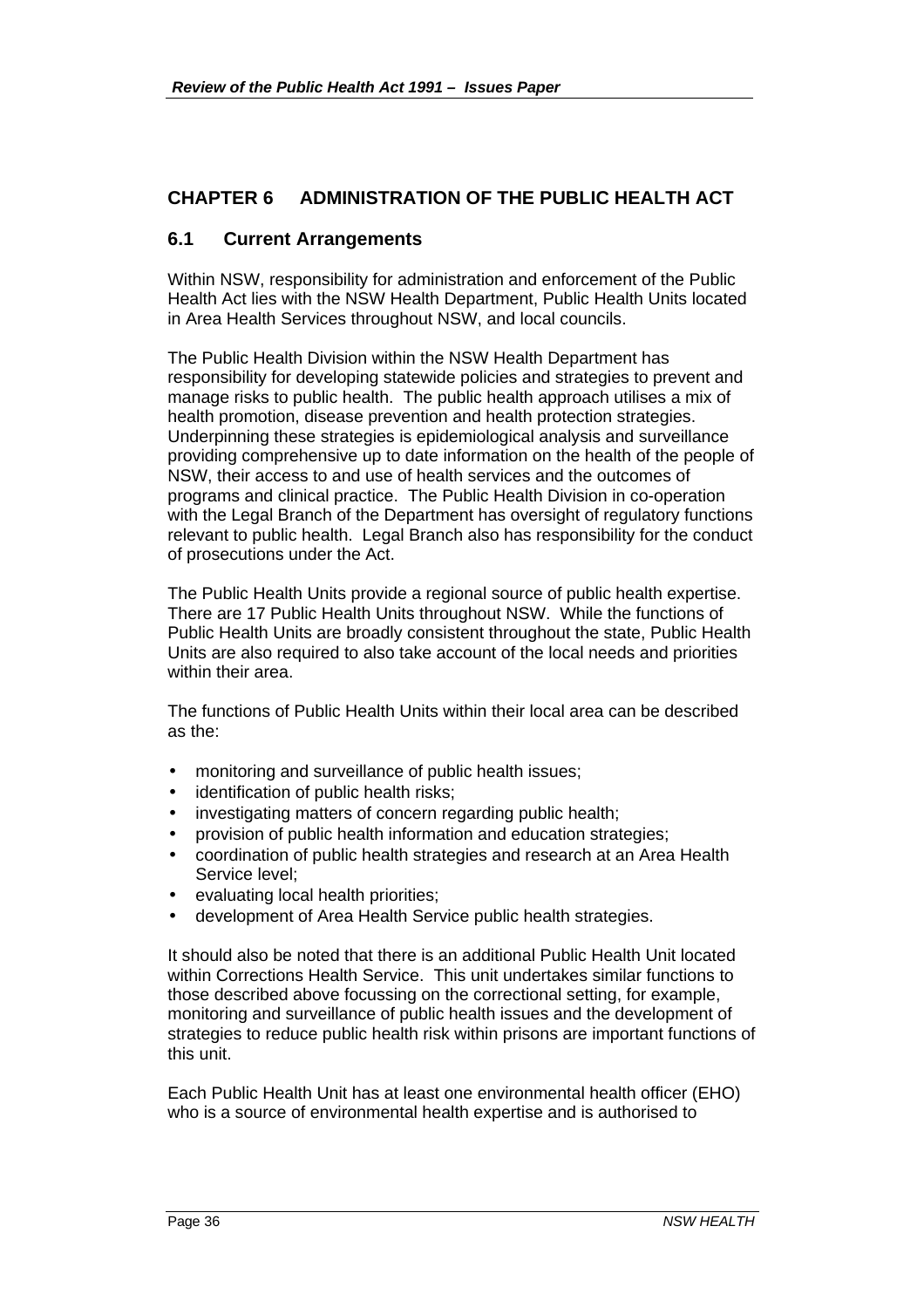undertake regulatory functions. There are currently 31 EHOs located in Public Health Units across the State. It should also be noted that environmental health officers employed within local government have the same powers under the Public Health Act as EHOs employed by the Department of Health or an Area Health Service. The role of local government in enforcing the Act is discussed in chapter 5.

In addition, each Public Health Unit has a Medical Officer of Health (MOH) who has a broad ranging power to enter and inspect premises and make inquiries for the purpose of giving effect to the Act.

## **6.2 Issues Relating to the Role of Medical Officers of Health (MOH)**

Medical Officers of Health have been a feature of public health legislation in NSW since 1896. Under the current Act, the MOH relates to specific local government authorities and is required to report to the Director General of the Health Department on matters affecting the health of the public in that medical district (and must send a copy of the report to the local authority where appropriate). The MOH may also inspect the registers kept under the Births, Deaths and Marriages Registration Act 1995 and require a copy to be made of an extract of the registers. Other specific powers of Medical Officer of Health under the Act are interpreted in the Public Health Delegations Manual of the Department of Health. Currently Medical Officers of Health and Directors of Public Health share 42 identical delegations under the Public Health Act and 17 identical delegations under 6 other Acts.

The current situation within many Area Health Services is that the Director of the Public Health Unit is a medical practitioner with substantial expertise in public health and is therefore also designated as the Medical Officer of Health. However, where the Director of a Public Health Unit is not a medical practitioner it is necessary to designate a MOH under the Act to undertake specific functions. It may be timely to consider whether there is a need to retain designated medical officers of health under the Act and whether the current statutory responsibilities of a MOH could be better undertaken by a Director of a Public Health Unit (noting that in the majority of cases they are one and the same officer).

In either case, it has been suggested that it may be useful to describe the function and role of a Director of a Public Health Unit or MOH within the Public Health Act. It has been suggested that their responsibilities could be defined as the identification of public health risks and the coordination of appropriate responses within a specified area.

#### **Discussion Point 7 – Medical Officers of Health**

Submissions are invited on the need to retain and/or clarify the role of Medical Officers of Health.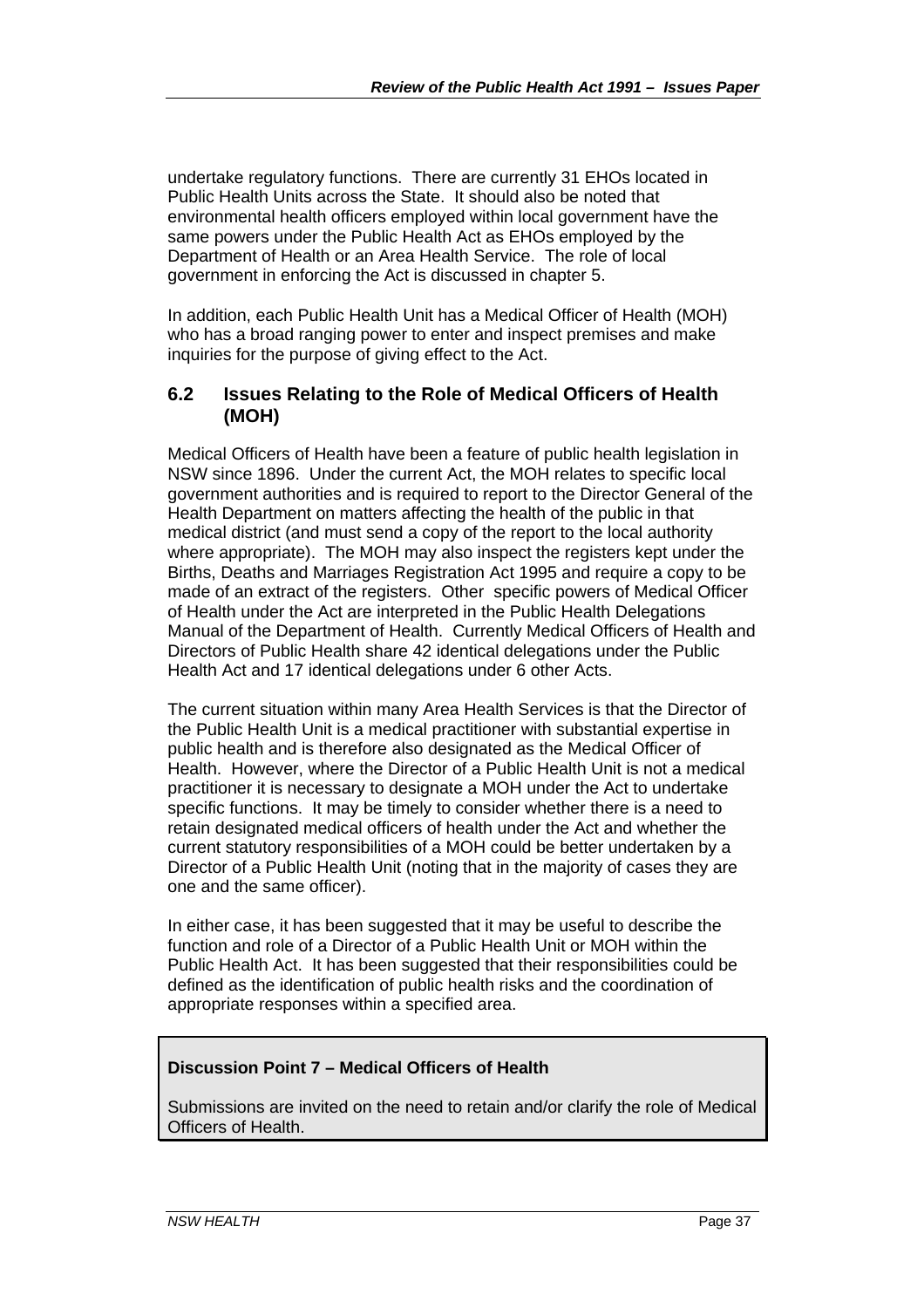# **6.3 Issues Relating to the Role of Public Health Units**

At present, the basis of Public Health Units is administrative only. The Act does not recognise any role for Public Health Units across NSW. It may be useful to consider whether there is a need to formally recognise the role of Public Health Units or that of a Director of Public Health Unit within the Act. As discussed above, the relationship between MOH and the Director of a Public Health Unit also requires consideration.

Currently, the Director of each Public Health Unit is accountable to the Chief Executive Officer of his/her respective Area Health Service. It is recognised that Public Health Units, while formally part of Area Health Services have a close operational nexus with the Department of Health through the Chief Health Officer, Public Health Division and Legal Branch, concerning enforcement of the Public Health Act and Food Act.

Periodically situations emerge in which it is desirable for the Chief Health Officer to coordinate and direct the health system response to public health issues. It has been suggested that the relationship between the Chief Health Officer and the Director of a Public Health Unit (and/or Medical Officers of Health) should be recognised within the Public Health Act to ensure that a timely response to a public health issue can be coordinated directly by the Chief Health Officer across Area Health Services.

## **Discussion Point 8 – Public Health Units**

Submissions are invited on:

- the need to describe the role of Public Health Units and/or the Director of a Public Health Unit under the Act;
- whether the relationship between the Public Health Units and the Department in relation to public health activities requires formal recognition under the Public Health Act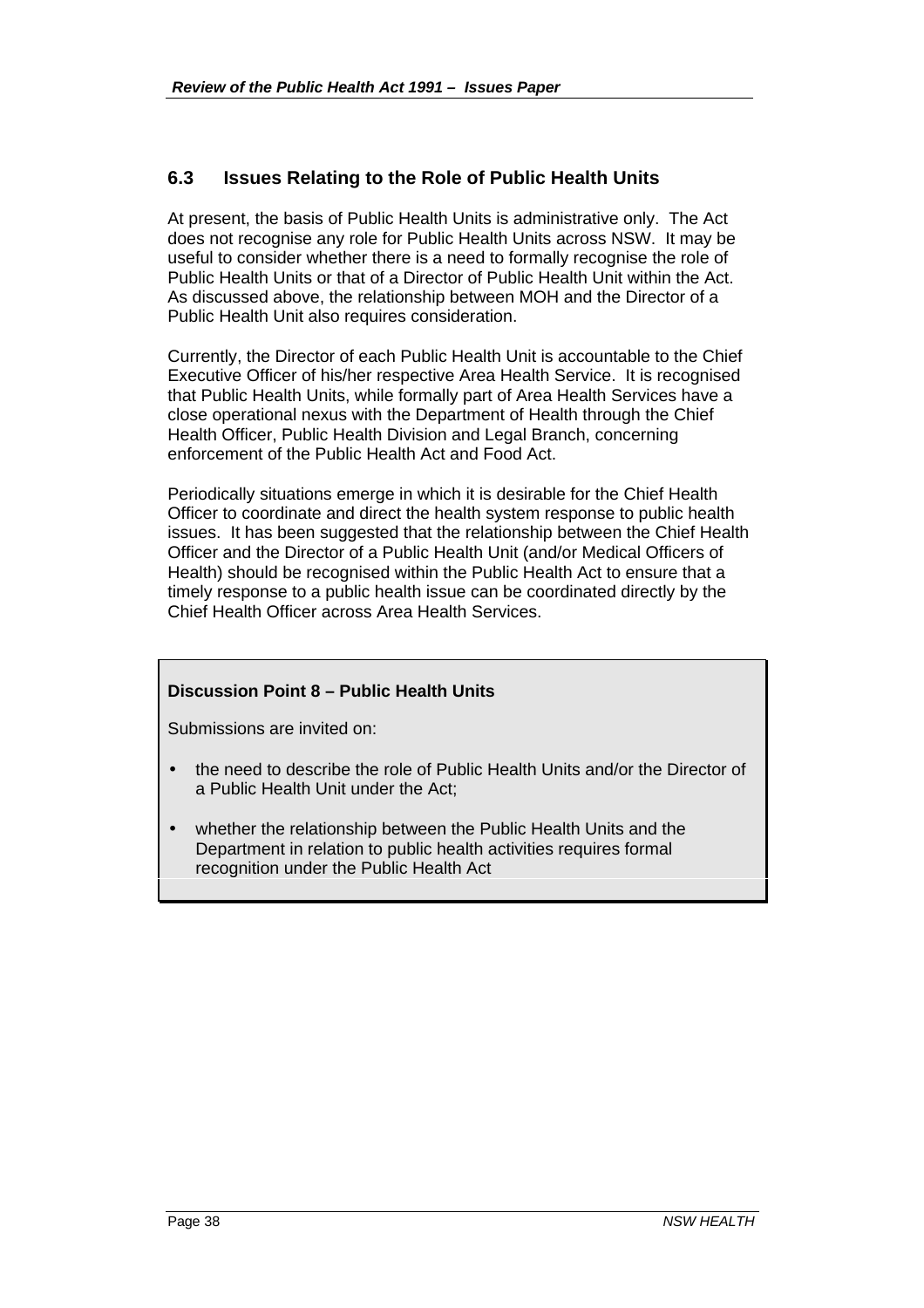# **PART III MONITORING & IMPROVING PUBLIC HEALTH**

# **CHAPTER 7 COLLECTION OF PUBLIC HEALTH INFORMATION**

#### **7.1 Information and Public Health**

Policy makers, health practitioners and consumers need access to timely, high quality public health information to plan, implement and evaluate health services and public health interventions and to make informed decisions. Ensuring better health for the people of NSW, enabling equity of access to a comprehensive range of services and improving the quality of service are three principal goals of the NSW Health Department. Public health surveillance is a key element of the Department's role in monitoring progress towards these goals.**<sup>25</sup>**

Section 8(2) of the Health Administration Act 1983 provides that one of the functions of the Director General of the NSW Department of Health is to:

- *(a) to initiate, promote, commission and undertake surveys and investigations into:*
	- *(i) the health needs of the people of New South Wales;*
	- *(ii) the resources of the State available to meet those needs; and*
	- *(iii) the methods by which those needs should be met.*

Public health information informs health policies and actions that are aimed at:

- the determinants of a population's health and causes of illness rather than symptoms;
- the health of a population, and groups within it, as opposed to the individual;
- the promotion and protection of health and prevention of illness rather than treatment alone; and
- the relationships among these elements.**<sup>26</sup>**

Information systems are necessary to identify risk factors, risk groups, the causes of disease and, importantly, the optimal methods of intervention not only within the context of clinical medicine but during the course of public health practice which incorporates prevention, education, diagnosis and management of risks to public health.**<sup>27</sup>**

 $25$ <sup>25</sup> Jorm L, Puech M December 1997 *Strategy for Population Health Surveillance in NSW Discussion Paper* NSW Health Department

 $^{26}$  NPHP op cit

Allars, Carney, Magnusson, McMahon, Opeskin op cit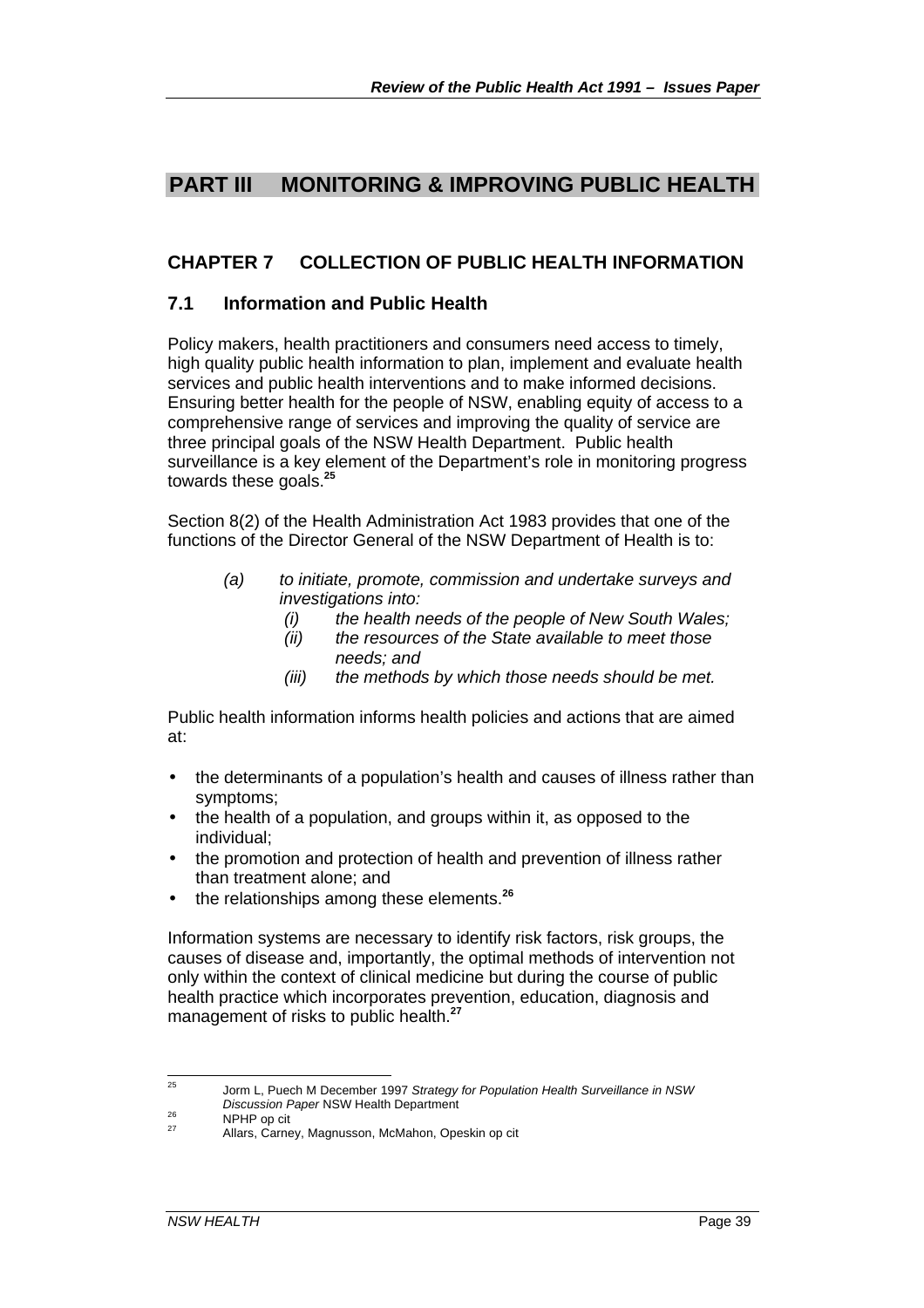# **7.2 How is information gathered?**

Information can become available through many different aspects of public health practice: as part of patient management, as part of gathering and investigating population based data on disease incidence (through surveys or studies), and in the course of carrying out routine public health functions.**<sup>28</sup>** It must also be recognised that because public health action is broad based, encompassing many government and non government agencies, community and industry groups, important public health information is often found outside the health sector. For example important information relevant to public health is found in information systems related to road safety campaigns, coronial inquiries, crime statistics, environmental data and vital statistics on births such as those held by the Registry of Births, Deaths and Marriages.

While the collection of public health information has clear public interest objectives, it must also be recognised that the community places a high degree of emphasis on the maintenance of individual privacy and confidentiality. The common law and legislation impose duties on medical practitioners and other health professionals to maintain the confidentiality of information obtained in the course of their professional practice. Similarly, legislation such as the Health Administration Act and the Public Health Act impose obligations on Government agencies and their employees to maintain the confidentiality of information obtained about individuals during the delivery of health care services, or in the course of administering or executing public health legislation.

This value the community affords to the maintenance of privacy is perhaps most clearly embodied in the recent Privacy and Personal Information Protection Act 1998. The Act sets out information protection principles for public sector agencies and section 8 of the Act requires that a public sector agency must not collect personal information by any unlawful means and that personal information must not be collected unless :

- the information is collected for a lawful purpose that is directly related to a function or activity of the agency, and
- the collection of the information is reasonably necessary for that purpose.

The collection of public health information with its broad public interest objectives must therefore proceed in this context. As a consequence, information which may be of assistance to public health practice, including information about individuals, can be gathered in two general contexts:

- with the consent of the individual concerned; or
- without the consent of the individual, but only with clear legislative or other legal authority.

<sup>28</sup> <sup>28</sup> Australian Institute of Health and Welfare under the auspices of the National Public Health Information Working Group 1998 *National Public Health Information Development Plan* Draft Discussion paper at Http://hna.ffh.vic.gov.au/nphp/nphidp/index.htm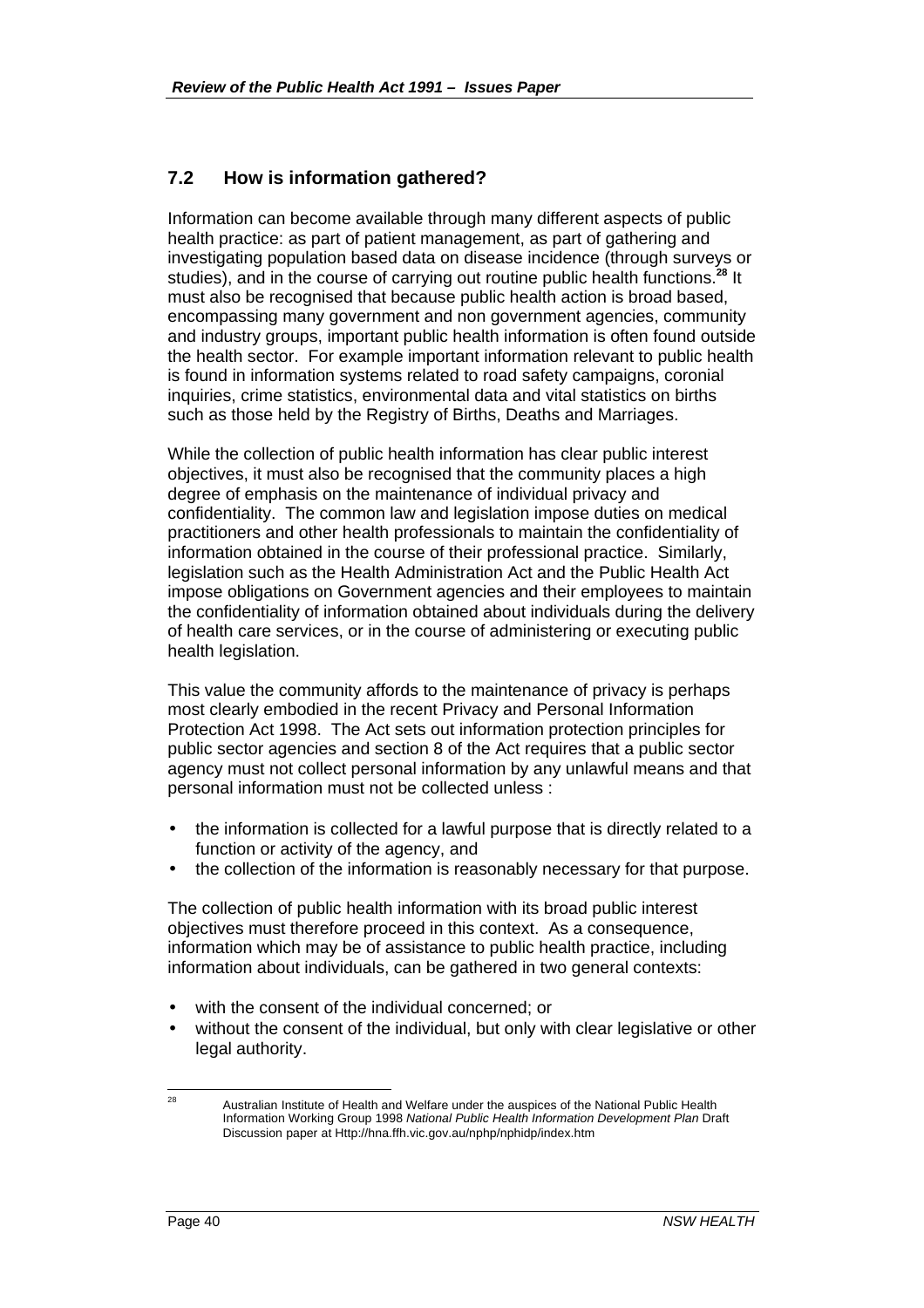The Public Health Act 1991 is an important source of statutory authority for the collection of health information where the interests of individual confidentiality are sought to be balanced with the broader objectives of public health. The material collected under the Public Health Act 1991 and the purposes for which it is collected is detailed in section 7.4.

# **7.3 Privacy Protection**

The protection of personal information is an important element of public health practice and is one of the key elements of patients' rights. As stated in a recent review of public health law in Australia**<sup>29</sup>**, the importance placed on privacy protection has varied between communities and over time, and it should be acknowledged that early public health laws paid little attention to the protection of privacy. As communities became increasingly concerned about the collection and flow of information in bureaucracies, both governments and the courts have imposed checks on information gathering and its use. Consequently, modern legislation, including public health legislation, contains explicit privacy protection measures.<sup>3</sup>

The NSW Health Department has developed stringent policies and procedures relating to use of data and privacy protection. There are detailed privacy protection measures relating to public health existing today including the Health Administration Act, the Private Hospitals and Day Procedure Centres Act, which ensures the confidentiality of records for private hospital patients, and the Day Procedure Centres Regulation which contains the same provisions for day procedure centre patients.

Under section 75 of the Public Health Act a person who discloses information obtained in connection with the Act is guilty of an offence, unless a court is satisfied that there is a lawful excuse for disclosure. The Public Health Regulation 1991 allows as a lawful excuse the release of epidemiological data where there is written approval from the Chief Health Officer.

Section 17 introduces additional confidentiality arrangements in respect of information about persons that have contracted HIV/AIDS. These provisions are much more specific and prevent the name and address of a person living with HIIV/AIDS being provided to the Department of Health as is the case with other scheduled medical conditions. The Act provides for a penalty of a fine of up to \$5,000 for unauthorised disclosure.

 $29$  $^{29}$  Bidmeade and Reynolds op cit

<sup>30</sup> Reynolds C *Confidentiality and privacy provisions in Public Health: the transfer of information between Australian jurisdictions* National Public Health Partnership *at* http:\\hna.ffh.vic.gov.au/nphp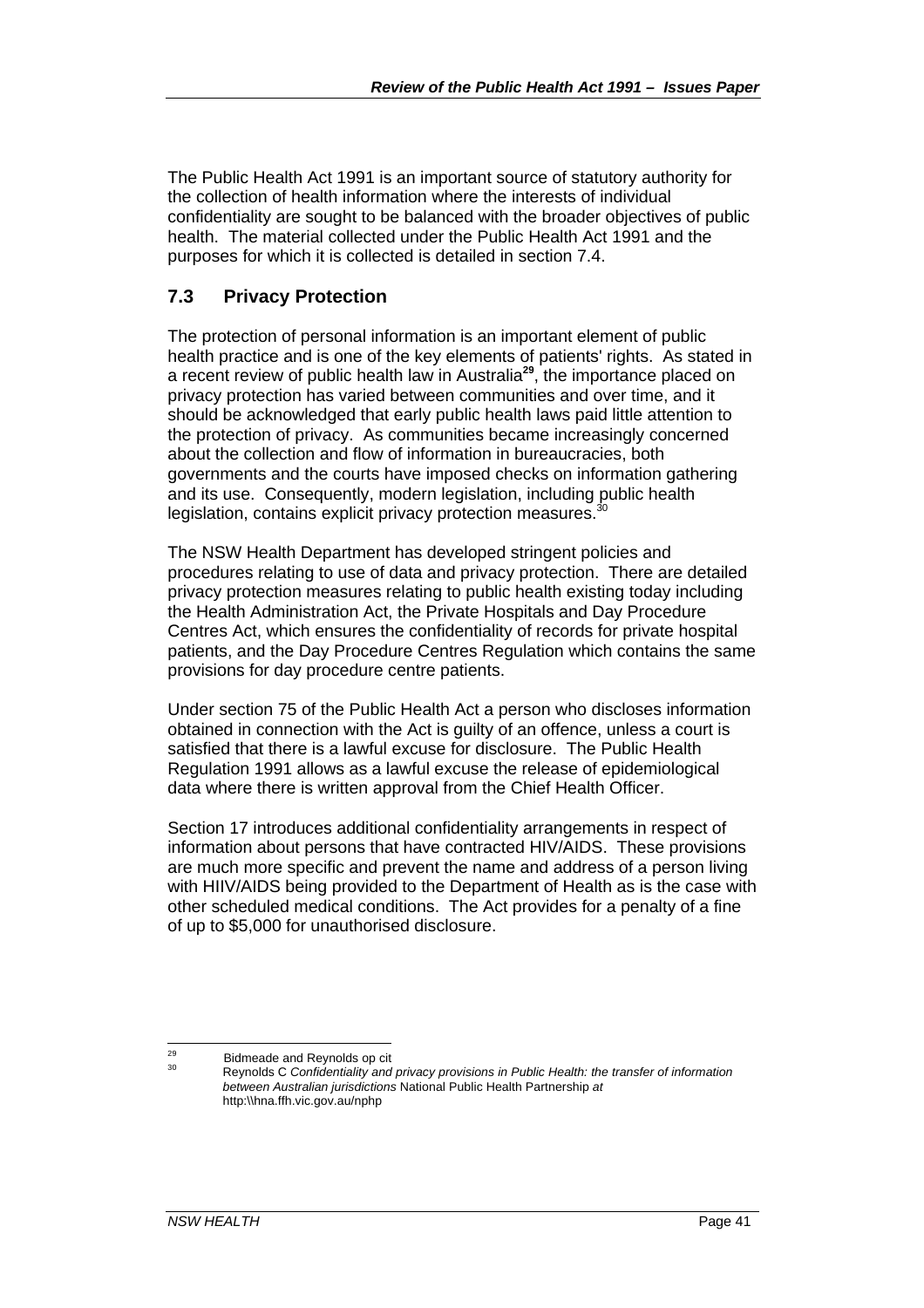The Privacy Protection and Personal Information Act 1998 provides for the development of Privacy Codes of Practice to regulate the collection, use and disclosure of personal information by public sector agencies and requires that a Privacy Commissioner and a Privacy Advisory Committee be appointed. The Act also requires that all public sector agencies must prepare and implement a privacy management plan by the end of 1999 and that the annual report of each public sector agency must include a statement of the action taken by the agency in complying with the requirements of the Act

The NSW Health Department has had an Information Privacy Code of Practice since May 1996. The NSW health system code of conduct contains requirements for all employees to observe the confidentiality of personal and sensitive information. The Code also includes detailed requirements relating to the use of data collections (including data linkage) which is covered in section 8 of the document. The Department's Information Privacy Code of Practice may be accessed on the NSW Health Website *www.health.nsw.gov.au/iasd/ information-privacy*.

A review of public health law in Australia<sup>31</sup> identified two main issues relating to privacy protection and public health

- "*There needs to be adequate privacy protection for patient data. Successful public health practice requires co-operation rather than coercion. People are more likely to co-operate if they trust the system, and in the case of infectious disease control in particular, the protection of patient privacy is the most important element around which trust needs to be built.*
- *There also needs to be effective access to data for epidemiological studies. Many large scale retrospective analyses of exposures and disease require access to named patient data. Often these patients cannot be found in order to give consent or it is logistically impossible for the researchers to try to obtain it. Here the breaches of privacy need to be measured against the public health benefits that can flow from the identification of new causes of disease.*"

#### **Discussion Point 9 – Privacy Protection**

Submissions are invited on whether the current arrangements for privacy protection under the Public Health Act and related legislation provide an appropriate balance between privacy protection and ensuring that information can be collected and analysed for public health purposes.

 $21$ 

Bidmeade and Reynolds op cit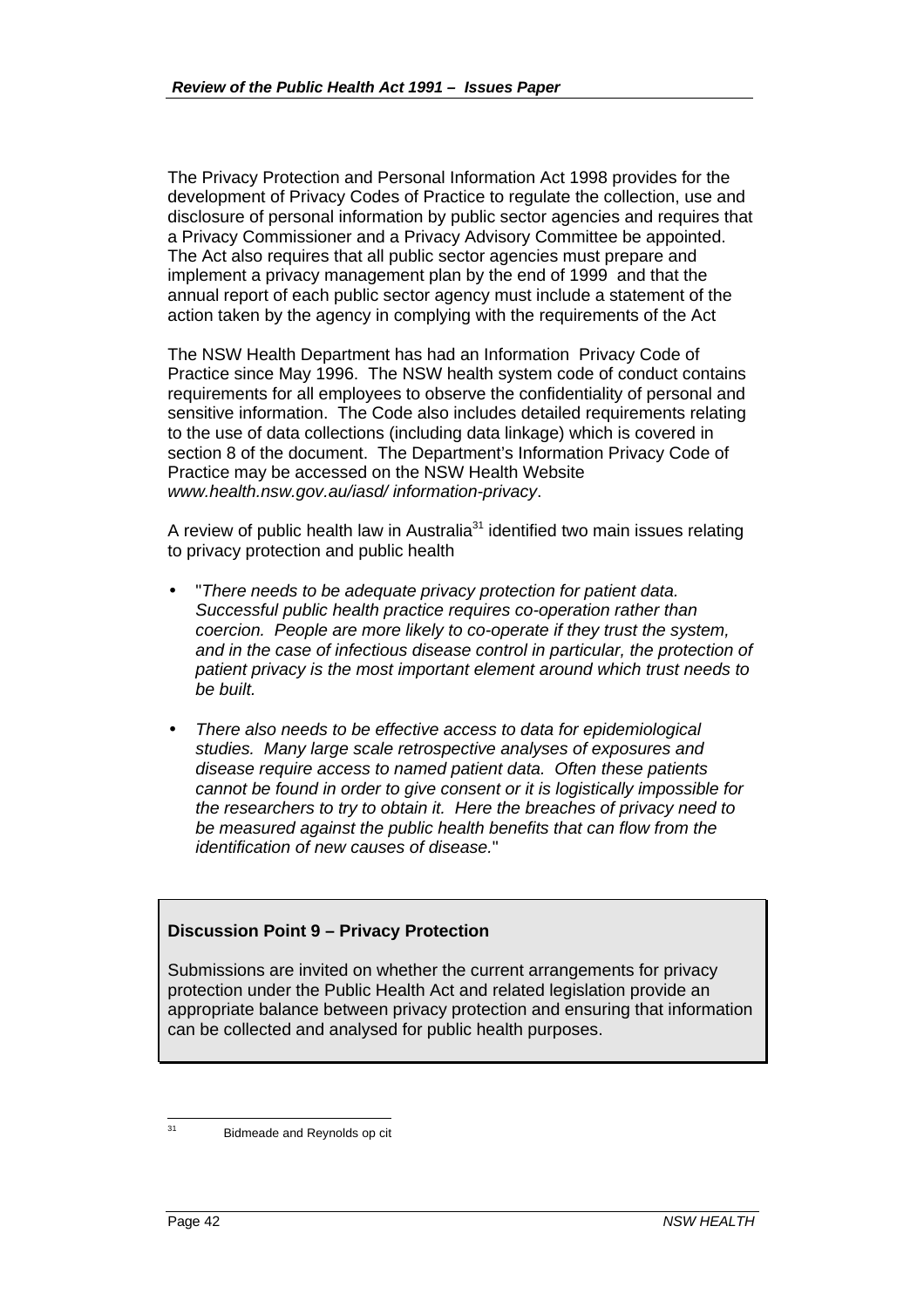# **7.4 Collection of Information under the Public Health Act 1991**

The Public Health Act 1991 establishes a list of scheduled medical conditions, divided into five categories and certain practitioners and organisations such as pathology laboratories are required to notify the incidence of disease. The conditions are listed in Table 7.1 along with the practitioners or organisations who are required to provide information to the Department where they identify individuals that are affected by the condition. The identity of a person suffering from a category five medical condition (HIV/AIDS) is not to be revealed unless:

- the person has consented to the disclosure.
- there is some lawful reason for doing so,
- a court has ordered the disclosure in order to examine a witness,
- to enable information to be provided to a person providing care, treatment or counselling to the subject person, or
- the person is a patient in a public hospital, private hospital or a day procedure centre and the disclosure is necessary for the care and treatment of the patient.

The lack of a restriction upon the identification of a person with a category five medical condition when being treated in a health care facility comes about through the need to ensure that the identity of the person is clearly established when providing treatment. It should be emphasised, however, that other restrictions apply to disclosure of category 5 information to individuals not connected with the patient's care. There are also other primary obligations on such facilities to maintain confidentiality including the Health Administration Act 1982, the Private Hospitals and Day Procedures Centres Act 1988 and the common law.

In addition, section 68 places an obligation on hospitals to notify the incidence of certain conditions. While the conditions are broadly similar to those listed in Schedule 1, Category 3, there are some variations. A list of diseases notifiable by hospitals is provided in **Appendix C**.

More recent amendments to the Act have established a Pap Test Register which provides for the notification of screening results to a central register managed by the NSW Cancer Council. Women have the right to elect to not have their results forwarded to the register, however, those that are on the register will receive a reminder notice that they are due for another screening test after a certain period of time.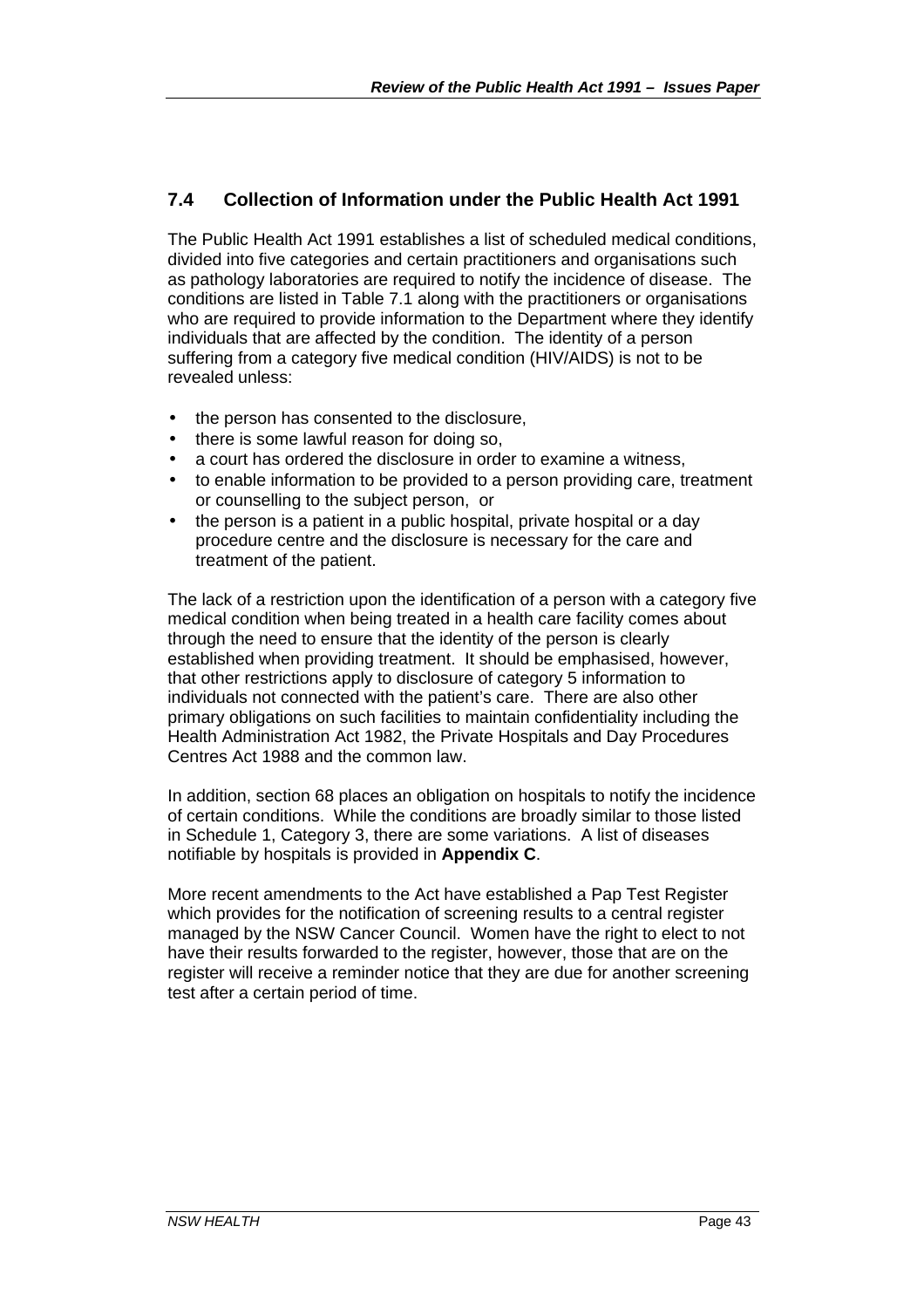| <b>Category</b> | <b>Required to</b><br><b>Notify</b> | <b>Condition</b>                                                                                                                                                                                                                                                           | <b>Information to Be Collected</b>                                                            |
|-----------------|-------------------------------------|----------------------------------------------------------------------------------------------------------------------------------------------------------------------------------------------------------------------------------------------------------------------------|-----------------------------------------------------------------------------------------------|
| 1               | Medical<br>Practitioners            | <b>Birth</b>                                                                                                                                                                                                                                                               | The particulars for the<br>Midwives Data Collection Form                                      |
|                 |                                     | <b>Perinatal Death</b>                                                                                                                                                                                                                                                     | Identifying details of the<br>mother and baby, and details<br>of the death.                   |
|                 |                                     | Sudden Infant Death<br>Syndrome (SIDS)                                                                                                                                                                                                                                     | Identifying details concerning<br>the mother and baby, including<br>birth and place of death. |
| 2               | Medical<br><b>Practitioners</b>     | <b>AIDS</b>                                                                                                                                                                                                                                                                | AIDS Notification form<br>(Identifying information about<br>the patient is not collected)     |
|                 |                                     | <b>Acute Viral Hepatitis</b><br>Adverse events after<br>Immunisation<br>Food borne illness in >2<br>related cases<br>Gastroenteritis among persons<br>in an institution<br>Leprosy<br><b>Measles</b><br>Pertussis (Whooping Cough)<br><b>Syphilis</b><br>Tuberculosis      | Doctor/Hospital Notification<br>Form (including identifying<br>information)                   |
| 3               | Pathology<br>Laboratories           | Aboviral infection<br><b>Botulism</b><br><b>Brucellosis</b><br>Cholera<br>Cryptosporidiosis<br>Diptheria<br>Gonorrhoea<br>Haemophilus influenza<br>type B<br>Hepatitis A, B, C, D & E<br>Lead Poisoning<br>Legionella Infection<br>Leptospirosis<br>Listeriosis<br>Malaria | Form approved by the Director<br>General including identifying<br>information                 |

## **Table 7.1 - Scheduled Medical Conditions**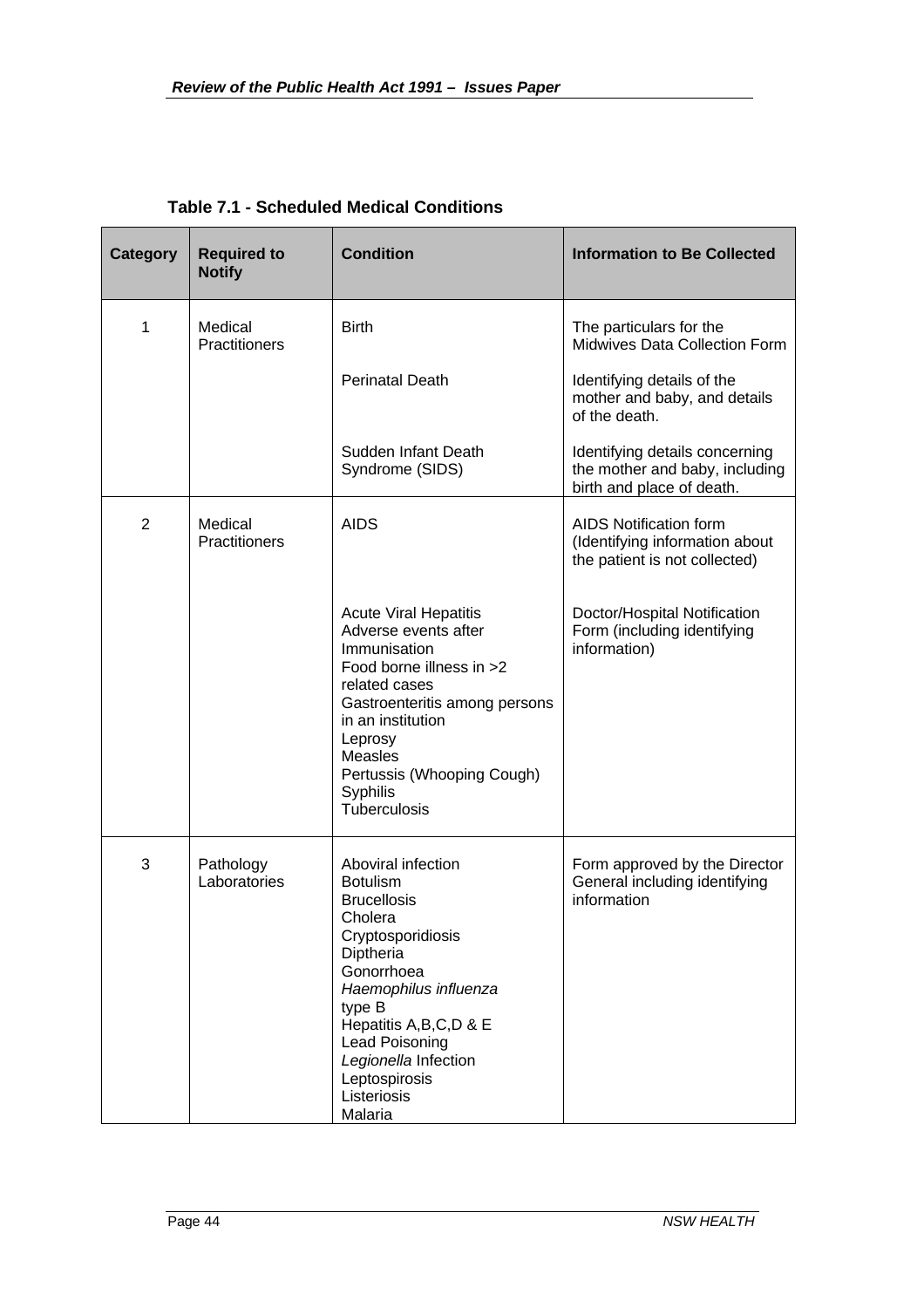| <b>Category</b> | <b>Required to</b><br><b>Notify</b> | <b>Condition</b>                                                                                                                                                                                                                                                                                            | <b>Information to Be Collected</b>                                                     |
|-----------------|-------------------------------------|-------------------------------------------------------------------------------------------------------------------------------------------------------------------------------------------------------------------------------------------------------------------------------------------------------------|----------------------------------------------------------------------------------------|
|                 |                                     | <b>Measles</b><br>Meningococcal<br>Mumps<br>Mycobacterial infections<br>Pertussis<br>Plague<br>Poliomyelitis<br>Q Fever<br>Rabies<br><b>Rubella</b><br>Salmonella infections<br>Syphilis<br><b>Typhus</b><br>Verotoxin producing E<br>Coli infection<br>Viral Haemorrhagic<br>Fevers<br><b>Yellow Fever</b> |                                                                                        |
|                 |                                     | <b>HIV</b>                                                                                                                                                                                                                                                                                                  | Form approved by the Director<br>General, but not including<br>identifying information |
|                 |                                     | Cancer                                                                                                                                                                                                                                                                                                      | Form approved by the Director<br>General including identifying<br>information          |
|                 |                                     | <b>Neonatal Birth Defects</b>                                                                                                                                                                                                                                                                               | Form approved by the Director<br>General including identifying<br>information.         |
| 4               | See category 2<br>and 3             | <b>Tuberculosis</b><br>Typhoid                                                                                                                                                                                                                                                                              | N/A                                                                                    |
| 5               | See Category 2<br>and 3             | <b>AIDS</b><br><b>HIV</b>                                                                                                                                                                                                                                                                                   | N/A                                                                                    |

## **7.5 Why is Information Collected Under the Public Health Act 1991?**

Traditionally, the collection of public health information has focussed on certain infectious diseases and cancers. In relation to infectious diseases, the collection of information about the incidence of certain conditions is necessary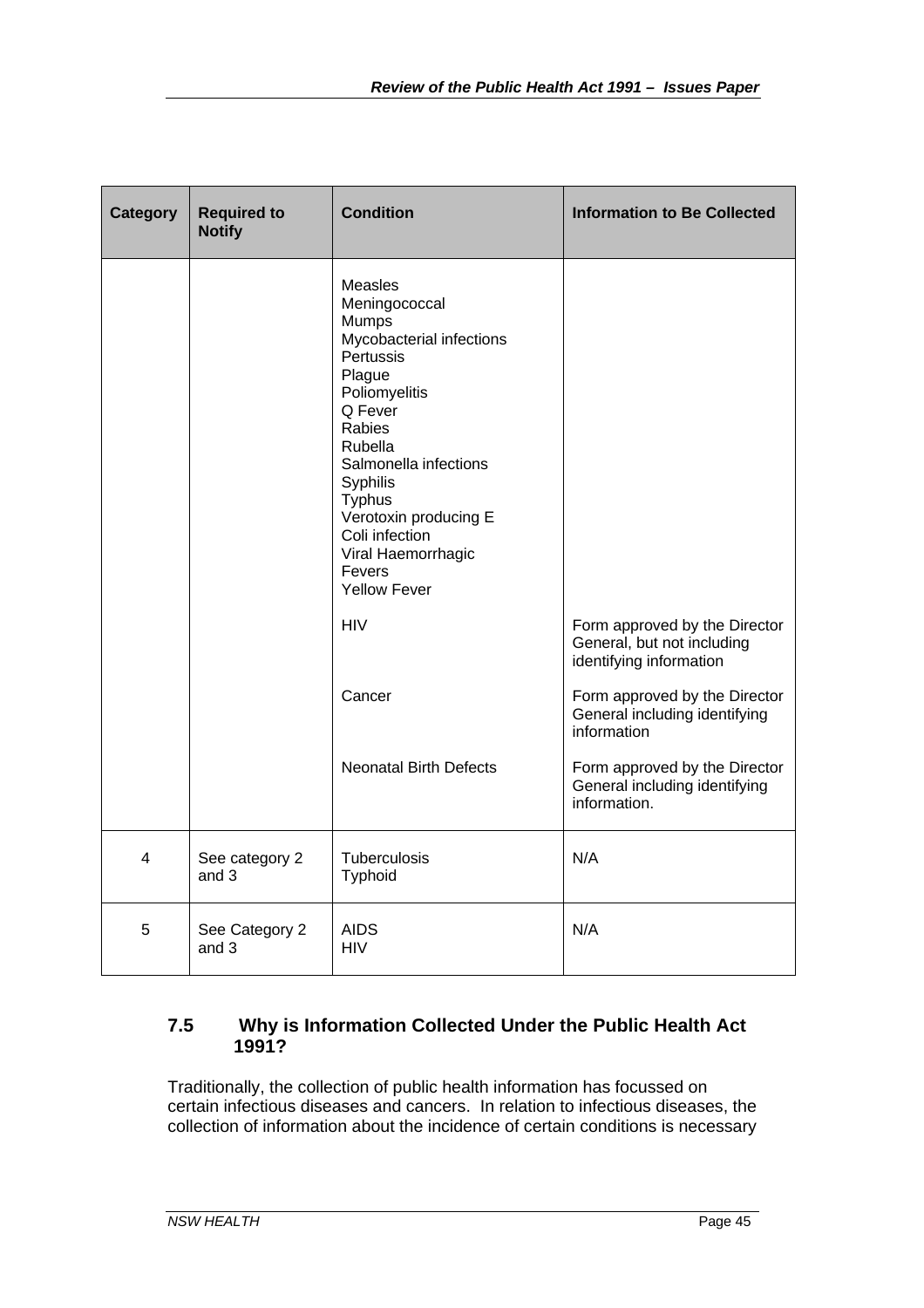to monitor the outbreak of diseases or prevent and control their outbreak. Identifying data assists the Department and Public Health Units to conduct follow up interviews with individuals and to identify sources of infection and those at risk. Early intervention to prevent the widespread outbreak of the disease may produce significant benefits for the community. The specific action that may be taken in relation to Scheduled Medical Conditions and the obligations that are placed on individuals under the Public Health Act 1991 are discussed in more detail in Chapter 8.

Notwithstanding the traditional focus on the collection of information relating to infectious diseases, in more recent years the legislation has provided for the collection of information in relation to other conditions for other purposes, unrelated to 'disease control'. The Public Health Act 1991 sought to recognise the broader purposes for which information may be collected including research and education:

*"Public Health action may include education, prevention, medical treatment or notification requirements…*

*Category 1 comprises non-communicable medical conditions which require notification to the Director-General and may be subject to voluntary public health action, such as education campaigns."*

The recently released report by the Cancer Council, *Cancer Incidence in NSW*, was prepared based on information collected under the provisions of the Public Health Act 1991 and provides valuable information concerning variations in the rates of cancer across NSW.

Conditions for which information is collected primarily for research and planning purposes includes; adverse events following immunisation, SIDS, cancer, neonatal birth defects, perinatal death and birth defects.

## **7.6 Issues for Consideration**

#### **7.6.1** *The Role of the Department in the Collection of Data*

Although it is specified in the Health Administration Act, it has been suggested that the Public Health Act should specifically recognise the Department's responsibilities for monitoring health through the use of health data.<sup>32</sup> This has been implemented to varying degrees in other jurisdictions. For example, the Victorian Health Act requires the Chief General Manager to *"establish a comprehensive information system encompassing the causes and nature of illness in Victoria, and the utilisation of health services in that state."*

 $22$ 

Allars, Carney, Magnusson, McMahon and Opeskin op cit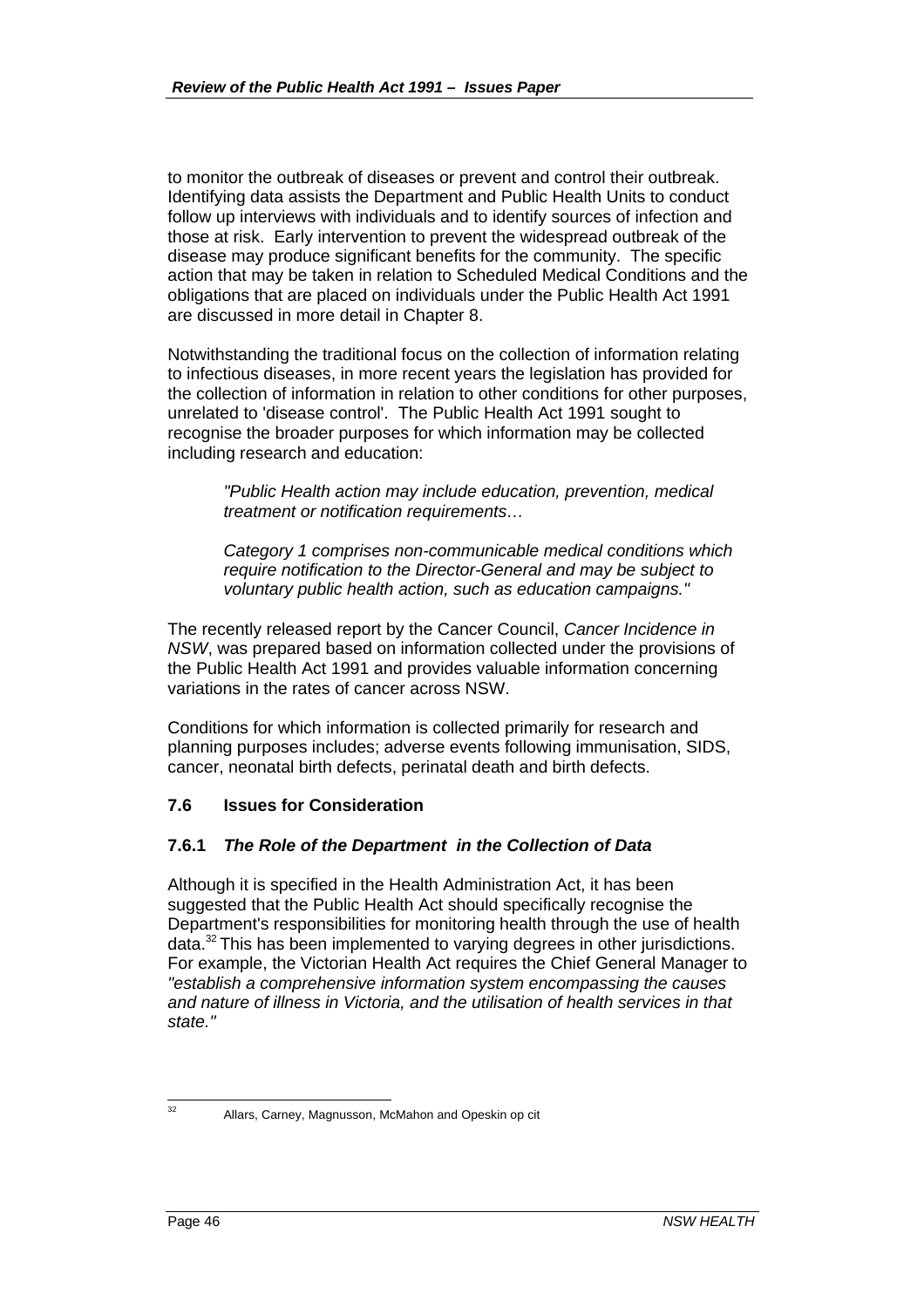#### **7.6.2** *Introduction of new Notification Requirements*

The Schedules of the Public Health Act 1991, which specify the conditions that must be notified, can be amended by Regulation. It has been suggested that in circumstances where conditions are identified for which it may be appropriate to require notification, the process for adding a condition can be very cumbersome and slow. For example, prior to the recent contamination of Sydney's water supply, *giardia* was not a scheduled medical condition. Although the legislation was subsequently amended, the routine availability of information concerning its incidence throughout the event would have been of assistance.

However the requirement to amend the schedules through a publicly promulgated Regulation may be appropriate given the issues of personal privacy involved. One alternative that might be considered could include amendment of the lists by Ministerial order, rather than regulation.

Another option that may be appropriate to consider is the inclusion of provisions in the Act that would allow the Minister for Health, the Director-General or the Chief Health Officer to require the notification of certain conditions by medical practitioners or pathology laboratories during a specified period. The use of such provisions would be limited to situations where an outbreak of a condition raises significant public health concerns, and notification on a temporary basis is required to assist the Department and/or public health units in making decisions on appropriate action.

## **7.6.3** *Identifying Information*

A number of comments have been received suggesting that the reporting of Hepatitis C and sexually transmitted infections should be undertaken on the same basis as the notification of persons newly diagnosed with HIV, that is on a non-identifying, need to know, basis. It has also been suggested that the current provision of data on a person diagnosed with Hepatitis C or sexually transmissible disease is inadequate. Presently the only data collected are the person's name, age and sex. This does little to contribute towards gaining a better understanding of the condition, how long, prior to diagnosis, a person was infected, and the social environment in which it was transmitted. It has been suggested that a data profile similar to that collected on persons diagnosed with HIV be considered to enable services to be better targeted.

The question has also been posed as to whether, in addition to the reporting requirements for scheduled medical conditions, medical practitioners should be mandated to report any observations of the emergence of geographic clustering of communicable diseases. While the incidence of such conditions is reported on a case by case basis, the emergence of a cluster from data analysis can take some time to emerge. Requiring medical practitioners to report observations of clusters of communicable diseases may speed up the cluster identification process enabling a more timely response to emerging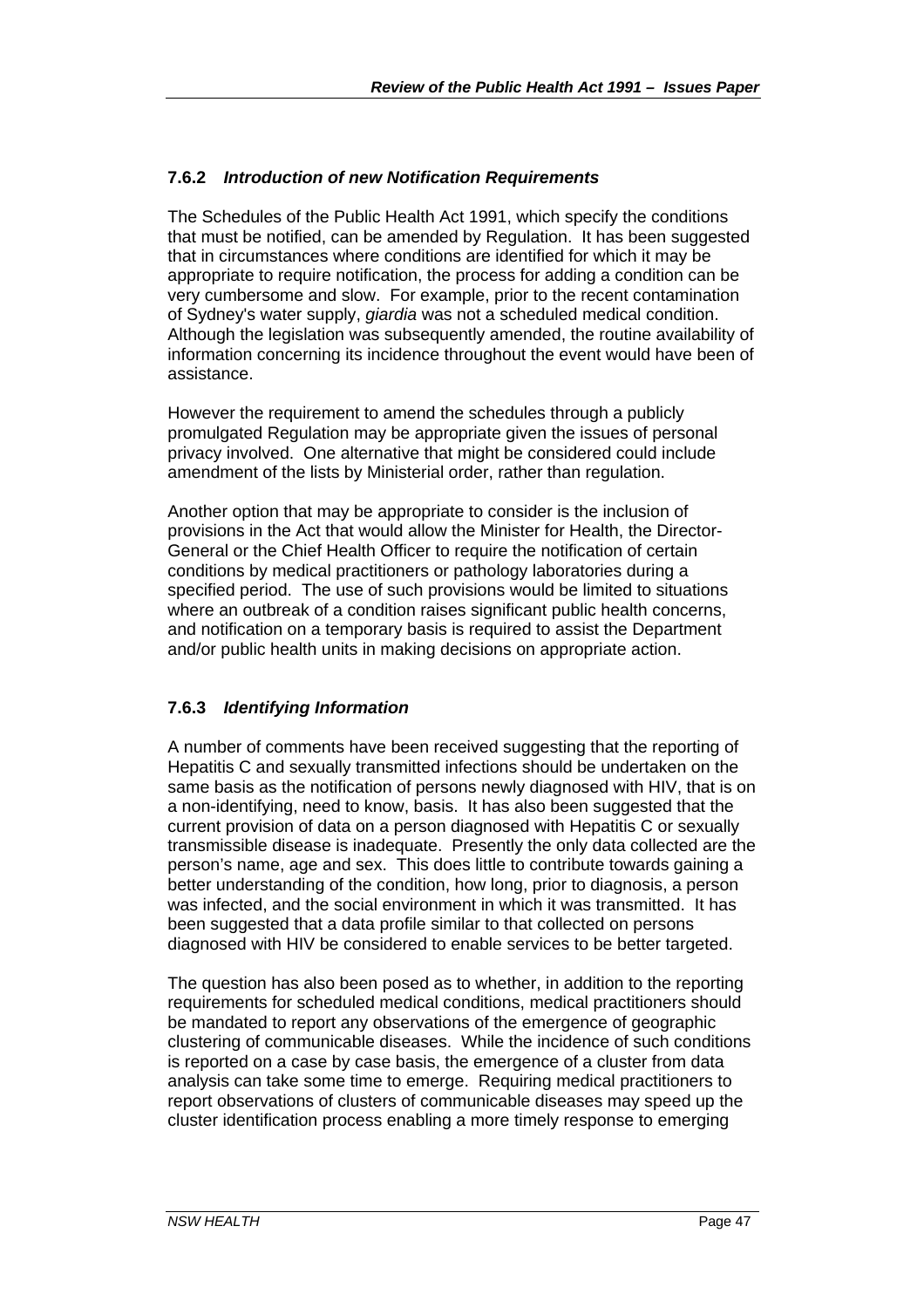situations. However, the value of such a mechanism has to be assessed against the additional workload that such a requirement imposes upon medical practitioners and the enforcability of such a requirement.

## **7.6.4** *Major Data Collections*

It has been suggested that the compulsory collection of major data sets that play a role in public health practice, though not necessarily related to infectious disease control, should have a clear and more transparent statutory foundation. Establishment of new registers, such as those related to the collection of data relating to birth defects and cancer has proceeded through the provisions relating to scheduled medical conditions, which have traditionally focussed on infectious disease control. This has sometimes proved difficult with unnecessary duplication occurring (and some conditions requiring multiple notification).

Further, an argument can be made that the establishment of separate stand alone registers for specific conditions should occur with due regard to transparency and accountability measures.

Under the Tasmanian Public Health Act 1997, the Director of Public Health has a generic power to set up information registers. The Act states that:

*"The Director may establish registers containing information which the Director considers may assist in facilitating, protecting, promoting or maintaining public health. The Director may require any person, public authority or agency to provide information for inclusion in an information register. The Director may require a council to establish registers containing any information the Director determines."*

The Act could set out an operational framework to govern the conduct of information registers. Careful consideration of a range of issues is required to identify those elements most appropriately included in legislation and those issues that may be appropriately subject to administrative policies and procedures. Relevant issues requiring consideration include: the nature of the data to be collected, transparency of the process, approvals required to collect and use data, confidentiality issues, the use of data for planning and research purposes, public access to information, reporting requirements, destruction of data, the use of identifying data and whether the cross referencing of identifying data from other sources should be permitted.

# **7.6.5** *Monitoring Outcomes*

As the health care system places greater emphasis on the population health outcomes of health care services, the scope of public health information has broadened. For example, mammography screening aims to decrease deaths due to breast cancer, but any reduction in mortality will be achieved through a partnership between effective screening programs and effective treatment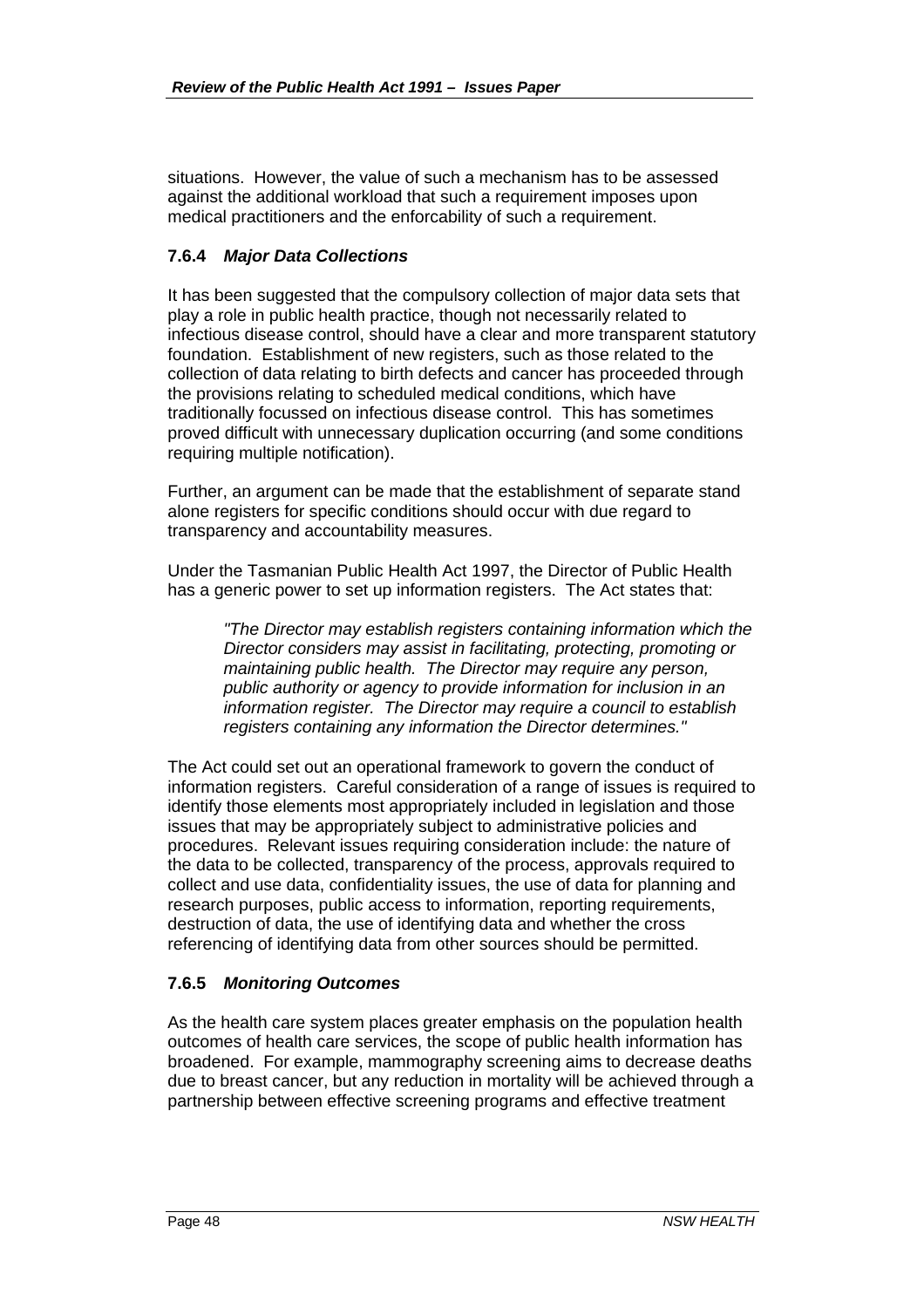programs. In order to evaluate the effectiveness of screening in terms of death rates, information concerning treatment may be required.

Section 20 of the Public Health Act 1991 provides that where a person dies from a scheduled medical condition the Registrar of Births Deaths and Marriages is to arrange to have sent to the Department the name, address, age of the deceased and other information. While this provides some material, it may not be effective in its current form.

The establishment of stronger links between screening and treatment raises important issues. Clearly individuals may not wish to have their ongoing treatment monitored, notwithstanding the important public health benefits. Any proposals in this area would need to establish an appropriate balance between the interests of the individual and those of the public at large. Indeed options for resolving this balance may include stronger privacy safeguards, an opt-off register (as provided for in provisions establishing the pap test register) or an opt on register where patients can elect if they want information recorded.

#### **Discussion Point 10 – Information about Public Health**

Submissions are invited on:

- the adequacy of the current arrangements for the collection of data under the Public Health Act;
- the need to specifically recognise the Department's responsibilities in monitoring health through the use of health data;
- procedures for introducing new notification requirements;
- the types of data collections that should be mandated under the Public Health Act;
- the issue of introducing a generic registers power within the Act;
- the need to improve arrangements for monitoring disease outcomes.

## **7.7 Public Health Reporting Mechanisms**

Currently, the Department of Health provides information about public health measures through the release of the Chief Health Officer's report "*The Health of the People of NSW*". This report provides a detailed account of available measures of health for the population of NSW. The report includes more than 200 health indicators and is intended for policy makers, health professionals, academics, administrators, students and interested members of the general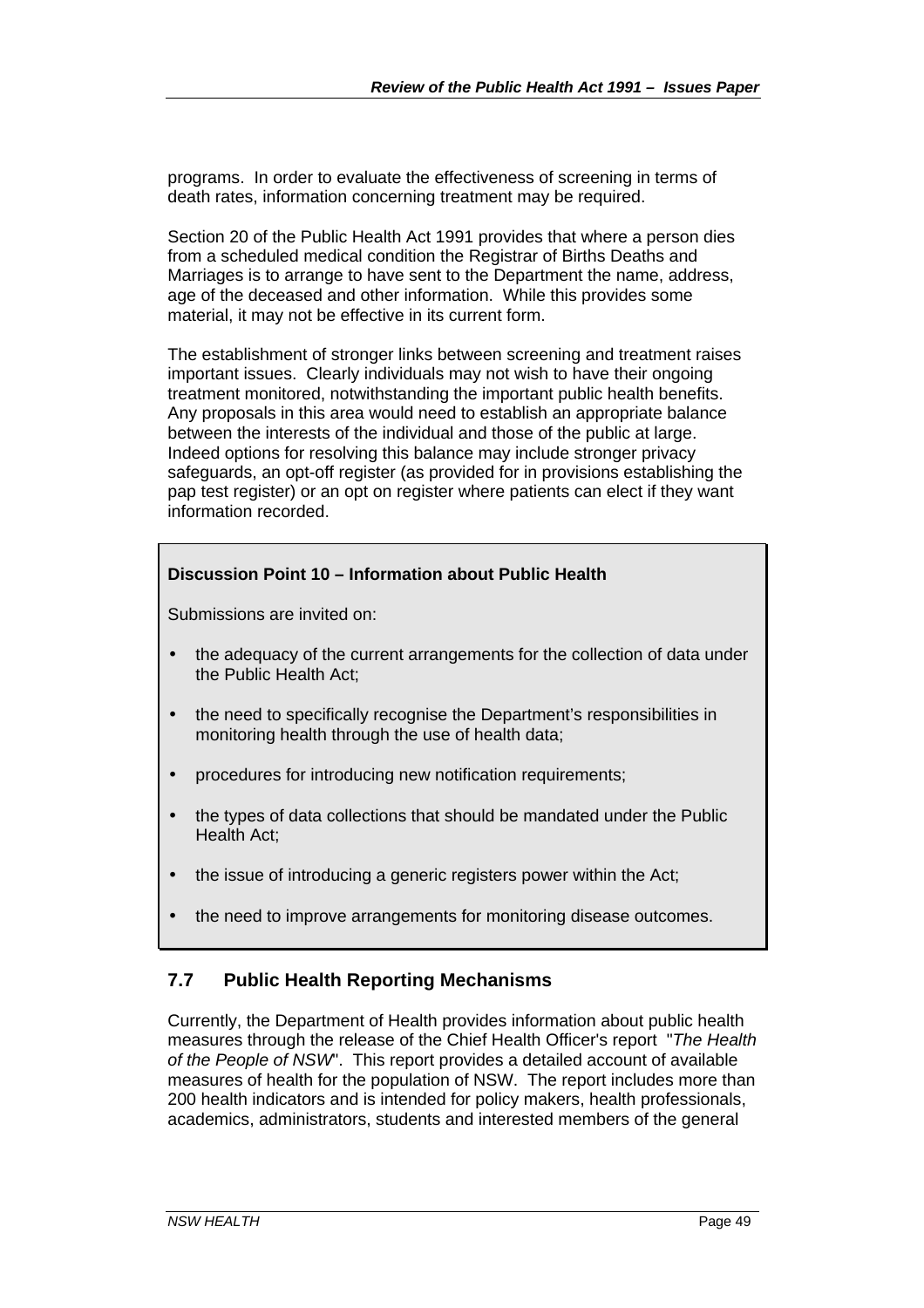public. It may be timely to consider whether there is a need for the Public Health Act to mandate reporting on the health status of the people of NSW. It has been suggested that a formal requirement to publish this type of information is likely to enhance accountability for performance in the area of public health.<sup>33</sup>

Currently, the New Zealand Health Act 1956 requires the Director General of Health to provide the Minister with an annual report on the state of public health to be tabled in Parliament and a comprehensive report on population health status and on the major determinants of health outcomes every 5 years. This is seen as a measure of accountability for public health.

This approach to formal reporting as required by legislation has also been utilised in the area of environmental protection, with section 10 of the Protection of the Environment Administration Act 1991 requiring the Environmental Protection Agency to publish a report on the state of the NSW environment every 2 years. These reports provide an assessment of the condition of the environment, the pressures on the environment and the response of the environment to those pressures. The reports also analyse trends, evaluate the effectiveness of policies and establish a bench mark from which future environmental changes can be assessed.

#### **Discussion Point 11 – Reporting Requirements**

Submissions are sought on the need for the NSW Public Health Act to mandate reporting requirements in the health status of the people of NSW.

How often should reports be required?

 $33$ 

<sup>33</sup> Queensland Health Department February 1998 *Review of the Health Act 1937 (Public Health)*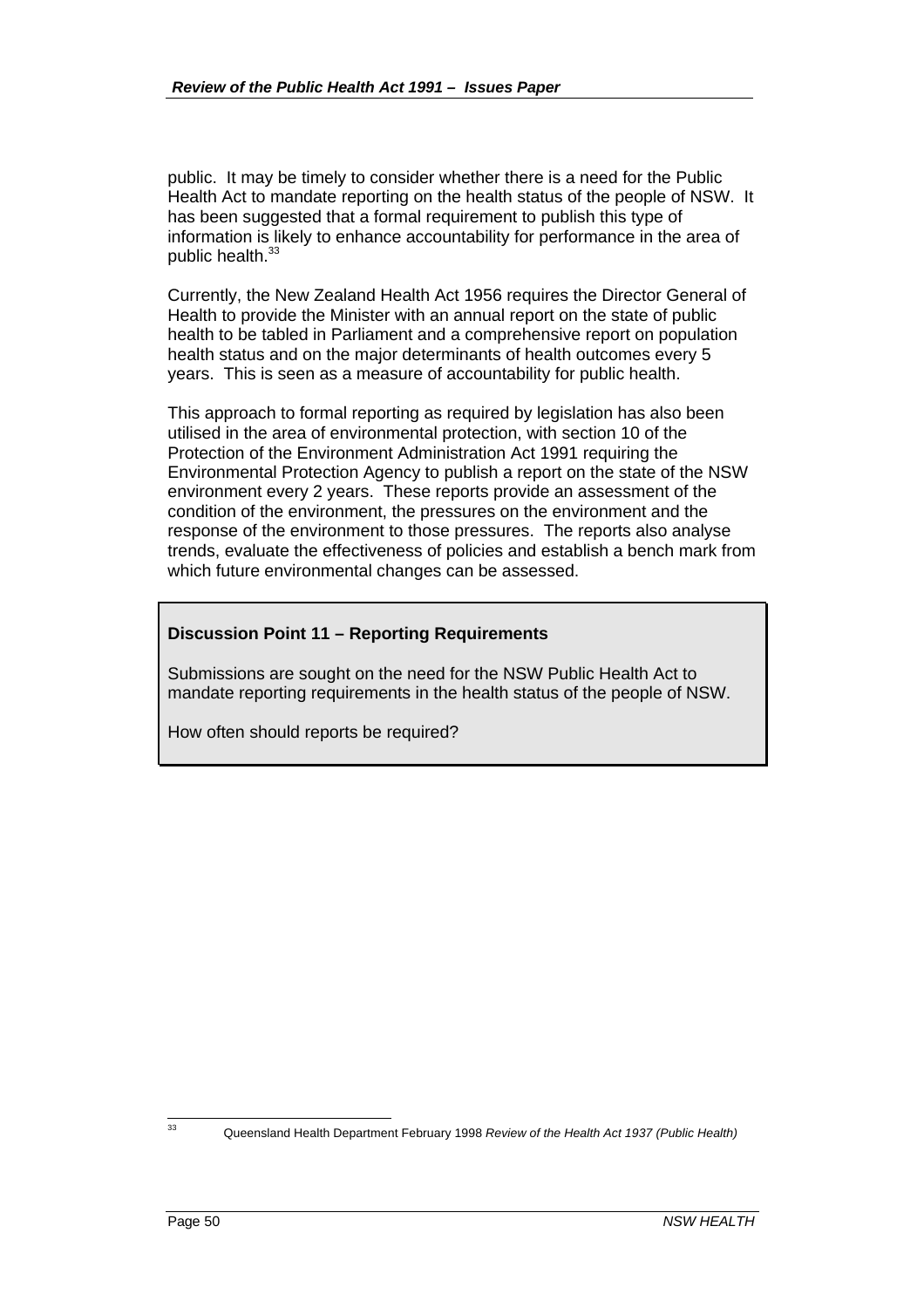# **PART IV RESPONDING TO PUBLIC HEALTH AND ENVIRONMENTAL RISKS**

# **CHAPTER 8 GENERAL POWERS**

## **8.1 Emergency Powers**

The NSW *State Emergency and Rescue Management Act 1989* provides for the development of the State Disaster Plan (*NSW DISPLAN*). *NSW DISPLAN* details preparedness, response and recovery from major incidents/disasters. Under the *NSW DISPLAN* the roles and responsibilities of NSW Health are clearly identified as follows:

"to co-ordinate and control mobilisation of all health responses to emergencies and this includes medical, nursing, first aid, pharmaceutical supplies, public health and mental health services."<sup>34</sup>

The *NSW HEALTHPLAN* details the arrangements to co-ordinate the health response to, and recovery from, major incidents and disasters including the public health response.

In addition, **Section 4** of the Public Health Act 1991 provides that where a "state of emergency" has been declared under the *State Emergency and Rescue Management Act 1989*, and the Minister for Health (in consultation with the Minister for Emergency Services) decides on reasonable grounds that the emergency could result in a situation where the health of the public is or is likely to be at risk, an order may be published in the Gazette by the Minister directing that certain actions be taken to deal with the risk. Where an order is in place, the Minister may take action to avert the risk. This may include directing persons in a specified area or group to submit to medical examinations.

**Section 5** provides that where no state of emergency exists, and the Minister considers on reasonable grounds that a situation has arisen in which the health of the public is at risk or is likely to be at risk, the Minister may take such action, and by order published in the Gazette, give directions to deal with the risk and its possible consequences. Before the Minister may take action under this section the approval of the Premier must be obtained.

Action that may be taken includes any measures the Minister considers necessary to reduce and remove the risk in an area, to segregate or isolate inhabitants and prevent or restrict access to an area.

Neither provision has been used since the Act commenced.

l <sup>34</sup> NSW Health Department *NSW HEALTHPLAN* Functional Area Supporting Plan 1996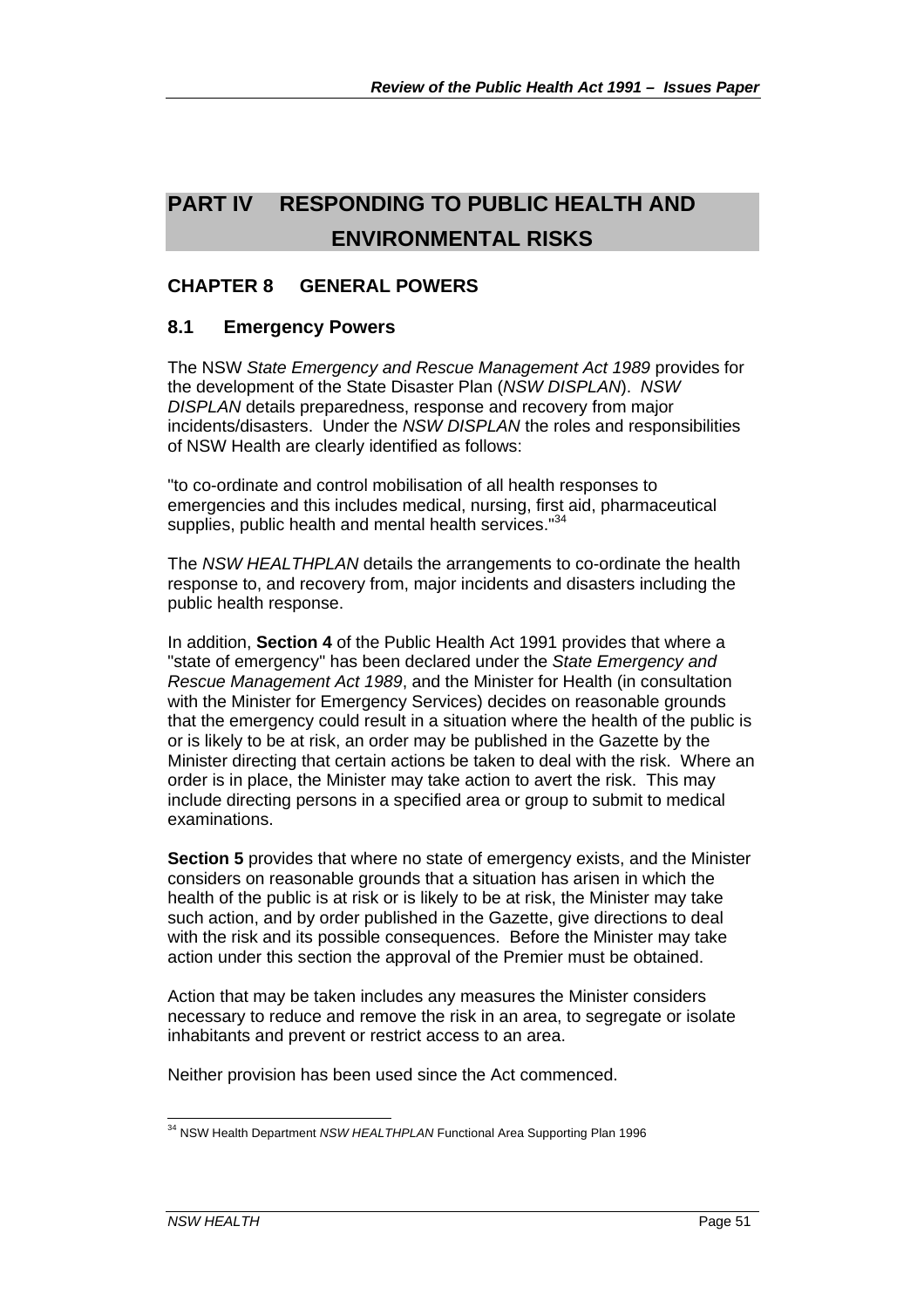Up until 1998, section 7 contained similar general powers that permitted closure of the water supply. This provision was repealed and replaced because it was found to be inadequate and cumbersome for responding to the recent contamination of the water supply in Sydney. Under the amending provisions, new arrangements were introduced which provided for a broader range of responses in the event of an emergency involving water supplies, including powers to obtain information and issue warnings.

There is a need for emergency powers within the Public Health Act 1991 to respond to unforeseen emergencies and events. However, it is imperative that the provisions can be used in an effective and timely manner to enable immediate response to emergencies such as food contamination or an outbreak of a serious disease. That said, given the potentially intrusive nature of the provisions on the rights of individuals, adequate safeguards need to remain in place to ensure that they are only used in appropriate cases.

#### **Discussion Point 12 – Emergency Powers**

Submissions are invited on the adequacy of section 4 and section 5 of the current Public Health Act 1991 for responding to emergencies.

## **8.2 Premises that Pose a Risk to Public Health**

Currently section 8 of the NSW Act contains provisions that permit the Minister for Health to order closure of premises that present a threat to public health. The Act states:

- *(1) If the Minister considers on reasonable grounds that any premises on which the public, or sections of the public, are required, permitted or accustomed to congregate should be closed in order to preserve the health of the public, the Governor may, by order published in the Gazette, direct that the premises be closed, and kept closed, in accordance with the order while it is in force.*
- *(2) If:*
	- *(a) a direction given under this section is in force in relation to premises that are not under the control of a Minister, and*
	- *(b) a person who controls, or is involved in the control of, the premises is notified of the direction, the person must take such reasonably practicable action as may be necessary to ensure compliance with the direction.*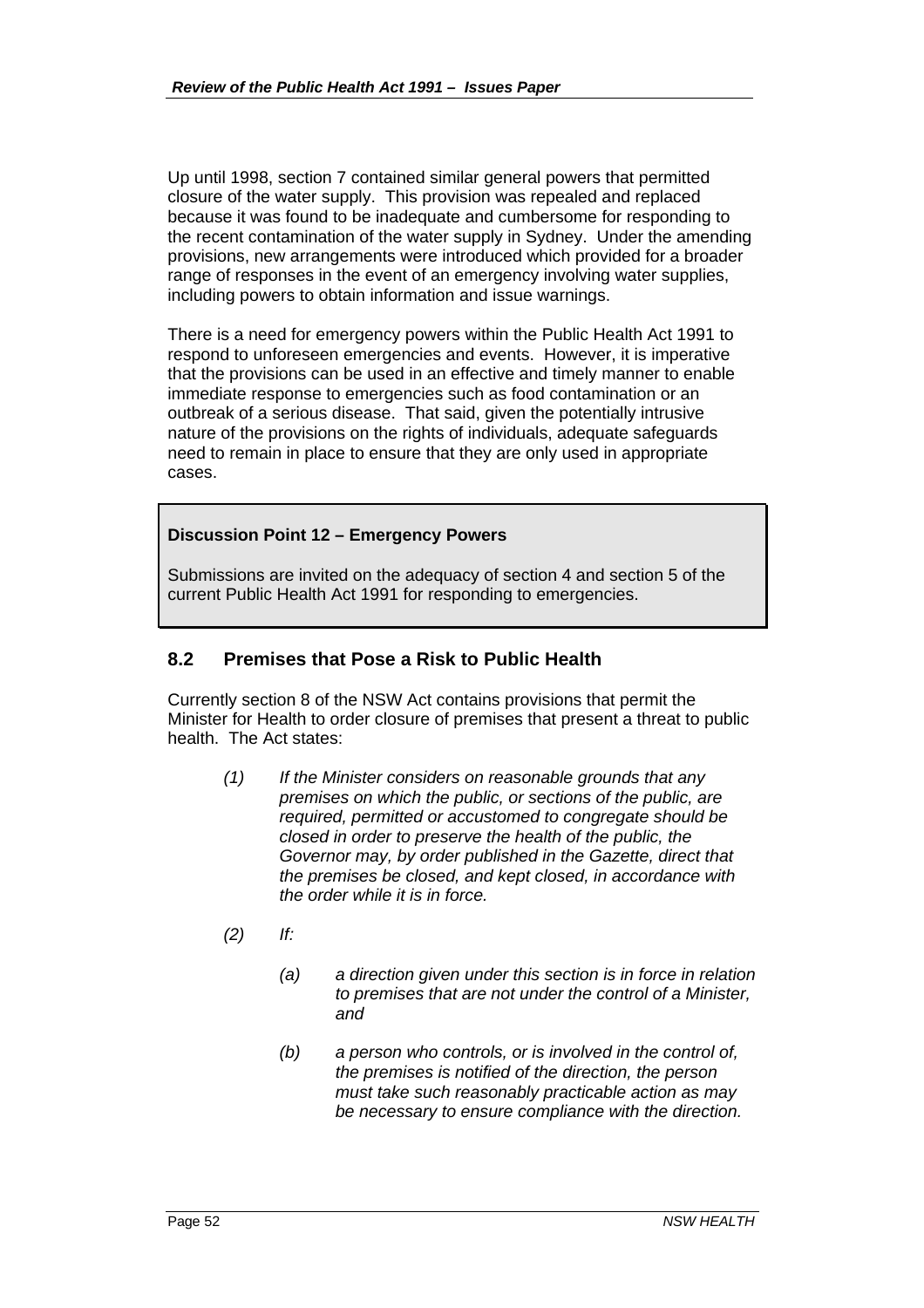*(3) A person who, after being notified under subsection (2) of a direction given under this section, fails to comply with that subsection is guilty of an offence.*

It should be noted that the Public Health Act 1991 does not deal with public health risks that emanate from premises (nuisances). These provisions were rationalised with provisions under environmental protection legislation in 1991 as discussed earlier in the report.

Clause 82 of the Public Health Regulation requires an occupier of premises to take reasonable measures to keep the premises free of vermin such as fleas, disease-carrying insects, rats and mice (except any such animals kept as pets). The Victorian Health Act 1958 contains similar provisions to those in NSW, with section 87 of the Act permitting regulations to be made regarding rats and mice. Regulation 36A of the Victorian Health (Infectious Diseases) Regulations 1990 provides that the owner or occupier of premises can be given reasonable directions to destroy any rats or mice on those premises or take steps to remove or rectify any conditions on the premises which are conducive to the breeding of rats and mice.

The current provisions are applicable to premises that are deemed insanitary and present a risk to health. Section 8 might also be used in circumstances where a public gathering might occur where an infectious disease might be spread, notwithstanding the premises themselves are satisfactory. However, they do not permit any alternate action other than closing the premises. It may therefore be useful to consider the approaches adopted by South Australia, and the ACT in regard to this issue where 'clean up' notices can be issued.

The South Australian Public and Environmental Health Act 1987 states that if premises are in an insanitary condition, the local council may issue a notice to the owner of the premises or any other person who is apparently responsible for causing or allowing the insanitary condition to occur. This notice specifies the necessary action to improve the condition of the premises or requires the owner/proprietor to cease a specified activity that is causing the insanitary condition. If residential premises are, by reason of their insanitary condition, unfit for human habitation, the council may require that the premises must not be occupied until:

(a) specified action to render the premises fit for human habitation has been taken; and

(b) the authority is satisfied that the premises are fit for human habitation.

In addition, the scope of Section 8 of the Public Health Act 1991 would appear to be confined to situations where "the public, or sections of the public, are required, permitted or accustomed to congregate". The use of this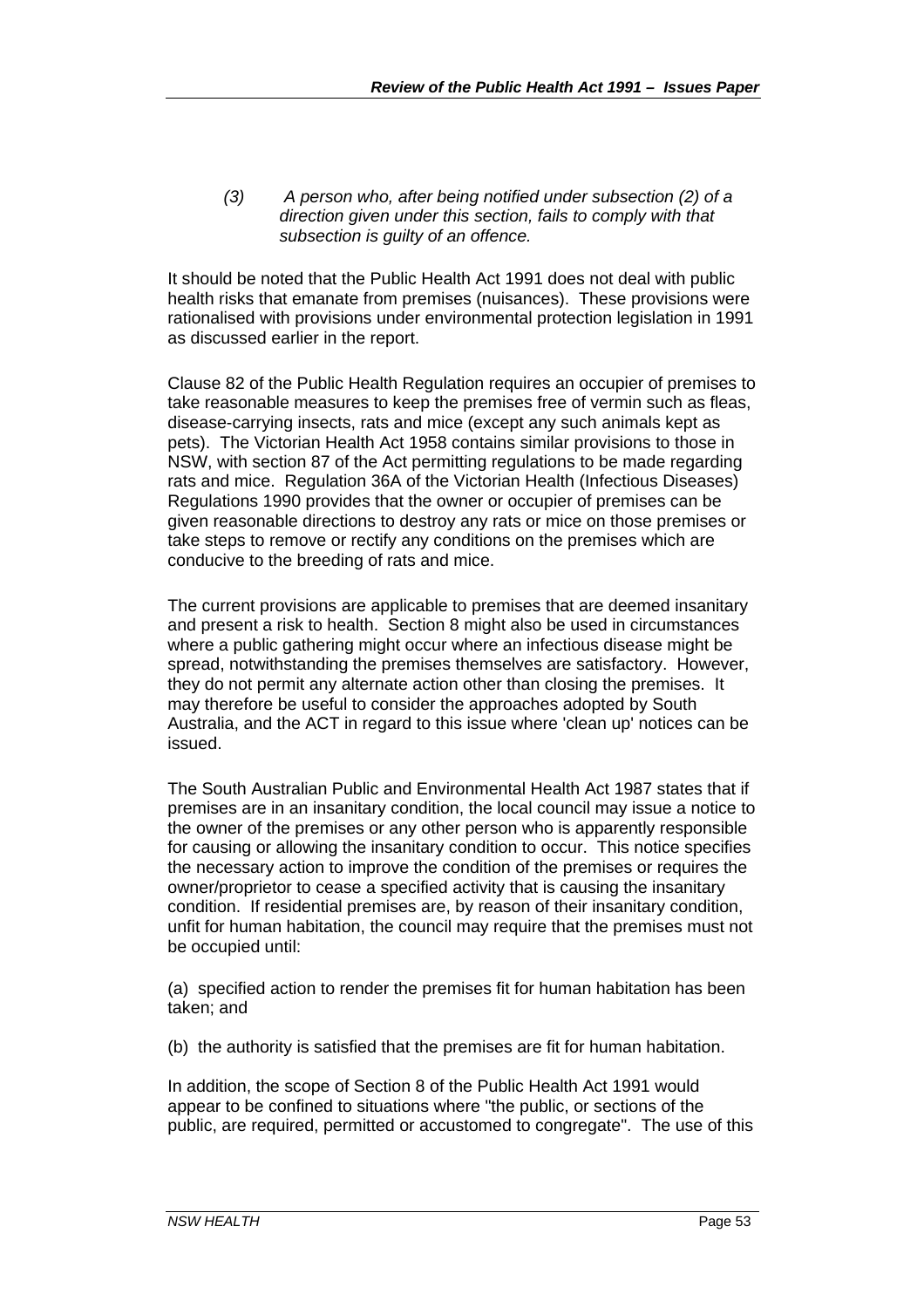wording is vague and may not be adequate to respond to all public health risks. For example, a member of the public may visit premises to receive particular services or purchase goods and be exposed to a significant public health risk, but not necessarily "congregate" with other members of the public.

Alternatively, the premises may not of themselves be insanitary, although the gathering of people may result in a risk to public health in situations where a highly contagious disease

It should also be recognised that general requirements such as those contained in section 8 may result in costs for occupiers of premises as they endeavour to meet the 'reasonable' standard required by the legislation. This may result in barriers to entry for new operators where the costs of meeting the reasonable standard are significant.

#### **Discussion Point 13 – Unhealthy Premises**

Submissions are sought on the adequacy of section 8 of the Public Health Act 1991 and clause 82 of the Public Health Regulation for responding to health risks on premises.

## **8.3 Exposing Others to Contaminated Articles**

Section 6(3) provides that a person is guilty of an offence where, without reasonable excuse, she/he;

- transfers an article to another person,
- exposes an article to another person, or
- removes an article.

knowing it to be an article that;

- has been in contacted with a person suffering from an infectious disease that is transmissible by contact with article;
- is verminous, or is likely to be verminous, dangerous or prejudicial to health because it has been used by a person infested with vermin.

Section 6(2) provides that the Director-General may authorise a person in writing to enter premises to seize any such article if they have reasonable grounds for suspecting that there is such an article on premises. The article may then be disinfected or destroyed.

These provisions are intended to provide a means of ensuring that individuals and businesses that provide services do not expose others to the risk of harm. A general provision such as section 6 could be important in regulating emerging services such as "colonic irrigation" that are not subject to specific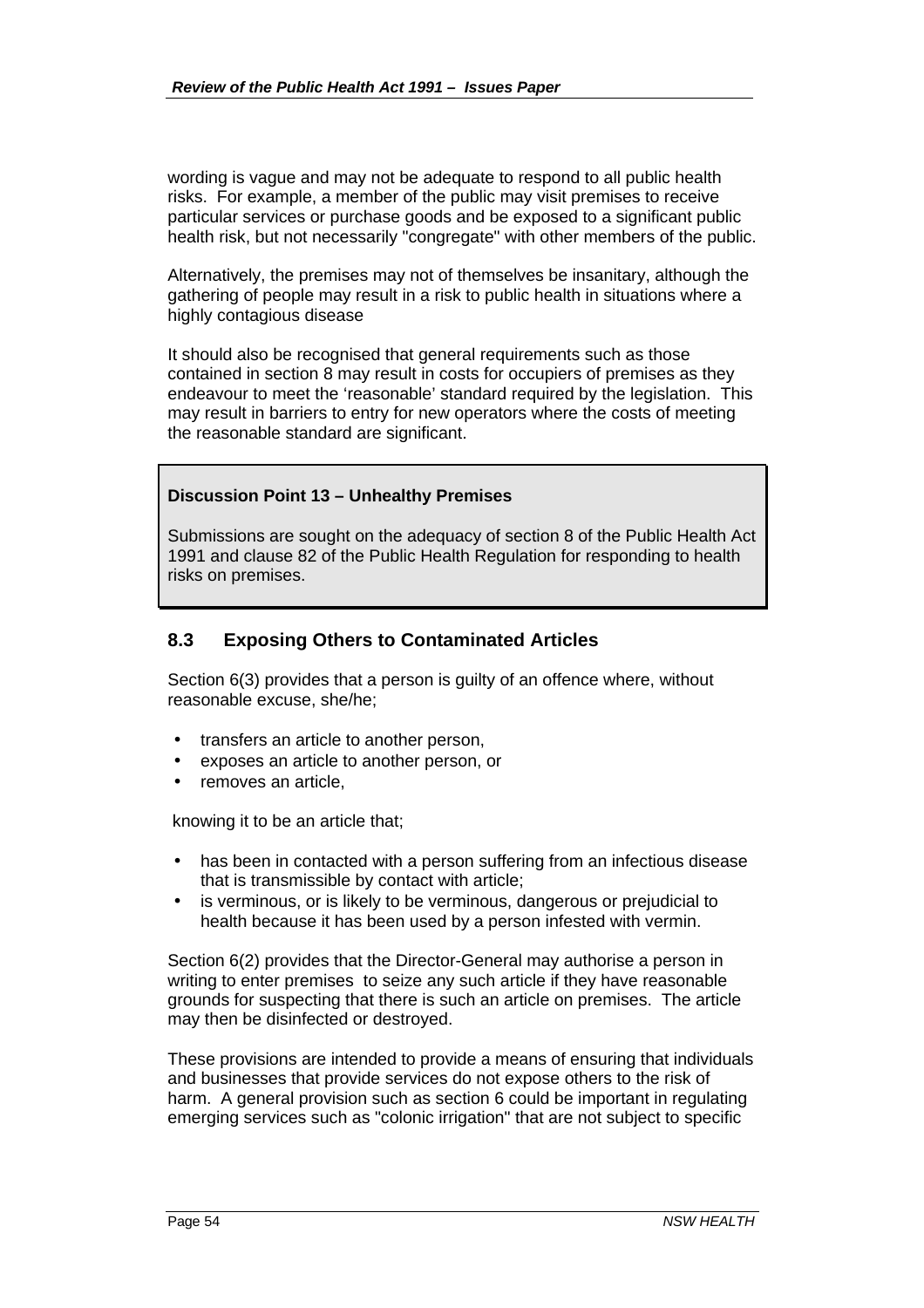regulatory controls. However, the Department has found them to be difficult to enforce even in cases where the possible transmission of serious diseases, such as hepatitis or HIV/AIDS, may have occurred as a result of inadequate infection control procedures. Further the provisions give no recognition to strategies that may be put in place to minimise the risks associated with infected articles.

No prosecutions have occurred under this section, however, the provisions have been used on one occasion to authorise the seizure from a service provider of equipment where inadequate infection control procedures were being used.

#### **Discussion Point 14 – Infection Control**

Submissions are sought on the effectiveness of section 6 of the Public Health Act 1991 in minimising risks to public health such as the spread of serious medical conditions.

#### **8.4 Directions to Public Authorities**

Section 9 provides:

- *(1) If the Minister considers, on reasonable grounds, that the health of the public is, or is likely to be, endangered because of an action by a public authority, the Minister may direct the public authority to rectify any adverse consequences of the action by taking other specified action.*
- *(2) It is the duty of the public authority to comply with any direction given to the public authority under this section.*

With the increase in the contracting out of Government services to the private sector, risks that previously may have been presented by public authorities may now be shifted to the private sector. An issue arises as to whether these sections should be extended to cover these circumstances.

#### **Discussion Point 15 – Directions to Public Authorities**

Comments on the adequacy of section 9 of the Public Health Act 1991 are sought.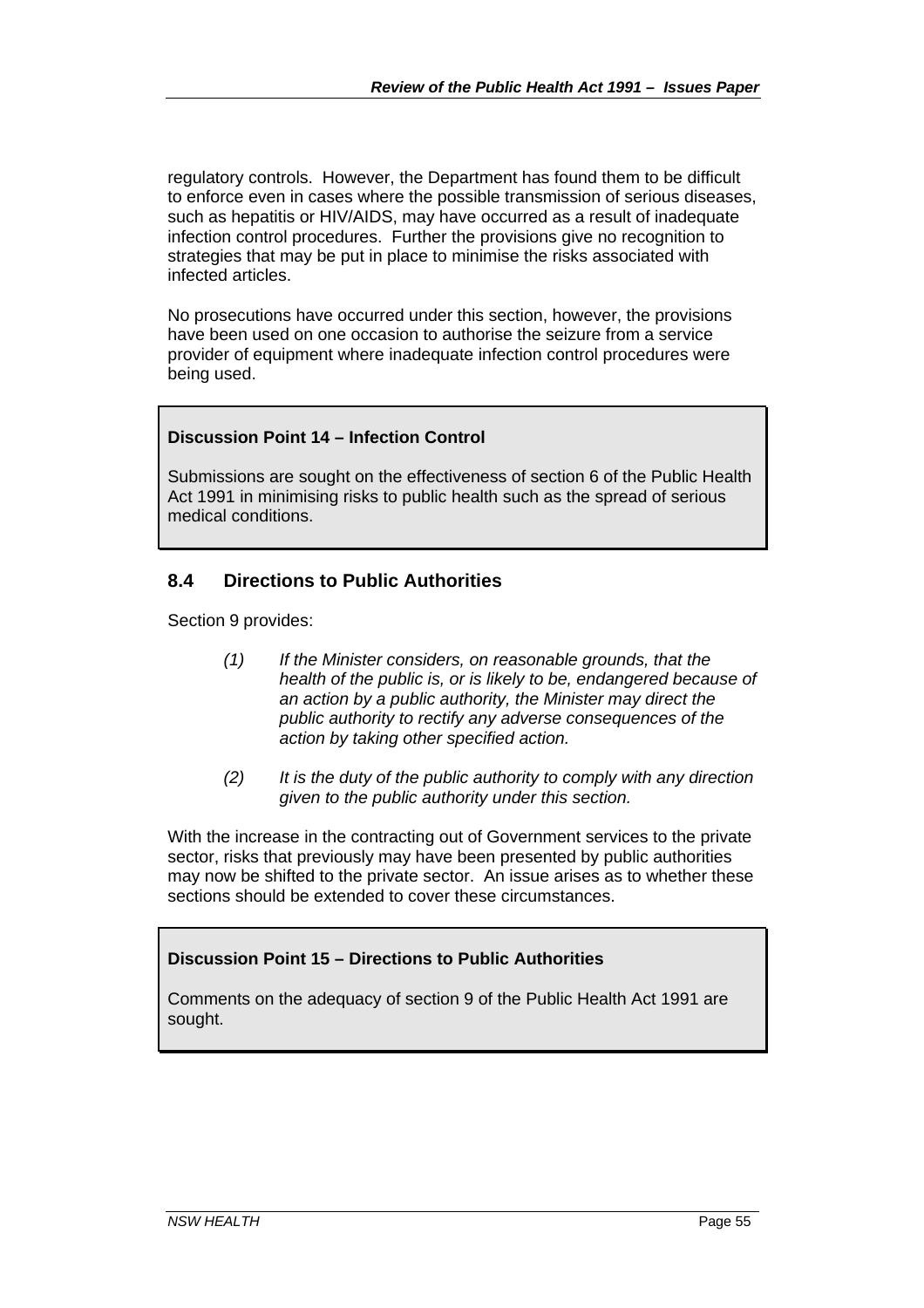# **8.5 Responding to New Public Health Risks**

In addition to the powers outlined above in sections 9.1 to 9.4, section 82 of the Public Health Act 1991 has a broad regulation making power for dealing with new and emerging public health risks. The power provides that the Governor may make Regulations for "the prevention, mitigation and eradication of risks to public health". This provision has been used for developing new regulatory structures for minimising risks to public health and safety in specific industries, such as skin penetration requirements.

Reviews of legislation in other jurisdictions have raised for consideration whether a more comprehensive approach to public health risk management should be adopted in legislation. Concerns that have prompted consideration of this issue include:

- the potential for gaps in existing public health legislative frameworks,
- the wide variety of factors that may influence public health;
- the limited scope for proactive responses to public health risks under traditional public health legislation.

New Zealand is currently giving extensive consideration to this issue. In a recent discussion document *Public Health Legislation Review* the option of creating a general duty not to cause risks to public health has been identified for consideration. In addition, that jurisdiction is considering adopting within their legislation a framework for responding to hazards to health that recognises the importance of estimating the significance of a risk presented by a hazard, and ensuring that the level of control is appropriate to the nature, scale and significance of the activity. The Act could also specify a hierarchy of interventions for responding to risks, which should be considered where action is considered necessary, for example:

- the making of regulations, standards, or by laws,
- the enforcement of rules through infringement notices, compliance orders or prosecutions,
- provision of information to the public, including the disclosure of noncompliance,
- the taking of direct action by a public authority,
- monitoring a health risk,
- non-regulatory intervention, or
- audit arrangements such as a formal examination of the risk involved.

Controls, such as regulations, would only be imposed where the risk is significant. Other options such as standards, guidelines or codes of practice could also be considered depending on the degree of risk. The option of performance standards and alternative compliance arrangements would also be considered.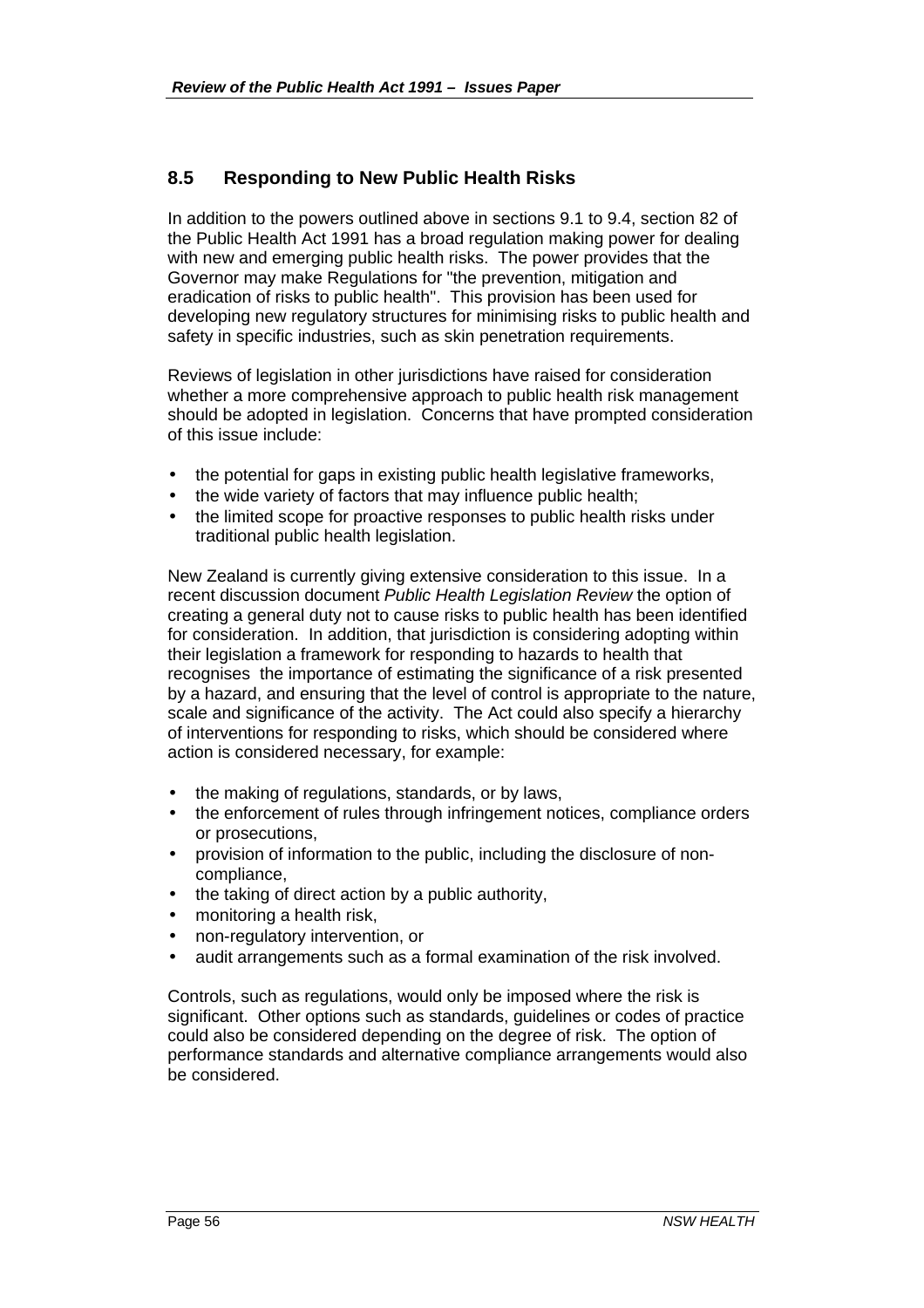The exercise of powers might also be guided by a "precautionary principle" similar to that which exists in environmental protection legislation.

In South Australia, if an activity gives rise to a risk to health, the Health Commission may, by notice in writing to the person responsible for the activity, require that they stop the activity or observe certain requirements in relation to it. Failure to comply with an order is an offence.

In the ACT, the Minister can declare an activity to be a risk activity and require various things to be done in respect of it, including compliance with a particular code of practice or accreditation standard or the obtaining of a licence.

Having regard to the provisions of the existing NSW Public Health Act 1991, one option might be to improve or expand the existing ' duties' imposed under sections 6 and 8 relating to premises and articles to create broader duties relating to public health. The Minister or the Department could then consider the need for specific action to respond to an identified risk within the context of a risk management framework such as that set out in the New Zealand legislation. Interventions that could be considered, having regard to the level of risk, might include:

- conducting a formal inquiry or investigation;
- the issuing of guidelines:
- the issue of warnings to the community;
- recognition of voluntary industry codes of practice:
- mandatory standards;
- introduction of performance standards;
- issuing of clean up or mitigation notices;
- closure powers;
- establishment of licensing or other accreditation systems through legislation.

Obviously wherever such broad ranging powers were considered it would be necessary for there to be adequate safeguards in place to minimise inappropriate use.

#### **Discussion Point 16 – Emerging Public Health Risks**

Is there a need for more general powers to respond to public health risks that may emerge in the future? If so, how should decisions regarding the exercise of the powers be guided by legislation?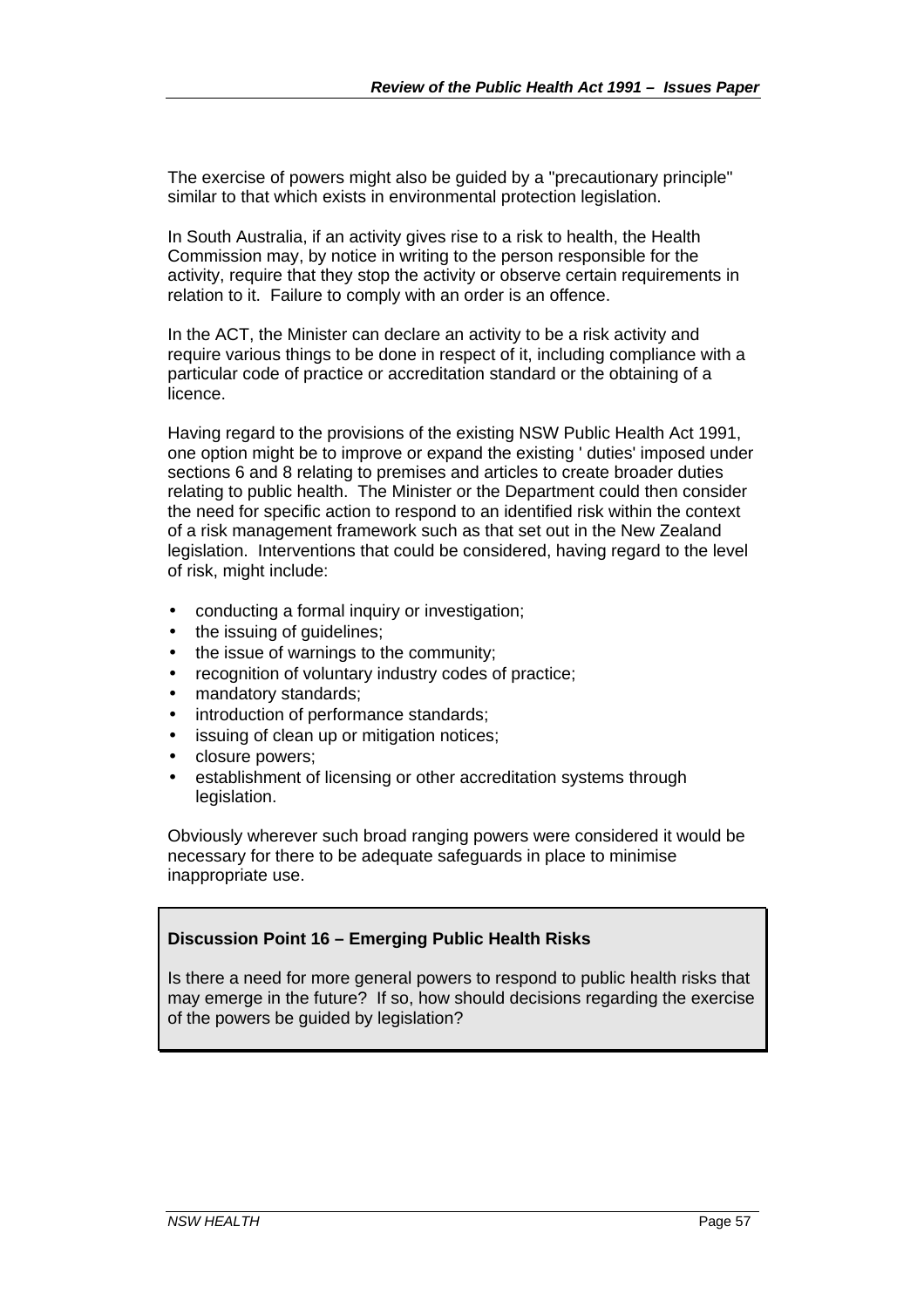## **8.6 Inspections and Inquiries**

Section 70 enables the Minister to inspect the records of a public authority while section 71 enables the Director-General to inquire into any matter relating to the health of the public or any matter that requires action by the Minister or Director-General. This provision is coupled with enforcement powers and inspection provisions.

This provision has been used on a number of occasions to conduct inquiries into specific incidents where concerns have been raised that the public may have been exposed to infectious diseases. For example, an inquiry was established to investigate the case of patient to patient transmission of HIV in a doctor's surgery in Sydney. Through the inspection of patient records, the Department was able to identify patients that may have been infected with HIV and enabled advice to be provided to these patients to undergo testing. Counselling could also be provided to the patients. In addition, it assisted the Department in identifying possible modes of transmission. The provisions have been used in other similar incidents.

It is the Department's view that this power has been useful in undertaking its functions.

#### **Discussion Point 17 – Inquiry Powers**

Submissions are sought on the adequacy of section 70 and 71 of the Public Health Act 1991 for conducting inquiries.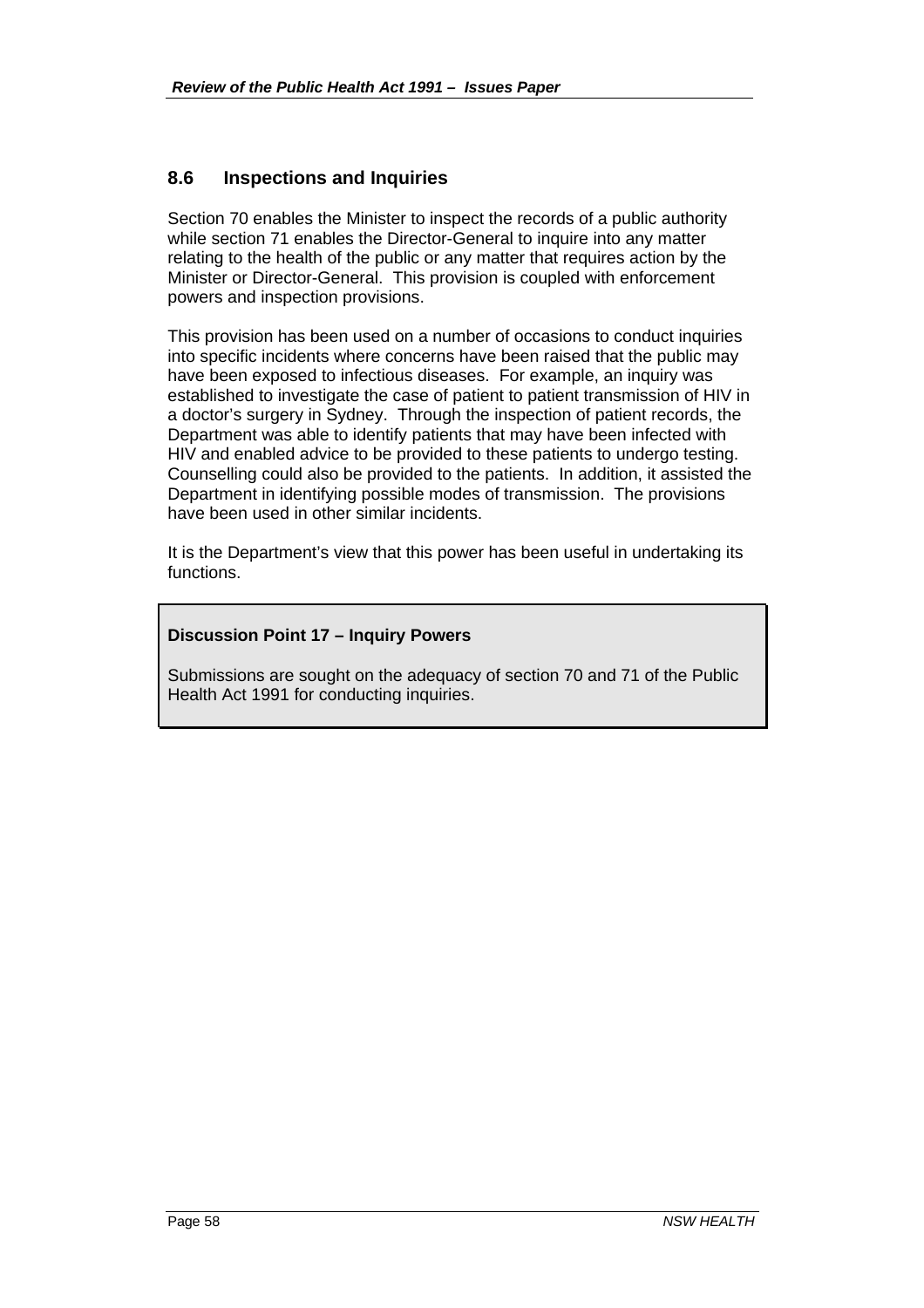# **CHAPTER 9 SCHEDULED MEDICAL CONDITIONS**

## **9.1 Introduction**

As discussed in Chapter 7, scheduled medical conditions cover a wide range of disorders and diseases and are divided into five categories. Included are conditions such as AIDS, Measles, all forms of Hepatitis, Tuberculosis and Typhoid. The inclusion of conditions in each category is based on the type of action that may need to be taken to protect public health. Category 1 comprises non-communicable medical conditions. Category 2 consists of medical conditions to be notified by medical practitioners. Category 3 medical conditions are those to be notified by laboratories, while category 4 is composed of communicable medical conditions that may require involuntary public health action. Category 5 medical conditions are those that are communicable, may lead to a premature death and in respect of which there is presently no curative treatment.

The Act imposes a number of specific obligations on medical practitioners that provide treatment to individuals affected by conditions listed in certain categories. In addition, certain obligations are imposed on those individuals suffering from conditions in certain circumstances. In the case of category 4 or 5 conditions, the Act provides for Public Health orders to be made under which individuals may be detained for treatment or in other circumstances specified in the Act.

## **9.2 General Precautions Against the Spread of Scheduled Medical Conditions**

**Section 11** requires a person suffering from a category 2, 3, 4 or 5 medical condition, when in a public place, or some other place frequented by the public, to take all necessary precautions to avoid spreading the medical condition.

South Australia, Tasmania and Victoria take broadly similar approaches to that taken in New South Wales. All Acts provide that persons infected with notifiable diseases have certain obligations to ensure that they do not infect others.

**Section 12** of the Act provides that in regard to sexually transmissible conditions, medical practitioners are required to provide a person affected with prescribed information concerning the nature, progress and treatment for the condition.

**Section 13** provides it is an offence for a person to engage in sexual activity without first advising the other person of the condition, or to allow such sexual activity to occur on premises for the purposes of prostitution.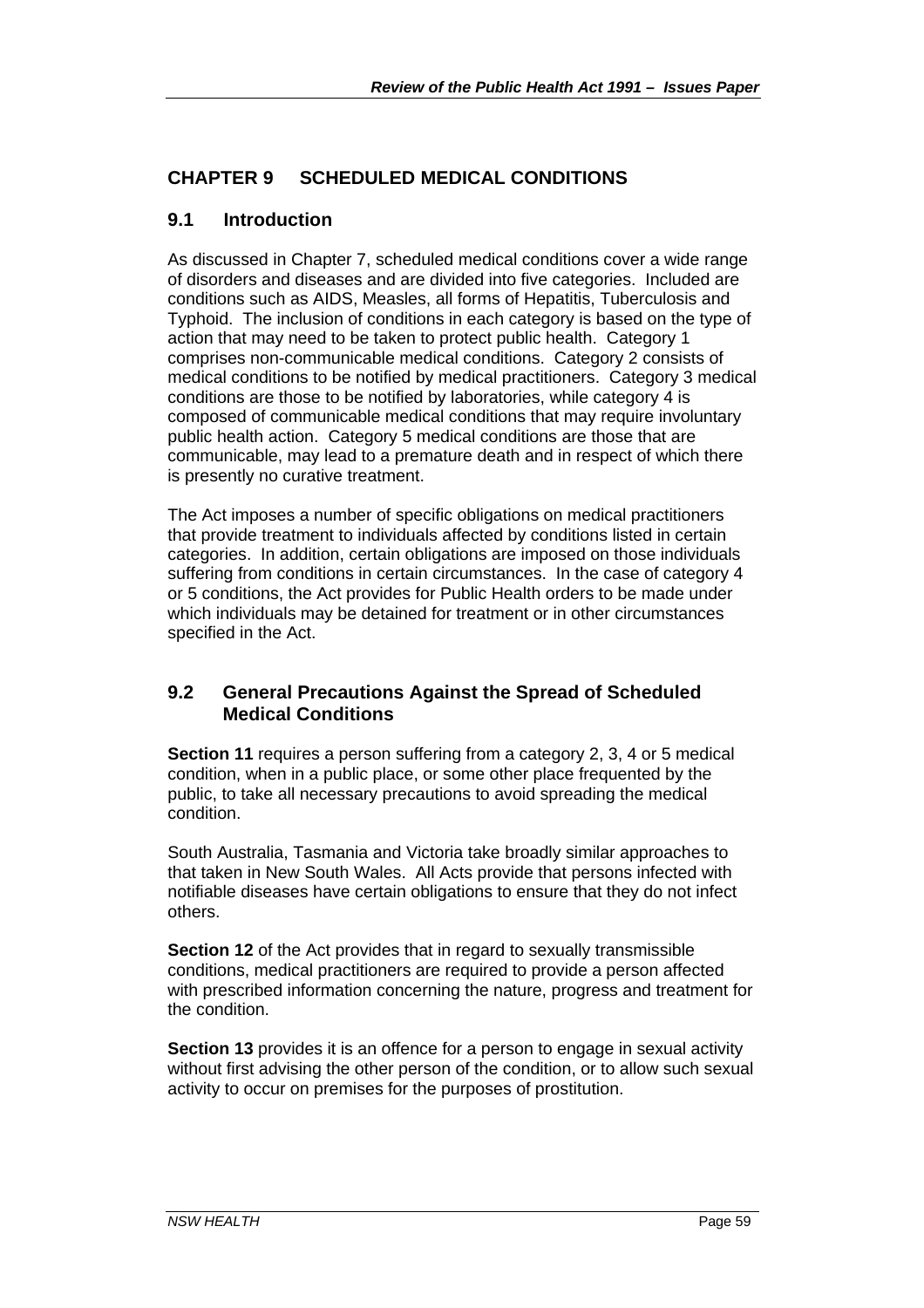The absence of a definition of what constitutes a sexually transmissible condition has led to considerable debate over whether particular conditions, such as Hepatitis C, should be considered sexually transmissible conditions. This would suggest that either the term needs to be defined, or that a determination be made regarding which conditions are sexually transmissible and listed in a schedule.

The AIDS Council of NSW has proposed that the requirement for a person with a sexually transmissible condition to advise another person of this fact prior to engaging in sexual activity is too generalised. The Council is of the view that oral sex, due to the low risk factors and sexual intercourse per vagina and anus involving the use of a condom should be excluded. In any event, the Council is of the view that the use of a condom should be cited in the legislation as a defence in any prosecution.

The AIDS Council has further proposed that in regard to category 5 medical conditions that medical practitioners ordering such tests should be obliged to offer the person to be tested pre and post test counselling.

#### **Discussion Point 18 – Scheduled Medical Conditions**

Submissions are invited on:

- the need to define the term "sexually transmissible condition" and/or identify by way of a schedule those conditions that are sexually transmissible;
- whether persons with sexually transmissible conditions should have to advise any sexual partner in advance is restricted to sexual activity other than oral sex or sexual intercourse involving the use of a condom;
- whether medical practitioners when ordering diagnostic tests should be required to offer pre and post test counselling;

## **9.3 Public Health Orders**

The purpose of public health orders is to minimise the spread of infectious diseases by ensuring controls may be placed on the behaviour of a person who is behaving in a way that is endangering, or is likely to endanger the health of the public.

Under section 22 of the Public Health Act, the Director-General can require a person suffering from a category four medical condition (Tuberculosis or Typhoid), or a category five condition (AIDS or HIV infection) to undergo a medical examination carried out by a medical practitioner of the person's choosing.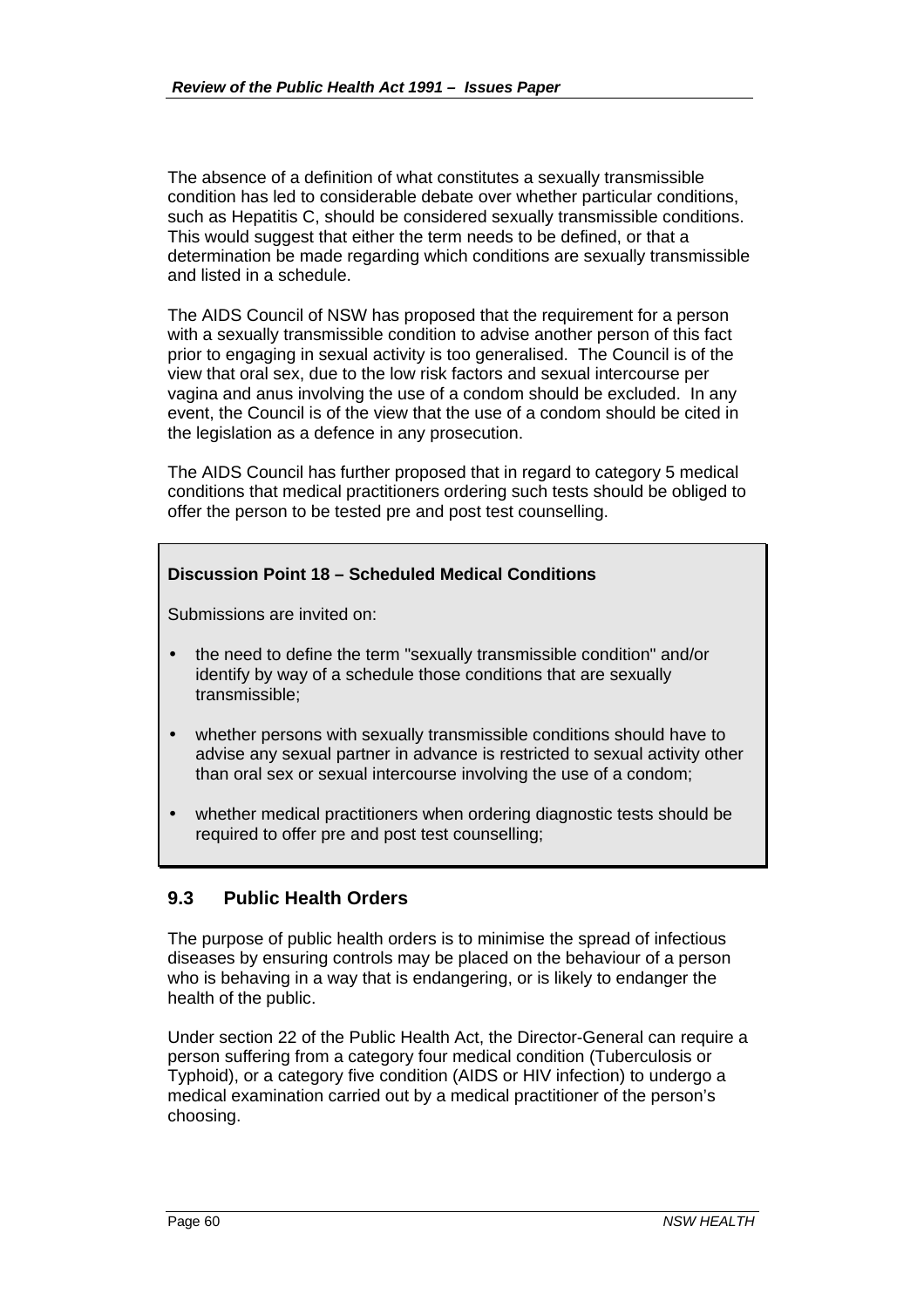The Chief Health Officer or a medical practitioner authorised by the Director-General may make a public health order under the Act if they are satisfied that a person is suffering from a category four of five medical condition and is behaving in a way that is endangering the health of the public because the person is suffering from the condition. The order can direct the person to refrain from a specified activity, undergo specified treatment, counselling or submit to the supervision of particular persons and can be in force for up to twenty-eight days. In addition, an affected person can be detained at a specified place for the purpose of receiving treatment. In respect of a category five medical condition, a person may also be detained at a specified place while the order is in force without the requirement that the detention be for the purposes of receiving treatment.

These provisions represent a staged approach to the management of people who have an infectious disease who may transmit the disease to others. The Act clearly envisages that the least restrictive option must be considered first and must be inappropriate, or attempted and have been unsuccessful, before a more restrictive order is made. The most restrictive provisions, providing the power to restrict a person's behaviour or movements are viewed as a last resort to protect public health and have been used only rarely.

To ensure that a person's civil liberties are protected, a public health order for a category five medical condition has to be confirmed by a Local Court within three days of it being served on a person and a copy of the application to the Local Court given to the person named in the order. The Local Court has to be satisfied as to the need for the order, or revoke it. The Court may also vary the order by adding or substituting requirements as provided for within the Act.

Public health orders may only be made for 28 days. The District Court, upon application, may extend an order for a period not exceeding six months. The District Court, if it extends an order, may vary the order by adding or substituting requirements as provided for within the Act. A person who is the subject of a public health order may appeal to the District Court, challenging the making of the order.

Failing to comply with the terms of a public health order is an offence punishable by a fine of up to \$5,500 or 6 months imprisonment. Such a prosecution may only be commenced by the Director-General or a police officer. To secure compliance with an order, a police officer may also obtain a warrant to apprehend a person who fails to comply with the terms of a public health order for the purpose of bringing them before the appropriate court. A warrant may only be issued after an authorised medical practitioner has certified that a breach of the order has occurred. The court, if satisfied that the person has contravened the terms of an order, may require a person to comply with the terms of the order and confirm or vary the terms of the order.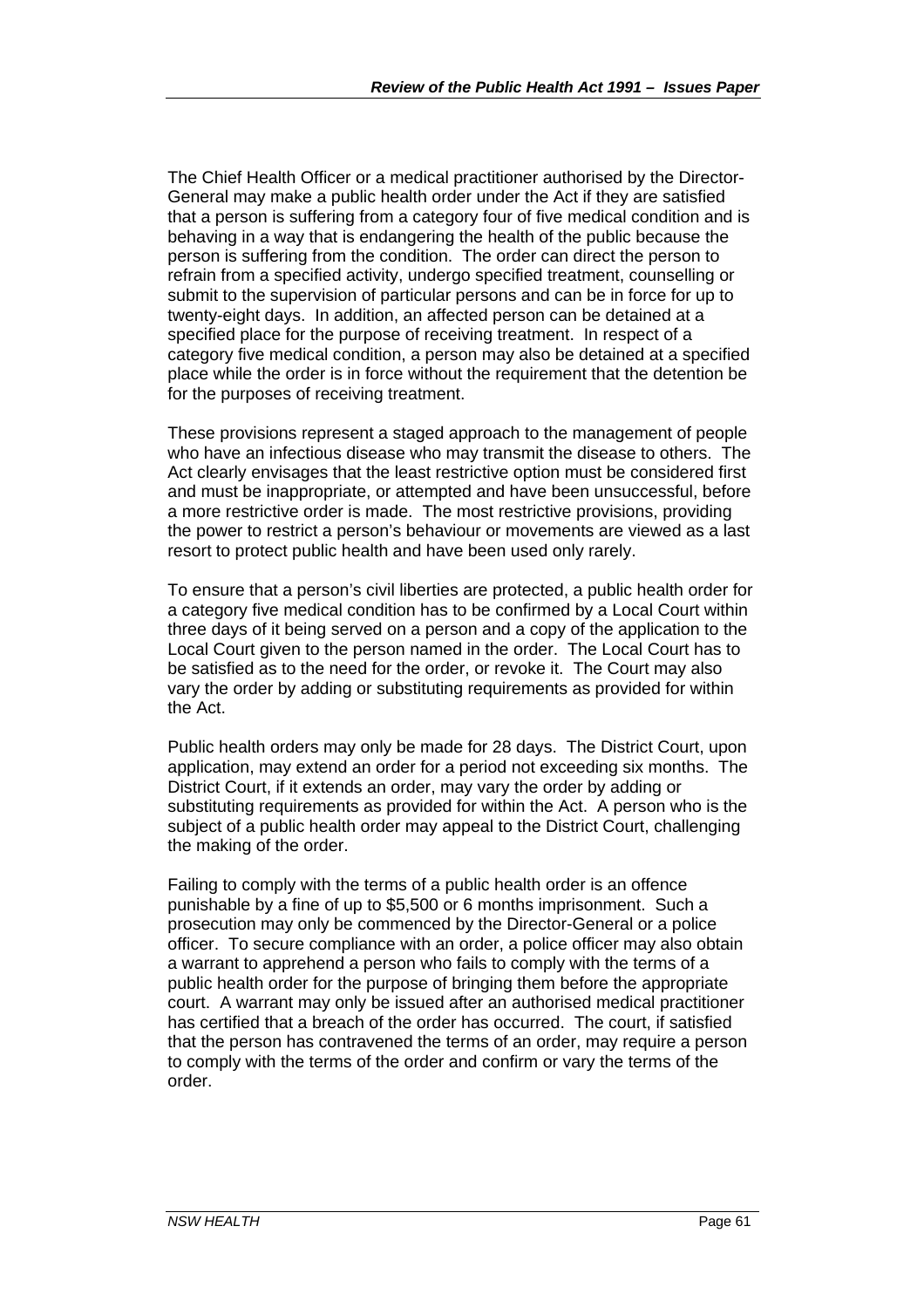In hearing a matter the court can make orders suppressing all or some of the details of the proceedings to ensure that identifying details on the person are not released. An appeal may also be made to the Supreme Court on a point of law.

In summary these provisions aim to strike an appropriate balance between the rights of an individual, as opposed to the interests of the community who may be adversely affected by conduct of persons infected with Category 4 or Category 5 conditions.

It is appropriate to consider whether the current provisions strike an appropriate balance between the rights of individuals and the interests of the community. Those professionals required to consider the making of orders have highlighted some practical problems with their use. For example:

- the procedure for breach of an order requires a patient to be taken before a court. (This would require the person to remain in police custody possibly without necessary treatment.) The question has been posed as to whether such persons should in the first instance be taken to a hospital and detained there through a 'scheduling' procedure similar to that used in the Mental Health Act 1990, until such time as the matter can be reviewed by a court.
- where a person suffering from a Category 5 condition is detained under an order, the local court must confirm the order within three days. In the case of Category 4 conditions this does not apply. While this obligation to confirm the order is designed as a safeguard because the individual's civil liberties are compromised, it is likely that the '3 day rule' would deny the patient the opportunity to obtain legal assistance, while creating practical difficulties for the Department.

On the other hand, concerns have been expressed that there are inadequate safeguards in place.

- It has been suggested that less restrictive measures should be tried before detention is ordered.
- It has also been suggested there should be greater consistency in issuing detention orders.
- Authority to issue an order should rest exclusively with the Chief Health Officer acting on the advice of an assessment panel.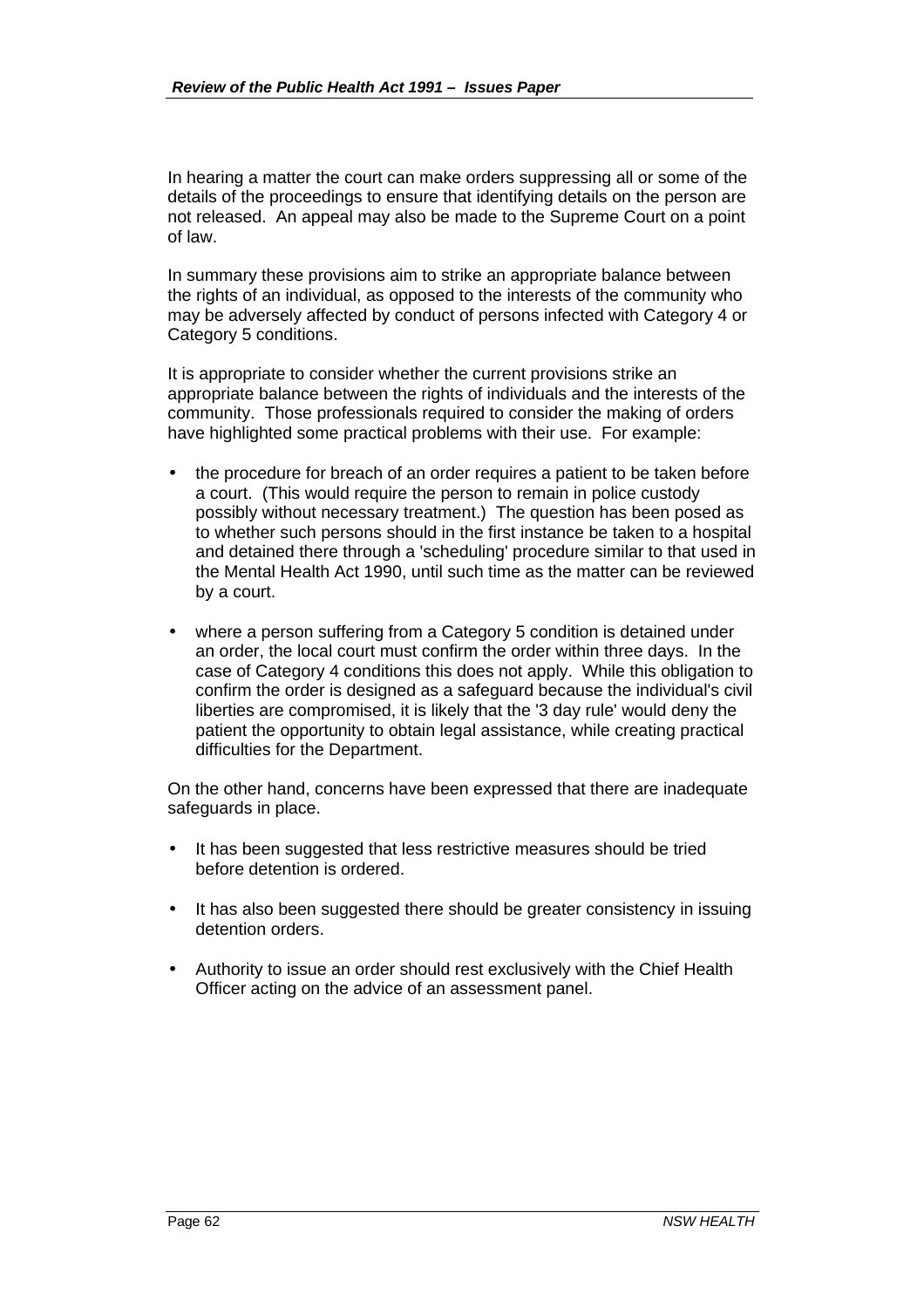It has also been suggested that consideration should be given to broadening the application of these provisions to include other medical conditions such as Syphilis and viral haemorrhagic fevers. The current arrangements for issuing a public health order under the Act cannot be utilised for these conditions even if a person is behaving in a way that is endangering, or is likely to endanger the health of the public.

#### **Discussion Point 19 – Public Health Orders**

Submissions are invited on the effectiveness of current arrangements for public health orders.

Is it necessary to retain the provisions? What alternatives are there to the current arrangements?

Should the current provisions be extended to include category 3 medical conditions?

#### **9.4 Responding to Notifications of Scheduled Medical Conditions**

Although Public Health Units receive notifications concerning scheduled medical conditions and other notifiable diseases, the Act is relatively silent on the action that may be taken by public health units where they receive a notification. In general, action is guided by the Department's Infectious Diseases Manual. While in practice Public Health Units undertake a range of actions including providing counselling, contact tracing and issuing warnings, it has been suggested that it may be appropriate to set out more clearly the action that should be taken in the legislation.

#### **Discussion Point 20 - Notifications**

Should the Act set out the procedures to be followed where disease notifications are received under the Public Health Act 1991?

#### **9.5 Medical Examinations**

Section 22 of the Public Health Act 1991 enables the Director-General by written notice to require a named person to undergo a medical examination if the practitioner believes on reasonable grounds that the person is suffering from a category 4 or 5 medical condition (HIV, AIDS and tuberculosis). The provision provides that the person named in the order can select a medical practitioner to perform the examination.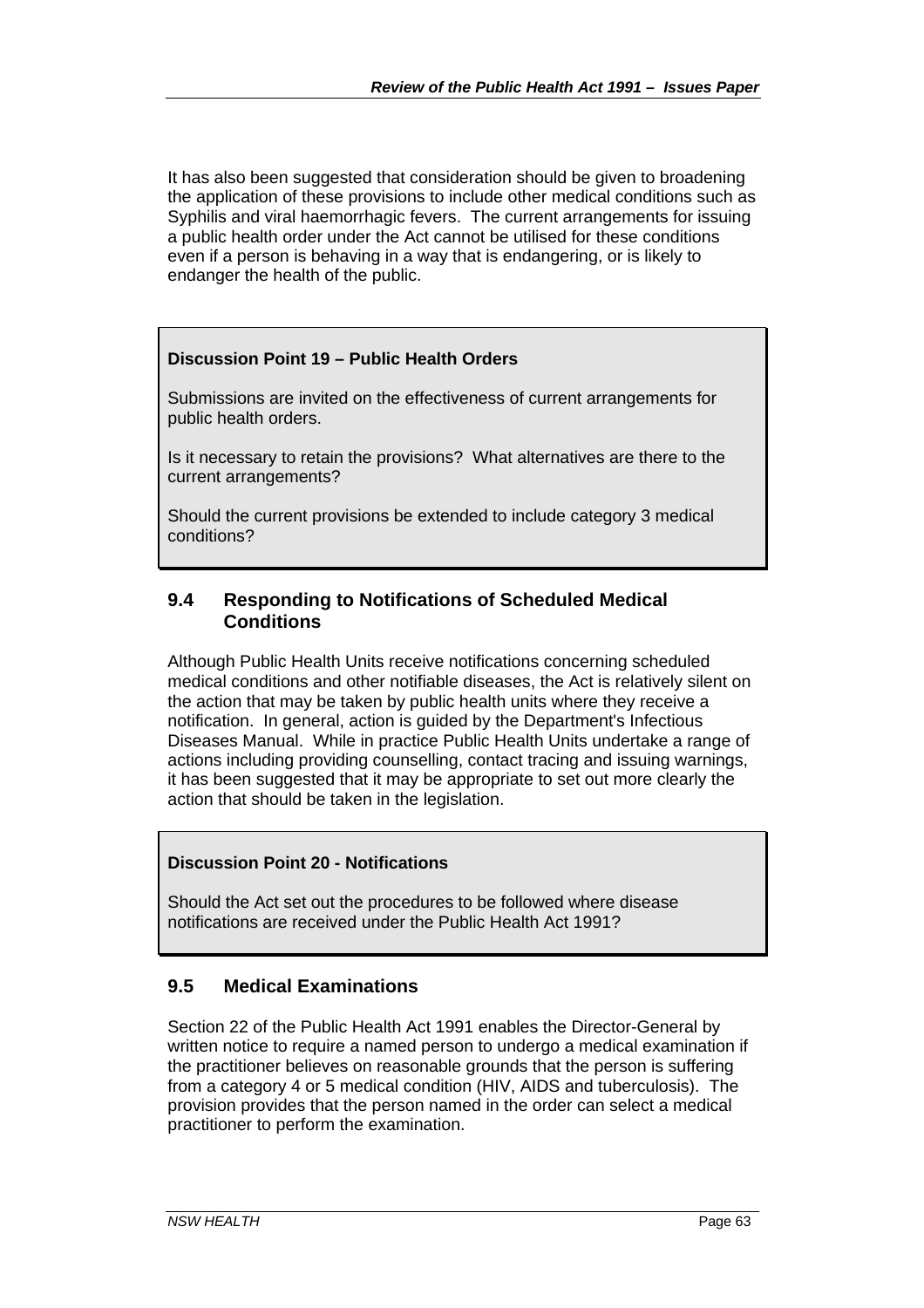There is a difficulty with the provision in that the ability to require an examination can be impeded where the person refuses to select a practitioner, or fails to do this within a reasonable period of time. Further, the persons ability to select an appropriate practitioner may be limited where complex tests are required to determine the patient's actual condition. This is a particular problem with drug resistant tuberculosis as many practitioners will not have the ability to perform the tests.

#### **Discussion Point 21 – Medical Examination**

Comments are invited on the adequacy of the existing provisions relating to the power of the Director-General to direct that a medical examination be carried out.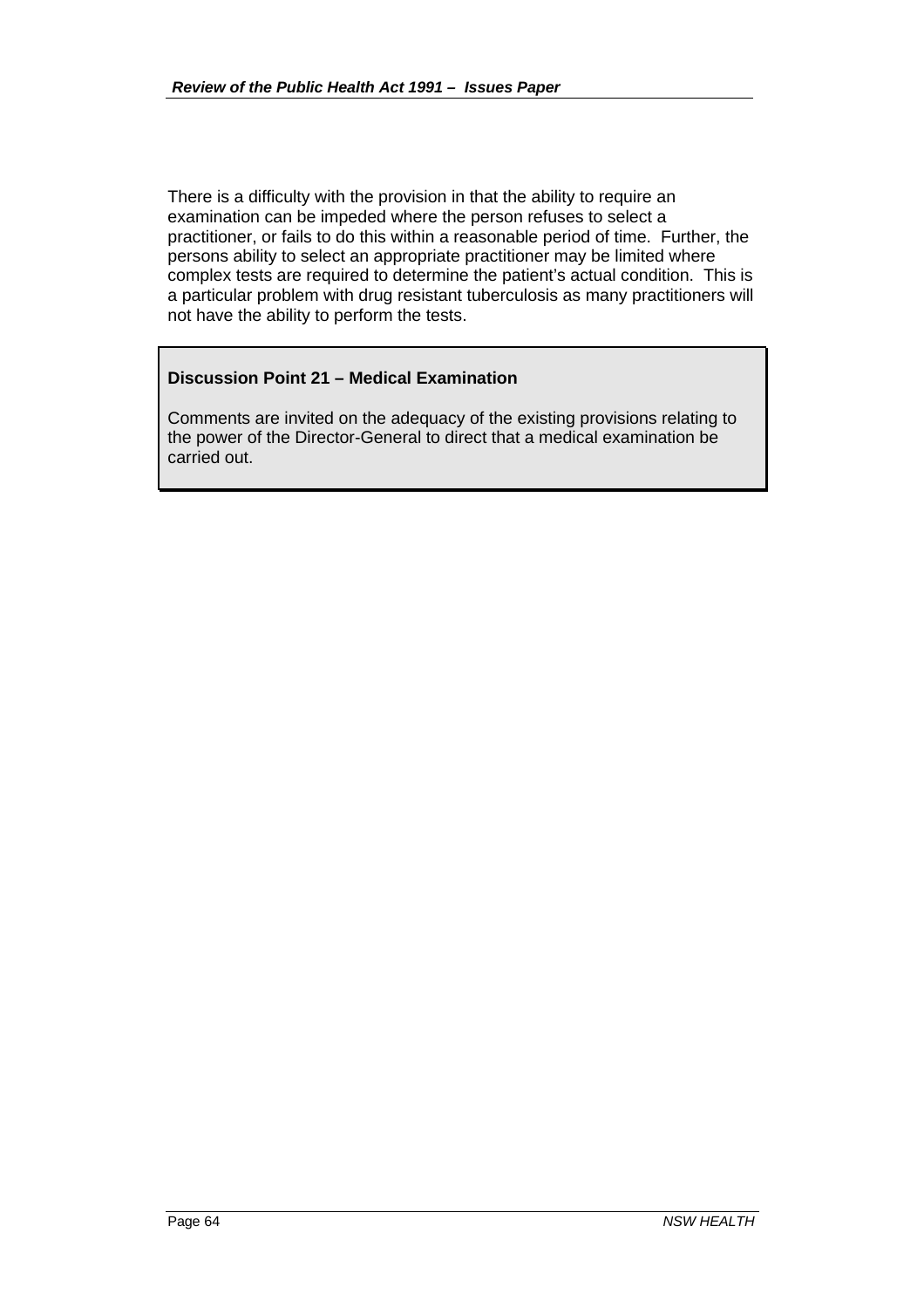## **CHAPTER 10 REGULATION AFFECTING THE CONDUCT OF SPECIFIC INDUSTRIES**

## **10.1 Skin Penetration**

The objective of regulating in relation to skin penetration is to reduce the risk of the transmission of blood borne pathogens such as HIV and Hepatitis B and C as well as infections due to bacteria such as staphylococci. The requirements in the Act apply to acupuncture, tattooing, ear piercing, hair removal activities and any other activity involving the penetration of the skin and therefore impact upon occupational groups such as hairdressers, beauty therapists, tattooists, acupuncturists and chemists. A medical practitioner, dentist or person acting under their instruction is exempted from these requirements, as they are already covered under professional registration legislation.

The regulation sets out basic infection control requirements to prevent the incidence of infection and cross infection and provides a power to publish guidelines. In the event of a person being prosecuted in relation to an activity captured by the regulation, a defence is provided if it can be demonstrated that the act or omission was in compliance with published guidelines. Matters of detail, such as appropriate sterilisation procedures, are covered by the guidelines.

All jurisdictions in Australia with the exception of the Northern Territory regulate skin penetration activities. Most other states require service providers to be licensed. Every jurisdiction has standards set by regulation for the conduct of skin penetration businesses including standards for premises. By way of contrast Tasmania's Public Health Act 1997 and the ACT's Skin Penetration Procedures Act 1994 make provision for the minimum acceptable standards to be published in codes of conduct relating to skin penetration procedures. Most other jurisdictions are fairly prescriptive in the standards that are set, which is different to the approach adopted in NSW as outlined above.

In accordance with the requirements of the Competition Principles Agreement and the principles outlined in Chapter 3 of this Paper, it is necessary to clearly identify the rationale for intervention and the impacts of such interventions. For example, are the current arrangements necessary or effective in controlling the spread of disease? Can less restrictive options also control the spread of disease?

If it is demonstrated that there is a continuing need for some form of statutory regulation, the appropriate regulatory model needs to be identified. A number of specific issues have been raised in respect of the current provisions:

• Two of the largest industry groups affected by the regulation, hairdressers' shops and beauty salons are also affected by complementary requirements under the Local Government Act. Because local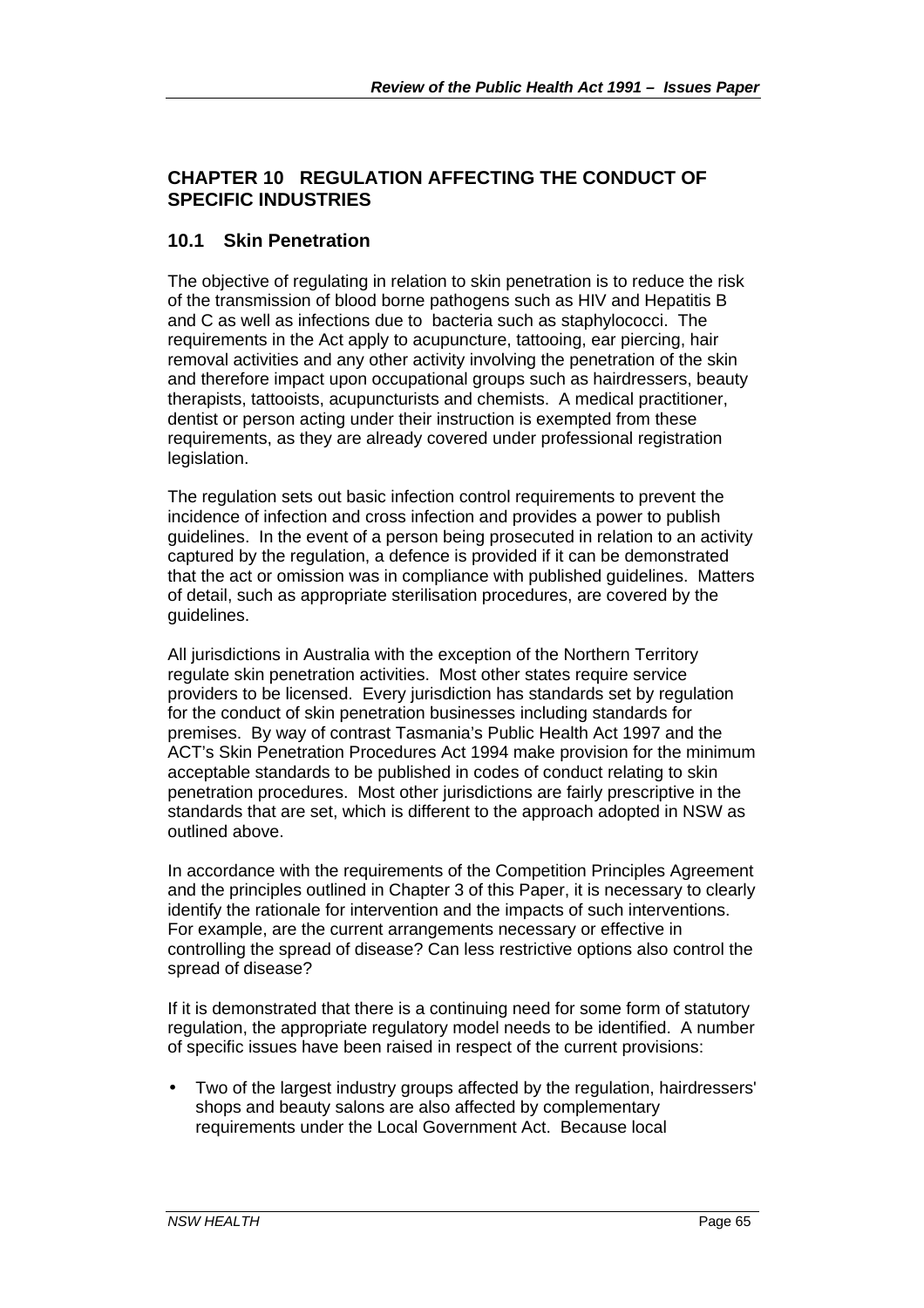government health inspectors administer both of these requirements, industry players have difficulty in distinguishing between the requirements of the two Acts.

- Similarly, it is also observed that while notices of compliance can be served under the Local Government Act, there is no equivalent power under the Public Health Act when breaches of the Skin Penetration Guidelines are detected. It would seem timely to consider whether the Public Health Act should have an equivalent power. Consideration should also be given to whether the requirements currently contained in the Local Government and Public Health Acts in relation to skin penetration activities should be integrated.
- The current provisions rely on prosecutions to gain compliance. As noted previously there is no licensing requirement in NSW. As a consequence, in the event of repeat breaches, no action can be taken to exclude inappropriate operators from the market. A negative licensing system may be appropriate to address this problem.
- The coverage of the current provisions is unclear, particularly in relation to hairdressing procedures that do not involve skin penetration. Similarly colonic irrigation (an invasive procedure) is not subject to the provisions.
- Health professionals, such as podiatrists, are subject to skin penetration requirements of the Public Health regulation and also to infection control requirements under professional registration legislation. This can create confusion.

#### **Discussion Point 22 – Skin Penetration**

Submissions are invited on:

- the advantages and disadvantages of regulating skin penetration activities, and in particular, the specific options for regulation;
- If some form of statutory regulation is maintained, whether other strategies such as third party accreditation, negative licensing strategies or compliance orders should operate in additional to or in lieu of the present statutory requirements;
- any difficulties being encountered by having separate but complementary requirements under the Public Health and Local Government Acts.
- the exemption of health professionals from the requirements;
- the scope of the current provisions.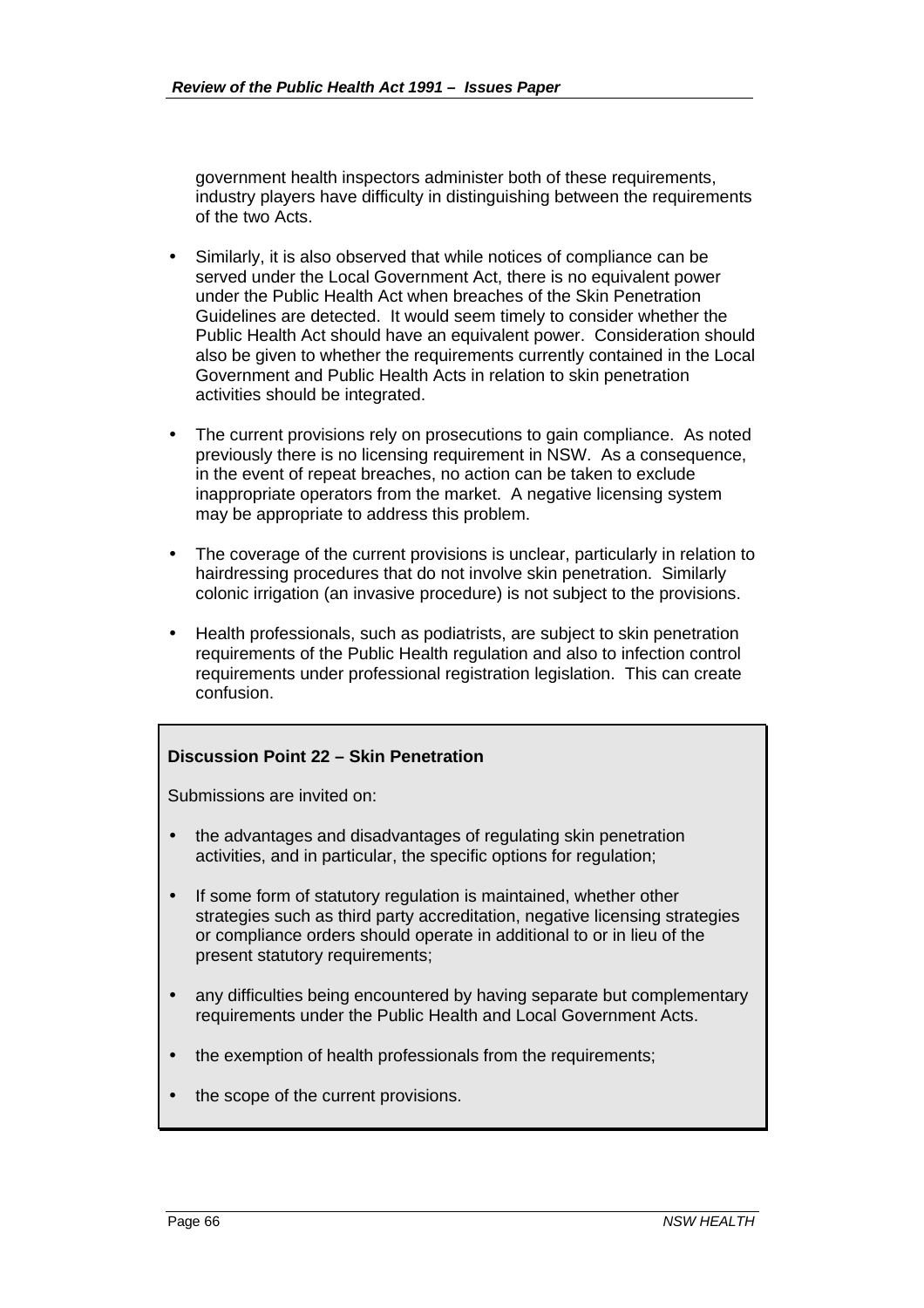# **10.2 Microbial Control**

Requirements for microbial control were introduced into the Public Health Act in response to outbreaks of Legionella, specifically Legionnaires' Disease associated with air and water handling systems in buildings. Being a naturally occurring microorganism, its hazard potential cannot be eliminated completely, but it can be controlled. Control rests on the fact that it only becomes a hazard under certain circumstances, such as when the count exceeds safe levels or through airborne or aerosol (spray) transmission. Therefore the focus of regulation is on restricting the microorganism count to acceptable levels.

The legislation specifies design standards and installation, operational and maintenance requirements for equipment on regulated premises concerning:

- air handling systems;
- evaporative cooling systems;
- hot water systems;
- humidifying systems;
- warm water systems; and
- water cooling systems.

Regulated premises include all types of buildings, except for dwellings.

NSW, Western Australia and Queensland are the only states to prescribe standards for the control of Legionella micro-organism, however in Western Australia and Queensland the extent of regulation is limited to the adoption of AS/NZS 3666. In Tasmania local government has the power to approve regulations and guidelines for the maintenance and cleaning of systems. While industry generally supports the need for some form of regulation, it criticises the operating and maintenance costs associated with the present regulatory regime. A further point of contention is the nature and frequency of the cleaning and disinfection procedures required. The growth of the Legionella organism is as much affected by the frequency with which equipment is used, as it is the design of equipment and the prevailing climate in which the equipment is used. It is also noted that NSW while having the most prescriptive regulations of any Australian state also has the highest incidence of the disease, although the incidence has been steadily falling over the last three years.

To minimise the costs, industry favours the development of performance based standards or the adoption of AS/NZS 3666 which has been adopted in Queensland, the ACT and Western Australia. This standard sets out the requirements for the design, installation and commissioning of air handling systems and for the heating and cooling of water employing a performance based approach. Were NSW to follow this path it has been estimated that the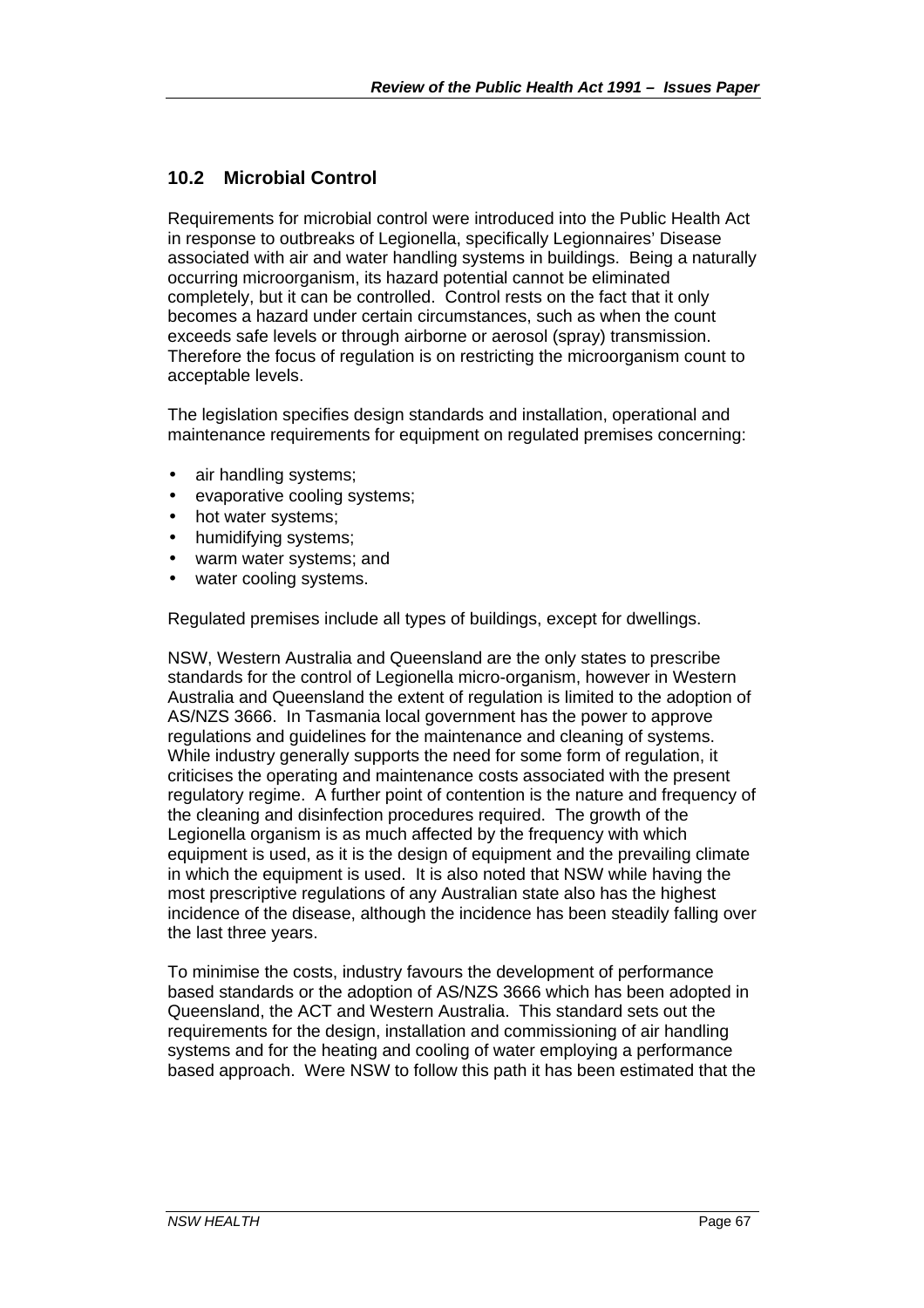present regulatory regime could be significantly reduced without affecting public health.<sup>35</sup>

While variations to the legislative requirements can be approved, the only agency authorised to approve or vary the regulatory requirements, or authorise inspections (which are usually undertaken by local council officers), is the Director-General of the NSW Department of Health. As an alternative it may be useful to consider whether third party accreditation could be employed and competent authorities permitted to determine suitable standards and/or undertake inspections, with costs being borne by industry and building owners.

#### **Discussion Point 23 – Microbial Control**

Submissions are invited on the benefits and costs of the regulation of Legionella hazard and in particular, on the specific options for regulation.

In the event of statutory regulation being considered necessary, submissions are invited as to whether:

- AS/NZS 3666 of its own is a sufficient standard to regulate for the control of Legionella;
- provision should be made for both outcomes based performance standards and prescriptive requirements within the legislation;
- whether third party accreditation systems could be adopted

## **10.3 Swimming Pools and Spas**

Section 82(2) of the Act provides the power to make regulations to facilitate the prevention, mitigation and eradication of risks to public health. This power has been used to regulate swimming pools and spas to which the public has access.

The regulation requires that pools and spas to which the public has access have to be disinfected and the pool surrounds, toilets and change rooms kept clean to prevent the spread of infectious diseases.

Standards of disinfection to be observed are set out in guidelines provided for in clause 17 of the regulation. The regulation also provides a defence against any prosecution if it can be demonstrated that the act or omission was in compliance with published guidelines. The regulation also provides for a

 $35<sup>5</sup>$ 

<sup>35</sup> Clive Broadbent and Associates Pty Ltd 1996 *Management of Legionella Hazards in NSW, a review of the risks, rules and roles*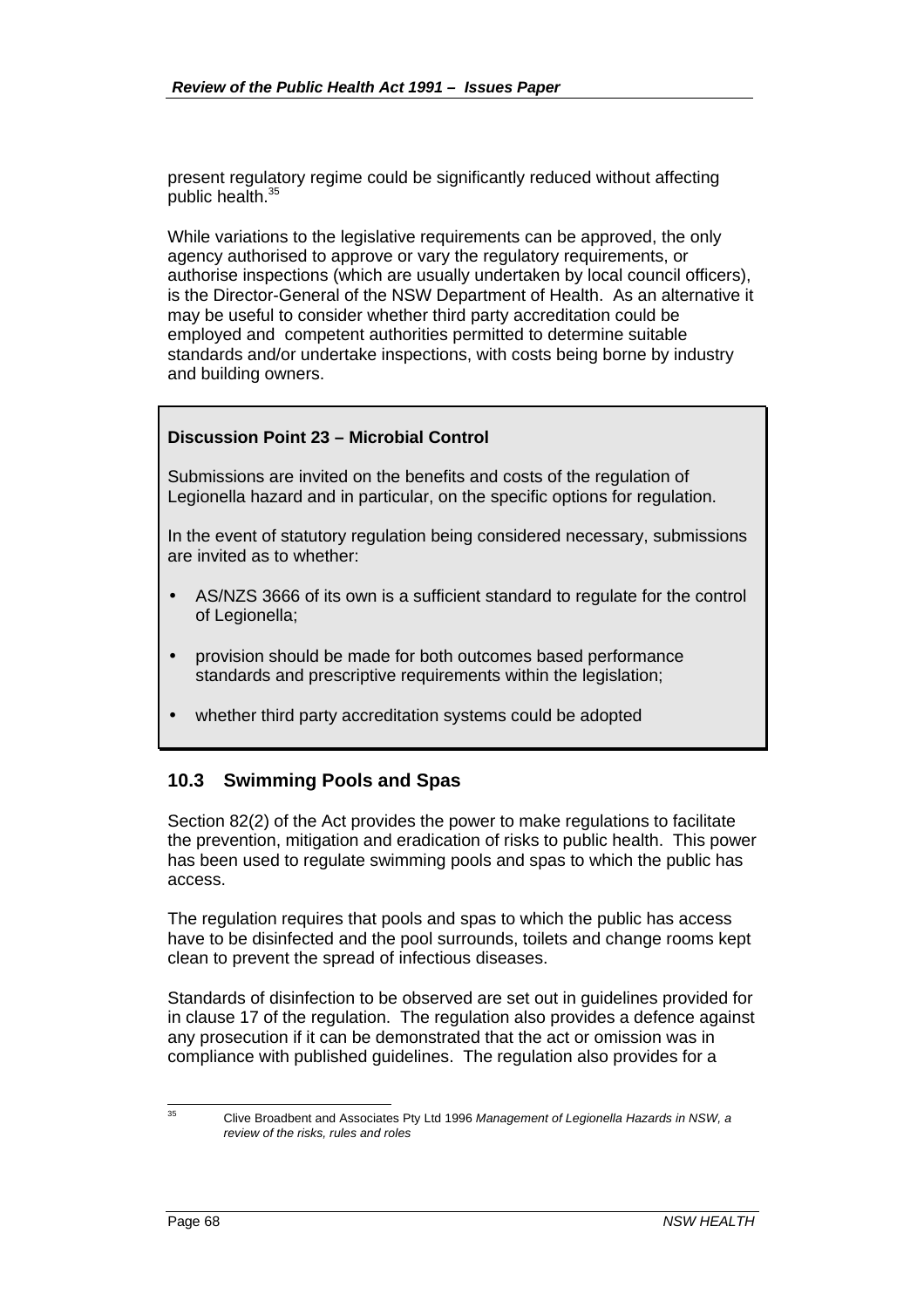power of entry, inspection, testing, removal of water samples and the closing of public swimming pools and spas if considered to be a risk to the public.

The regulation of swimming pools and spas impact upon local councils as well as commercial interests such as motel and hotels, tourist resorts, sporting organisations and clubs, health and fitness clubs and a range of recreational venues.

Swimming pools and spas to which the public has access are also regulated in the Australian Capital Territory (ACT) and Western Australia which takes a similar approach to NSW legislation. The Western Australian Health Act (Swimming Pool Regulation) 1964 regulates, amongst other things, the cleaning of pools and facilities, maintenance and design, the closure of pools and the exclusion of people with infectious diseases. The Tasmanian legislation takes a slightly different approach by providing for the licensing of premises, including public swimming pools, by the relevant local government body. Guidelines for licensed premises can be issued under the Act giving a high level of flexibility to regulatory bodies in addressing public health risks associated with these activities. The ACT legislation is similar to that of Tasmania.

In NSW, while neither the Act or regulations impose any restrictions upon who may operate pools and spas, the regulation imposes requirements to be observed by operators thereby imposing costs upon business. This may create a barrier to entry, although this may be necessary to prevent the spread of disease. Therefore consideration is required of the present regulatory requirements for public swimming pools and public spas. If it can be demonstrated that continued regulation is necessary then consideration should be given to determining the most appropriate compliance strategy. Comments therefore are sought on whether alternative compliance strategies to statutory regulation can be used and the extent to which the industry is able to self regulate .

A number of specific issues have been identified for consideration:

- It has been observed that individuals using these facilities rely upon the diligence of the pool operator to maintain the water quality in swimming pools and spas in accordance with the prescribed guidelines. To make the process more transparent and beneficial to the public it has been suggested that the operators be required to display a notice advising of the last date and time the pool or spa was tested, the result obtained and the recommended level to be achieved.
- The current arrangements rely on public health units conducting inspections. It has been suggested that an alternative system might be used whereby operators are required to conduct regular testing subject to requirements they notify the Department if a breach of guidelines is detected (self-certification). This would be subject to monitoring or auditing by public health units.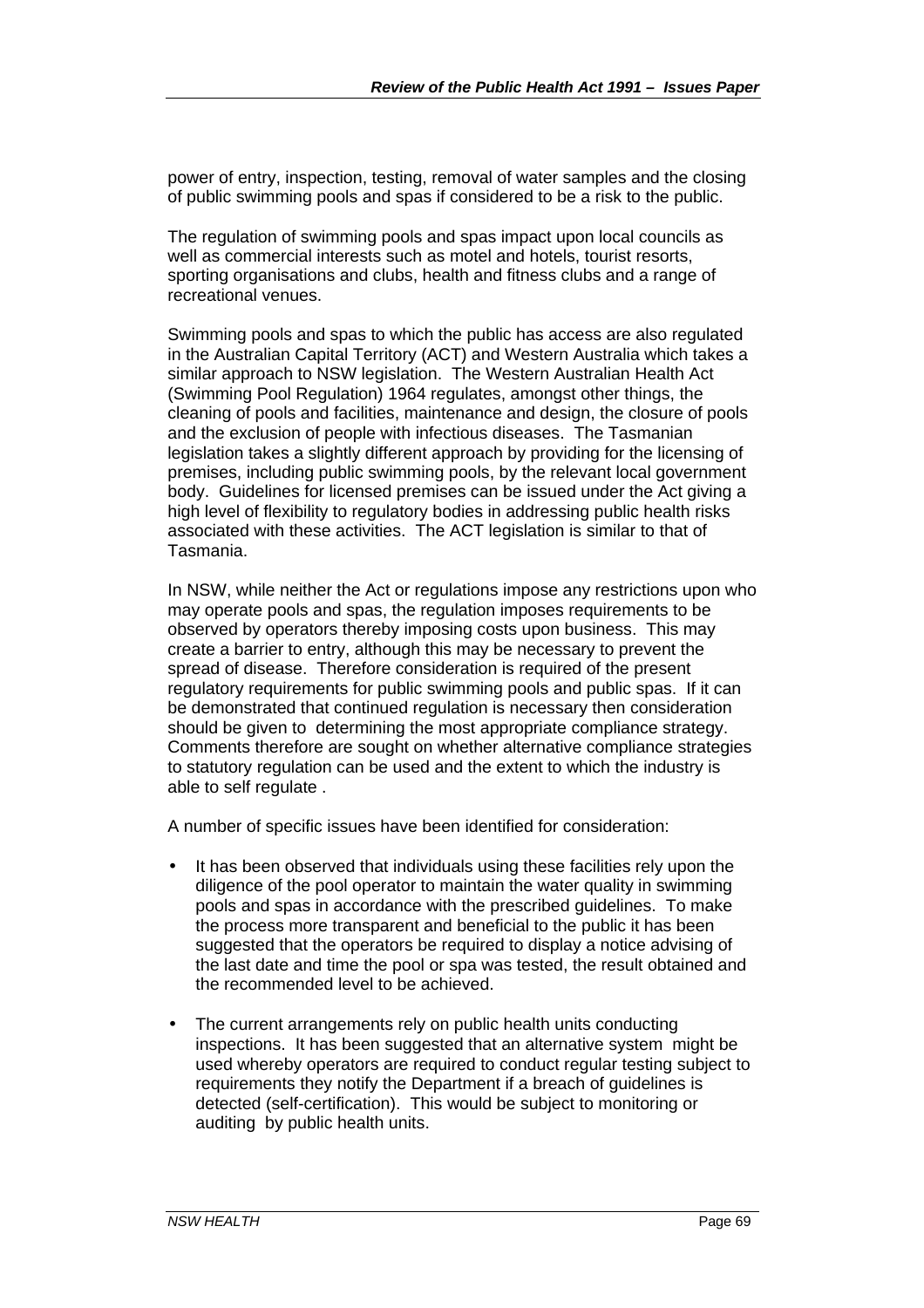## **Discussion Point 24 – Regulation of Swimming Pools and Spas**

Submissions are invited on:

- the benefits and costs of the regulation of swimming pools, spas, and in particular, on the specific options for regulation.
- should some form of statutory regulation be maintained, whether provision should be made for third party accreditation and negative Licensing strategies; whether this should be additional to, in lieu of or complement the present statutory requirements.
- the need to make the water quality testing process more transparent by requiring the operators of pools and spas to display test results.

## **10.4 Drinking Water**

The purpose of the current legislation in relation to water quality is to ensure that the health of the community is not jeopardised through the use of contaminated water. Water is an excellent medium for spreading infectious diseases and other conditions, such as blue-green algae, which may threaten the health of the public.

Recent amendments to the Act have codified the powers of the Director-General and Chief Health Officer in regard to the issuing of "boil water advices" and were introduced to improve the quality of responses by the heath system to drinking water health risks. In severe cases, the Director-General may order the closure of a water supply under section 10I. These amendments arose out of a formally established inquiry with the final proposals receiving bipartisan support in Parliament and are similar to the powers under the South Australian, Tasmanian and Victorian Public Health Acts that provide for action to close or restrict the use of a water supply.

In view of the recency of these amendments, the Department does not propose to review the adequacy of these provisions at the current time.

# **10.5 Crematorium Equipment**

There are presently 24 crematoriums in NSW with a further two under construction with each cremator having a life span of ten to fifteen years. The establishment of a crematory requires approval under the Local Government Act for the premises and the Public Health Act for the cremator. Section 52 of the Act makes it an offence for a person to conduct a crematory unless the equipment and apparatus used in or in connection with the crematorium have been approved of by the Minister. The Act and regulations are silent as to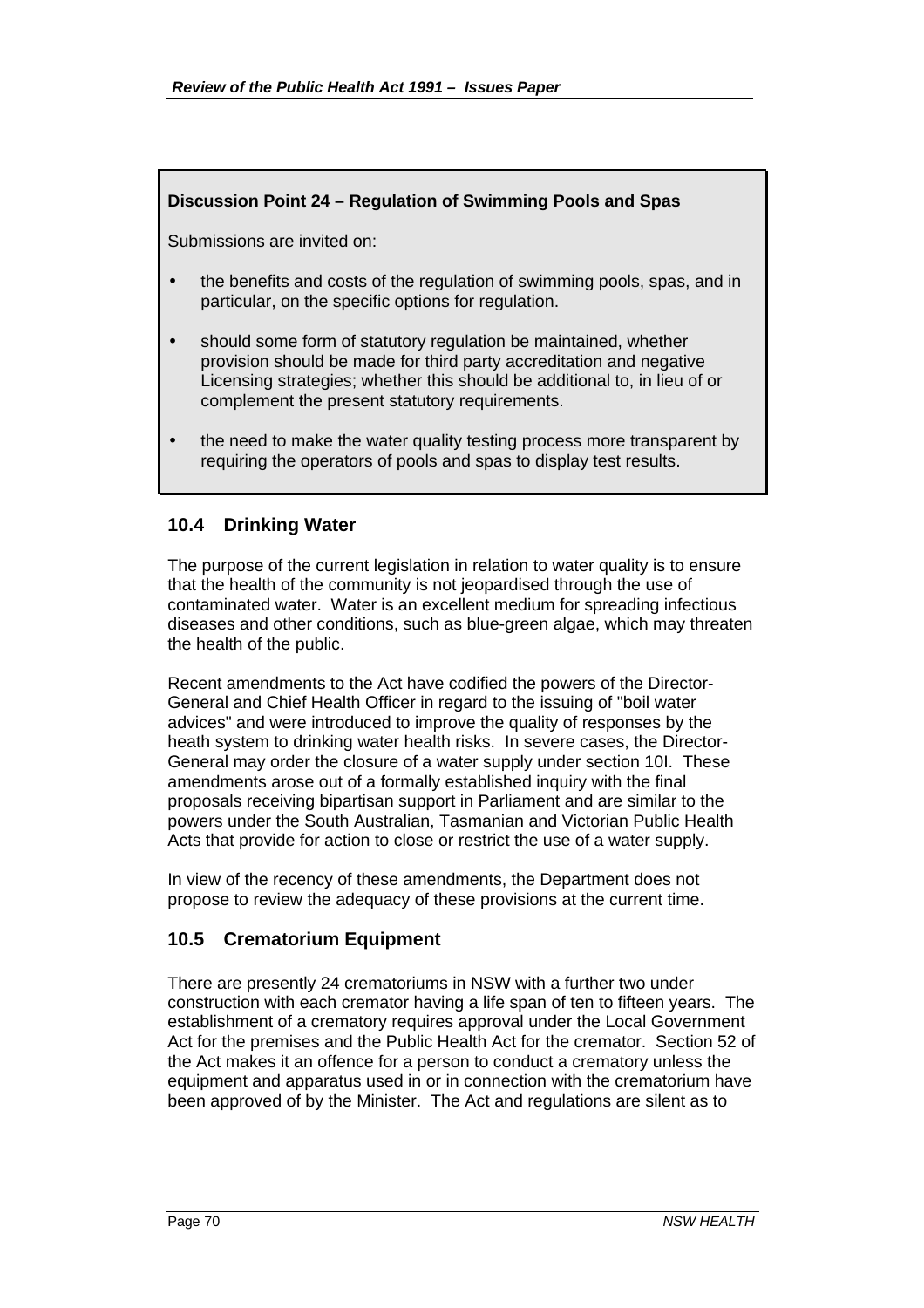what criteria are to be employed when considering an application for approval.

Central to the approval process adopted is the need for the approving authority to be satisfied that the operating temperatures of the unit are sufficient to burn all soft and hard tissue, leaving only an ash residue. As there is no independent means of verifying the capacity of a new cremator design to meet this objective, the approval process relies upon the validity of the manufacturer's specification and the equipment being used in accordance with the manufacturer's instructions.

In addition, clause 41 of the regulation provides that the Minister for Health can issue a notice of closure for a crematory, however, it is silent as to the grounds upon which the Minister might act, nor is there any power of entry provided. If a crematory intends closing, notice of the intended closure must be given to the Minister and all registers and documents sent to the Director-General, or otherwise disposed of as directed by the Director-General. In considering the need for regulation it is also noted that NSW is the only Australian State to regulate for the supply and use of crematorium equipment.

Among the Australian States and Territories, NSW is the only State which regulates crematoria equipment. To maintain the present regulatory regime requires a demonstration that the benefit to the community outweighs the cost of the statutory requirements. In view of the reliance placed upon the supplying manufacturer's specifications and operating instructions by regulatory agencies in approving equipment, is there a continuing need to regulate for the approval and use of cremator equipment?

If it is considered that there is a continuing need to regulate for the use of crematoria equipment, should a cremator which has been approved for use in another country, be accepted for use in NSW? Could either a negative licensing model or a statutory, performance orientated outcomes based approach, as occurs with incinerators licensed under the Clean Air Act, be adopted to govern the installation and operation of cremators? If there is a demonstrated need to continue to regulate for the use of equipment used in crematoria, would it be more appropriate for this activity to be undertaken by the Environmental Protection Agency (EPA) as the approvals given employ identical criteria to that employed by the EPA when approving of incinerators.

If it is determined that a capacity to direct the closure of a crematorium should be retained should the grounds for such a decision be specified and any right of appeal set out? Similarly, consideration is required of who should be notified if a crematory intends closing and to whom all registers and documents should be sent, or be able to direct how they are to be disposed. The principal issues appear to be ensuring that the location and accessibility of registers and documents relating to the crematorium remain known and the alternative arrangements made concerning the advance sale of urns. Which government agency is the most appropriate authority to address such matters?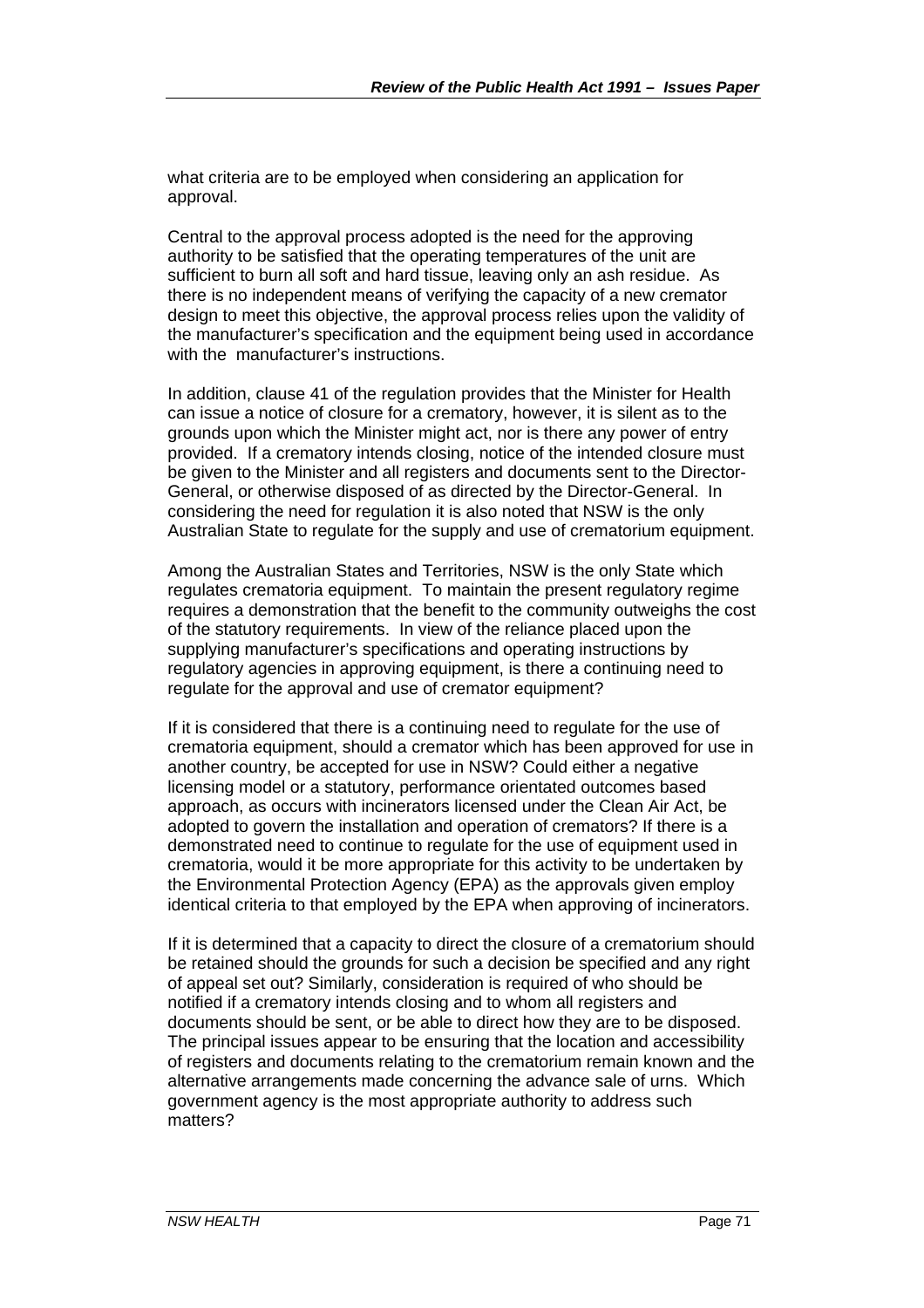# **Discussion Point 25 - Cremations**

Submissions are invited on:

- the benefits and costs of regulation of crematoria equipment and apparatus and in particular, on the specific options for regulation and which government agency should give any such approvals;
- the need for and the grounds on which a crematorium might be closed and associated rights of appeal;
- which government agencies should be involved in the regulation of cremators.

# **10.6 Preparation for and Burial or Cremation of Bodies**

Section 82(2) of the Act provides for the making of regulations for "the prevention, mitigation and eradication of risk to public health". A significant part of the Public Health Regulation concerns infection control requirements surrounding the preparing and transporting of deceased persons. In particular special requirements are imposed in clauses 26 and 27 concerning the use of body bags and protective clothing for funeral industry workers which can lead to increased costs. Other requirements are imposed concerning the handling of bodies infected with medical conditions and diseases as set out in List A and List B as per appendix C. Bodies infected with List A and B conditions cannot be embalmed, meaning that they cannot be placed in a vault, but can only be buried or cremated. List A contains conditions such as all types of Hepatitis and AIDS, while List B contains diseases such as Anthrax, Smallpox and the viral haemorrhagic fevers such as the Ebola fever.

Premises that can be used for the preparation of bodies for burial or cremation, including embalming, for the placing of bodies in coffins for burial or cremation and the use of holding rooms are regulated. The regulation requires the approval of the Director-General before using premises for such a purpose, subject to the applicant providing a vehicle reception area, hand washing facilities, various items of furniture, refrigeration facilities and storage containers under clause 22. Undertakers are also required to have at least one hearse and one body collection vehicle. Restrictions are also imposed upon where in a vehicle a body may be carried, and that the part of the vehicle used for transporting a body be kept separate from that occupied by a person.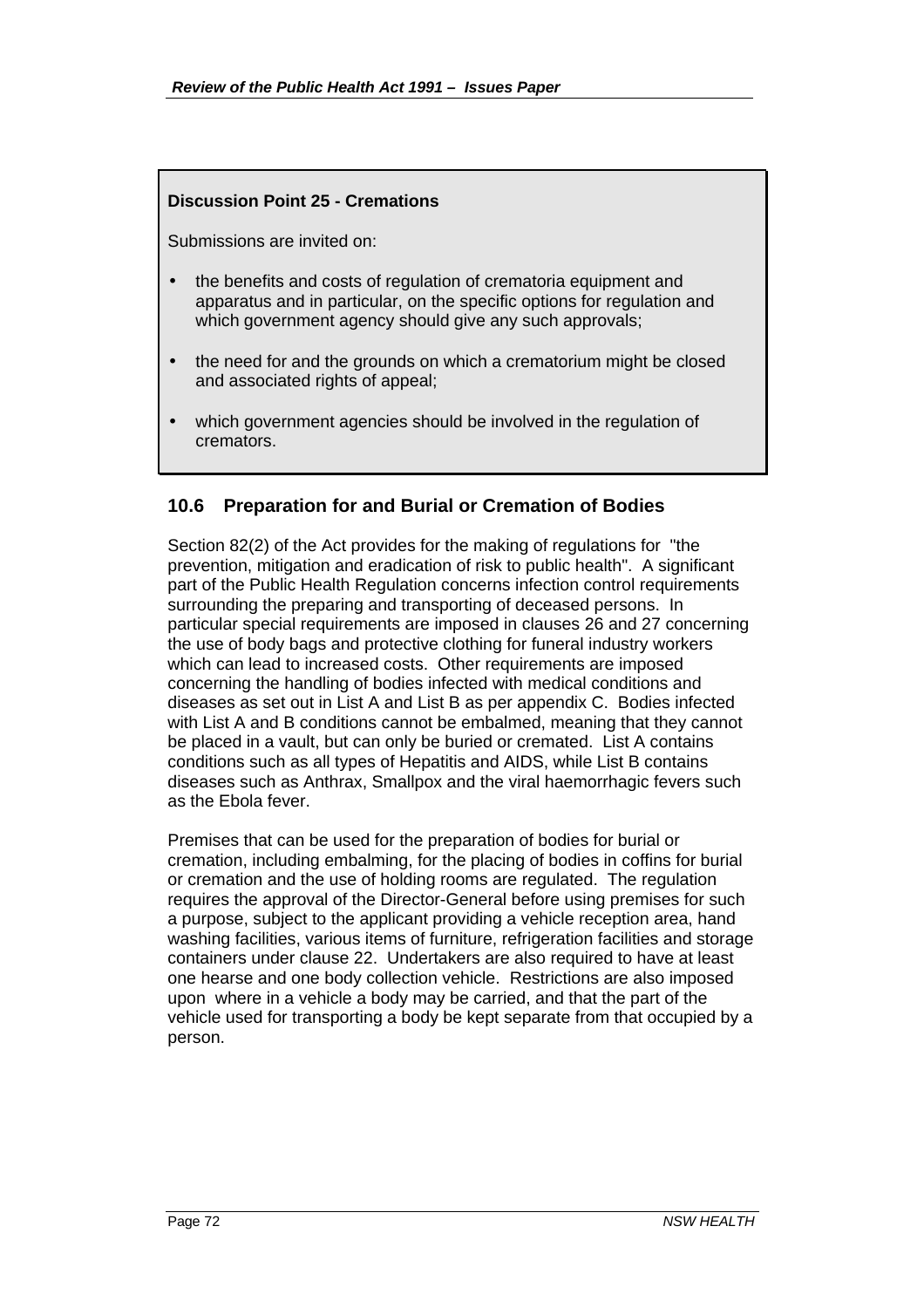Provision is made to ensure that each cemetery and cremation authority maintains a register of all burials and cremations to ensure that the details of persons buried or cremated are recorded in a standardised format. Provision is also made for the inspection of mortuaries, crematoriums, cemeteries and any premises that are suspected of being used as a mortuary by environmental health officers who may also inspect and take copies of any register, document or record.

The exhumation of a body is prohibited unless the subject of an order by a coroner or approved of by the Director-General. When an exhumation is carried out an officer of the Department or an environmental health officer must be present.

To ensure that the body of a person is not cremated against the wishes of the person expressed while they were alive, is adequately identified prior to cremation, to ensure the cause of death is known prior to cremation and is not the subject of or associated with other investigations, the process of approving of the cremation of a body, who may apply, under what circumstances, who can approve and the restrictions upon giving an approval are all set out in the regulation.

Restrictions are also imposed by clause 34 upon where a person may be buried, this being limited to a public cemetery or other place on public or private land approved of by a local authority. The burial of a body in a vault is prohibited under clause 35 unless it has been embalmed and hermetically enclosed with a material approved of by the Director-General. No matter how a body is to be disposed of, it must be enclosed in a coffin and the lid secured, unless otherwise approved of by the Director-General.

Following the cremation of a body the ashes may be given to the person who made the application for cremation, disposed of in a burial ground or land adjacent to the crematorium set aside for the burial of ashes or otherwise retained or disposed of in accordance with clause 54.

Approvals required to be given by the Director-General which may restrict competition in this area have been summarised in Table 10.1.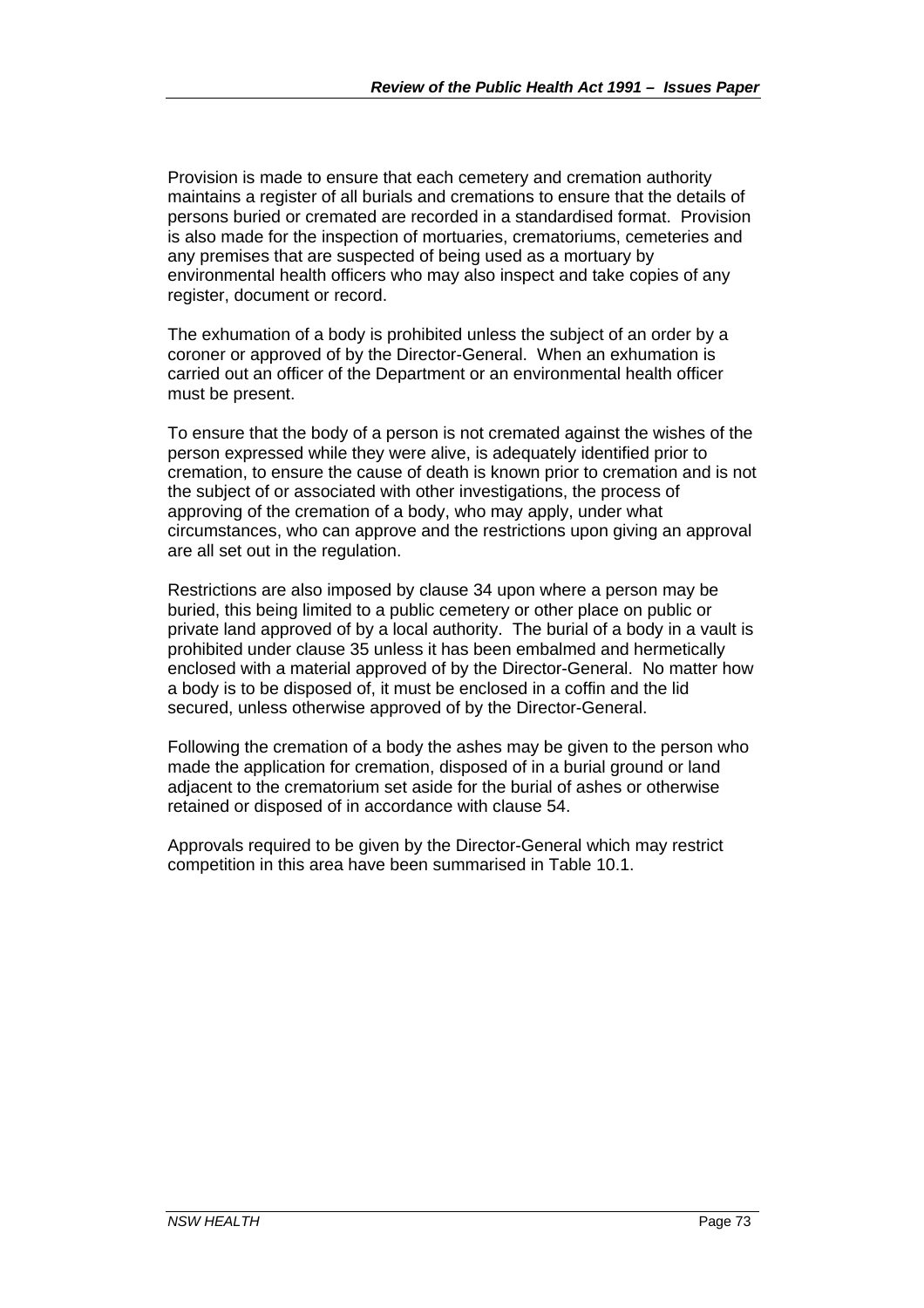#### **TABLE 10.1 ACTIONS REQUIRING APPROVAL BY THE DIRECTOR-GENERALUNDER PART 5 OF THE PUBLIC HEALTH REGULATION**

| <b>Clause</b>               | <b>Matter</b>                                                                                                                                             |
|-----------------------------|-----------------------------------------------------------------------------------------------------------------------------------------------------------|
| 19(1)                       | to use premises other than a mortuary for the embalming or<br>other preparation of bodies for burial, cremation or placing in a<br>coffin                 |
| 19(5)                       | to use the facilities at a hospital for the business of an<br>undertaker or operator of a mortuary transport                                              |
| 21                          | the manner of disposal of solid waste arising from the<br>preparation of a body for burial or cremation                                                   |
| 24                          | to retain a body for more than five working days since the issue<br>of a death certificate or coroners burial or cremation certificate                    |
| 25                          | an institute to provide a person with a certificate of proficiency<br>to embalm a body                                                                    |
| 26(1)                       | the conditions under which a person may remove a body from<br>a place                                                                                     |
| 26(2)                       | the alternative methods of sealing the outer bag in which a<br>body is to be stored if infected with a List A or B disease                                |
| 26(2A)<br>26(3)<br>26(3)(b) | the method for handling a body infected with an infectious<br>disease                                                                                     |
| 28(2)                       | the method for removing a body infected with a List A disease<br>to prepare the body for viewing, transport, burial, cremation or<br>transfer to a coffin |
| 31                          | to bury or cremate a body other than in a coffin with the lid<br>securely sealed                                                                          |
| 35(1)                       | the materials used to hermetically enclose a body                                                                                                         |
| 35(2)                       | the conditions, other than those prescribed under which a body<br>may be placed in a vault                                                                |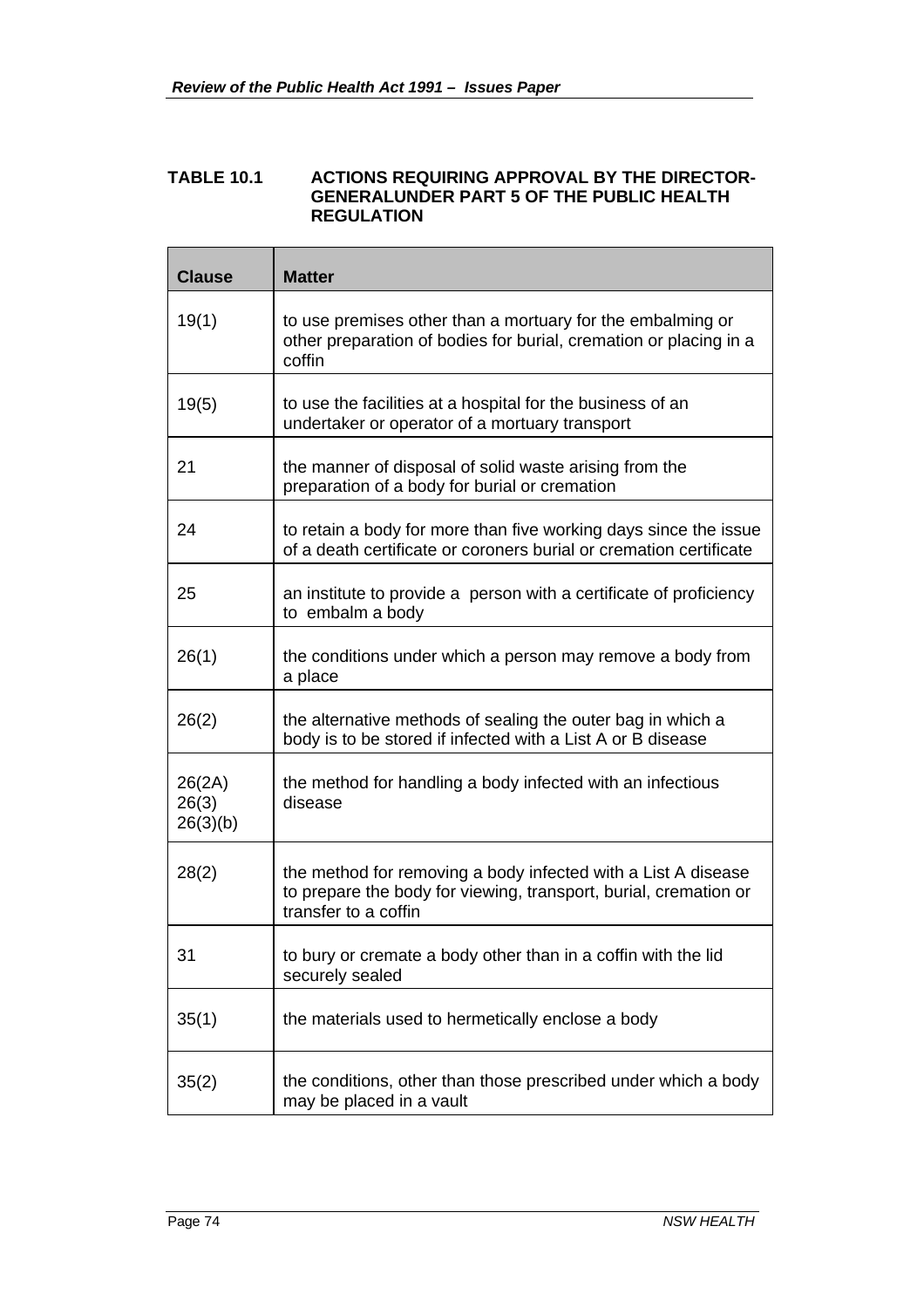| <b>Clause</b> | <b>Matter</b>                                                                    |
|---------------|----------------------------------------------------------------------------------|
| 35(4)         | the method of disposal of a cemetery register                                    |
| 37(1)         | to exhume a body                                                                 |
| 56(3)         | the method of disposal of the register of cremations and<br>prescribed documents |

As per the regulation of crematoria equipment, NSW is alone amongst the States and Territories in having regulations governing funeral industry practices and the handling of bodies. The present regulation prescribes requirements to be observed by undertakers, which are additional to those to be observed by persons (who may not be undertakers) when handling bodies, concerning:

- the burial or cremation of a body within five days following death;
- the embalming of a body,
- the need for a body to be placed in a body bag.
- the wearing of protective clothing when handling a body that may be infected with an infectious disease,
- the need to refrigerate any body that is kept on a premises for more than forty eight hours,
- the placing of a body in a coffin prior to cremation or burial,
- the transporting of a body infected with an infectious disease,
- the places at which and the manner in which a body may be buried.

The requirements for premises used for the preparation of bodies are very similar and complementary to those in the Local Government (Orders) Regulation 1993 concerning mortuaries. If they are to be maintained, in noting the inter-relationship of mortuaries and body preparation rooms should consideration be given to locating the requirements in the one regulation? Similarly, the requirements governing the disposal of waste also have some complementarity with the Local Government Regulation concerning waste disposal.

Anecdotal evidence suggests that on occasions relatives themselves collect the body of a deceased person from a hospital, nursing home or a domestic residence and transport it to another location, or to a cemetery for burial. As reported, the manner in which this is being done is in contravention of the Act through failing to use body bags, retaining the body for more than forty eight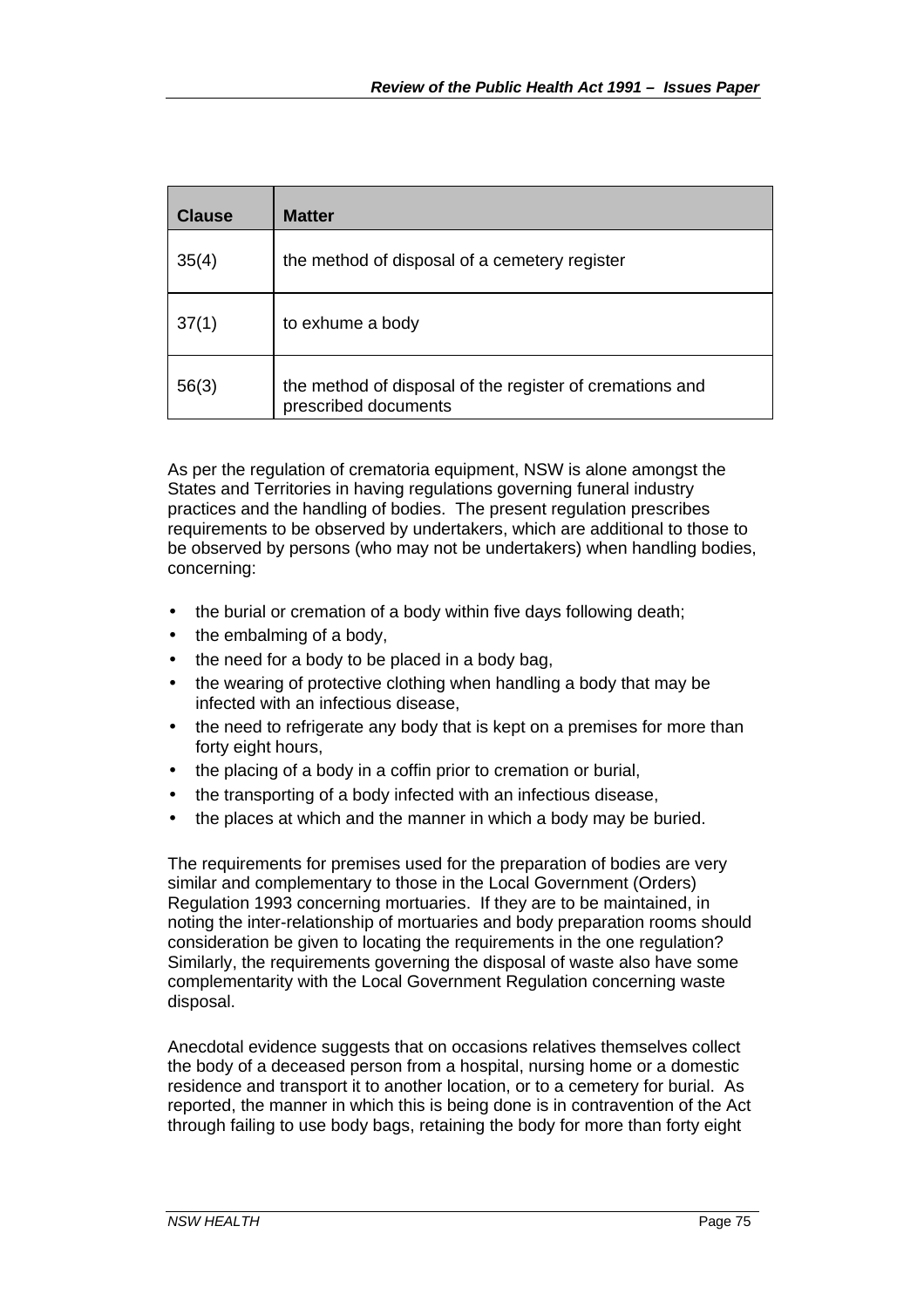hours without refrigeration and not having the body cremated or buried within five days of death.

However, to limit the removal and transportation of a body to Undertakers would be hard to justify on the grounds of public health or under the National Competition Policy. Such a limitation may also cause cultural conflict and in addition, such practices occur infrequently. To restrict the removal of a deceased person from premises to an Undertaker would in effect provide undertakers with a protected market. In addition under such circumstances it would not seem an appropriate response to prosecute a grieving family member for breaches of the Public Health Regulation. This suggests that the legislation needs to better reflect the public health issues, while at the same time accommodating the reasonable wishes of a deceased person's family.

As earlier noted there is also a restriction upon the embalming of bodies with List A or B medical conditions. This means that such bodies cannot be placed in a vault, as only an embalmed body can be so placed. However, as other Australian States do not have such a restriction this has led on occasions to families taking the body of a relative interstate for embalming. In view of the lack of a restriction in other states consideration of the continued need for such a restriction is required. Are there any public health or occupational health and safety issues, and if there are, why have they been discounted in other states?

The Funeral Industry Council (FIC) has submitted that there is a need for some form of regulation of the industry additional to that presently provided to address poor standards amongst current operators and prevent substandard operators from entering the market.**<sup>36</sup>** The FIC believes that regulation is required to ensure that:

- the health of the public is protected through standardised operating practices informed by infection control requirements;
- satisfactory standards of service are maintained;
- services provided reflect community expectations:
- the handling, transportation and storage of deceased persons is carried out in an appropriate manner; and
- the health and safety of workers in the industry are protected.

The FIC has proposed a system of registration administered by an independent Funeral Industry Registration Board to be funded by way of annual registration fees to be met by the imposition of a levy on each funeral and service provided by registered service providers.

 $36$ 

Funeral Industry Council 1998 Submission to the Minister for Health for the establishment of a Funeral Industry Registration Board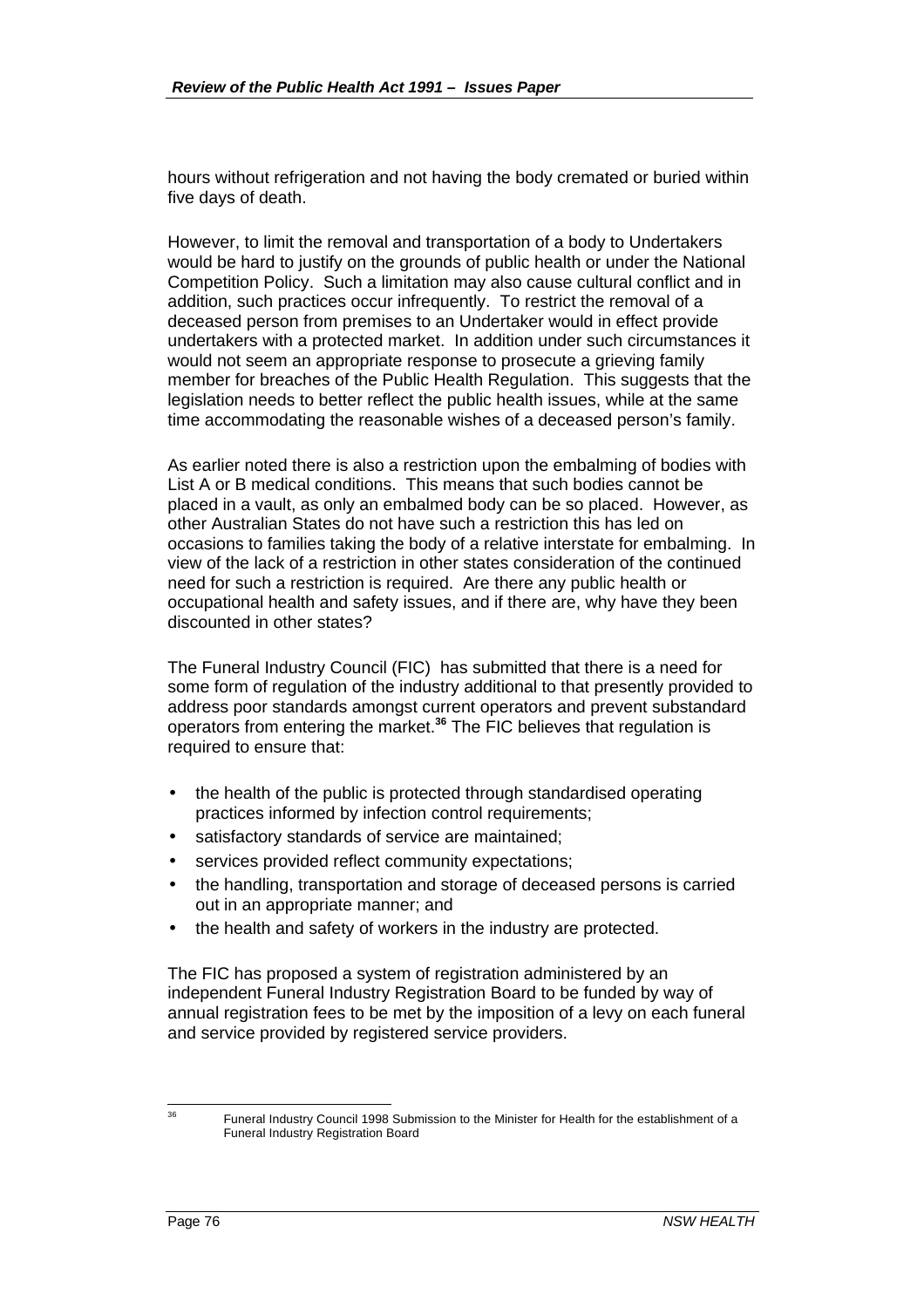The proposal is based on the establishment of minimum standards for registration. The Board would have the power to refuse an application for registration, for transfer of a business and be able to cancel a registration. As such mechanisms constitute barriers to entry to the market place, they have to be subject to a cost benefit analysis in accordance with the Competition Principles Agreement. In addition, the increased cost to the community through the establishment of a registration board, application process and ancillary requirements has to be justified.

The FIC is of the view that leaving standards of service to market forces to determine is ineffective as there are few benchmarks available to the community by which to judge service providers. The FIC argues that this is compounded by the fact that most people are in some form of crisis when arranging a funeral which needs to be organised in an expedient manner. As a result people purchasing services from an undertaker are considered to be more vulnerable, with little time to shop around and make enquiries.

If the funeral industry is to be regulated the question arises as to the extent to which this should occur, as no other Australian State or Territory does so. If the industry was to be regulated which government agencies are the most appropriate ones to administer the legislation? While the Department of Health clearly has responsibilities for infection control issues, the WorkCover Authority is responsible for occupational health and safety issues, a factor identified by the funeral industry in their argument for some form of regulation. In addition, local government agencies also have a statutory role in the regulation of premises, while the protection of the public from unscrupulous operators is a matter of concern to the Department of Fair Trading.

The Department has engaged an independent consultant (ACIL Consulting) to prepare a report on the options for the regulation of the funeral industry. The consultant has been asked to assess the costs and benefits of alternative regulatory approaches. This report will be considered by the Department along with the submissions received in response to the Issues Paper in preparing a Final Report.

#### **Discussion Point 26 – Disposal of Bodies**

Submissions are invited on:

- the need to regulate for the handling of bodies;
- the benefits and costs of the regulation of premises used for the preparation for bodies for burial and cremation;
- the need for infection control requirements;
- the need to impose limitations upon where a person may be buried;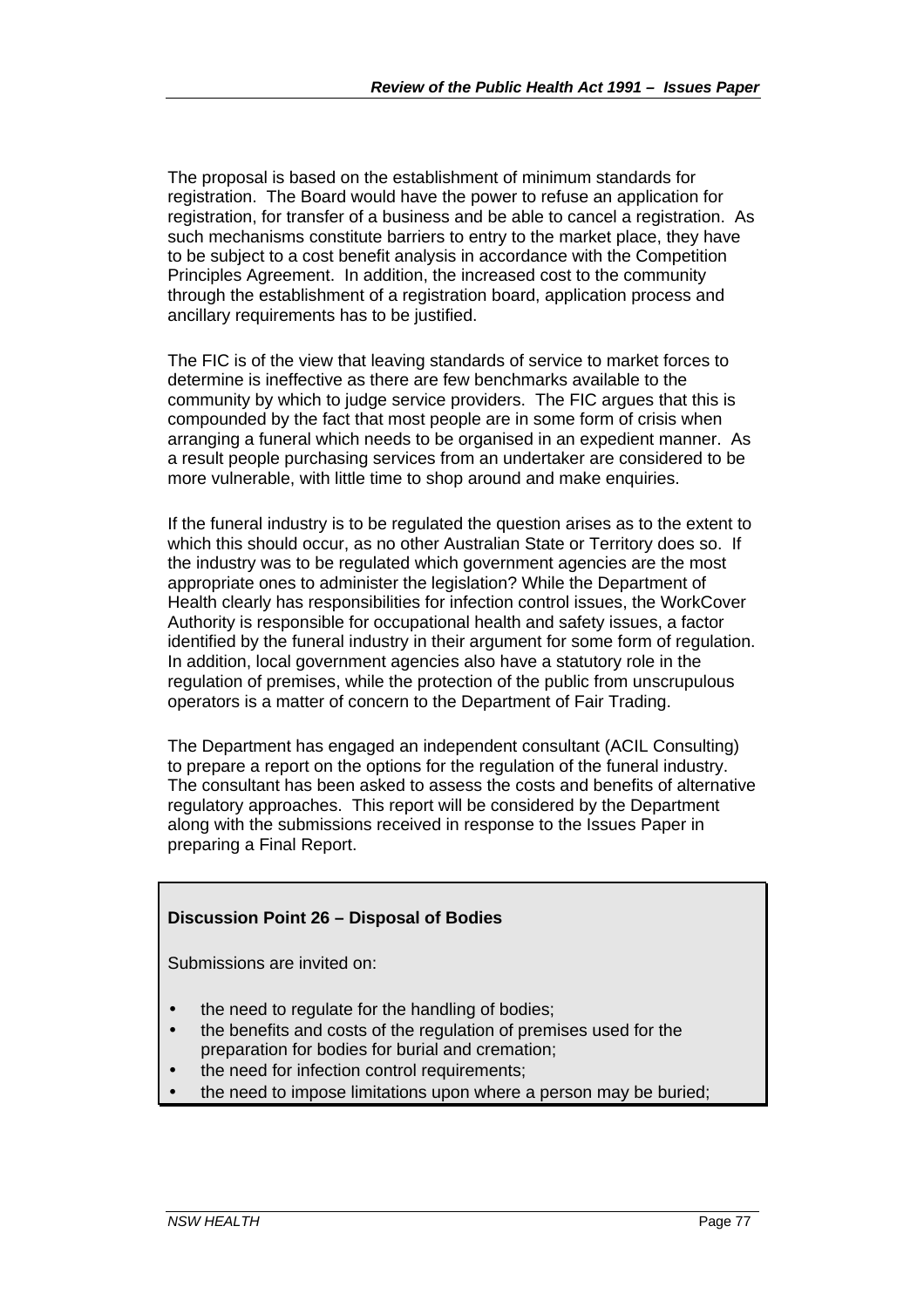- the need, if any, to impose restrictions upon who may handle bodies, and the basis of such restrictions;
- whether the present regulatory requirements under the Local Government Act and Public Health Act should be merged;
- whether the current restriction on the embalming of bodies with List A or B medical conditions should be removed;
- the need for and benefits and costs of regulating the funeral industry and in particular, on the specific options for regulation and which government agencies should be involved; and
- are the opportunities to use performance based regulatory models in this area, rather than prescriptive approaches.

# **10.7 Tobacco Sales**

Part Six of the Act deals with the sale of tobacco products. The Act prohibits the sale of unpackaged tobacco products, the packaging and sale of tobacco products without a health warning, the sale and packaging of tobacco products with wording suggesting that the product is not harmful and the sale of tobacco products to persons under eighteen years of age.

All Australian jurisdictions regulate tobacco products both in terms of labelling and sales of tobacco products to children. In addition all jurisdictions, with the exception of Queensland and the Northern Territory, have controls over the advertising and promotion of tobacco products. The Commonwealth Tobacco Advertising Prohibition Act 1992 applies in all jurisdictions and provides some limited controls where there are no state restrictions. The current review needs to identify and assess the effectiveness of the existing provisions in reducing smoking related diseases.

The Public Health Amendment (Tobacco Advertising) Act 1997 inserted provisions to control the advertising of tobacco products in view of the recency of these amendments the department is not considering these matters in the current review. The amending Act was considered in accordance with the requirements of the Competition Principles Agreement and was found to produce an overall community benefit, notwithstanding its impact on competition.

Overall, smoking imposes costs on the Australian community totalling \$12 billion. Material from the United States highlights the reluctance of tobacco manufacturers to disclose information concerning the risks of smoking. Tobacco control legislation generally is directed at discouraging people, particularly young people from smoking, providing information about risks of smoking and assistance to quit.

A number of specific issues have been raised in respect of the current provisions: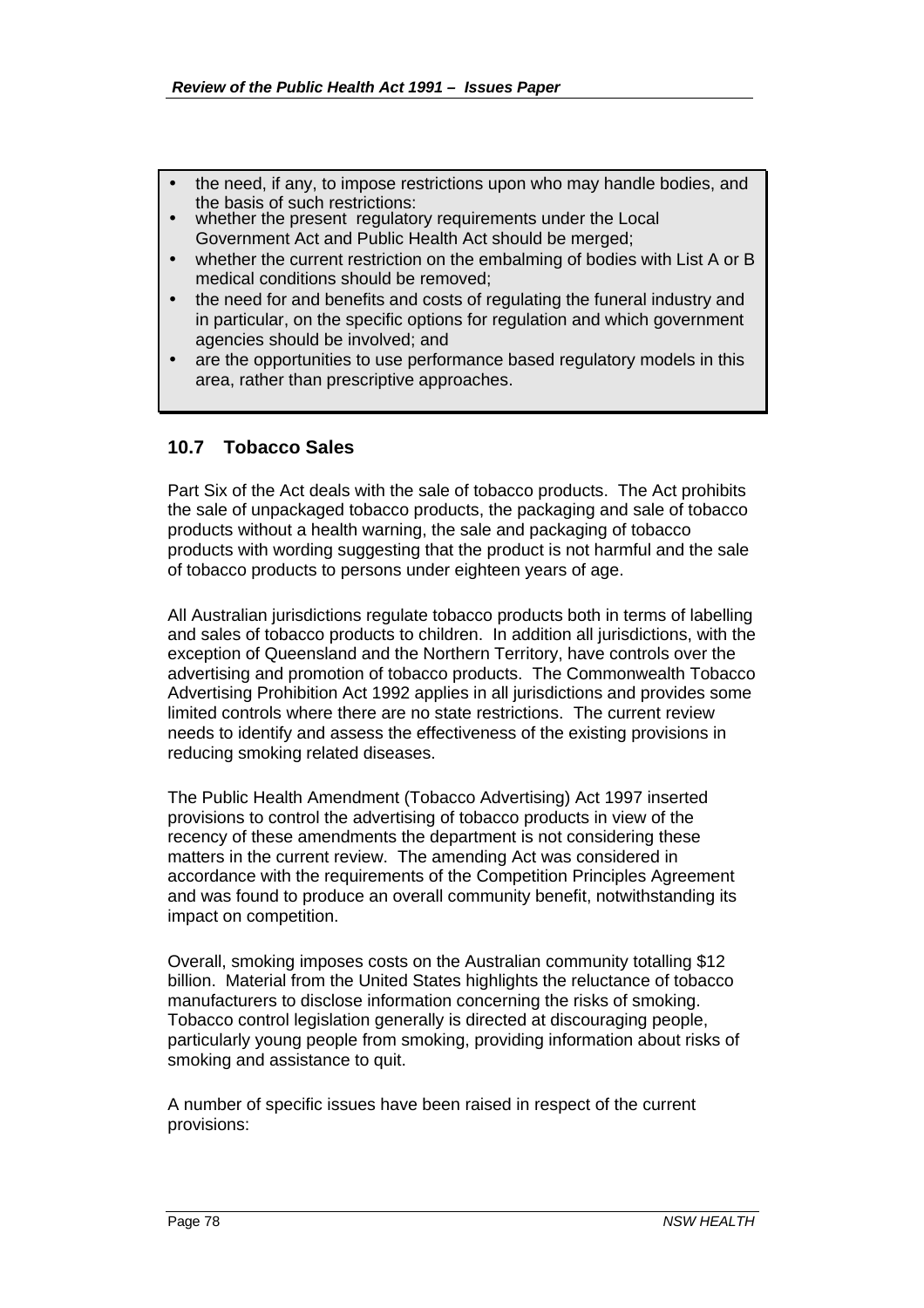- Concerns have been expressed at the relative ease with which persons under eighteen are able to obtain cigarettes through a third party, usually a friend. $37$  A response to this problem of "third party supply" may be to consider prohibiting the purchase of tobacco products on behalf of or for a person under eighteen years of age.
- Another issue for consideration is the need to have in NSW legislation, specific requirements for tobacco products to carry health warnings in view of Commonwealth law. Industry and consumer groups who responded to the preliminary invitation to identify issues for inclusion in this paper pointed out the requirements of the Commonwealth Trade Practices (Consumer Product Information) (Tobacco) Regulations made under the Trade Practices Act 1974. It has been suggested that as this regulation requires all consumer products to carry prescribed information there is no need for a state law. As there is some duplication between State and Commonwealth requirements it is necessary to consider whether NSW requires legislation concerning health warning labels on tobacco products.
- Tobacco manufacturers and retailers have consistently argued that an offence should be introduced for purchasing, or attempting to purchase cigarettes while under the age of 18 years. The Department however has concerns with subjecting young people to criminal sanctions for attempting to purchase tobacco.

# **Discussion Point 27 - Tobacco**

Submissions are invited on:

- the benefits and costs of regulating the sale of tobacco products and on the specific options for regulation (n.b. the advertising restrictions in Division 4 do not form part of the current review);
- if it is considered that some form of statutory regulation should be maintained, the costs and benefits of limiting the purchase of tobacco products for minors by a third party;
- the need for NSW to maintain the present regulatory requirements governing the application of health risk warning labels on tobacco products in view of the Commonwealth requirements.

 $27$ 

Usually described as third party supply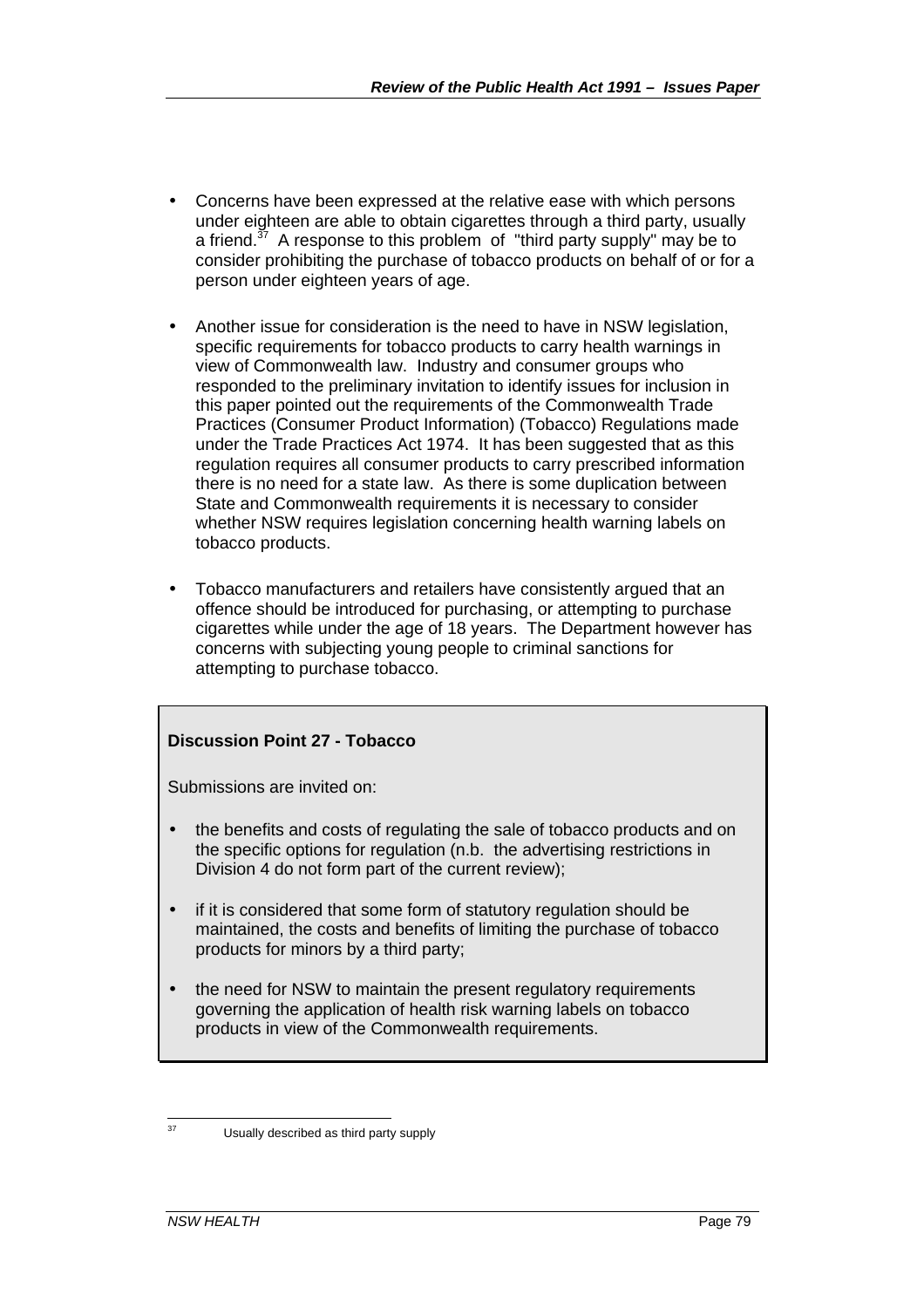# **10.8 Sleeping Rooms**

Clause 83 of the regulation sets out the special requirements to be observed by the occupier of any premises for any room or cubicle used for sleeping purposes based on a formula of 5.5 square metres of floor space per person. The objective of the regulation is to ensure that health risks are minimised through reducing overcrowding of rooms used for sleeping. While the principal application of the clause is to buildings under the control of local government, it also has some application to premises in national parks and other similar areas administered under the National Parks and Wildlife Act 1974, for example, ski lodges. While it has a general application, its use is primarily associated with new buildings and the approval of buildings for particular purposes as a health and hygiene issue. It is also noted that the enforcement of the regulation is more likely to be carried out by local government environmental health officers rather than an officer of the Department of Health.

While neither the Act or regulation impose any restriction upon who may provide overnight accommodation, in limiting the number of people that may occupy a room for sleeping purposes, a variety of costs are imposed upon commercial activities relating to the design and size of sleeping rooms. Consideration is therefore required as to whether the benefit of the regulation outweighs the cost, and if so, how to best achieve the desired outcome from the available regulatory options.

In the event that it is determined that some form of statutory regulation is necessary, the question also arises as to whether the requirements would be better relocated to the legislation under which building development and use is regulated. Therefore, submissions are also sought on whether this regulation would be more appropriately located under the Environmental, Planning and Assessment Act, Local Government Act and National Parks and Wildlife Act.

# **Discussion Point 28 – Sleeping Rooms**

Submissions are invited on:

- the benefits and costs of regulating the spatial requirements associated with rooms used for sleeping and the specific options for regulation; and
- whether the regulatory requirements for "sleeping rooms" would be better located under the Environmental Planning and Assessment Act 1979, the Local Government Act 1993 and the National Parks and Wildlife Act?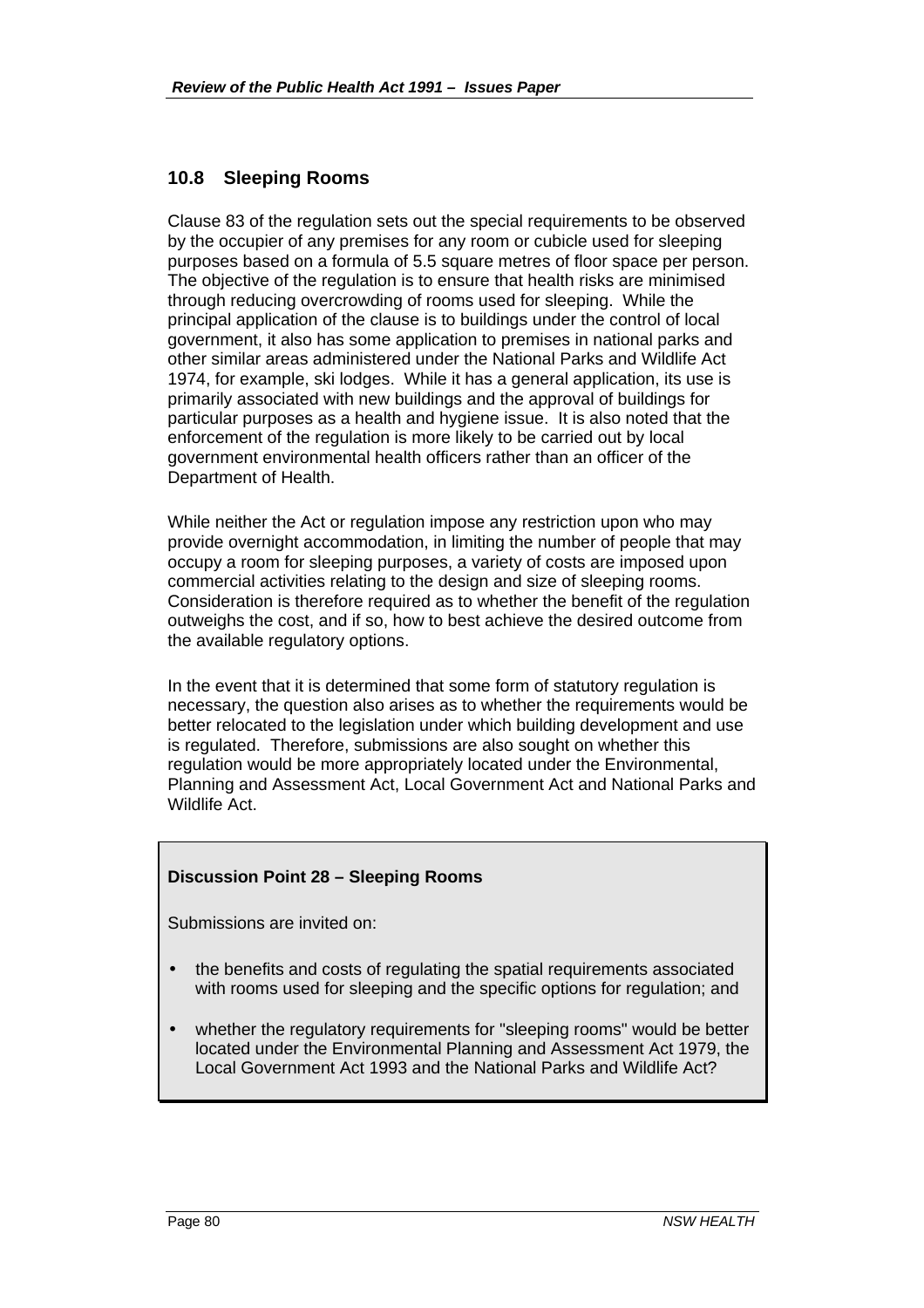# **CHAPTER 11 IMMUNISATION**

# **11.1 Introduction**

Immunisation has proven to be one of the safest and most cost effective procedures in modern medicine. However, to be effective, immunisation rates should generally be in excess of 95%. Within Australia, where such rates have been achieved, diseases such as smallpox, poliomyelitis and diphtheria have been effectively controlled.

Due to falling immunisation rates, the incidence of diseases such as mumps, measles and rubella began to increase. In response, legislation was introduced in 1992 to minimise and control outbreaks of certain "vaccine preventable diseases" in children. These vaccine preventable diseases are defined by the Act to include measles, diphtheria, whooping cough, poliomyelitis, tetanus, mumps and rubella. When introducing the amending legislation, the Minister for Health of the time acknowledged that "*Immunisation programs have prevented more suffering and saved more lives than any other medical intervention this century.*" 38

The amending legislation introduced provisions which aim to limit the spread of vaccine preventable diseases by imposing on School Principals and Directors of Child Care Facilities certain duties and responsibilities to ensure that the immunisation status of each child enrolled in the school or child care facility in attendance is sought. Additional responsibilities are also imposed to report the outbreak of vaccine preventable diseases to medical officers of health in the local area. The mechanism by which this is achieved involves requiring the principals of schools and directors of child care facilities to request of parents, prior to a child commencing at a school or child care facility, proof of the child's current immunisation status, the details of which have to be recorded in an acceptable format. Parents are not required to provide this information, however, if they decline the child is taken to be unimmunised.

The requirements are such that a child who is not shown on the records of the child care facility or school as being immunised may be excluded from attending a child care facility or a school in the event of an outbreak of a vaccine preventable disease being notified. However, apart from excluding a child during an outbreak, children who are not immunised must not be discriminated against.

Both the Tasmanian Public Health Act 1997 and the Victorian Health Act 1958 take a similar approach to that taken in New South Wales. Both those Acts also contain provisions that require local government to take action to develop local immunisation programs.

 $\overline{38}$ 

<sup>38</sup> *Legislative Assembly Hansard*, NSW Parliament, 17 November 1992 at 9236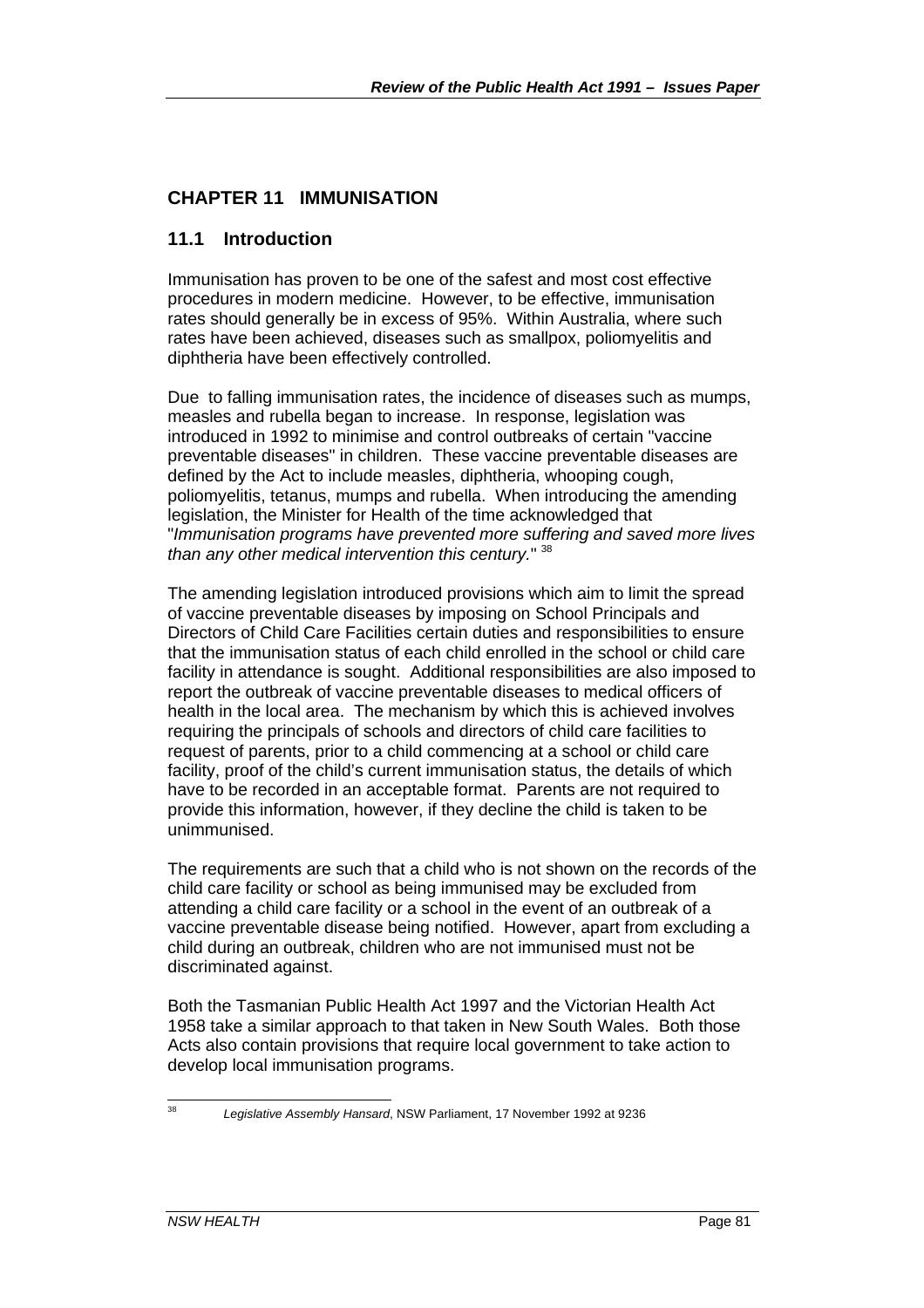Part 2A of the regulation gives effect to the provisions in the Act concerned with the control of vaccine preventable diseases by:

- Applying the requirement to record the immunisation status for all children who enrolled in either a kindergarten class of a school or a child care facility, being a playgroup affiliated with the Play Group Association of NSW or a child care service, as defined in the Children (Care and Protection) Act, for preschool children with effect from 1 January 1994. (Children not so immunised may be excluded from attending during any outbreak of a vaccine preventable disease).
- Requiring principals of schools to retain a child's immunisation certificate and directors of child care facilities to maintain an entry of the child's immunisation details in a register for two years after the child has left the school or facility (unless a request is received from another school or child care facility to transfer the record).
- Specifying the occasions on which the director of a child care centre is obliged to request of a parent of a child in attendance at the centre, evidence of the currency of the child's immunisation program.

The current provisions seek to strike a balance between the interests of the community as a whole in achieving high immunisation rates, with the rights of individuals who have concerns with the risks of immunisation. Not all members of the community consider it appropriate to have their child immunised, perceiving the risk of adverse reactions to vaccination to be as, or more dangerous, than the disease itself. However, it is appropriate to consider whether the current balance between the two is adequate.

# **11.2 Issues for Consideration**

A number of specific issues have also been raised:

- On occasions it may be more practical and effective to exclude from a school or child care facility a child that has acquired a vaccine preventable disease in addition to, or as an alternative to, excluding children who have not been vaccinated. Where there has been the early detection of a child who is still in the infectious stage, the exclusion of that child may be of greater benefit.
- The current provisions only apply to children enrolled in school since 1994. Older children are not subject to the provisions limiting their effectiveness. An issue arises as to whether the provisions should be extended to cover older children.
- The last issue to be raised concerns adverse event suffered by some children following immunisation. While the legislation provides for the reporting of adverse reactions to vaccines, some concern has been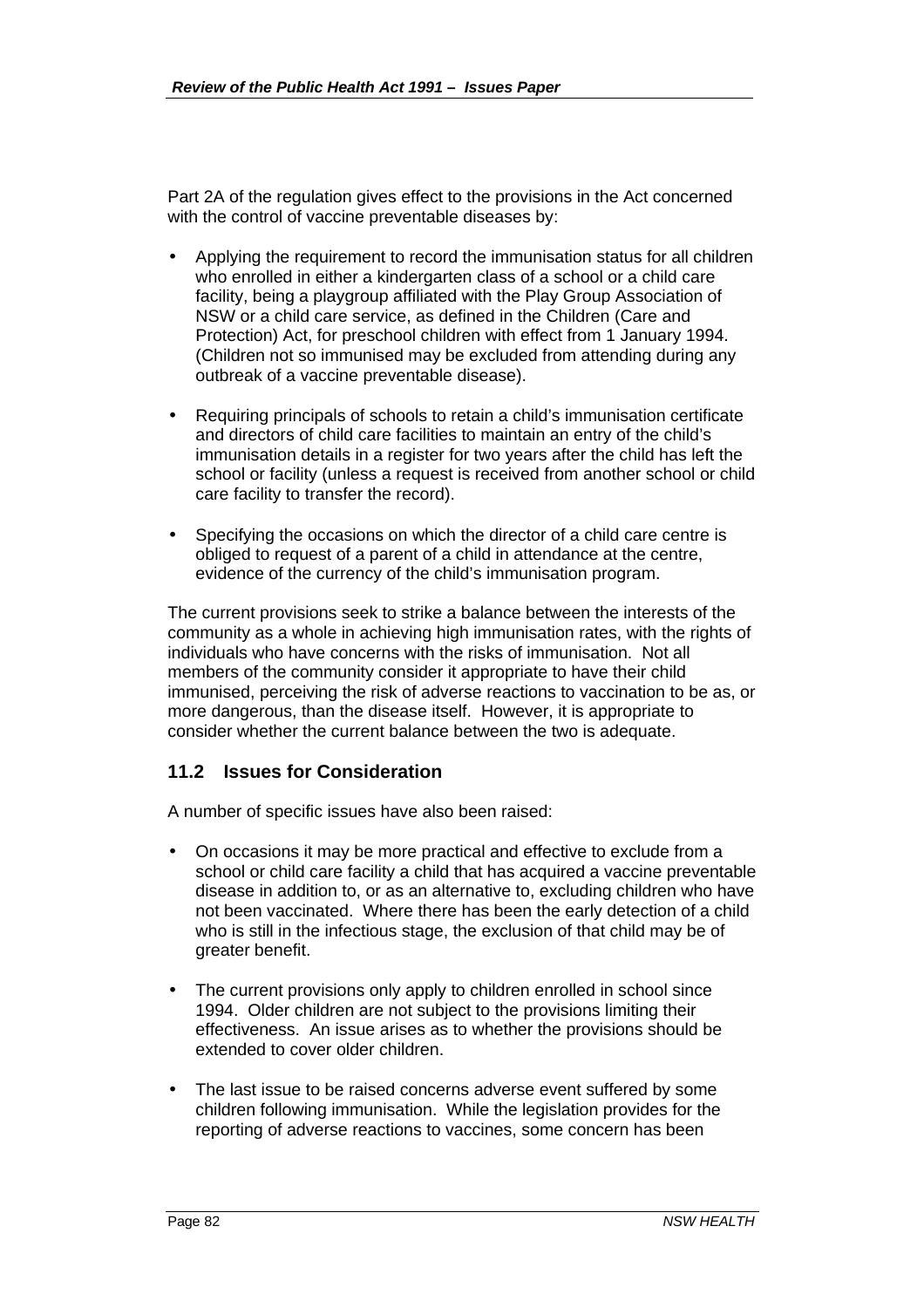expressed regarding difficulties members of the public may have in readily accessing this data. This poses the question as to whether information concerning adverse events should be made available from time to time, in a manner readily accessible by the public.

#### **Discussion Point 29 - Immunisation**

Submissions are sought on the:

- advantages and disadvantages of regulating for vaccine preventable diseases.
- the appropriateness of the current regulatory regime.
- the value of amending the Act to provide for a discretionary power to exclude from a child care facility or school a child that is suffering from a vaccine preventable disease.
- whether the provisions should be extended to cover older children enrolled in school.
- the proposal to increase public access to data regarding adverse reactions to vaccines used to prevent certain diseases and what constitutes an adverse reaction.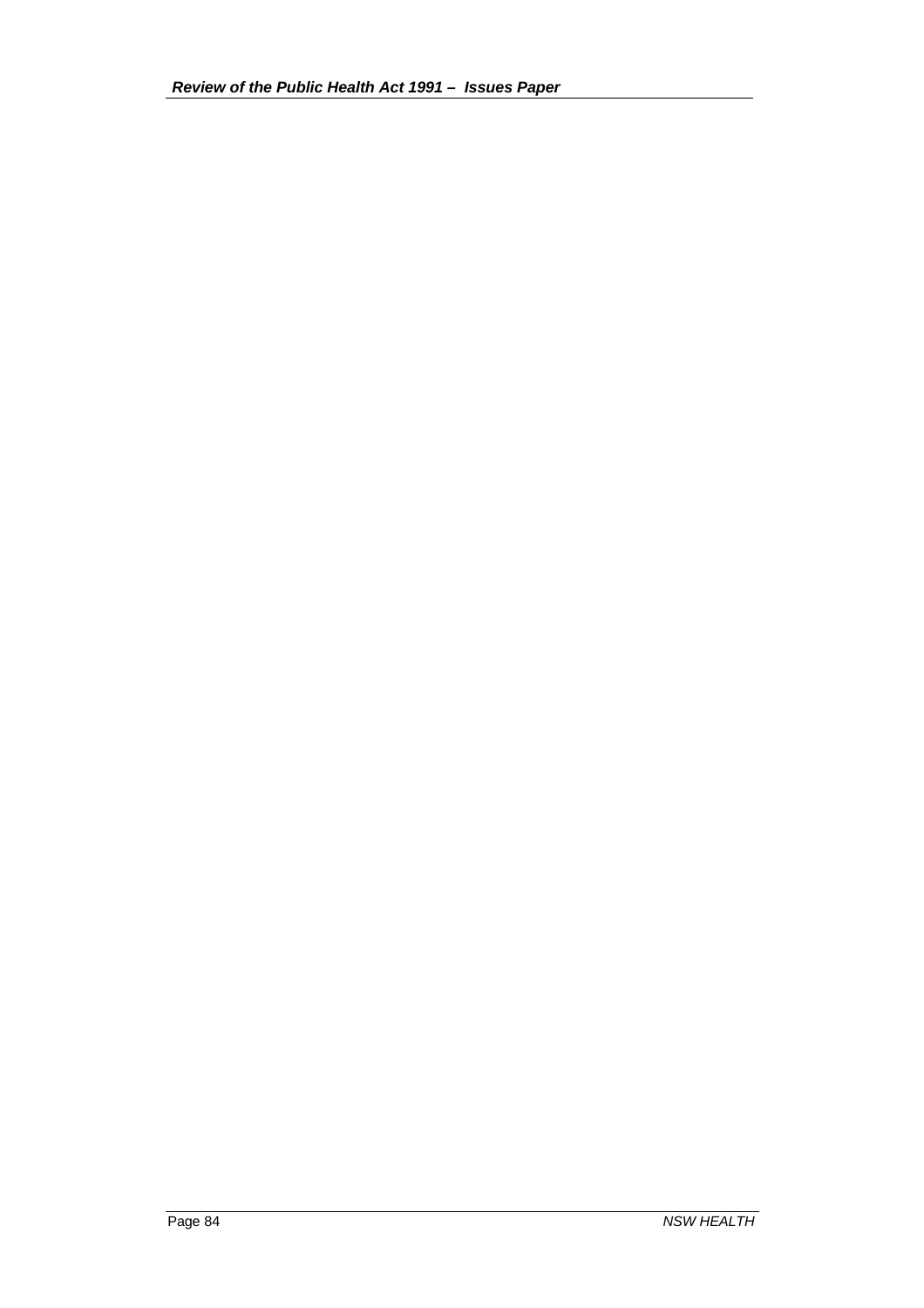# **PART V COMPLIANCE ISSUES**

# **CHAPTER 12 GENERAL ENFORCEMENT ISSUES**

# **12.1 Powers of Entry and Inspection**

An important consideration in the review of the Public Health Act is to ensure that the Act contains appropriate provisions to allow the government to monitor public health risks and respond quickly and effectively to protect public health. These provisions include enforcement powers, power to grant delegations and powers of entry and inspection.

The NSW Public Health Act provides for a range of powers for officers to enable them to enforce its requirements. These powers are provided to environmental health officers who are an officer of the Department of Health, an employee of an Area Health Service or an employee of a local authority/council. Currently, however these powers are spread throughout the Act, reflecting the evolution and development of the Public Health Act. Problems of inconsistency and confusion have arisen because there are variations in the powers of entry and inspection in relation to each issue regulated under the Act. Subject to the Act being remade it is proposed to review all the powers of entry to ensure uniformity and consistency.

Section 72 of the current Act provides uniform accountabilities for authorised officers and core powers of inspection, with requirements specific to the exercise of powers of individual regulatory areas being set down in the appropriate parts of the Act and regulation. The current safeguards in the Act include requirements to produce identification, to only use the powers at reasonable times, to give reasonable notice, provision for compensation and a prohibition on the use of unreasonable force.

It has also been suggested that there is a need for express powers to seize articles for the purposes of conducting prosecutions. In the area of skin penetration, for example, it has been suggested that it would be impossible to determine whether an unsterile article had been used without a power to seize and test the article.

Broad powers of entry, inspection, search and seizure are provided for in the ACT, South Australian and Tasmanian legislation. Note also the provisions of Chapter 8 part 2 of the Local Government Act 1993 (NSW) which gives council inspectors broad powers of entry and inspection.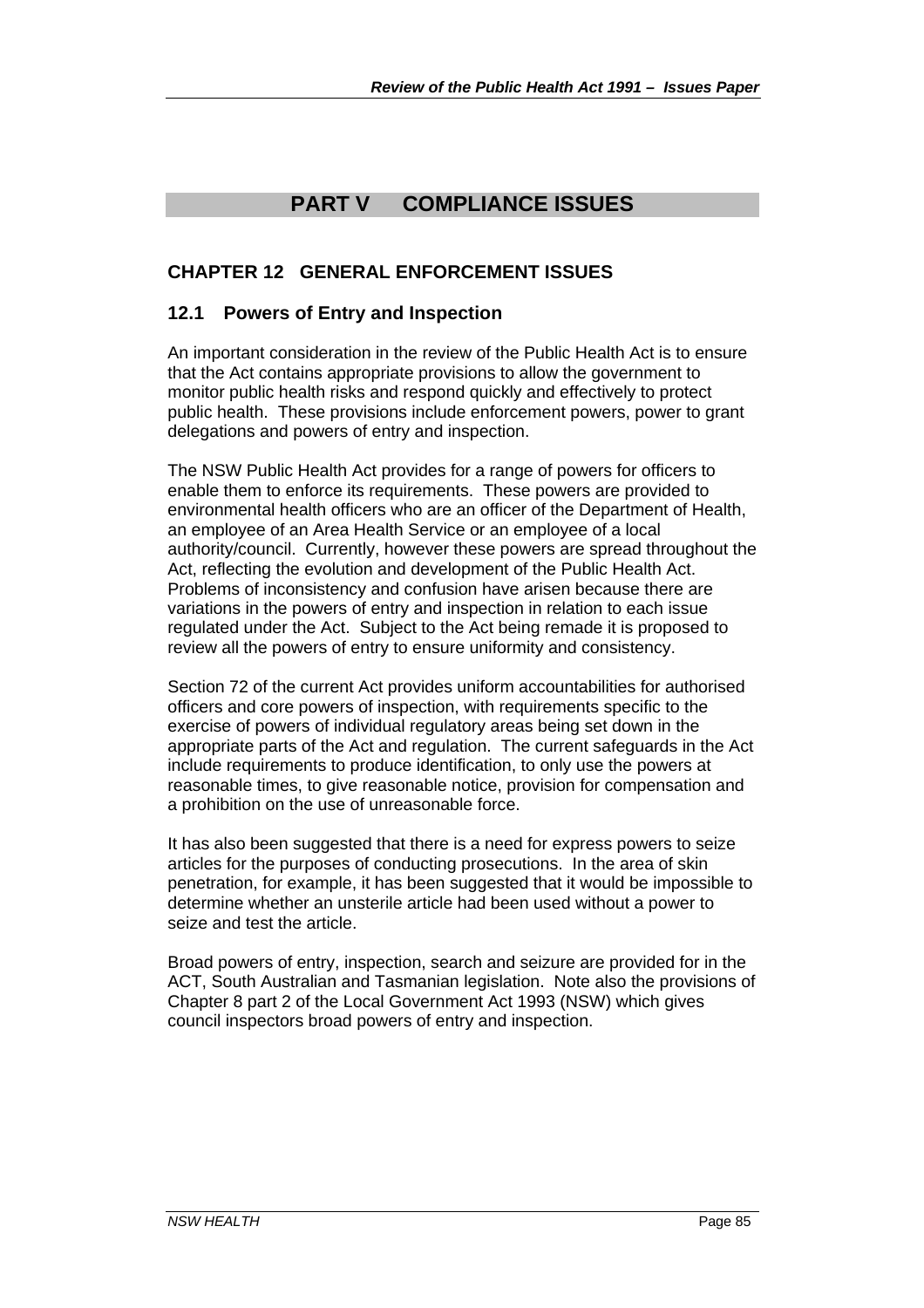# **Discussion Point 30 – Enforcement Powers**

Submissions are sought on the powers of entry and inspection into premises regulated under the Public Health Act 1991.

# **12.2 Self Enforcing Infringement Notice Scheme**

The traditional enforcement strategy available when a breach under an Act or Regulation is detected is to prosecute the offender in the courts. Self Enforcing Infringement Notice Scheme (SEINS) was introduced to reduce the cost to government and defendants of enforcement action and to minimise the time it takes to have a matter heard. The scheme is also aimed at easing the burden on the court system for offences of a minor nature. Under SEINS, referral of an offence to a court only occurs if the defendant wished to contest the matter.

A good example of the operation of SEINS occurs under the Motor Traffic Act. Under this Act the police are able to issue on-the-spot fines for a wide range of traffic offences, such as exceeding the speed limit.

Further benefits arising out of the use of SEINS are:

- because of the opportunity of finalising a matter administratively there is no need for the defendant to spend time at court and the expense of retaining legal representation is reduced;
- if the penalty is paid no criminal conviction is recorded;
- the defendant is not disadvantaged as the option to defend the matter remains;
- the array of options provided to respond to regulatory breaches is enhanced, meaning that more appropriate responses can be made;
- matters which previously had to wait for months before being heard are able to be disposed of quite quickly; and
- the scale of investigations and the time taken to conduct them can be reduced producing savings for business and government.

Operationally, when an offence is detected, evidence would be collected in the normal way (in the event that the matter is contested) and submitted to a senior officer with a recommendation that an infringement notice be issued. If issued it would then be up to the defendant to either pay the fine or defend the matter.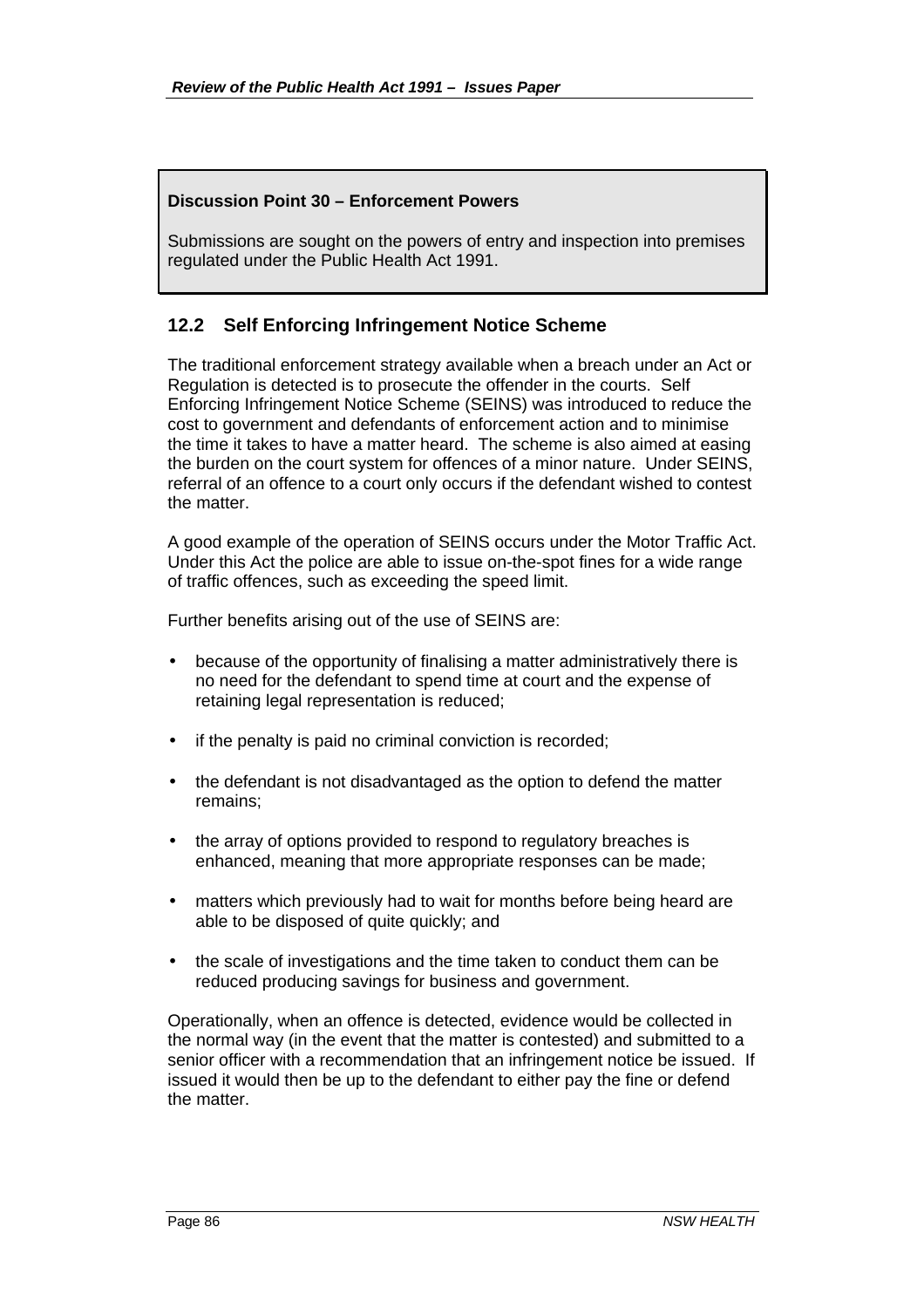The Tasmanian Public Health Act utilises infringement notices as an enforcement option for some offences. Another option may be to consider an approach adopted by the ACT, where improvement notices and prohibition notices may be issued which require a person who carries out a public health risk activity to either improve an aspect of the activity or to cease the activity.

#### **Discussion Point 31 – Self Enforcement Infringement Notices**

Submissions are sought on whether SEINS should be adopted for offences under the Public Health Act and Regulation.

If supportive, in what circumstances or for which offences would this approach would be appropriate?

# **12.3 Penalties under the Public Health Act**

If a prosecution under the Public Health Act is successfully undertaken, the present penalties are relatively low compared to the penalties contained within environmental health legislation and occupational health and safety legislation. For example, breaches of the environmental legislation can attract penalties of up to one million dollars in the case of a corporation and up to \$250,000 or 7 years imprisonment or both in any other case. Current penalties under the Public Health Act are much lower. Should penalties for causing a risk to public health be more significant in order to reflect community views of the seriousness of this behaviour? If greater penalties are deemed appropriate, what kinds of offences should attract a higher penalty under the Act?

In addition, some public health and occupational health and safety legislation has penalties that allow for a daily fine where the offence is continuing. The Occupational Health and Safety Act 1983 also provides for a greater penalty to be imposed where the offence is not a first offence and provides for greater penalties to be imposed on corporate bodies compared to individuals.

#### **Discussion Point 32 - Penalties**

Should penalties for causing a risk to public health be more significant in order to reflect community views of the seriousness of this behaviour? If greater penalties are deemed appropriate, what kinds of offences should attract a higher penalty under the Act?

Should there be provision for higher penalties where the offender is a body corporate?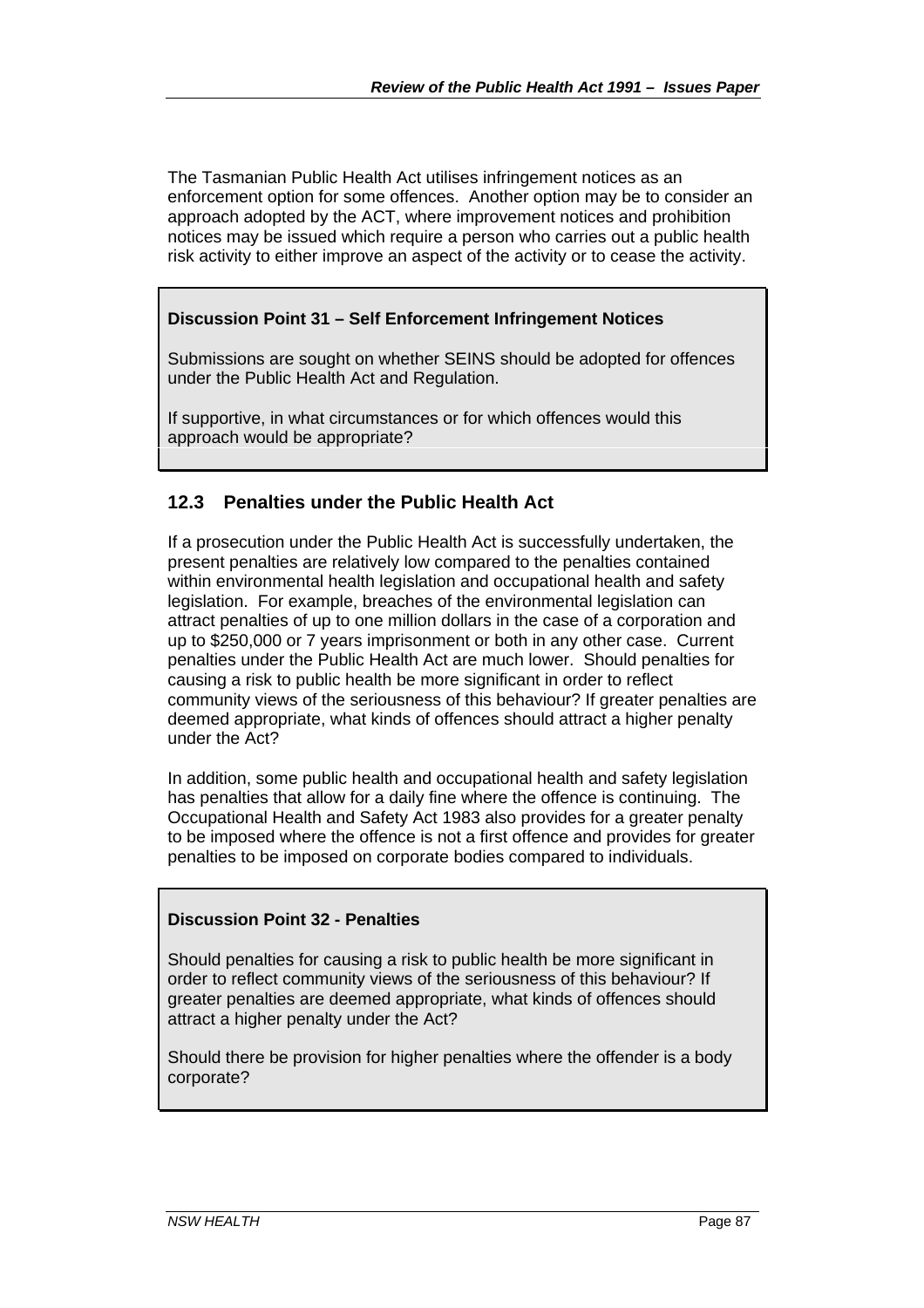Should there also be higher penalties for subsequent offences under the Public Health Act?

Submissions are also sought on additional regulatory strategies that could result in a more flexible and responsive approach to protecting and promoting public health

# **12.4 Capacity to Enforce Public Health Legislation**

The effectiveness of public health legislation is dependent on the level of enforcement activity. This paper has already explored in some detail the options for improving the administration of public health legislation, including possible strategies to co-ordinate activities across government agencies and sectors. Improvements in these areas will assist in increasing the level and quality of enforcement activity.

However there may be other innovative strategies that could be utilised to improve the enforcement capacity of the health system and others with responsibility for public health. For example, the Local Government Act 1993 confers extensive authority on local councils to charge fees for inspections and other activities. More innovative strategies may be available to improve the efficiency of existing enforcement arrangements, which would allow resources to be targeted more effectively.

# **Discussion Point 33 – Other Enforcement Issues**

Submissions are sought on strategies to improve or increase the capacity of the health system and others to achieve the objectives of the legislation.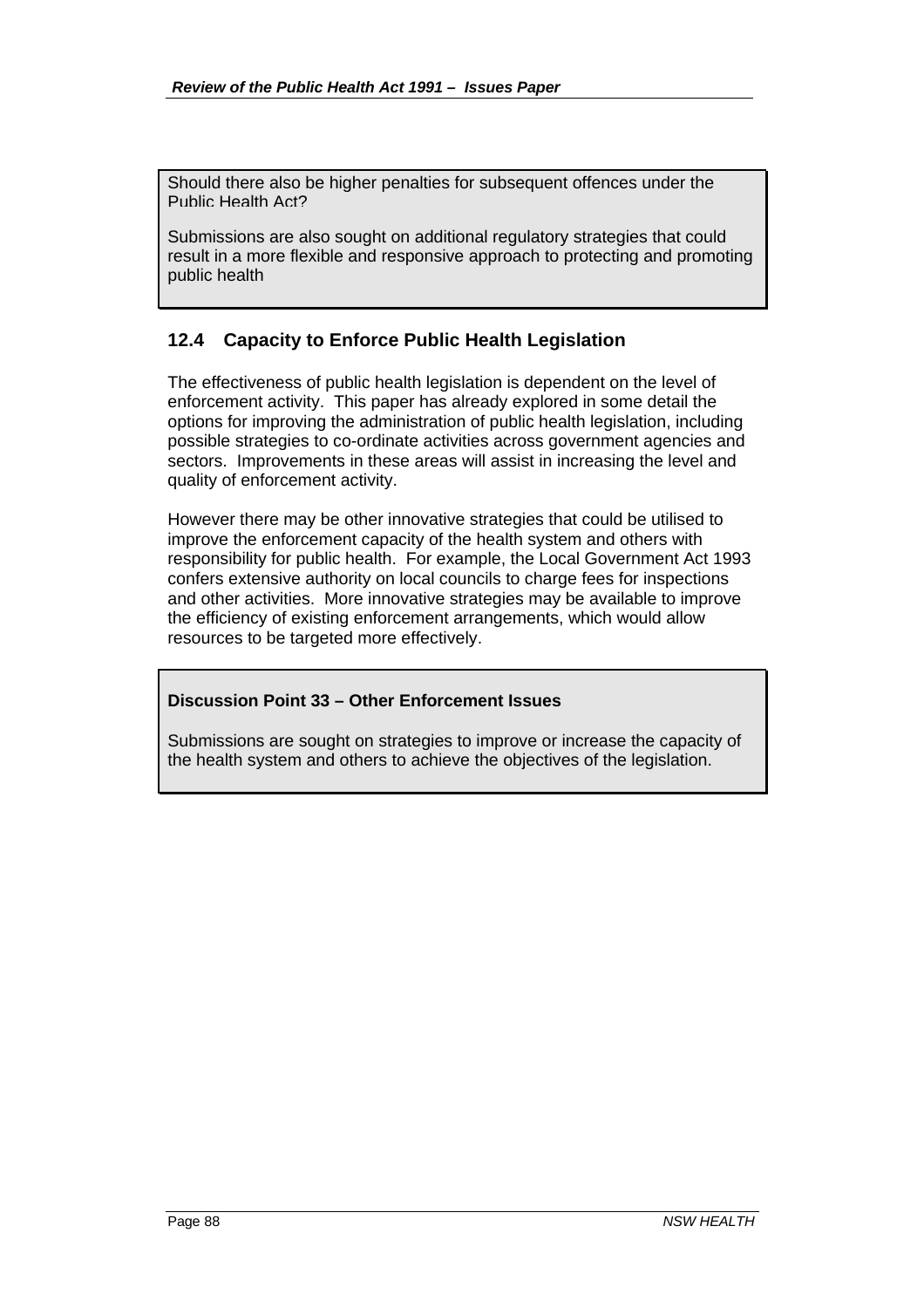# **PART VI APPENDICES**

# **APPENDIX A TERMS OF REFERENCE**

- 1. The Public Health Act 1991 is to be reviewed in accordance with the Council of Australian Government's Competition Principles Agreement. In particular, the review will consider the following areas to assess whether: (i) the costs of restricting competition are outweighed by the benefits, and (ii) the objectives of the legislation can only be achieved by restricting competition:
	- (i) the regulation of skin penetration procedures;
	- (ii) microbial control;
	- (iii) swimming pools;
	- (iv) tobacco (with the exception of provisions relating to tobacco advertising);
	- (v) the disposal of bodies; and
	- (vi) other miscellaneous regulatory controls.
- 2. The review provides an opportunity to consider and address other issues relating to the Public Health Act 1991 including:
	- (i) the objectives of the Public Health Act 1991;
	- (ii) assessment of the need for statutory intervention to regulate current identified health risks - for example, water quality.
	- (iii) review of the existing provisions of the Act in relation to: responding to health risks; disease monitoring; and control of vaccine preventable diseases;
	- (iv) Adequacy of current enforcement and compliance arrangements including the interface between local government and health authorities.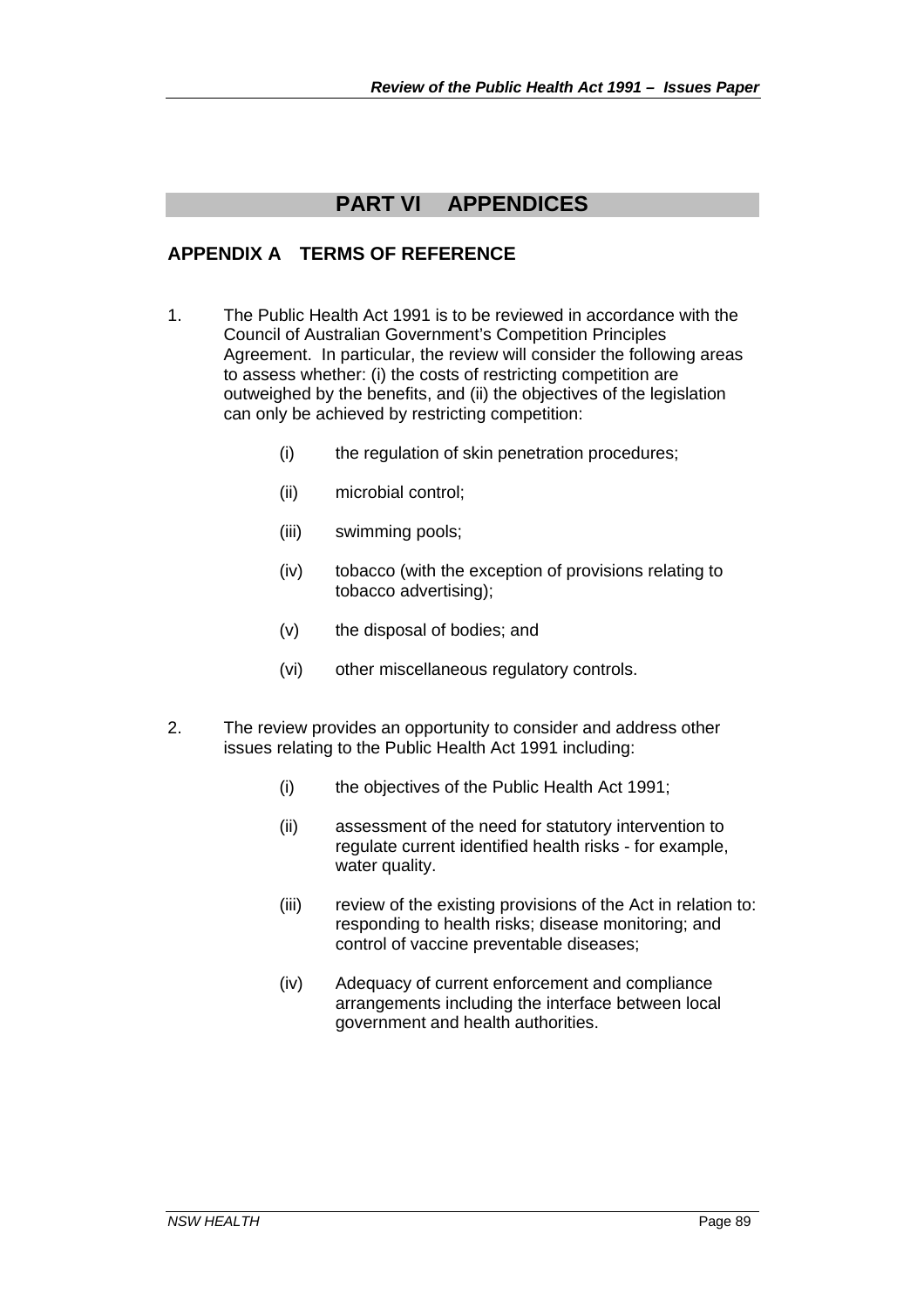# **APPENDIX B REQUIREMENTS FOR THE COMPETITION PRINCIPLES AGREEMENT**

### **Guiding Principles of the Review**

The Competition Principles Agreement provides that the guiding principles of each review are that "legislation should not restrict competition unless it can be demonstrated that:

- a) the benefits of the restrictions to the community as a whole outweigh the cost; and
- b) the objectives of the legislation can only be achieved by restricting competition." (clause 5(1), CPA)

# **Content of the review**

"Without limiting the scope of the individual review, each review should:

- a) clarify the objectives of the legislation;
- b) identify the nature of the restriction on competition;
- c) analyse the effect of any identified restriction on competition on the economy generally;
- d) assess and balance the costs and benefits of the restrictions;
- e) consider alternative means for achieving the same results including non legislative approaches." (clause 5(9), CPA)

#### **Public benefits**

"Without limiting the matters that may be taken into account, where this Agreement calls:

- a) for the benefits of a particular policy or course of action to be balanced against the costs of the policy or course of action; or
- b) for the merits or appropriateness of a policy or course of action to be determined;
- c) or for an assessment of the most effective means of achieving a policy objective;

the following matters shall, where relevant be taken into account:

- d) government legislation and policies relating to ecological sustainable development;
- e) social welfare and equity considerations, including community service obligations;
- f) government legislation and policies relating to matters such as occupation health and safety, industrial relations and access and equity;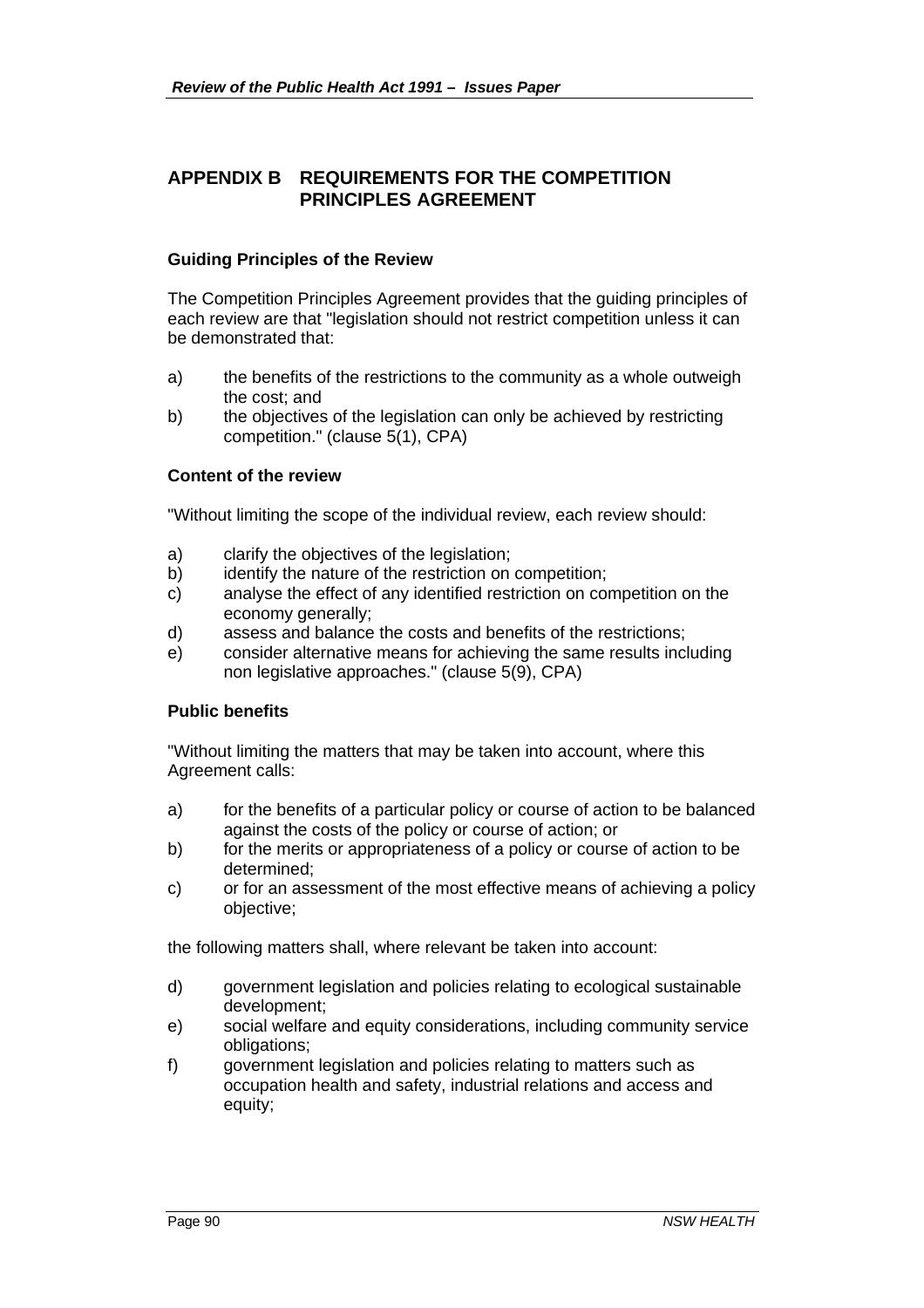- g) economic and regional development, including employment and investment growth;
- h) the interests of consumers generally or a class of consumers;
- i) the competitiveness of Australian businesses; and
- $j$  the efficient allocation of resources." (clause 1(3) CPA)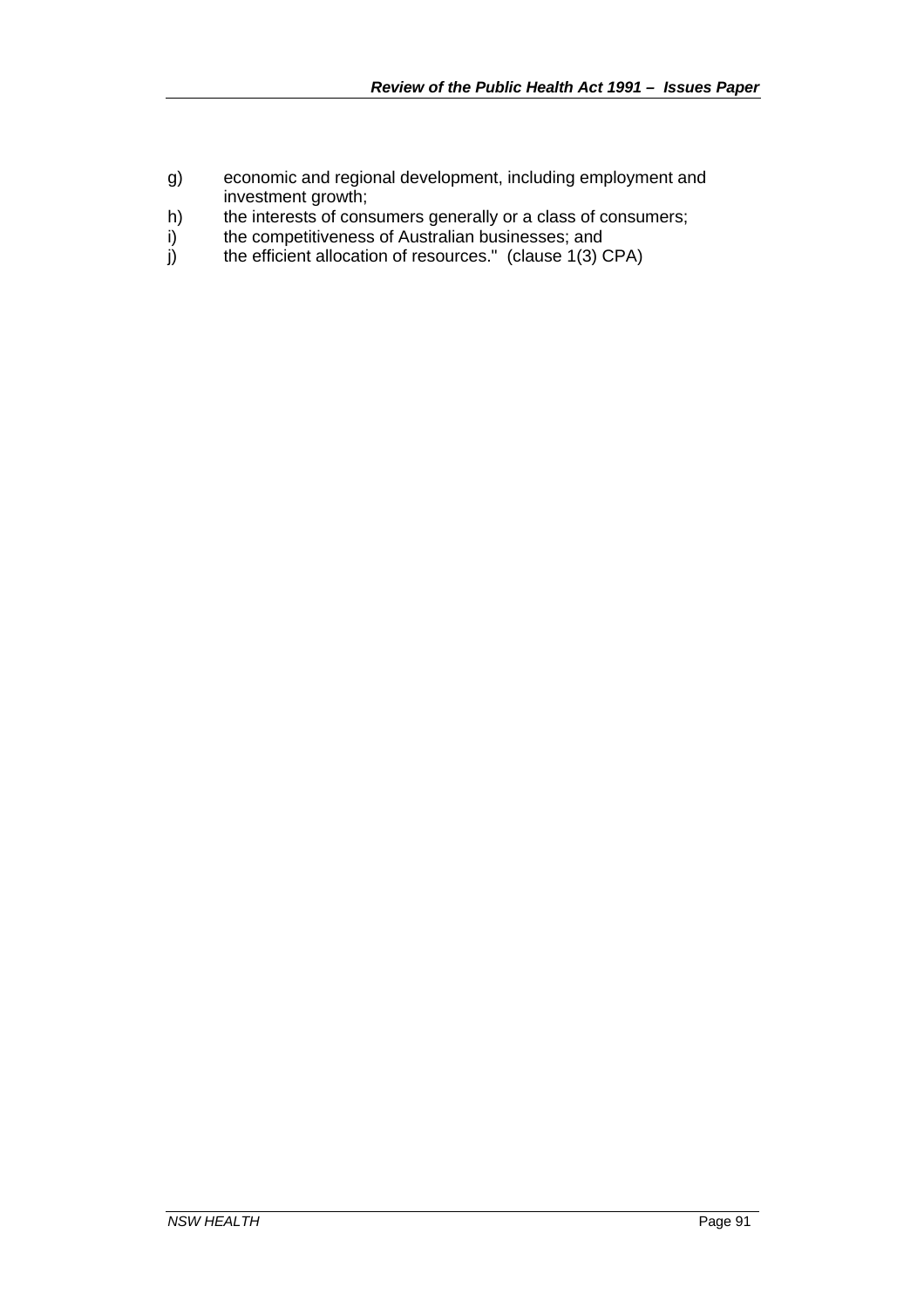# **APPENDIX C NOTIFIABLE DISEASES**

Acquired immunodeficiency syndrome (AIDS)

Acute viral hepatitis

Adverse event following immunisation

Botulism

**Cancer** 

Cholera

Congenital malformation (as described in the "Manual of the International Statistical Classification of Diseases, Injuries, and Causes of Death" published by the World Health Organisation, Geneva) in a child under the age of 1 year

Cystic fibrosis in a child under the age of 1 year

**Diphtheria** 

Food borne illness in two or more related cases

Gastroenteritis among people of any age, in an institution (eg among persons in educational or residential institutions)

Haemolytic Uraemic Syndrome

Haemophilus influenzae type b

Hypothyroidism in a child under the age of 1 year

Legionnaires' disease

Leprosy

Measles

Meningococcal disease

Paratyphoid

Pertussis (Whooping cough)

Phenylketonuria in a child under the age of 1 year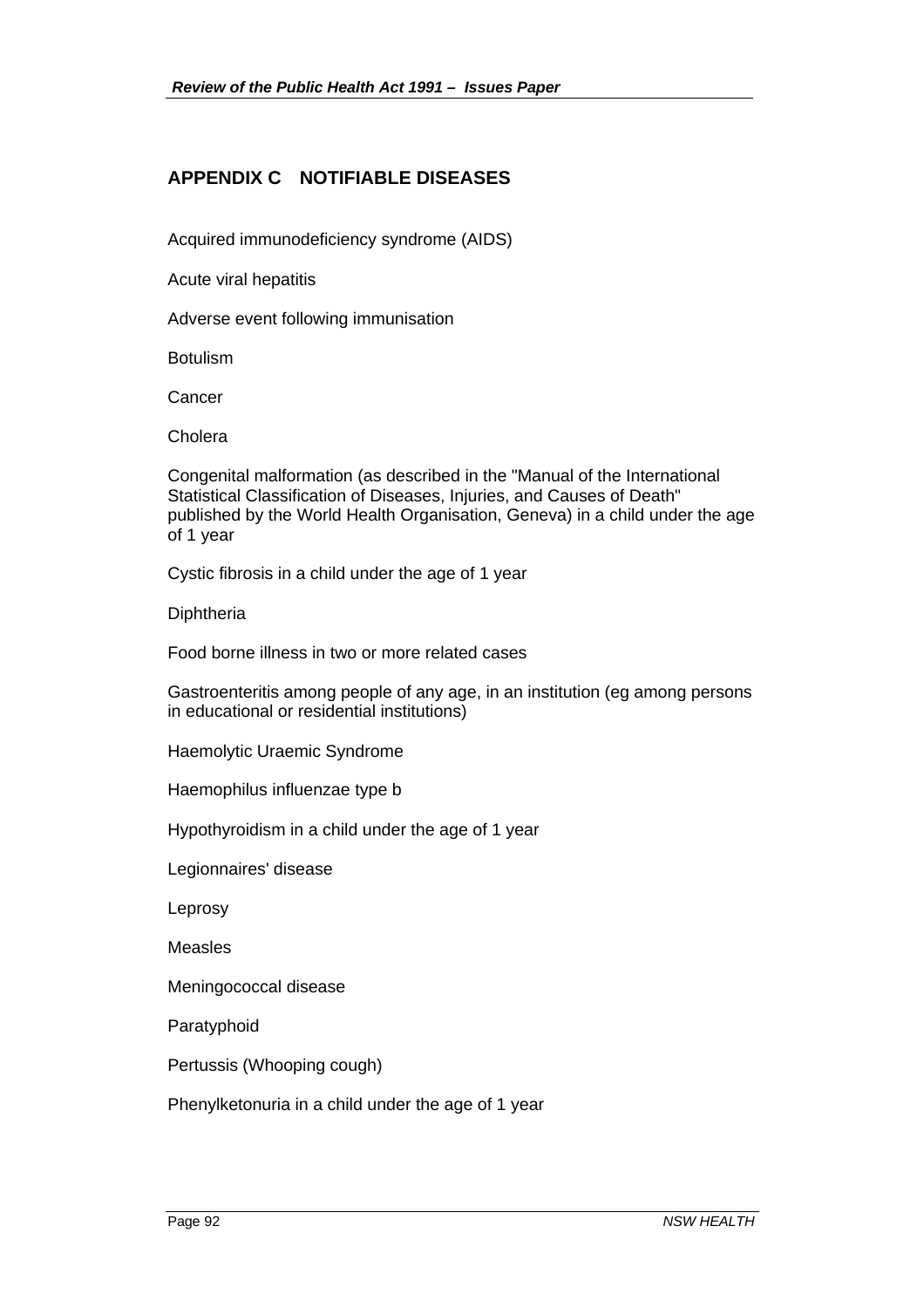### Plague

Poliomyelitis

Pregnancy with a child having a congenital malformation (as described in the "Manual of the International Statistical Classification of Diseases, Injuries, and Causes of Death" published by the World Health Organisation, Geneva), cystic fibrosis, hypothyroidism, thalassaemia major or phenylketonuria

Rabies

Syphilis

**Tetanus** 

Thalassaemia major in a child under the age of 1 year

**Tuberculosis** 

Typhoid

Typhus (epidemic)

Viral haemorrhagic fevers

Yellow fever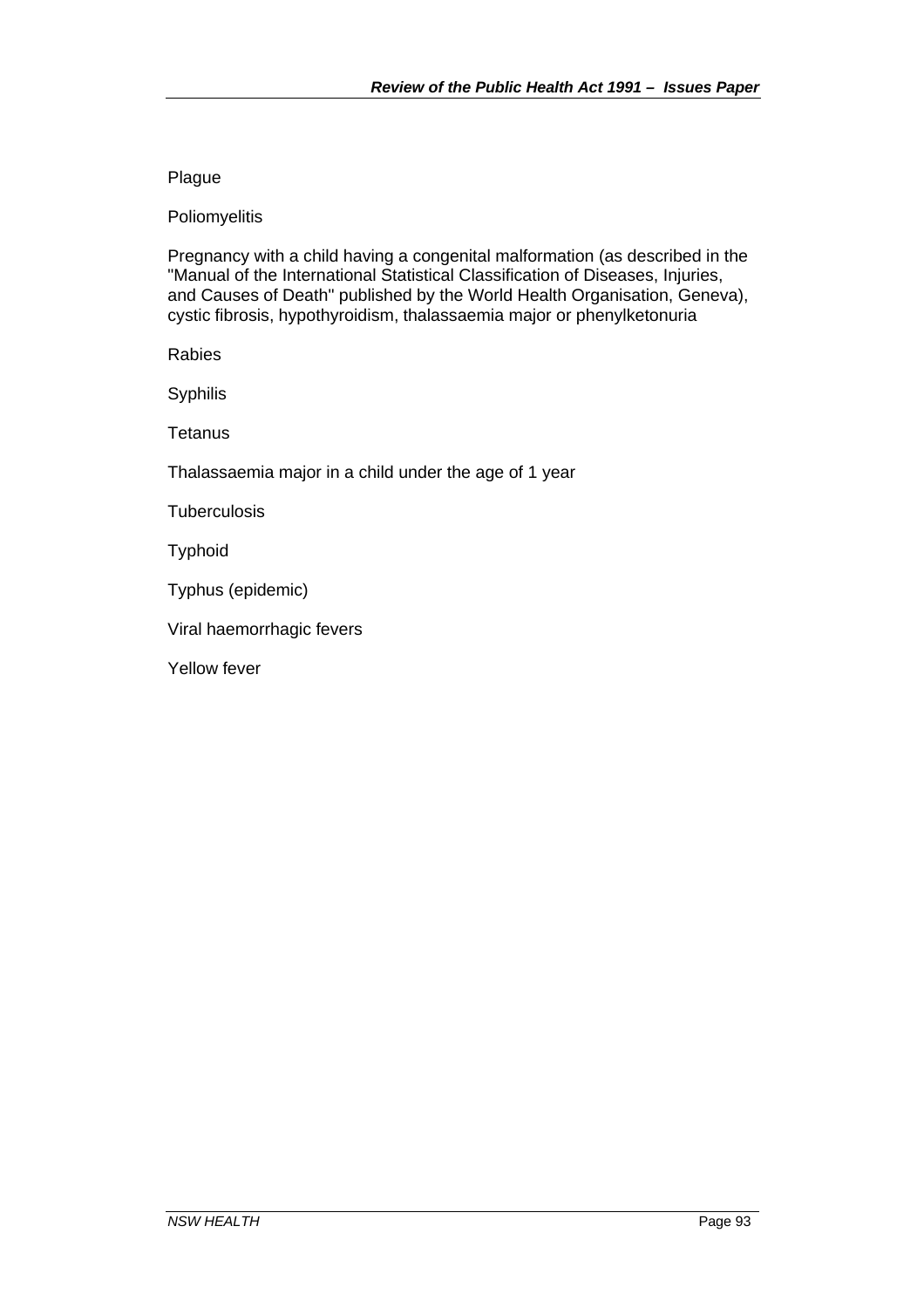# **APPENDIX D SUMMARY OF DISCUSSION POINTS**

# **Discussion Point 1 – Objectives of the Public Health Act**

Submissions are invited on the desirability of including a statement of objectives in the Public Health Act , particular a statement focussing on the outcomes to be achieved.

Submissions in favour of this proposal which identify the content of any objectives would be particularly welcome.

# **Discussion Point 2 – Structure of the Public Health Act**

Is the current structure of the Public Health Act 1991 and Regulations appropriate, in particular, Is the current division of matters between the Act and Regulations?

Should consideration be given to new public health legislation which contains "core" public health provisions and enabling provisions to respond to specific public health issues by Regulation?

# **Discussion Point 3 – Consolidation of Other Legislation**

Should other legislation be consolidated with the Public Health Act 1991?

What other legislation should be considered for this purpose?

#### **Discussion Point 4 – Improving Co-ordination Across Government**

Is the current division of responsibility (as established by the Public Health Act 1991 and cognate legislation) between the NSW Department of Health, public health units, government agencies and local councils operating to secure appropriate public health outcomes?

Are current administrative arrangements effective?

Is there a need for additional mechanisms to improve co-ordination of public health effort in NSW?

Submissions are invited on the costs and benefits of statutory advisory councils as a mechanism to improve, protect and promote public health in NSW.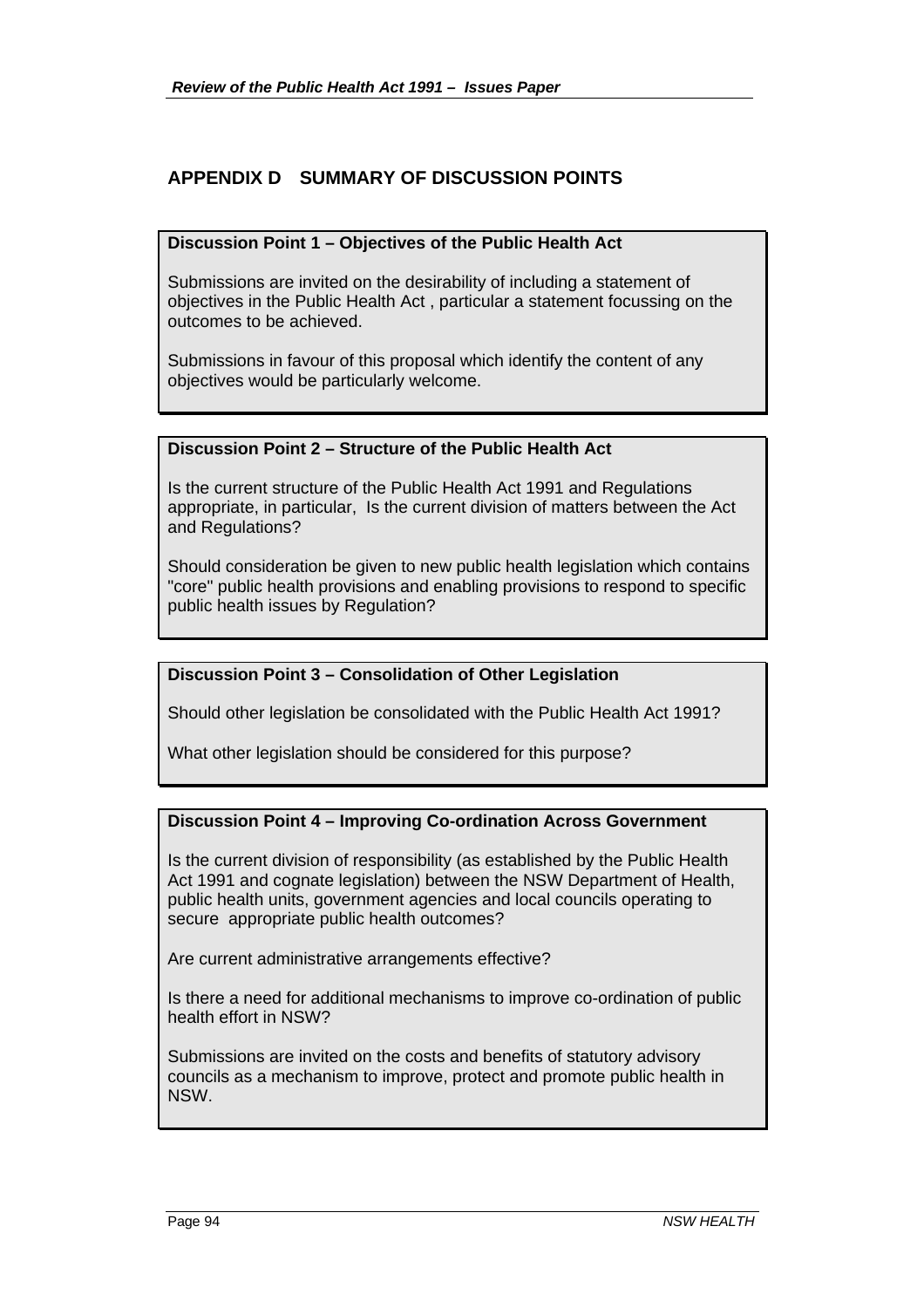# **Discussion Point 5 – Co-ordination with Local Government**

Submissions are invited on:

- the need to clarify the role of local government with respect to public health legislation;
- whether the current arrangements in relation to the local government's role in for the enforcement of the Public Health Act are adequate and appropriate
- mechanisms to improve co-ordination between health and local government in relation to public health including (but not limited to) those discussed above.

### **Discussion Point 6 – Links with the Planning System**

Submissions are invited on whether having regard to the existing mechanisms for assessing the impact of developments upon human health there is a legislative role for the Public Health Act 1991 in the assessment of the human health effects of development proposals.

### **Discussion Point 7 – Medical Officers of Health**

Submissions are invited on the need to retain and/or clarify the role of Medical Officers of Health

# **Discussion Point 8 – Public Health Units**

Submissions are invited on:

- the need to describe the role of Public Health Units and/or the Director of a Public Health Unit under the Act;
- whether the relationship between the Public Health Units and the Department in relation to public health activities requires formal recognition under the Public Health Act

#### **Discussion Point 9 – Privacy Protection**

Submissions are invited on whether the current arrangements for privacy protection under the Public Health Act and related legislation provide an appropriate balance between privacy protection and the ensuring that information can be collected and analysed for public health purposes.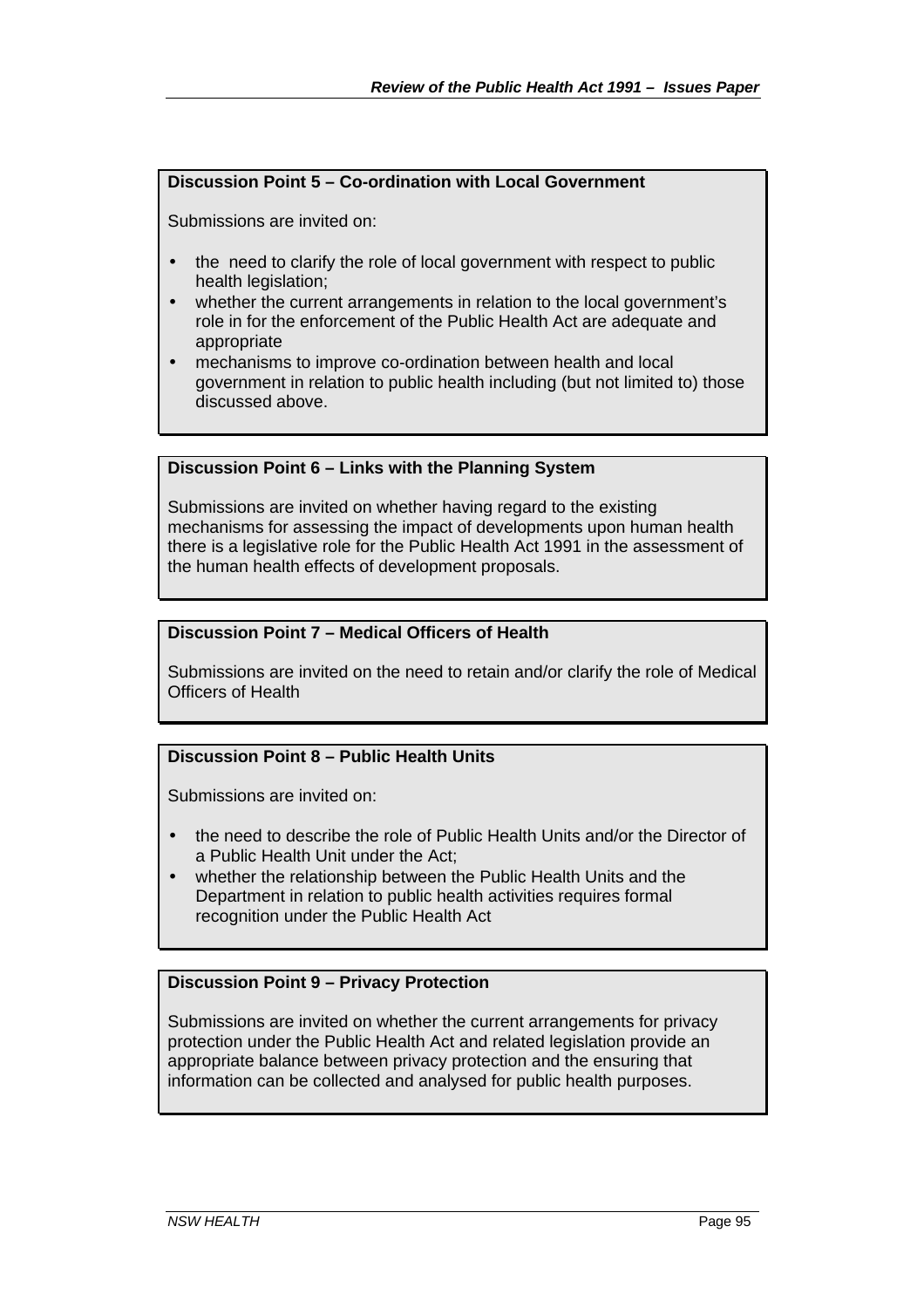#### **Discussion Point 10 – Information About Public Health**

Submissions are invited on:

- the adequacy of the current arrangements for the collection of data under the Public Health Act;
- the need to specifically recognise the Department's responsibilities in monitoring health through the use of health data;
- procedures for introducing new notification requirements;
- the types of data collections that should be mandated under the Public Health Act;
- the issue of introducing a generic registers power within the Act:
- the need to improve arrangements for monitoring disease outcomes.

#### **Discussion Point 11 – Reporting Requirements**

Submissions are sought on the need for the NSW Public Health Act to mandate reporting requirements in the health status of the people of NSW. How often should reports be required?

#### **Discussion Point 12 – Emergency Powers**

Submissions are invited on the adequacy of section 4 and section 5 of the current Public Health Act 1991 for responding to emergencies.

#### **Discussion Point 13 – Unhealthy Premises**

Submissions are sought on the adequacy of section 8 of the Public Health Act 1991 and clause 82 of the Public Health Regulation for responding to health risks on premises.

### **Discussion Point 14 – Infection Control**

Submissions are sought on the effectiveness of section 6 of the Public Health Act 1991 in minimising risks to public health such as the spread of serious medical conditions.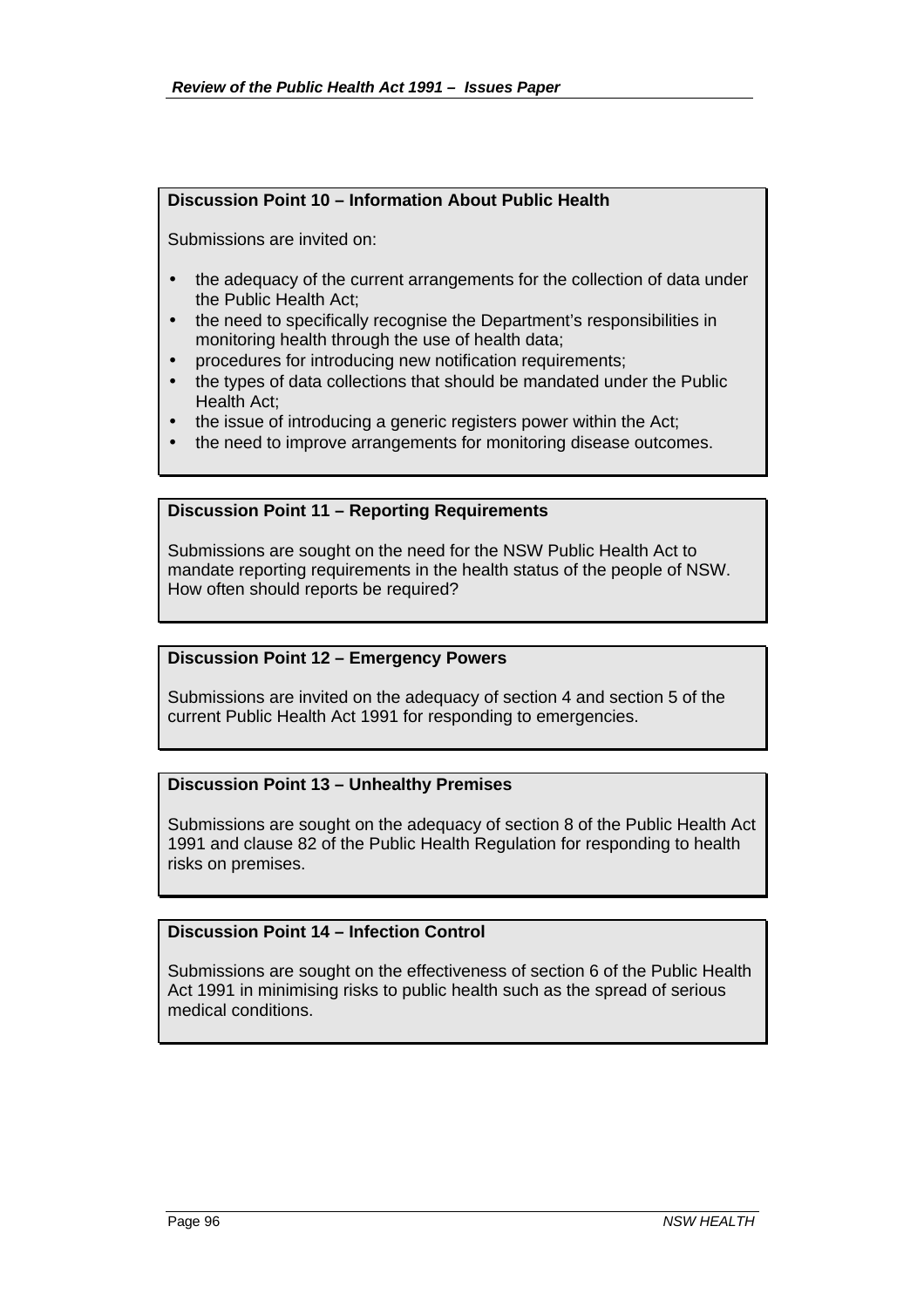# **Discussion Point 15 – Directions to Public Authorities**

Comments on the adequacy of section 9 of the Public Health Act 1991 are sought.

### **Discussion Point 16 – Emerging Public Health Risks**

Is there a need for more general powers to respond to public health risks that may emerge in the future? If so, how should decisions regarding the exercise of the powers be guided by legislation?

#### **Discussion Point 17 – Inquiry Powers**

Submissions are sought on the adequacy of section 70 and 71 of the Public Health Act 1991 for conducting inquiries.

# **Discussion Point 18 – Scheduled Medical Conditions**

Submissions are invited on:

- the need to define the term "sexually transmissible condition" and/or identify by way of a schedule those conditions that are sexually transmissible;
- whether persons with sexually transmissible conditions should have to advise any sexual partner in advance is restricted to sexual activity other than oral sex or sexual intercourse involving the use of a condom;
- whether medical practitioners when ordering diagnostic tests should be required to offer pre and post test counselling.

#### **Discussion Point 19 – Public Health Orders**

Submissions are invited on the effectiveness of current arrangements for public health orders.

Is it necessary to retain the provisions? What alternatives are there to the current arrangements?

Should the current provisions be extended to include category 3 medical conditions?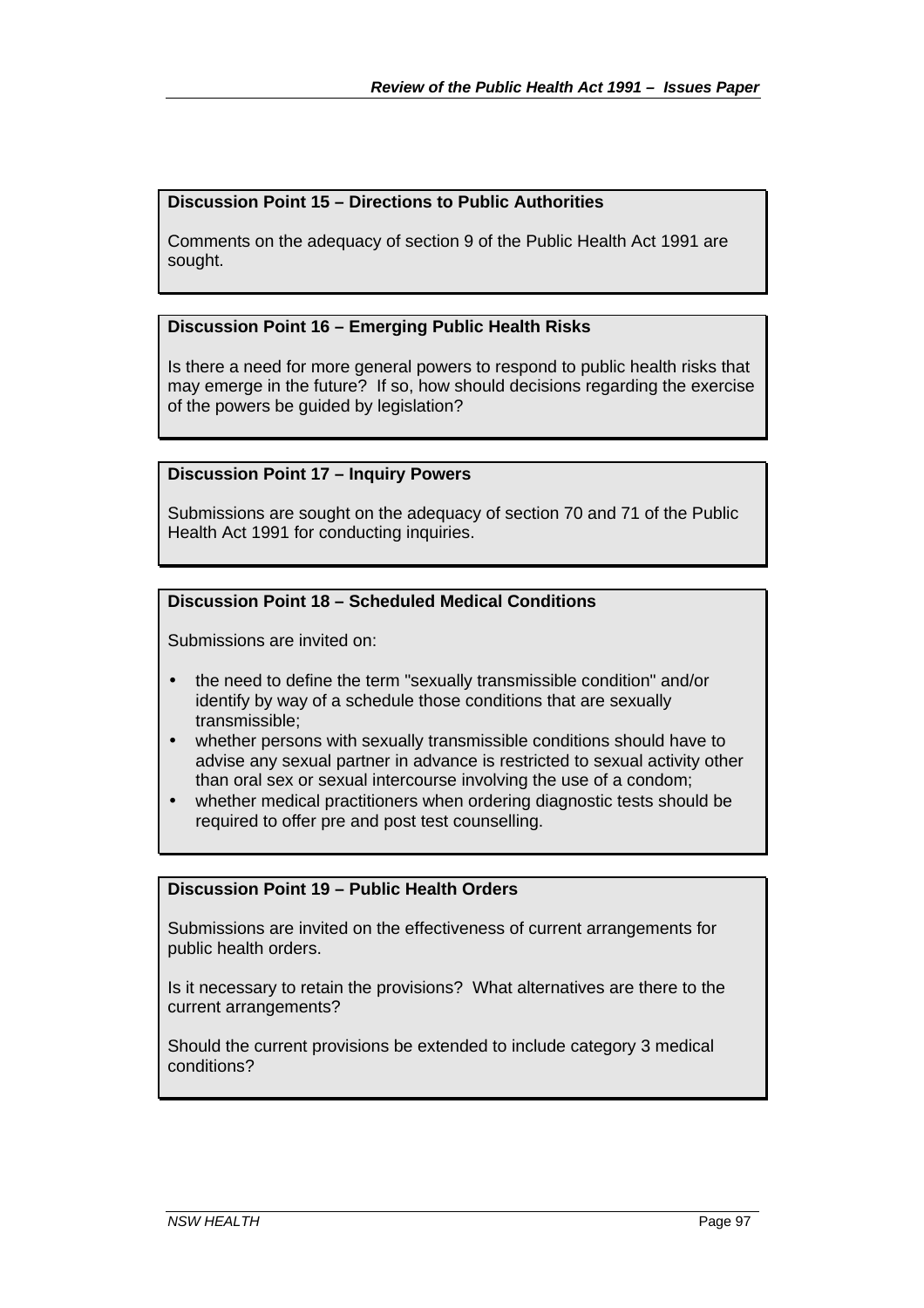# **Discussion Point 20 - Notifications**

Should the Act set out the procedures to be followed where disease notifications are received under the Public Health Act 1991?

#### **Discussion Point 21 – Medical Examination**

Comments are invited on the adequacy of the existing provisions relating to the power of the Director-General to direct that a medical examination be carried out.

#### **Discussion Point 22 – Skin Penetration**

Submissions are invited on:

- the advantages and disadvantages of regulating skin penetration activities, and in particular, the specific options for regulation;
- If some form of statutory regulation is maintained, whether other strategies such as third party accreditation, negative licensing strategies or compliance orders should operate in additional to or in lieu of the present statutory requirements;
- any difficulties being encountered by having separate but complementary requirements under the Public Health and Local Government Acts.
- the exemption of health professionals from the requirements;
- the scope of the current provisions.

#### **Discussion Point 23 – Microbial Control**

Submissions are invited on the benefits and costs of the regulation of Legionella hazard and in particular, on the specific options for regulation.

In the event of statutory regulation being considered necessary, submissions are invited as to whether:

- AS/NZS 3666 of its own is a sufficient standard to regulate for the control of Legionella;
- provision should be made for both outcomes based performance standards and prescriptive requirements within the legislation;
- whether third party accreditation systems could be adopted.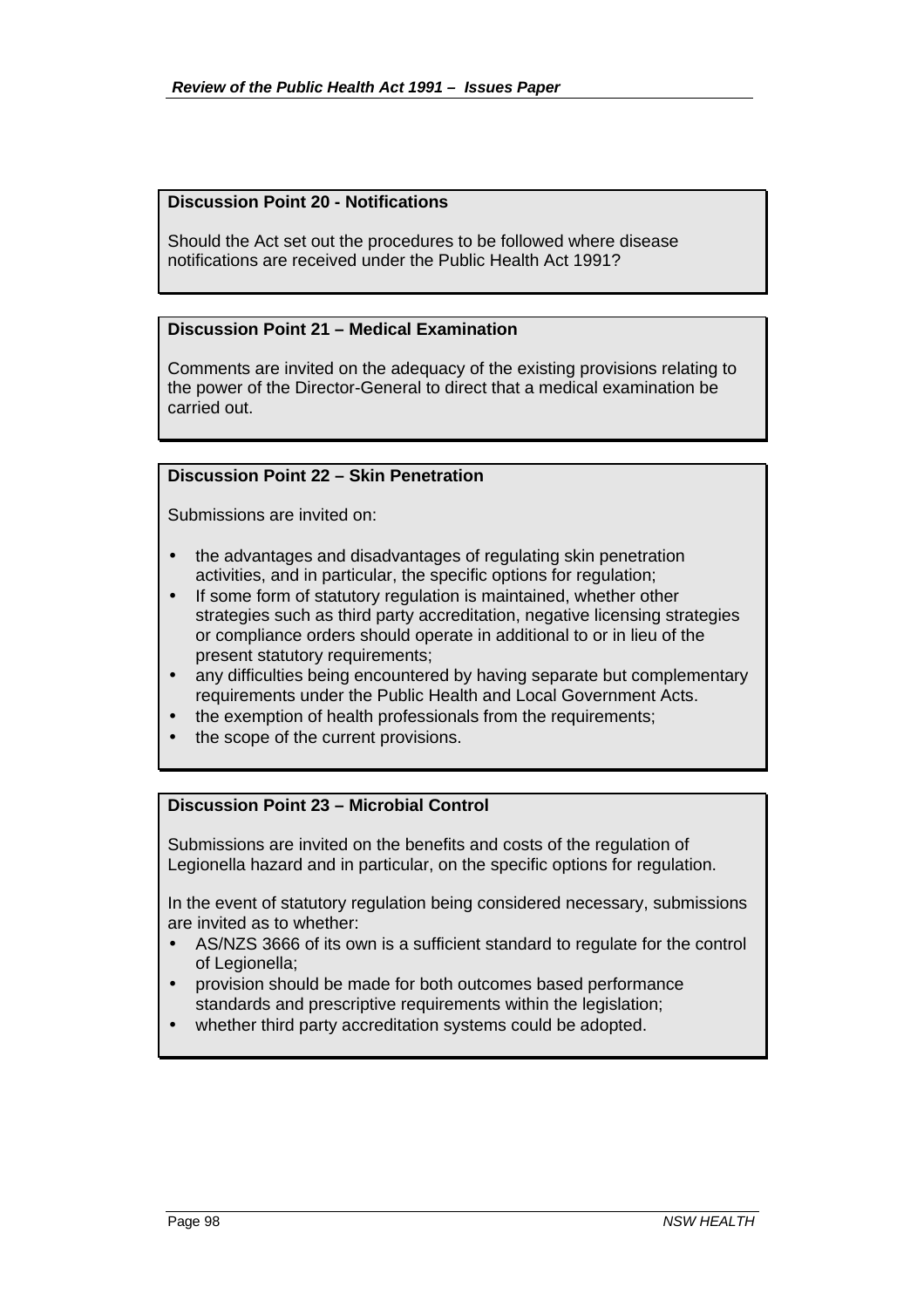# **Discussion Point 24 – Regulation of Swimming Pools and Spas**

Submissions are invited on:

- the benefits and costs of the regulation of swimming pools, spas, and in particular, on the specific options for regulation.
- should some form of statutory regulation be maintained, whether provision should be made for third party accreditation and negative Licensing strategies; whether this should be additional to, in lieu of or complement the present statutory requirements.
- the need to make the water quality testing process more transparent by requiring the operators of pools and spas to display test results.

# **Discussion Point 25 – Cremations**

Submissions are invited on:

- the benefits and costs of regulation of crematoria equipment and apparatus and in particular, on the specific options for regulation and which government agency should give any such approvals;
- the need for and the grounds on which a crematorium might be closed and associated rights of appeal;
- which government agencies should be involved in the regulation of cremators.

#### **Discussion Point 26 – Disposal of Bodies**

Submissions are invited on:

- the need to regulate for the handling of bodies;
- the benefits and costs of the regulation of premises used for the preparation for bodies for burial and cremation;
- the need for infection control requirements;
- the need to impose limitations upon where a person may be buried:
- the need, if any, to impose restrictions upon who may handle bodies, and the basis of such restrictions;
- whether the present regulatory requirements under the Local Government Act and Public Health Act should be merged; (*cont*….)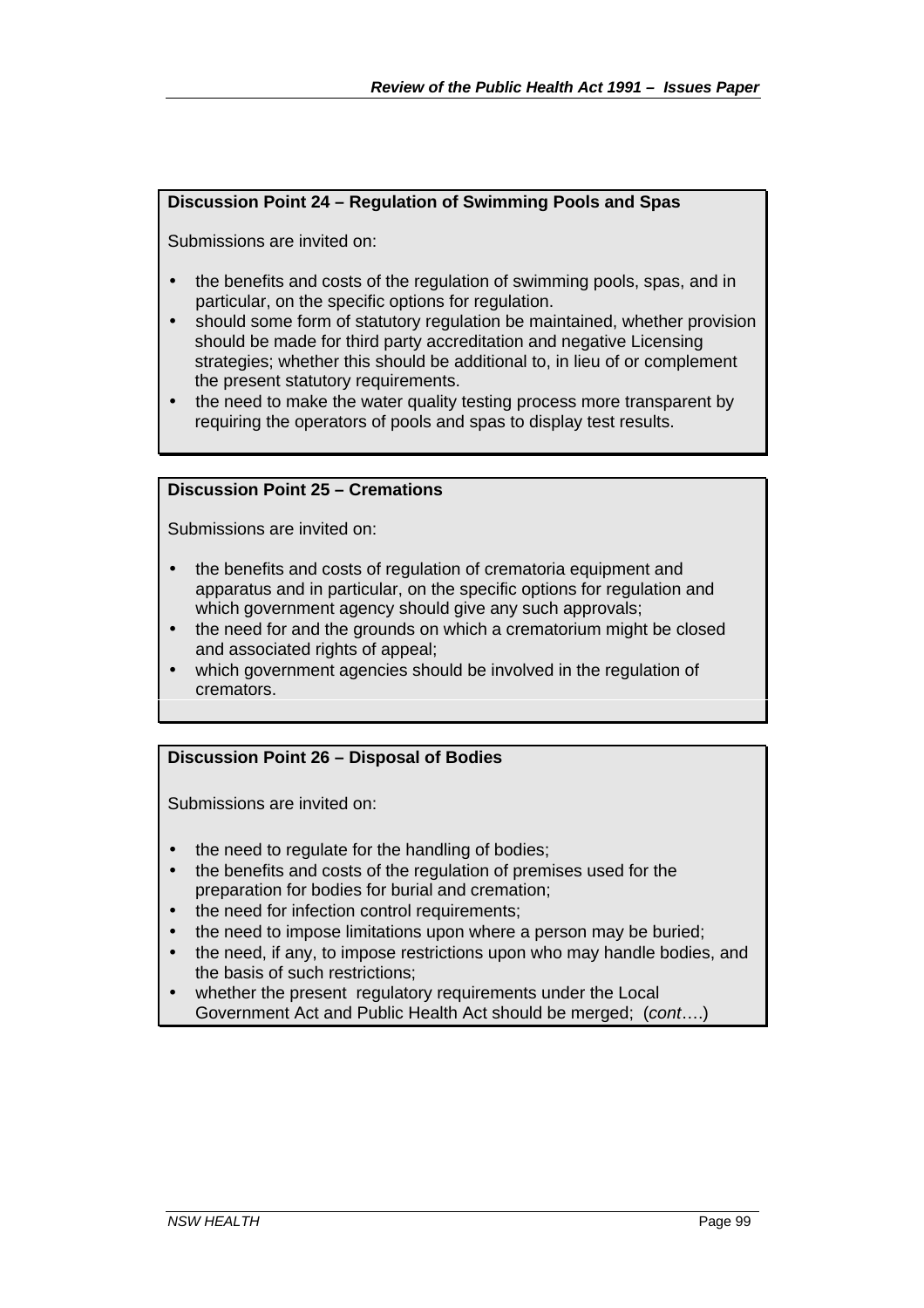- whether the current restriction on the embalming of bodies with List A or B medical conditions should be removed;
- the need for and benefits and costs of regulating the funeral industry and in particular, on the specific options for regulation and which government agencies should be involved.

# **Discussion Point 27 – Tobacco Products**

Submissions are invited on:

- the benefits and costs of regulating the sale of tobacco products and on the specific options for regulation (n.b. the advertising restrictions in Division 4 do not form part of the current review);
- if it is considered that some form of statutory regulation should be maintained, the costs and benefits of limiting the purchase of tobacco products for minors by a third party;
- the proposal to have tiered fines for repeat offences involving the sale of tobacco products to minors;
- the need for NSW to maintain the present regulatory requirements governing the application of health risk warning labels on tobacco products in view of the Commonwealth requirements.

### **Discussion Point 28 – Sleeping Rooms**

Submissions are invited on:

- the benefits and costs of regulating the spatial requirements associated with rooms used for sleeping and the specific options for regulation; and
- whether the regulatory requirements for "sleeping rooms" would be better located under the Environmental Planning and Assessment Act, Local Government Act and the National Parks and Wildlife Act?

#### **Discussion Point 29 - Immunisation**

Submissions are sought on the:

- advantages and disadvantages of regulating for vaccine preventable diseases;
- the appropriateness of the current regulatory regime;
- the value of amending the Act to provide for a discretionary power to exclude from a child care facility or school a child that is suffering from a vaccine preventable disease; (*cont*…)